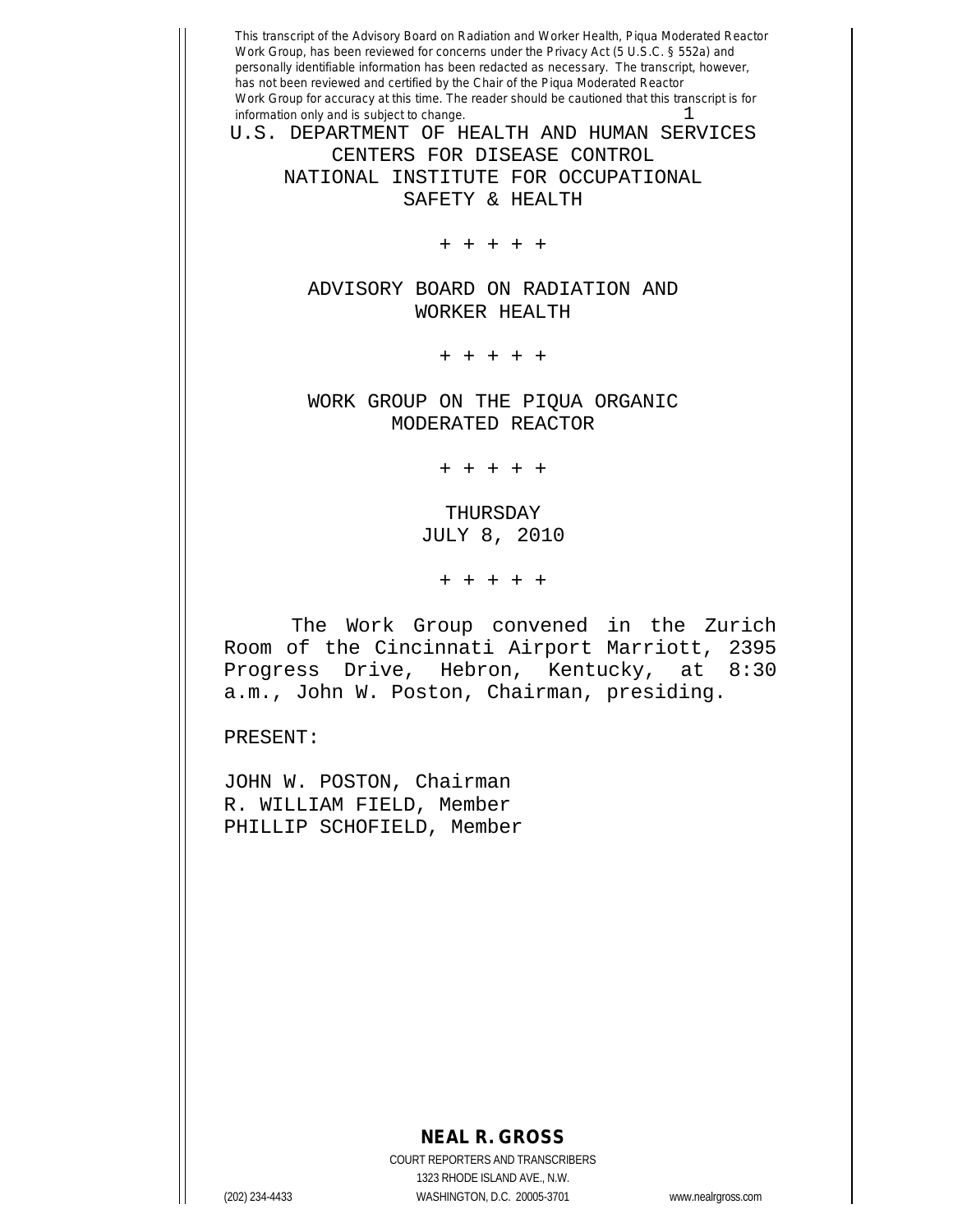ALSO PRESENT:

TED KATZ, Designated Federal Official HANS BEHLING, SC&A\* RICHARD DECKER\* ROGER HALSEY, ORAU Team\* STU HINNEFELD, DCAS KARIN JESSEN, ORAU Team\* JENNY LIN, HHS JOHN MAURO, SC&A JIM NETON, DCAS GENE POTTER, ORAU Team\*

\*Participating via telephone

# **NEAL R. GROSS**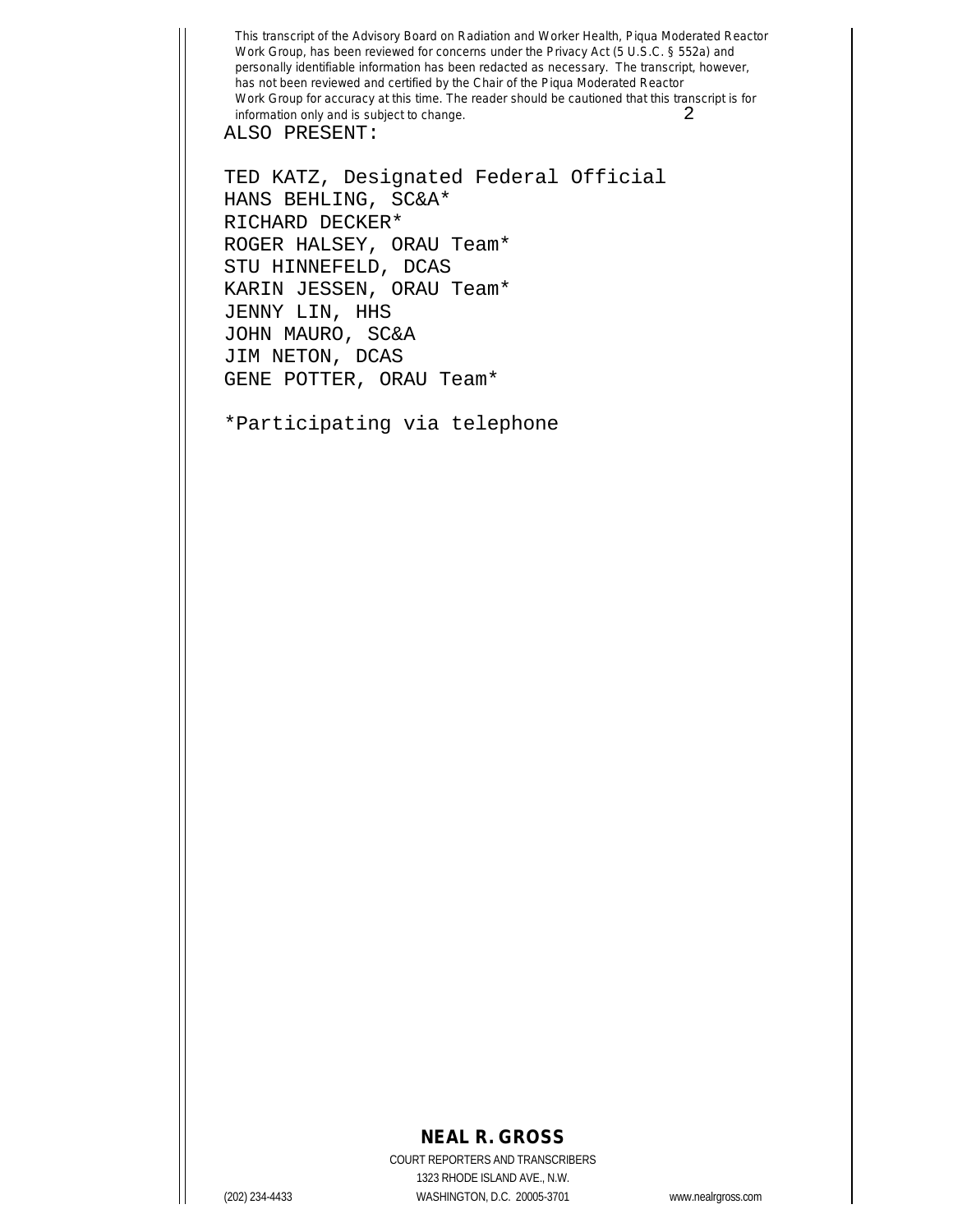#### C-O-N-T-E-N-T-S

| Call to Order                        |     |
|--------------------------------------|-----|
| Instructions and Conflicts           |     |
| Report by Dr. Neton                  |     |
| Discussion of Path Forward           | 83  |
| Additional Comments of Working Group | 107 |
| Adjourn                              | 118 |

## **NEAL R. GROSS**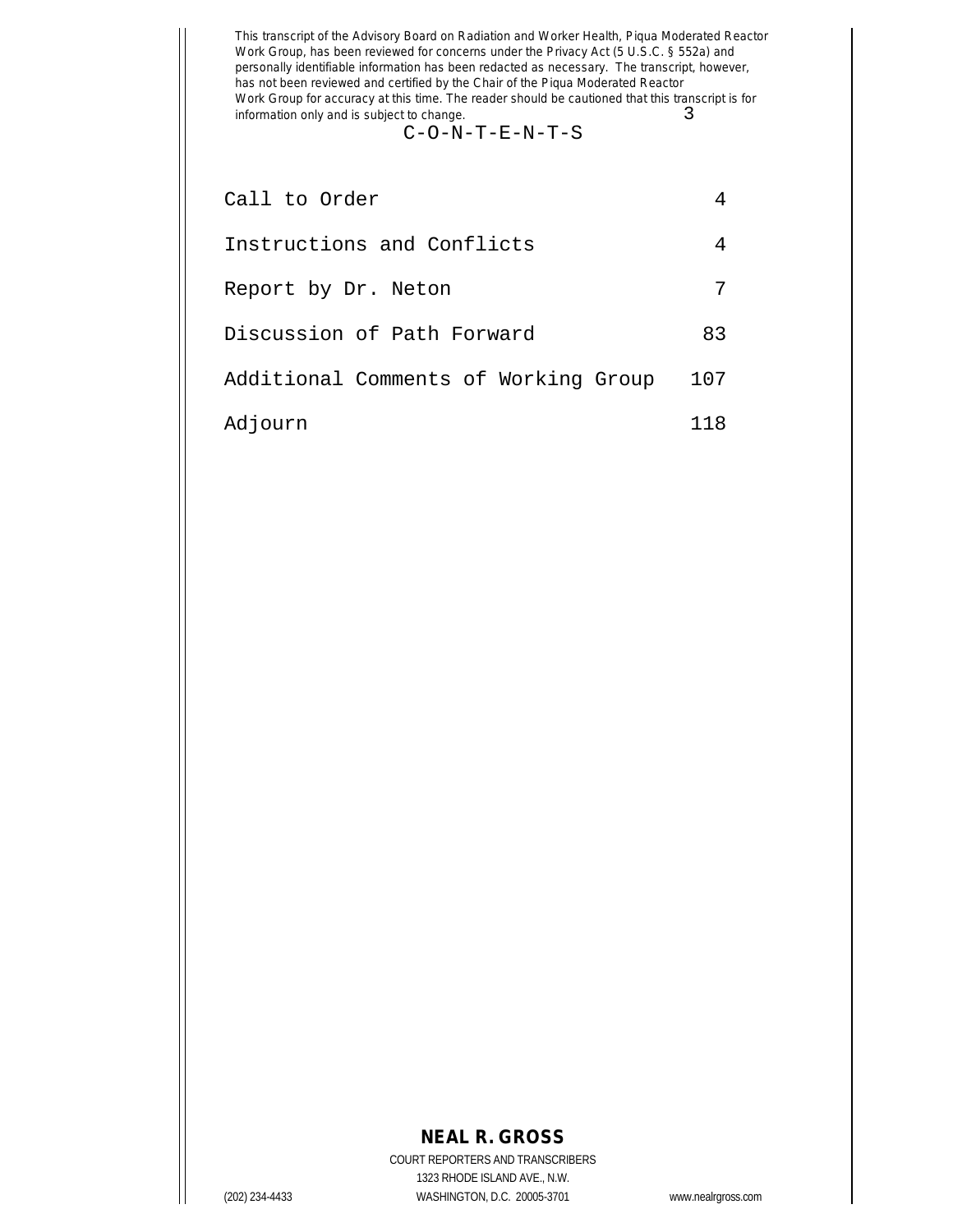1 P-R-O-C-E-E-D-I-N-G-S

 $2 \parallel$  (8:30 a.m.)

**NEAL R. GROSS** COURT REPORTERS AND TRANSCRIBERS 1323 RHODE ISLAND AVE., N.W. 3 MR. KATZ: Good morning, everybody 4 in the room and on the line, this is the 5 | Advisory Board on Radiation and Worker Health,  $6 \parallel$  the Piqua Work Group and we are just getting  $7 \parallel$  started here. We have an agenda. It's been 8 || posted on the Web, I believe, and everyone who 9 is a participant has one. So we will begin 10 with roll call. Please state whether you have 11 a conflict as well as we go through roll call 12 for agency-related personnel. So, beginning 13 with Board members in the room, with the 14 Chair. 15 CHAIRMAN POSTON: John Poston, 16 | Chair, no conflicts. 17 MEMBER SCHOFIELD: Phil Schofield, 18 || Board member, no conflicts. 19 MEMBER FIELD: Bill Field, Board 20 member, no conflicts. 21 MR. KATZ: And do we have any 22 | Board members attending on the line? Okay.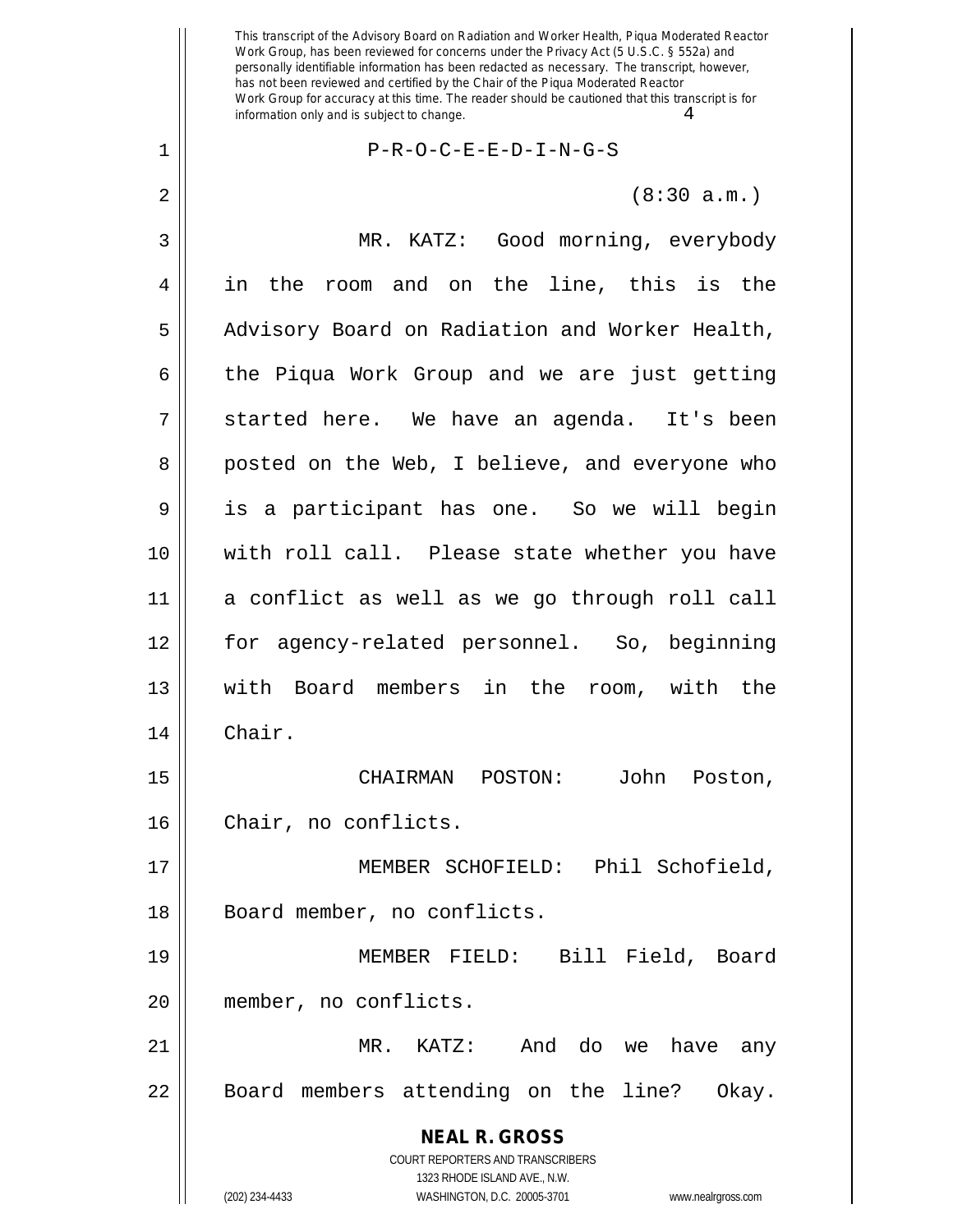**NEAL R. GROSS** COURT REPORTERS AND TRANSCRIBERS 1323 RHODE ISLAND AVE., N.W. (202) 234-4433 WASHINGTON, D.C. 20005-3701 www.nealrgross.com This transcript of the Advisory Board on Radiation and Worker Health, Piqua Moderated Reactor Work Group, has been reviewed for concerns under the Privacy Act (5 U.S.C. § 552a) and personally identifiable information has been redacted as necessary. The transcript, however, has not been reviewed and certified by the Chair of the Piqua Moderated Reactor Work Group for accuracy at this time. The reader should be cautioned that this transcript is for information only and is subject to change.  $5$ 1 || Then NIOSH ORAU Team in the room? 2 MR. HINNEFELD: Stu Hinnefeld, 3 Interim Director of DCAS. I don't have a 4 conflict at Piqua. 5 DR. NETON: Jim Neton, DCAS, no  $6 \parallel$  conflict, as well. 7 MR. KATZ: And on the line, any 8 || NIOSH ORAU Team? 9 MS. JESSEN: This is Karin Jessen, 10 || ORAU, no conflicts. 11 MR. HALSEY: Roger Halsey, ORAU, 12 no conflict. 13 MR. POTTER: Gene Potter, ORAU 14 || team, no conflicts. 15 MR. KATZ: Welcome, all of you. 16 | SC&A team in the room? 17 DR. MAURO: John Mauro, SC&A, no 18 conflict. 19 || MR. KATZ: And on the line? 20 DR. BEHLING: Hans Behling, no 21 conflict. 22 MR. KATZ: Welcome back, Hans,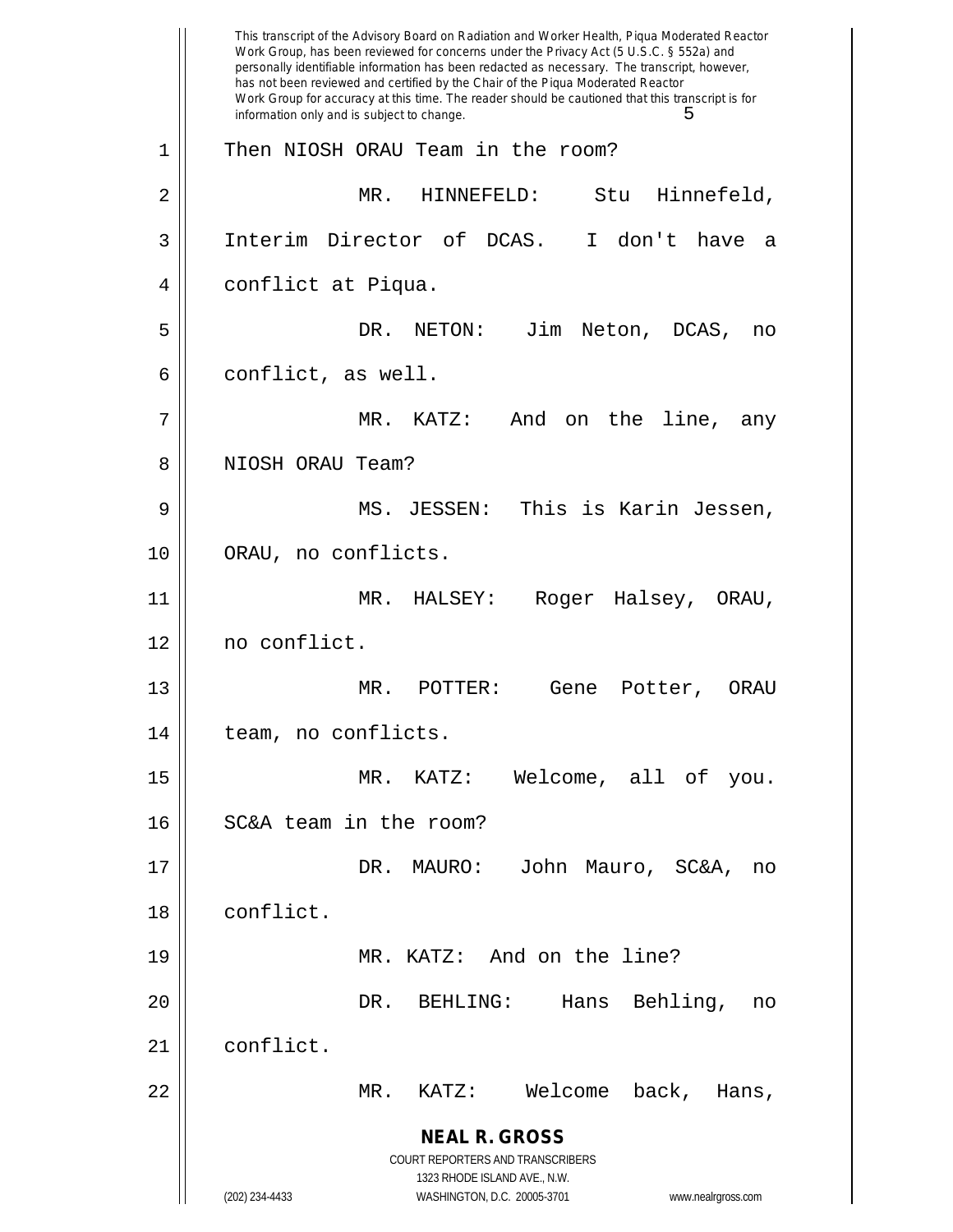|    | This transcript of the Advisory Board on Radiation and Worker Health, Piqua Moderated Reactor<br>Work Group, has been reviewed for concerns under the Privacy Act (5 U.S.C. § 552a) and<br>personally identifiable information has been redacted as necessary. The transcript, however,<br>has not been reviewed and certified by the Chair of the Piqua Moderated Reactor<br>Work Group for accuracy at this time. The reader should be cautioned that this transcript is for<br>information only and is subject to change.<br>6 |
|----|-----------------------------------------------------------------------------------------------------------------------------------------------------------------------------------------------------------------------------------------------------------------------------------------------------------------------------------------------------------------------------------------------------------------------------------------------------------------------------------------------------------------------------------|
| 1  | from yesterday.                                                                                                                                                                                                                                                                                                                                                                                                                                                                                                                   |
| 2  | DR. BEHLING: Thank you.                                                                                                                                                                                                                                                                                                                                                                                                                                                                                                           |
| 3  | MR. KATZ: And then HHS or other                                                                                                                                                                                                                                                                                                                                                                                                                                                                                                   |
| 4  | agency personnel or contractors working for                                                                                                                                                                                                                                                                                                                                                                                                                                                                                       |
| 5  | one of the departments in the room?                                                                                                                                                                                                                                                                                                                                                                                                                                                                                               |
| 6  | MS. LIN: Jenny Lin, HHS.                                                                                                                                                                                                                                                                                                                                                                                                                                                                                                          |
| 7  | KATZ: And on the line?<br>MR.<br>And                                                                                                                                                                                                                                                                                                                                                                                                                                                                                              |
| 8  | then any members of the public on the line who                                                                                                                                                                                                                                                                                                                                                                                                                                                                                    |
| 9  | would like to identify themselves for<br>the                                                                                                                                                                                                                                                                                                                                                                                                                                                                                      |
| 10 | record?                                                                                                                                                                                                                                                                                                                                                                                                                                                                                                                           |
| 11 | Richard Decker,<br>MR. DECKER:<br>no                                                                                                                                                                                                                                                                                                                                                                                                                                                                                              |
| 12 | conflicts.                                                                                                                                                                                                                                                                                                                                                                                                                                                                                                                        |
| 13 | Richard.<br>MR.<br>KATZ:<br>Welcome,                                                                                                                                                                                                                                                                                                                                                                                                                                                                                              |
| 14 | Okay, and I should have introduced myself. My                                                                                                                                                                                                                                                                                                                                                                                                                                                                                     |
| 15 | name is Ted Katz. I am the Designated Federal                                                                                                                                                                                                                                                                                                                                                                                                                                                                                     |
| 16 | Official for the Advisory Board. And the                                                                                                                                                                                                                                                                                                                                                                                                                                                                                          |
| 17 | agenda is yours, Dr. Poston.                                                                                                                                                                                                                                                                                                                                                                                                                                                                                                      |
| 18 | CHAIRMAN POSTON: Okay. Well, I                                                                                                                                                                                                                                                                                                                                                                                                                                                                                                    |
| 19 | thought it would be a good idea to start,                                                                                                                                                                                                                                                                                                                                                                                                                                                                                         |
| 20 | since we haven't talked about Piqua<br>for                                                                                                                                                                                                                                                                                                                                                                                                                                                                                        |
| 21 | several meetings, and to go back and go over                                                                                                                                                                                                                                                                                                                                                                                                                                                                                      |
| 22 | the presentation which was made<br>in<br>Port                                                                                                                                                                                                                                                                                                                                                                                                                                                                                     |
|    | <b>NEAL R. GROSS</b>                                                                                                                                                                                                                                                                                                                                                                                                                                                                                                              |
|    | COURT REPORTERS AND TRANSCRIBERS                                                                                                                                                                                                                                                                                                                                                                                                                                                                                                  |
|    | 1323 RHODE ISLAND AVE., N.W.<br>(202) 234-4433<br>WASHINGTON, D.C. 20005-3701<br>www.nealrgross.com                                                                                                                                                                                                                                                                                                                                                                                                                               |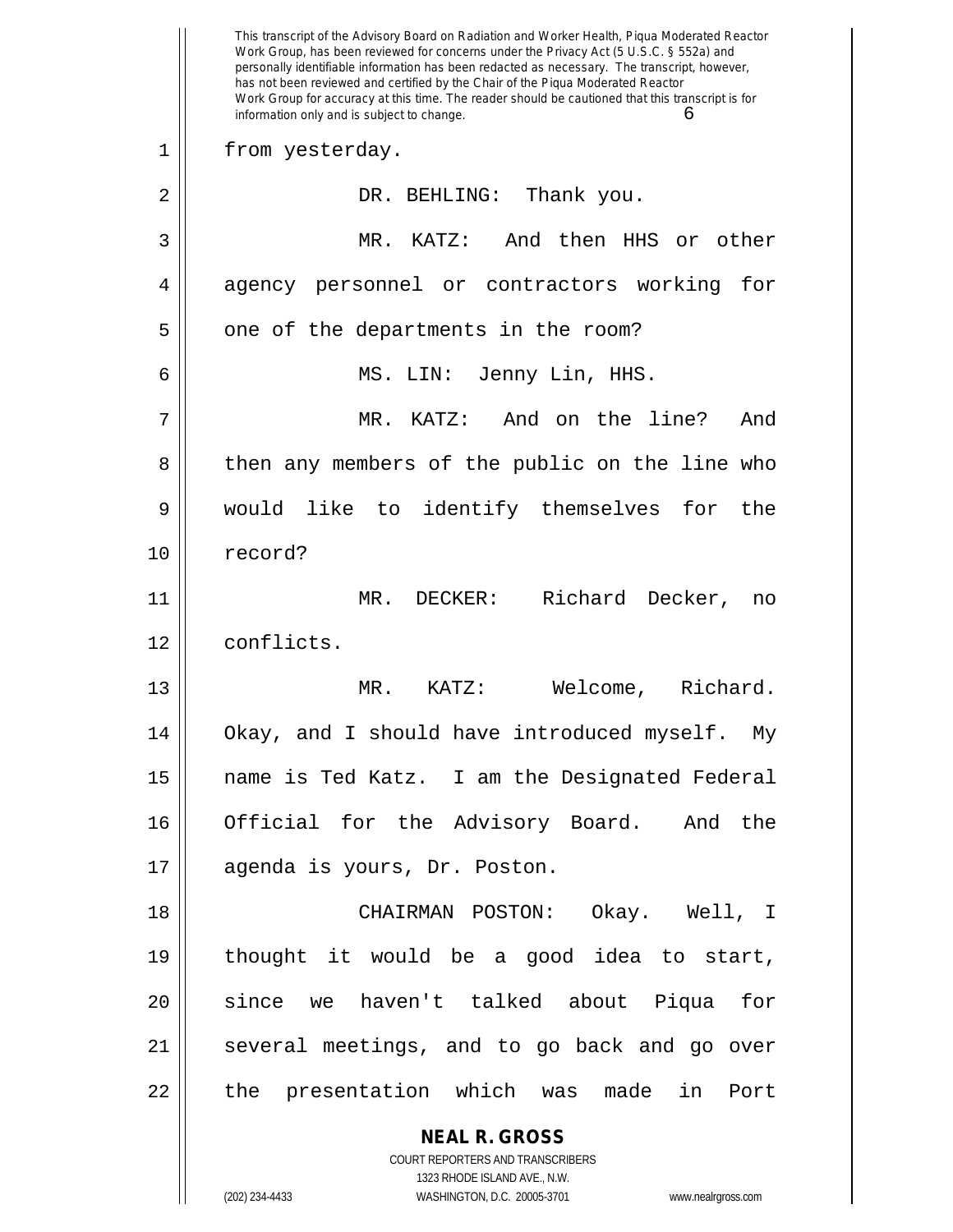This transcript of the Advisory Board on Radiation and Worker Health, Piqua Moderated Reactor Work Group, has been reviewed for concerns under the Privacy Act (5 U.S.C. § 552a) and personally identifiable information has been redacted as necessary. The transcript, however, has not been reviewed and certified by the Chair of the Piqua Moderated Reactor Work Group for accuracy at this time. The reader should be cautioned that this transcript is for information only and is subject to change. 1 Jefferson. And Jim or Stu, Jim's going to do  $2 \parallel$  that. I'll just turn it over to Jim. 3 DR. NETON: Yes, thanks, John. 4 Chuck Nelson who is our point of contact for 5 || Piqua was not available today, so Stu and -- $6 \parallel$  work myself. I'm going to lead the charge, 7 working with Stu as well as Karin Jessen, Gene 8 || Potter, and Roger Halsey on the phone. They 9 || are the ORAU folks that worked on the 10 Evaluation Report. So with their support, we 11 are going to try to provide a picture of where 12 we are with Piqua. I thought -- I have this 13 presentation that Chuck gave at the Port 14 Jefferson, New York meeting in October. I'm 15 not going to go through all of the slides in 16 detail, but I'm just going to refresh people's 17 memories about the site and what our position 18 was at that time. 19 || It is an interesting facility. It 20 is a 45-megawatt organically cooled moderated

21 reactor, sort of a mom and pop reactor 22 || demonstration project located in Piqua, Ohio

> COURT REPORTERS AND TRANSCRIBERS 1323 RHODE ISLAND AVE., N.W. (202) 234-4433 WASHINGTON, D.C. 20005-3701 www.nealrgross.com

**NEAL R. GROSS**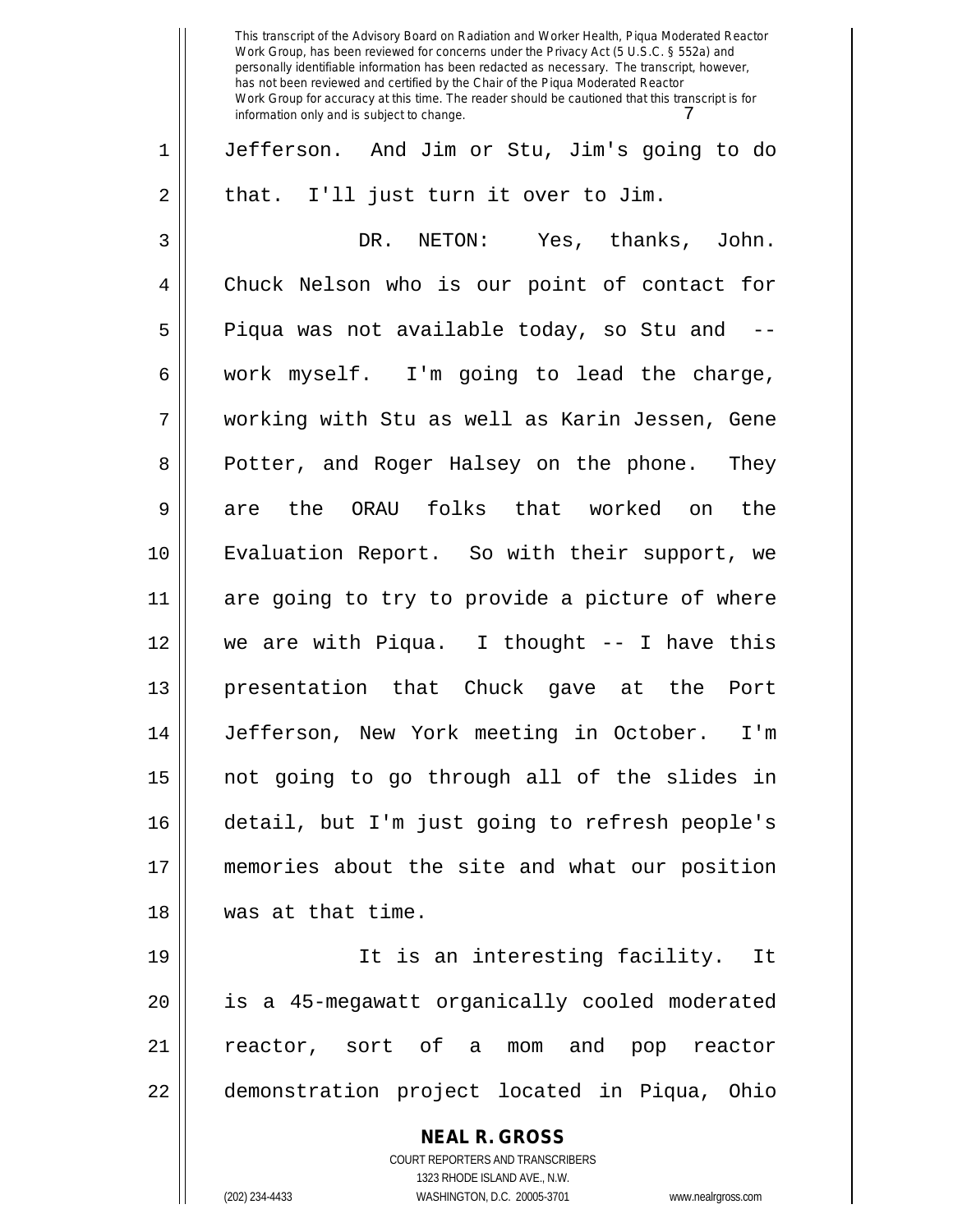| 1                 | which is probably about, I don't know, maybe   |
|-------------------|------------------------------------------------|
| 2                 | an hour's ride north of here. I never heard    |
| $\mathfrak{Z}$    | about this until this project. It is an        |
| $\overline{4}$    | interesting concept. It was a<br>Atomics       |
| 5                 | International design and build, and the idea   |
| 6                 | was they were going to build it and the City   |
| 7                 | of Piqua workers would take over and operate   |
| 8                 | the reactor. Like I mentioned, it was an       |
| 9                 | organically cooled concept. It initially went  |
| 10                | critical in '63. Operations were suspended     |
| 11                | three years later in '66 and it was finally    |
| 12                | decommissioned in February of '69. So the      |
| 13                | original covered period by the Department of   |
| 14                | Energy was '63 to '66. But in searching the    |
| 15                | records, we recognized that there was three    |
| 16                | years where they were doing D&D and            |
| 17                | eventually, you know, we provided information  |
| 18                | that got the extra three years covered.<br>It  |
| 19                | becomes important later as you will see.       |
| 20                | That's just a photo of the reactor dome there, |
| 21                | auxiliary building and a vent stack, 125-foot  |
| 22<br>vent stack. | The control room is<br>in the                  |

**NEAL R. GROSS** COURT REPORTERS AND TRANSCRIBERS

1323 RHODE ISLAND AVE., N.W. (202) 234-4433 WASHINGTON, D.C. 20005-3701 www.nealrgross.com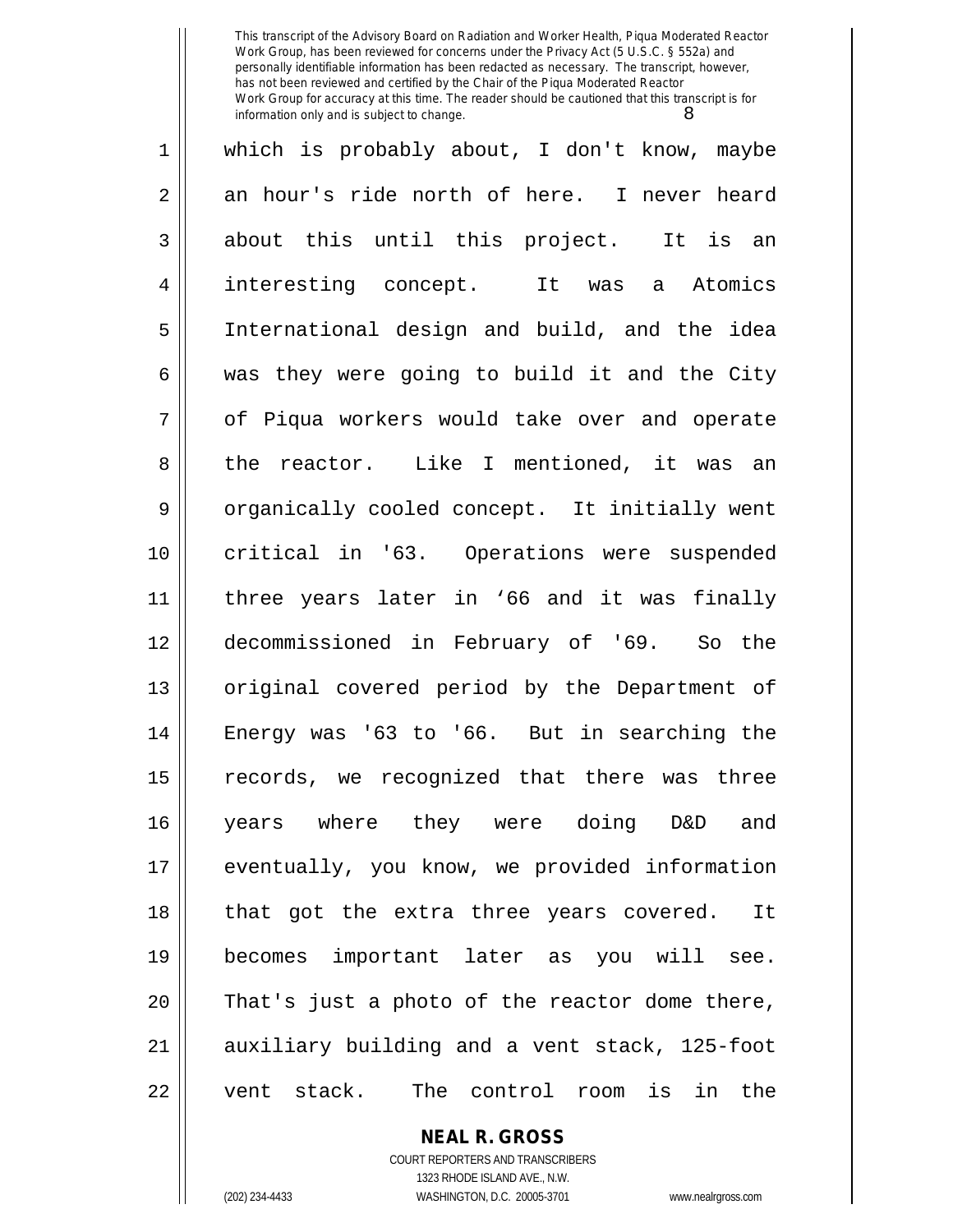**NEAL R. GROSS** 1 auxiliary building, obviously, and some waste-2 || handling operations. Pretty small footprint. 3 We received a petition back in 4 || August 2008 and it was originally all 5 employee-associated with the reactor from '63  $6 \parallel$  to '66, but after we went through and expanded  $7 \parallel$  the period, we ended up covering through '69. 8 The petition bases no records on activities 9 || related to dismantling. The person who filed 10 the petition really was concerned about the 11 D&D operations, not really -- in discussions 12 with him not so much about the routine 13 operations of the plant. To my knowledge I 14 think he was okay with what we did at the 15 Board meeting which is to add the '66 to '69 16 period. We have access to a number of annual 17 summary reports, reactor design, system 18 documentation, shielding, those sort of 19 || things, but we really have very little in the 20 way of monitoring records for this facility. 21 || So the current Class we evaluated, 22 I mentioned '63 to '66. We went through our

> COURT REPORTERS AND TRANSCRIBERS 1323 RHODE ISLAND AVE., N.W.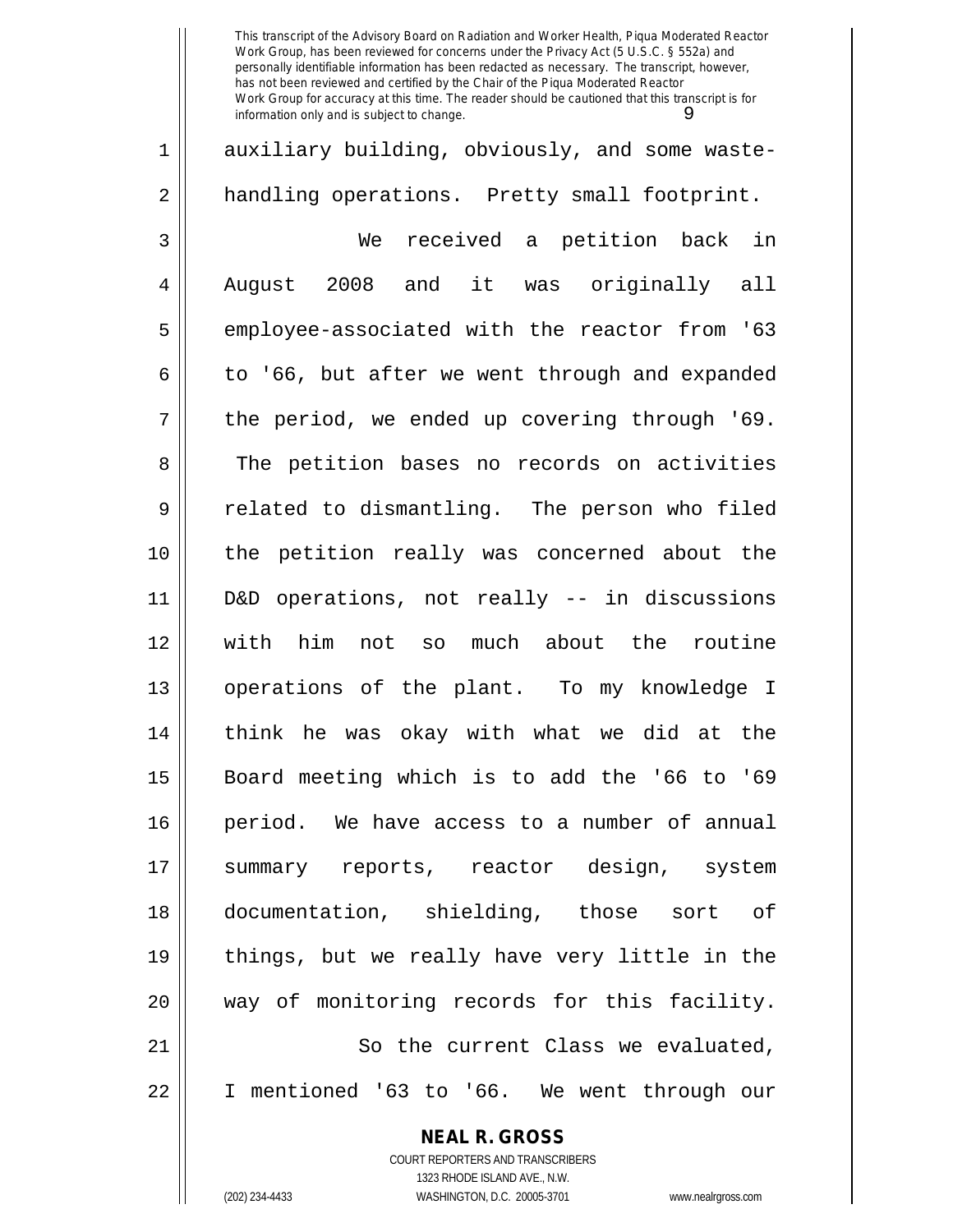| $\mathbf 1$    | various sources to try and find records and    |
|----------------|------------------------------------------------|
| $\overline{2}$ | obviously did not come up with too much except |
| 3              | design documents and some AEC reports I`ll     |
| $\overline{4}$ | talk about later. We did interview a number    |
| 5              | of people. I believe we did nine --            |
| 6              | interviewed nine individuals for eleven total  |
| 7              | interviews. We interviewed a couple of people  |
| 8              | twice. Karin and others on the phone, correct  |
| 9              | me if I am wrong here because I'm doing this   |
| 10             | from memory.                                   |
| 11             | MS. JESSEN: Nine is right and we               |
| 12             | interviewed two twice for a total of eleven    |
| 13             | interviews.                                    |
| 14             | DR. NETON: Thanks. And we went                 |
| 15             | through our usual sources of available         |
| 16             | information, looking at OSTI and we actually   |
| 17             | went to the Cincinnati -- Piqua Public         |
| 18             | Library. We did a fairly comprehensive record  |
| 19             | search looking for things. The slide           |
| 20             | summarizes the data-capture efforts: fairly    |
| 21             | typical of these 83.13 petitions.              |
| 22             | A little bit about what we have in             |

**NEAL R. GROSS** COURT REPORTERS AND TRANSCRIBERS 1323 RHODE ISLAND AVE., N.W.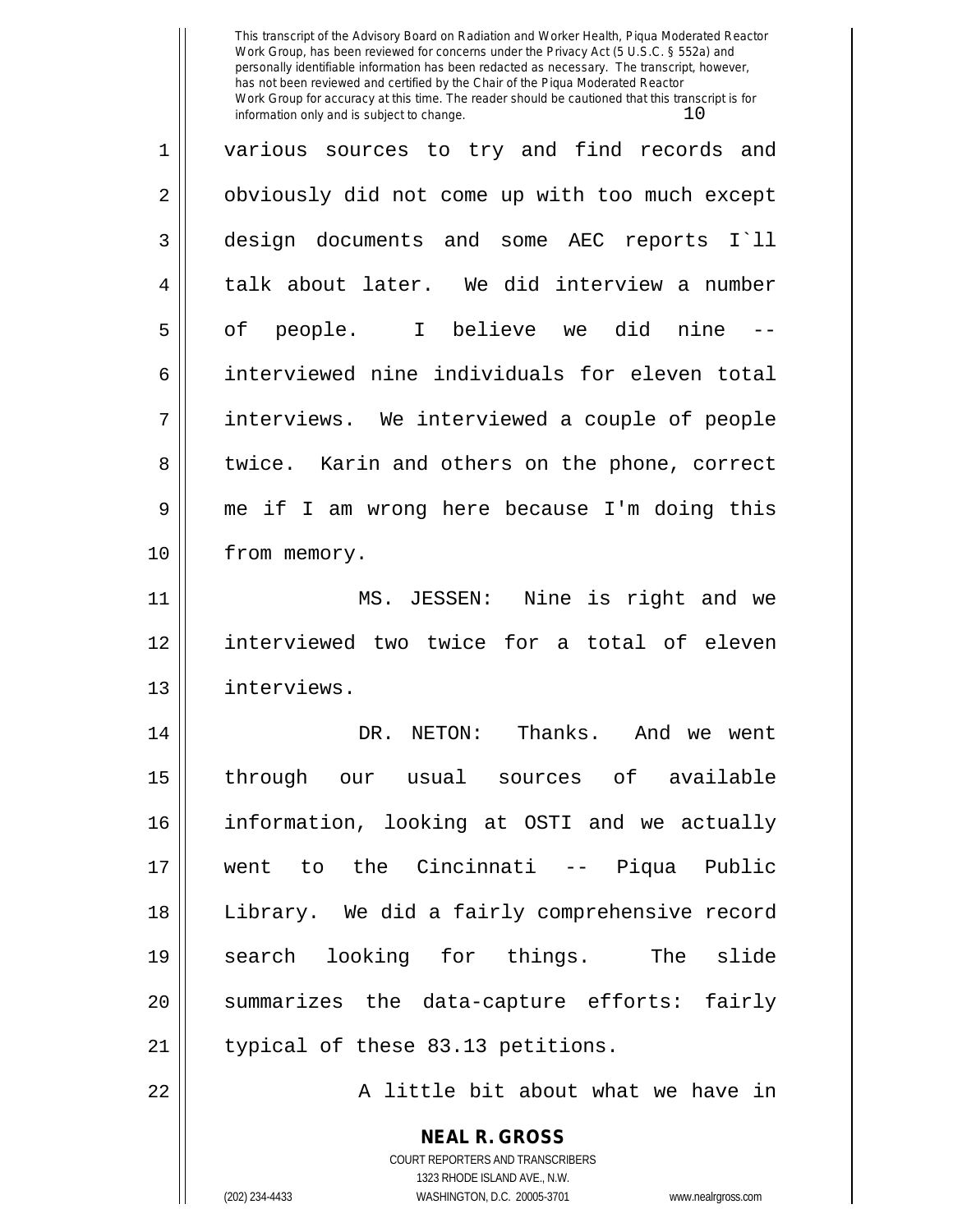1 || the way of claimants for Piqua. We only have 2 five claims that have been submitted to NIOSH  $3 \parallel$  for this facility. I was just looking through 4 || the records for the meeting, and it appears to  $5 \parallel$  me that only -- four out of the five claims 6 | have been awarded compensation either through 7 || original dose reconstruction before the SEC or 8 || subsequently were awarded compensation based  $9 \parallel$  on the SEC. But there is one claim that was 10 dose reconstructed with a PoC less than 50 11 percent and I believe his -- I'm sure his 12 || exposure was in the earlier period. In fact, 13 I think it was a Atomics International worker  $14$  so he wouldn't have been there during D&D. He 15 was there sort of during the initial phase of 16 | the operation.

17 Again, a small reactor: 45- 18 megawatt. Cooling is an interesting concept 19 in the fact that it freezes, quote unquote, 20 below about 280 degrees Fahrenheit so if you 21 have a spill or a leakage, if it's a liquid at 22 || very high temperatures, below 300 degrees it

> COURT REPORTERS AND TRANSCRIBERS 1323 RHODE ISLAND AVE., N.W. (202) 234-4433 WASHINGTON, D.C. 20005-3701 www.nealrgross.com

**NEAL R. GROSS**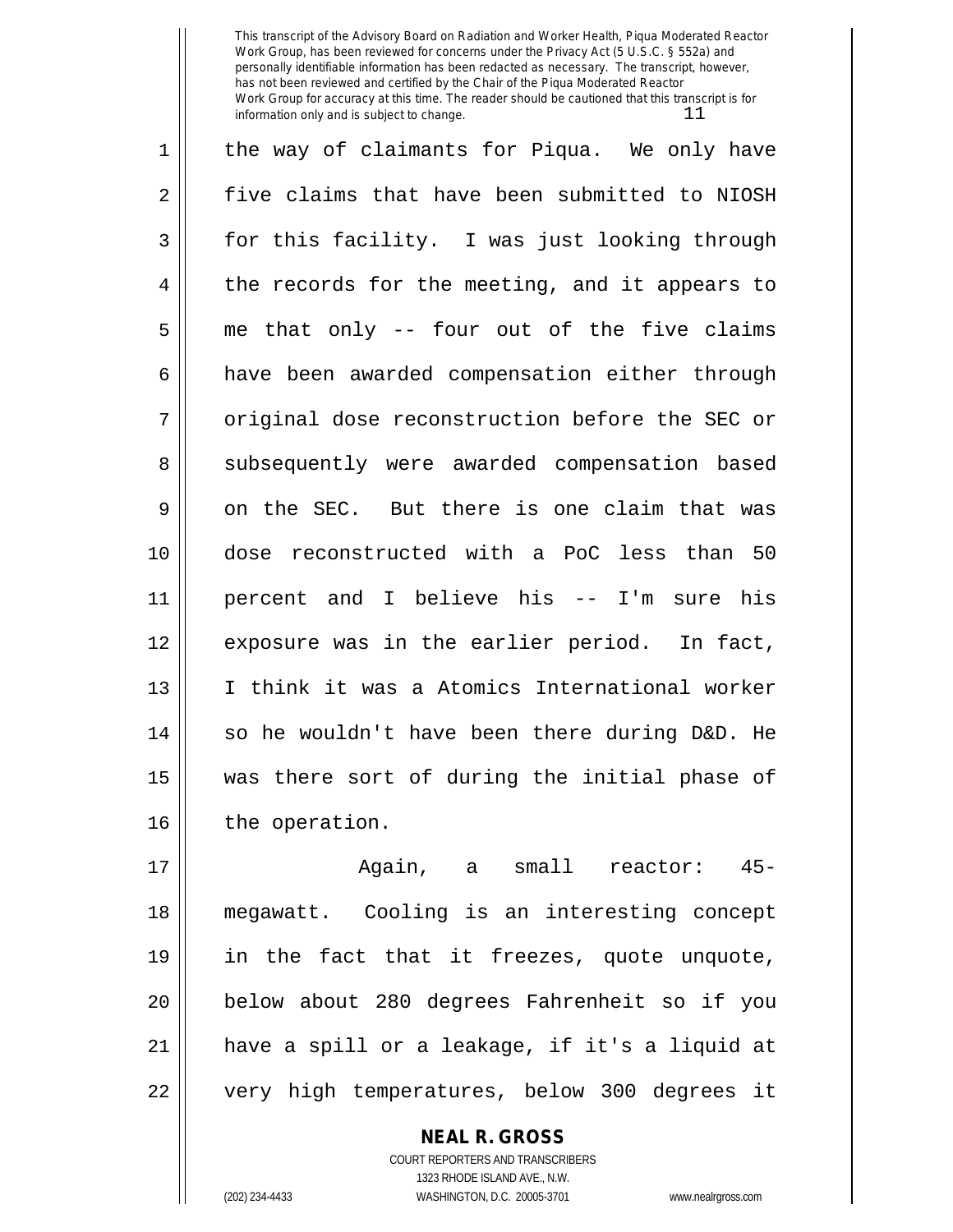| $\mathbf 1$    | solidifies, so you kind of scrape it up and    |
|----------------|------------------------------------------------|
| $\overline{2}$ | clean it up. So it is important I think        |
| $\mathfrak{Z}$ | because in our opinion that minimizes          |
| 4              | potential for contamination. It does undergo   |
| 5              | radiolytic decomposition and that ended up to  |
| 6              | be the death knell for this reactor, is it --  |
| 7              | what they call high boiler, which are          |
| 8              | solidified chunks of the reactor coolant would |
| 9              | build up in the loop and plug things up.       |
| 10             | Standard, you know, it's a                     |
| 11             | degasification purification. All of this       |
| 12             | though, by the way, was during normal          |
| 13             | operations, handled remote, all remote-        |
| 14             | handled. They did have, like I mentioned,      |
| 15             | remote fuel-handling systems, a lot of         |
| 16             | filtration. They had portable monitors under   |
| 17             | the NRC and they did have 15 area radiation    |
| 18             | monitors and this is pretty important; three   |
| 19             | continuous air monitors were operating in the  |
| 20             | plant during operations. We take advantage of  |
| 21             | that for our dose reconstructions later on.    |
| 22             | Some of these slides would appear to<br>be     |

**NEAL R. GROSS** COURT REPORTERS AND TRANSCRIBERS

1323 RHODE ISLAND AVE., N.W.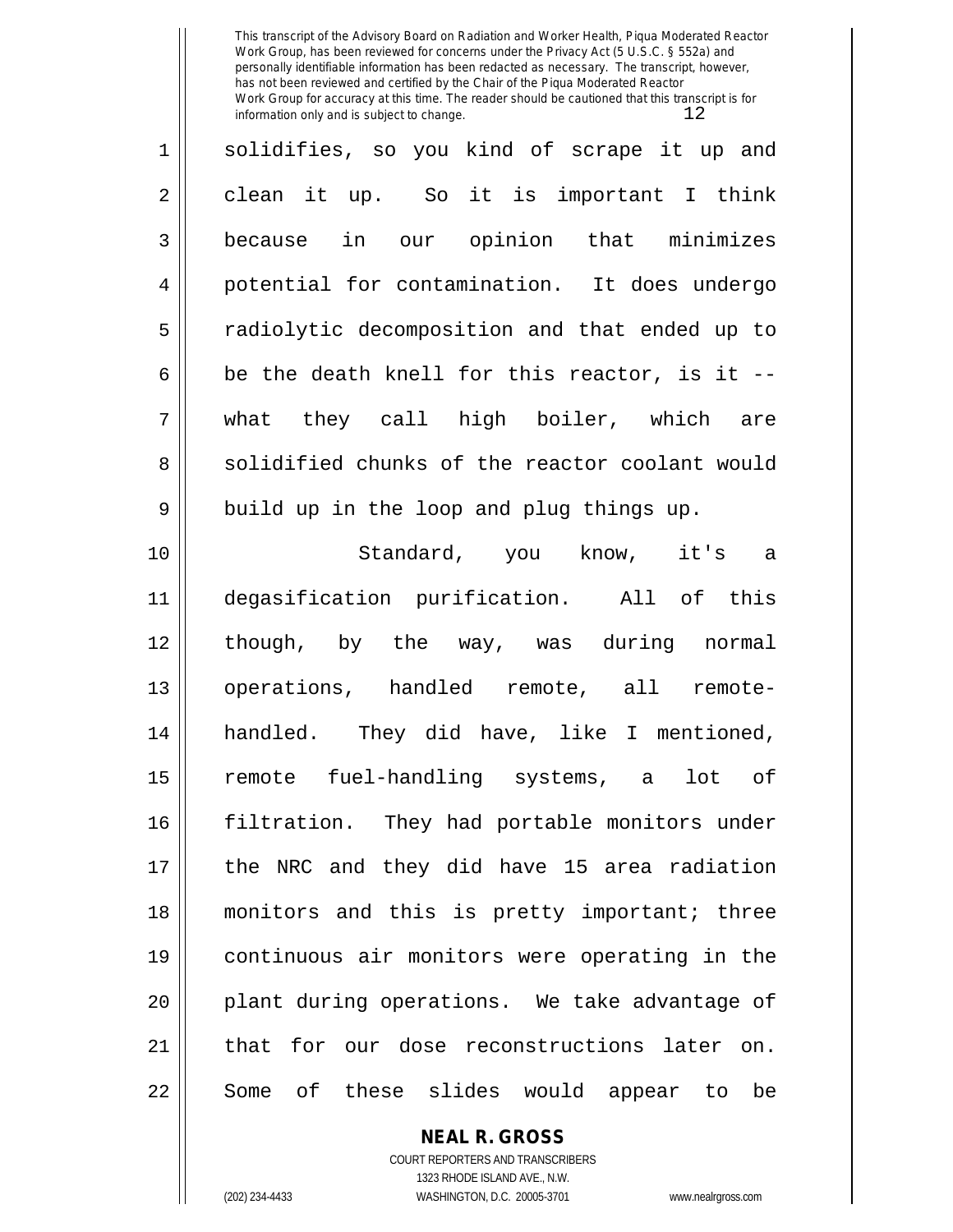This transcript of the Advisory Board on Radiation and Worker Health, Piqua Moderated Reactor Work Group, has been reviewed for concerns under the Privacy Act (5 U.S.C. § 552a) and personally identifiable information has been redacted as necessary. The transcript, however, has not been reviewed and certified by the Chair of the Piqua Moderated Reactor Work Group for accuracy at this time. The reader should be cautioned that this transcript is for information only and is subject to change.  $13$ 1 redundant. Initial criticality '66, shut down  $2 \parallel$  -- '63, shut down '66. Started the recovery 3 program in May of '66 and then completed it in  $4 \parallel 169.$ 5 There's your two periods of 6 | operational versus the post-operational. And 7 it is our opinion that activities were very 8 different during the post-operational period. 9 I mean they had the reactor head open, 10 they're going in, they're doing some invasive

11 procedures and cutting things out, that sort 12 of thing. Very different than when the 13 || reactor was under power and the systems were 14 || sealed. So because of the more hands-on work 15 with open systems and such, we decided we 16 couldn't reconstruct the '66 to '69 period and 17 that was the recommended Class, if you 18 remember. But we believe that we can 19 reconstruct doses in the '63 to '66 period 20 || which is why we are here.

21 This slide just lists the primary 22 || sources of internal exposures. There is a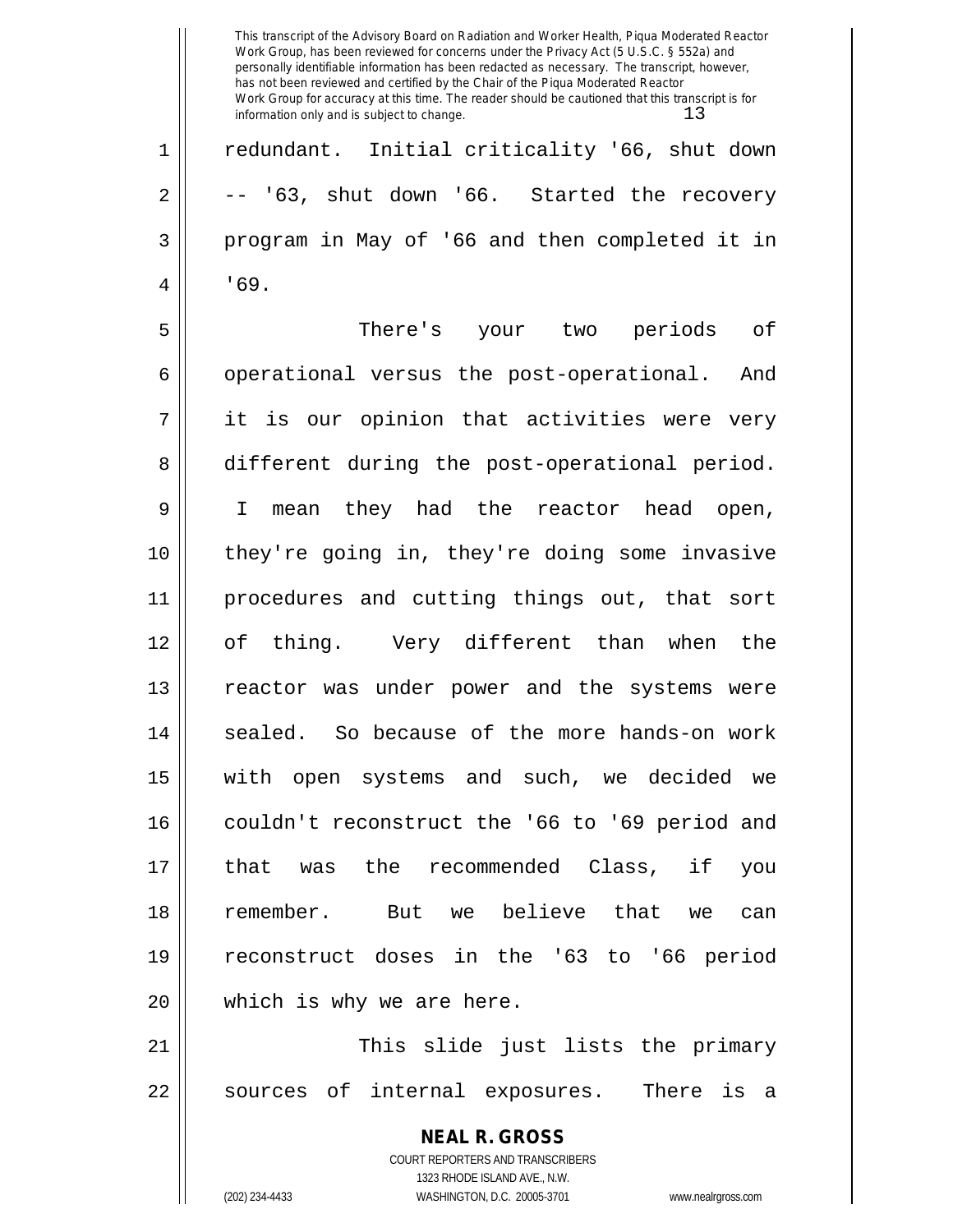| 1  | number of different ways one<br>get<br>can     |
|----|------------------------------------------------|
| 2  | radioactive materials in a reactor outside the |
| 3  | core. You have activated impurities in the     |
| 4  | coolant. You have corrosion products,          |
| 5  | activation of aluminum cladding, tritium -- so |
| 6  | these are sort of the mixtures of materials    |
| 7  | that are available for either inhalation or    |
| 8  | exposure to photons and betas --               |
| 9  | CHAIRMAN POSTON: Most of these                 |
| 10 | are short half-life.                           |
| 11 | DR. NETON: Right. And you see                  |
| 12 | the internal doses end up being fairly small.  |
| 13 | Again, with a lot of supporting operations in  |
| 14 | the final safeguard summary report, monthly,   |
| 15 | quarterly, semi-annual reports of plant        |
| 16 | conditions. A lot of operational data but not  |
| 17 | much in the way of personnel monitoring data.  |
| 18 | It is important, though, to point out that     |
| 19 | all data were found to be less than the        |
| 20 | maximum permissible concentration for the most |
| 21 | restrictive radionuclide, which in this case   |
| 22 | was cobalt-60.                                 |

**NEAL R. GROSS** COURT REPORTERS AND TRANSCRIBERS

1323 RHODE ISLAND AVE., N.W. (202) 234-4433 WASHINGTON, D.C. 20005-3701 www.nealrgross.com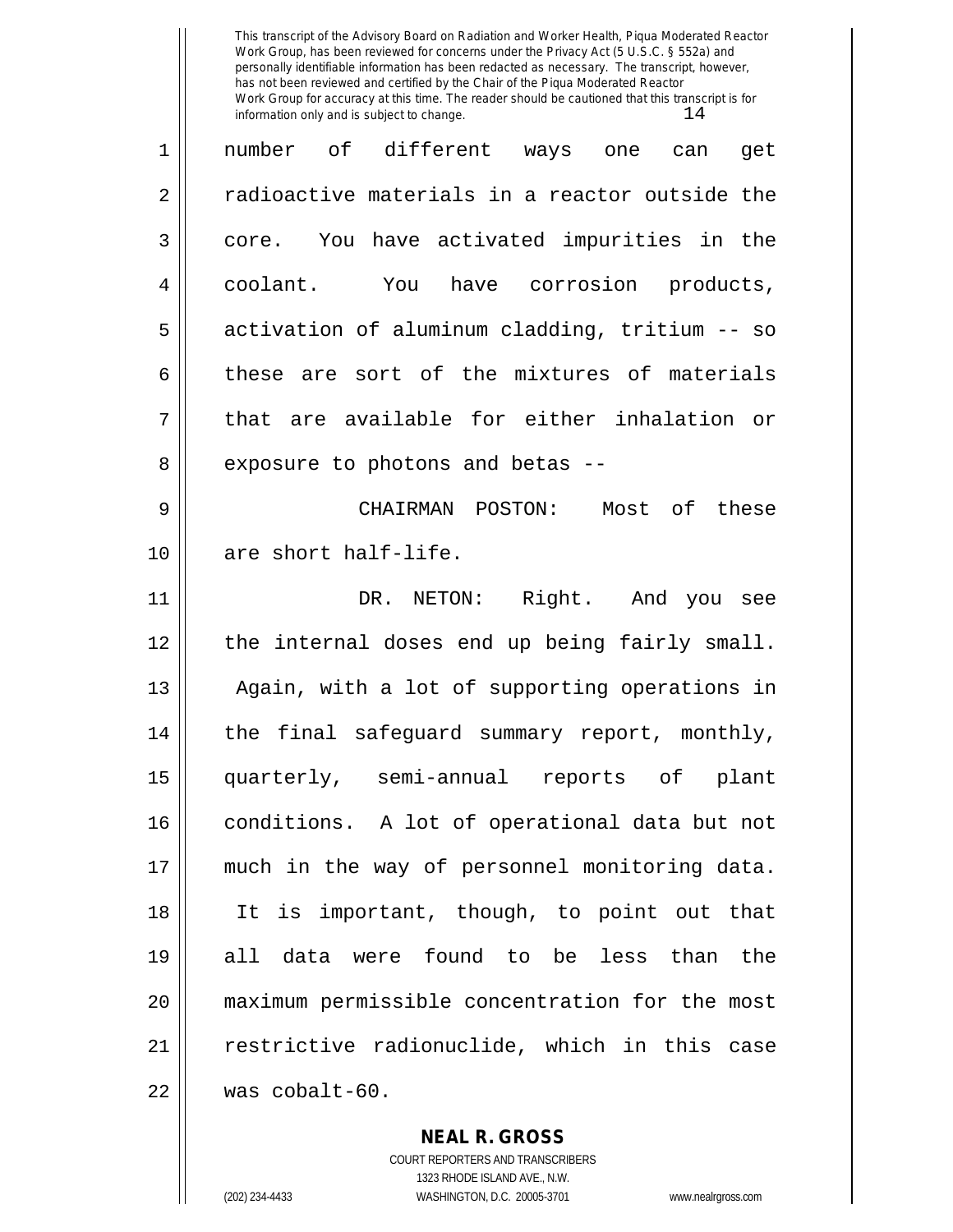|    | This transcript of the Advisory Board on Radiation and Worker Health, Piqua Moderated Reactor<br>Work Group, has been reviewed for concerns under the Privacy Act (5 U.S.C. § 552a) and<br>personally identifiable information has been redacted as necessary. The transcript, however,<br>has not been reviewed and certified by the Chair of the Piqua Moderated Reactor<br>Work Group for accuracy at this time. The reader should be cautioned that this transcript is for<br>information only and is subject to change.<br>15 |
|----|------------------------------------------------------------------------------------------------------------------------------------------------------------------------------------------------------------------------------------------------------------------------------------------------------------------------------------------------------------------------------------------------------------------------------------------------------------------------------------------------------------------------------------|
| 1  | DR. MAURO:<br>And that's all these                                                                                                                                                                                                                                                                                                                                                                                                                                                                                                 |
| 2  | 15 general air samples?                                                                                                                                                                                                                                                                                                                                                                                                                                                                                                            |
| 3  | DR. NETON: Air samples and the                                                                                                                                                                                                                                                                                                                                                                                                                                                                                                     |
| 4  | CAMs. So, and actually, I don't know                                                                                                                                                                                                                                                                                                                                                                                                                                                                                               |
| 5  | Karin, do you know if we have, actually, the                                                                                                                                                                                                                                                                                                                                                                                                                                                                                       |
| 6  | CAM data or we have just indications that the                                                                                                                                                                                                                                                                                                                                                                                                                                                                                      |
| 7  | CAMs never recorded anything above a certain                                                                                                                                                                                                                                                                                                                                                                                                                                                                                       |
| 8  | level?                                                                                                                                                                                                                                                                                                                                                                                                                                                                                                                             |
| 9  | MS. JESSEN:<br>Roger, do you want to                                                                                                                                                                                                                                                                                                                                                                                                                                                                                               |
| 10 | be more specific on that?                                                                                                                                                                                                                                                                                                                                                                                                                                                                                                          |
| 11 | MR. HALSEY: I would like to.<br>I'm                                                                                                                                                                                                                                                                                                                                                                                                                                                                                                |
| 12 | looking.                                                                                                                                                                                                                                                                                                                                                                                                                                                                                                                           |
| 13 | While you're looking,<br>DR.<br>NETON:                                                                                                                                                                                                                                                                                                                                                                                                                                                                                             |
| 14 | I'll just move, forge ahead.                                                                                                                                                                                                                                                                                                                                                                                                                                                                                                       |
| 15 | DR. MAURO: But this is a gross                                                                                                                                                                                                                                                                                                                                                                                                                                                                                                     |
| 16 | beta gamma. Any beta gamma, you will pick up                                                                                                                                                                                                                                                                                                                                                                                                                                                                                       |
| 17 | tritium, carbon-14, so you'll, in effect the                                                                                                                                                                                                                                                                                                                                                                                                                                                                                       |
| 18 | gross beta gamma is an indicator of how much                                                                                                                                                                                                                                                                                                                                                                                                                                                                                       |
| 19 | of that -- those radionuclides, which you                                                                                                                                                                                                                                                                                                                                                                                                                                                                                          |
| 20 | don't know which ones they are, might be                                                                                                                                                                                                                                                                                                                                                                                                                                                                                           |
| 21 | airborne.                                                                                                                                                                                                                                                                                                                                                                                                                                                                                                                          |
| 22 | NETON: Right. But our<br>DR.                                                                                                                                                                                                                                                                                                                                                                                                                                                                                                       |
|    | <b>NEAL R. GROSS</b>                                                                                                                                                                                                                                                                                                                                                                                                                                                                                                               |
|    | COURT REPORTERS AND TRANSCRIBERS<br>1323 RHODE ISLAND AVE., N.W.                                                                                                                                                                                                                                                                                                                                                                                                                                                                   |
|    | (202) 234-4433<br>WASHINGTON, D.C. 20005-3701<br>www.nealrgross.com                                                                                                                                                                                                                                                                                                                                                                                                                                                                |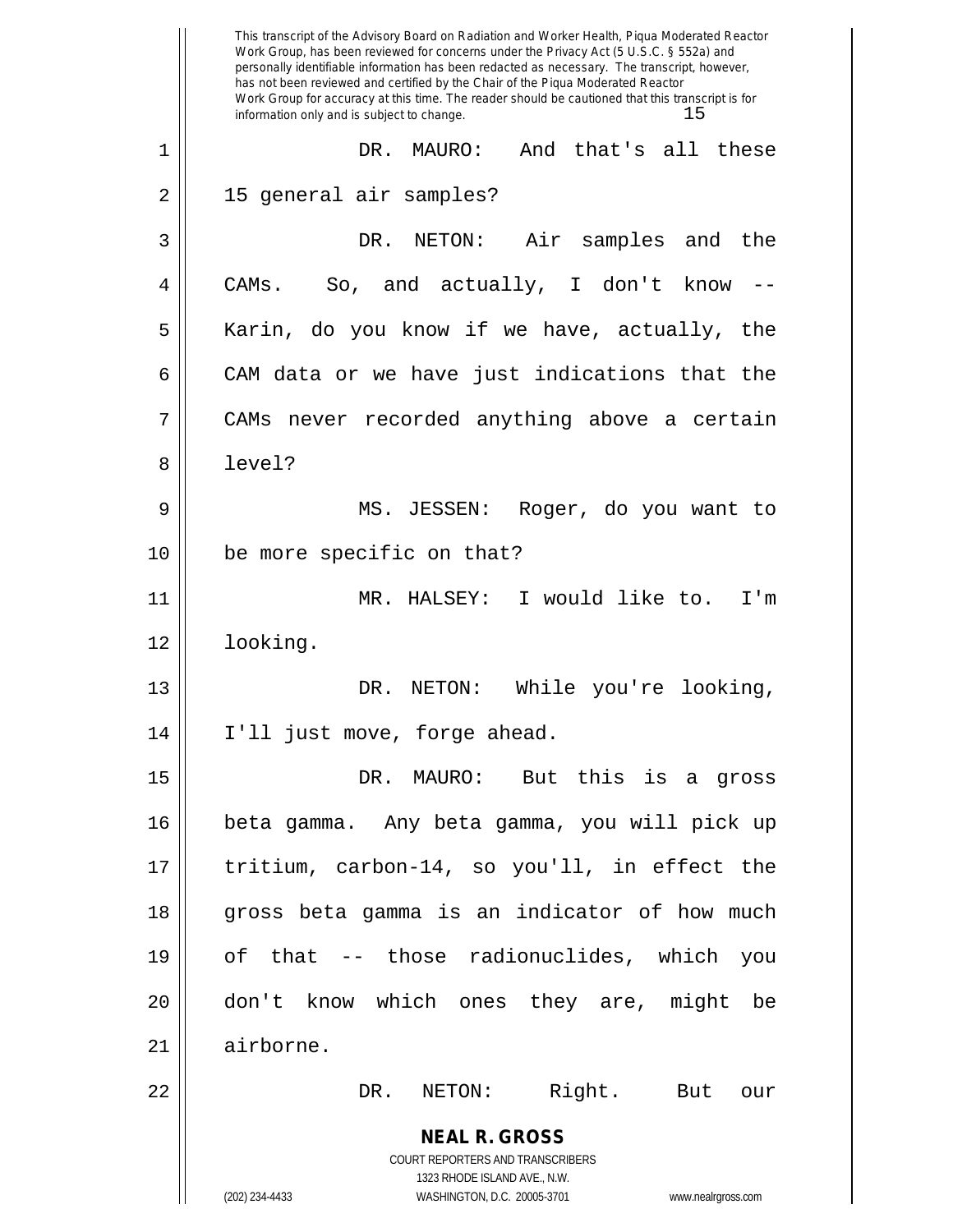1 calculation was the most restrictive nuclide,  $2 \parallel$  if you look at the MPCs -- cobalt-60 so we are  $3 \parallel$  assuming that if it never went above one MPC 4 for cobalt-60 then that was the highest 5 || cobalt-60. Then you can ratio the 6 concentrations of the other radionuclides 7 based on what's known in the source-term of 8 l the fuel.

9 CHAIRMAN POSTON: While we're 10 talking -- change the subject -- we talked 11 about, external is the same. There was a 12 summary report and that was all that was 13 || required in those days, but that had to be 14 based on some sort of data.

15 || DR. NETON: They were monitored, 16 || yes. We determined that they were actually, I 17 believe, monitored by Landauer. We requested 18 || some information from Landauer but have not 19 || received anything back on those results, even 20 if they have them. There was a full external 21 batch program, and I believe somewhere in here 22 I think all the workers were monitored that

### **NEAL R. GROSS**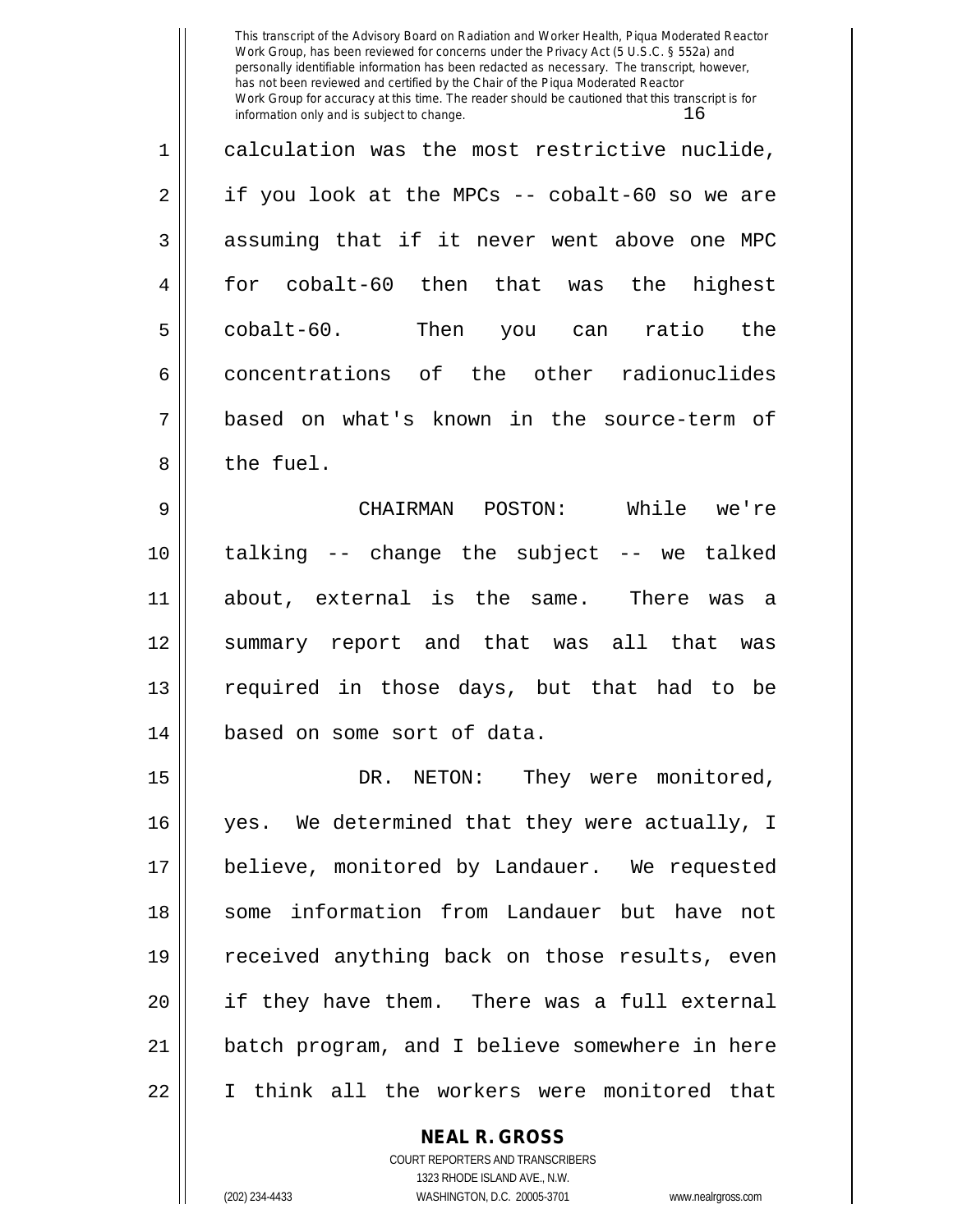**NEAL R. GROSS** COURT REPORTERS AND TRANSCRIBERS 1323 RHODE ISLAND AVE., N.W. (202) 234-4433 WASHINGTON, D.C. 20005-3701 www.nealrgross.com This transcript of the Advisory Board on Radiation and Worker Health, Piqua Moderated Reactor Work Group, has been reviewed for concerns under the Privacy Act (5 U.S.C. § 552a) and personally identifiable information has been redacted as necessary. The transcript, however, has not been reviewed and certified by the Chair of the Piqua Moderated Reactor Work Group for accuracy at this time. The reader should be cautioned that this transcript is for information only and is subject to change.  $17$ 1 were working at the plant. 2 CHAIRMAN POSTON: I was just 3 double-checking because of the statement of  $4 \parallel$  the petitioner that no monitors were  $-$  that 5 had to do with the D&D period, not the 6 | operational period. 7 DR. NETON: Well, they might have 8 || been monitored, but I think having no  $9 \parallel$  availability to -- we don't have the data -- $10$  | to qualify. It was lost or  $-$ -11 CHAIRMAN POSTON: Right. No 12 monitoring devices were ever offered, is what 13 || it says on your slide. 14 DR. NETON: That was during the 15 D&D. 16 CHAIRMAN POSTON: That was during 17 || the D&D period. 18 MEMBER SCHOFIELD: In the 19 operational period what was the levels, 20 maximum concentration level they were allowed? 21 DR. NETON: Well, this would have  $22 \parallel$  been, in this particular instance, the maximum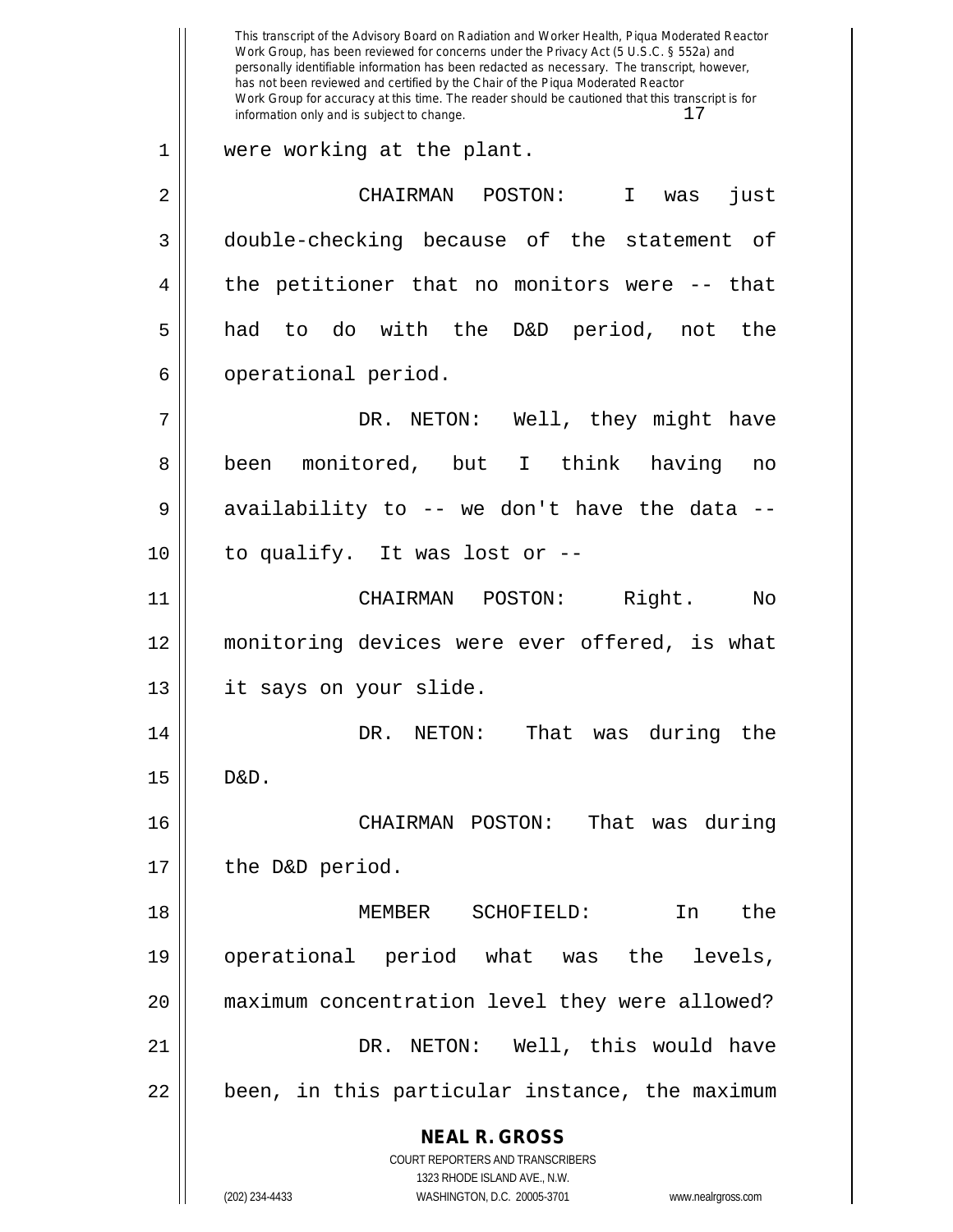|    | This transcript of the Advisory Board on Radiation and Worker Health, Piqua Moderated Reactor<br>Work Group, has been reviewed for concerns under the Privacy Act (5 U.S.C. § 552a) and<br>personally identifiable information has been redacted as necessary. The transcript, however,<br>has not been reviewed and certified by the Chair of the Piqua Moderated Reactor<br>Work Group for accuracy at this time. The reader should be cautioned that this transcript is for<br>18<br>information only and is subject to change. |
|----|------------------------------------------------------------------------------------------------------------------------------------------------------------------------------------------------------------------------------------------------------------------------------------------------------------------------------------------------------------------------------------------------------------------------------------------------------------------------------------------------------------------------------------|
| 1  | permissible concentration for cobalt-60<br>in                                                                                                                                                                                                                                                                                                                                                                                                                                                                                      |
| 2  | air. I don't recall the microcuries per cubic                                                                                                                                                                                                                                                                                                                                                                                                                                                                                      |
| 3  | centimeter value.                                                                                                                                                                                                                                                                                                                                                                                                                                                                                                                  |
| 4  | it<br>MEMBER<br>SCHOFIELD:<br>But<br>was                                                                                                                                                                                                                                                                                                                                                                                                                                                                                           |
| 5  | fairly low, I would assume.                                                                                                                                                                                                                                                                                                                                                                                                                                                                                                        |
| 6  | DR. NETON:<br>Not real low.<br>I.<br>mean                                                                                                                                                                                                                                                                                                                                                                                                                                                                                          |
| 7  | the MPC would give you, if you inhaled it over                                                                                                                                                                                                                                                                                                                                                                                                                                                                                     |
| 8  | -- it would give the dose at a critical organ                                                                                                                                                                                                                                                                                                                                                                                                                                                                                      |
| 9  | 15<br>a continuous exposure:<br>a<br>rem over<br>not<br>а                                                                                                                                                                                                                                                                                                                                                                                                                                                                          |
| 10 | trivial inhalation.                                                                                                                                                                                                                                                                                                                                                                                                                                                                                                                |
| 11 | MR. HALSEY:<br>I.<br>have an answer on                                                                                                                                                                                                                                                                                                                                                                                                                                                                                             |
| 12 | that CAM question, and we don't have any data.                                                                                                                                                                                                                                                                                                                                                                                                                                                                                     |
| 13 | have the sporadic monthly reports and a<br>We                                                                                                                                                                                                                                                                                                                                                                                                                                                                                      |
| 14 | fairly consistent set of semiannual reports                                                                                                                                                                                                                                                                                                                                                                                                                                                                                        |
| 15 | where they do mention numbers it is related to                                                                                                                                                                                                                                                                                                                                                                                                                                                                                     |
| 16 | people or general surveys.                                                                                                                                                                                                                                                                                                                                                                                                                                                                                                         |
| 17 | DR. NETON: But we've interviewed                                                                                                                                                                                                                                                                                                                                                                                                                                                                                                   |
| 18 | workers, and no one ever recalled that CAM                                                                                                                                                                                                                                                                                                                                                                                                                                                                                         |
| 19 | having been alarmed. We assumed they probably                                                                                                                                                                                                                                                                                                                                                                                                                                                                                      |
| 20 | were set below the MPC, but, you know, usually                                                                                                                                                                                                                                                                                                                                                                                                                                                                                     |
| 21 | we would set it at maybe ten percent or                                                                                                                                                                                                                                                                                                                                                                                                                                                                                            |
| 22 | something like that. We are assuming it                                                                                                                                                                                                                                                                                                                                                                                                                                                                                            |
|    | <b>NEAL R. GROSS</b>                                                                                                                                                                                                                                                                                                                                                                                                                                                                                                               |

COURT REPORTERS AND TRANSCRIBERS 1323 RHODE ISLAND AVE., N.W.

 $\mathsf{II}$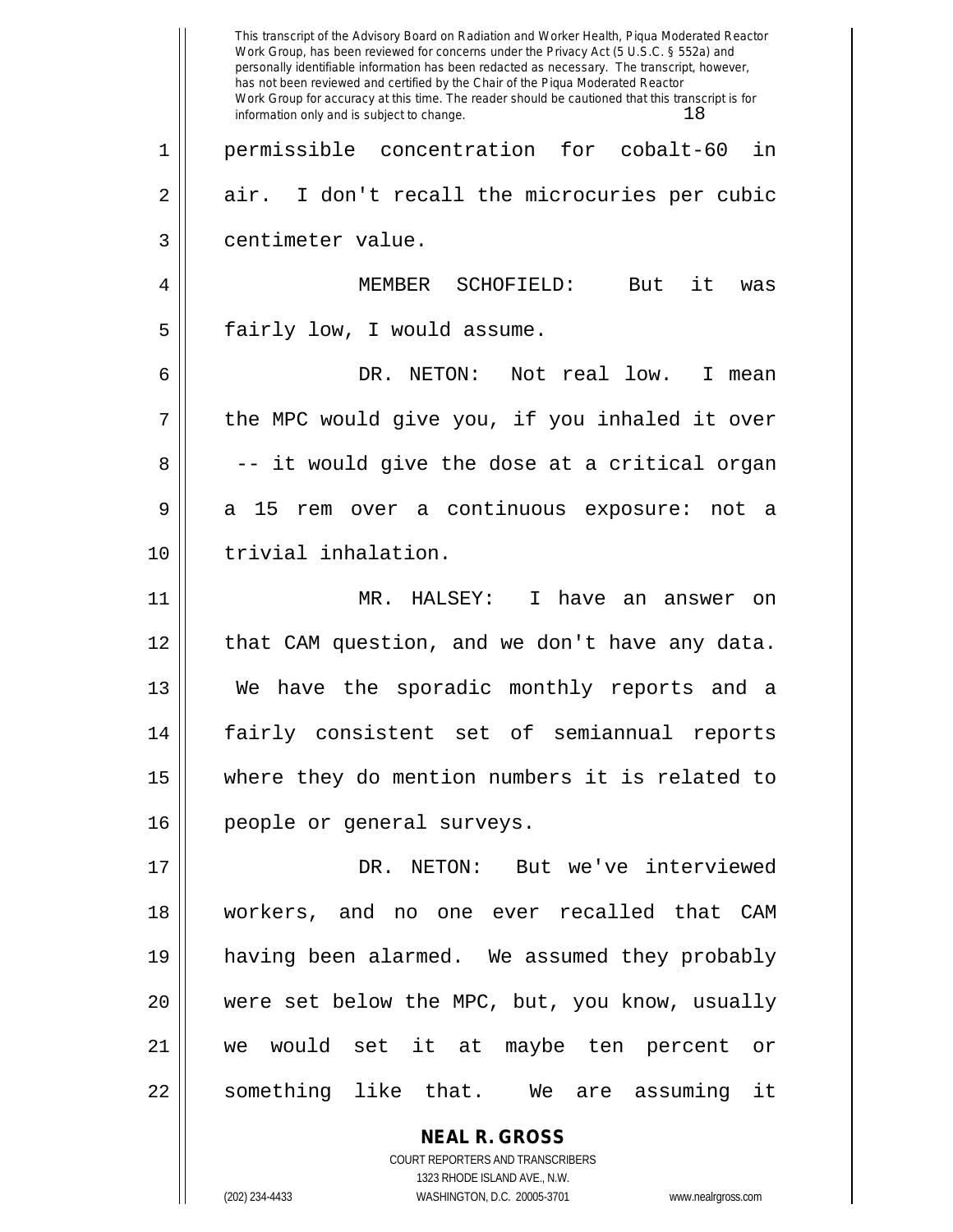| 1              | didn't alarm and never exceeded the MPC, so    |
|----------------|------------------------------------------------|
| $\overline{2}$ | that's what we are using. Additional<br>$- -$  |
| $\mathfrak{Z}$ | progress, and this is sort of what Roger is    |
| $\overline{4}$ | talking about. These progress reports          |
| 5              | indicate there is no personnel contaminations  |
| 6              | or inhalations. Airborne activity containment  |
| 7              | does not exceed normal background levels. We   |
| 8              | have found no bioassay data, as we mentioned,  |
| 9              | although there is indication that<br>some      |
| 10             | bioassay was performed for a period of one     |
| 11             | week for some people working around the        |
| 12             | reactor with no positive results for tritium   |
| 13             | or beta activity. By all accounts for the      |
| 14             | workers that we interviewed, and some of them  |
| 15             | I believe were health physicists working on    |
| 16             | the project, it was characterized as a fairly  |
| 17             | clean operation which is what you would expect |
| 18             | for a closed system like this. There was       |
| 19             | evidence of a couple of incidents that         |
| 20             | occurred at the facility. First one listed     |
| 21             | here is a soot collection bag for the waste    |
| 22             | fire boiler system. They would burn the        |

**NEAL R. GROSS** COURT REPORTERS AND TRANSCRIBERS

1323 RHODE ISLAND AVE., N.W. (202) 234-4433 WASHINGTON, D.C. 20005-3701 www.nealrgross.com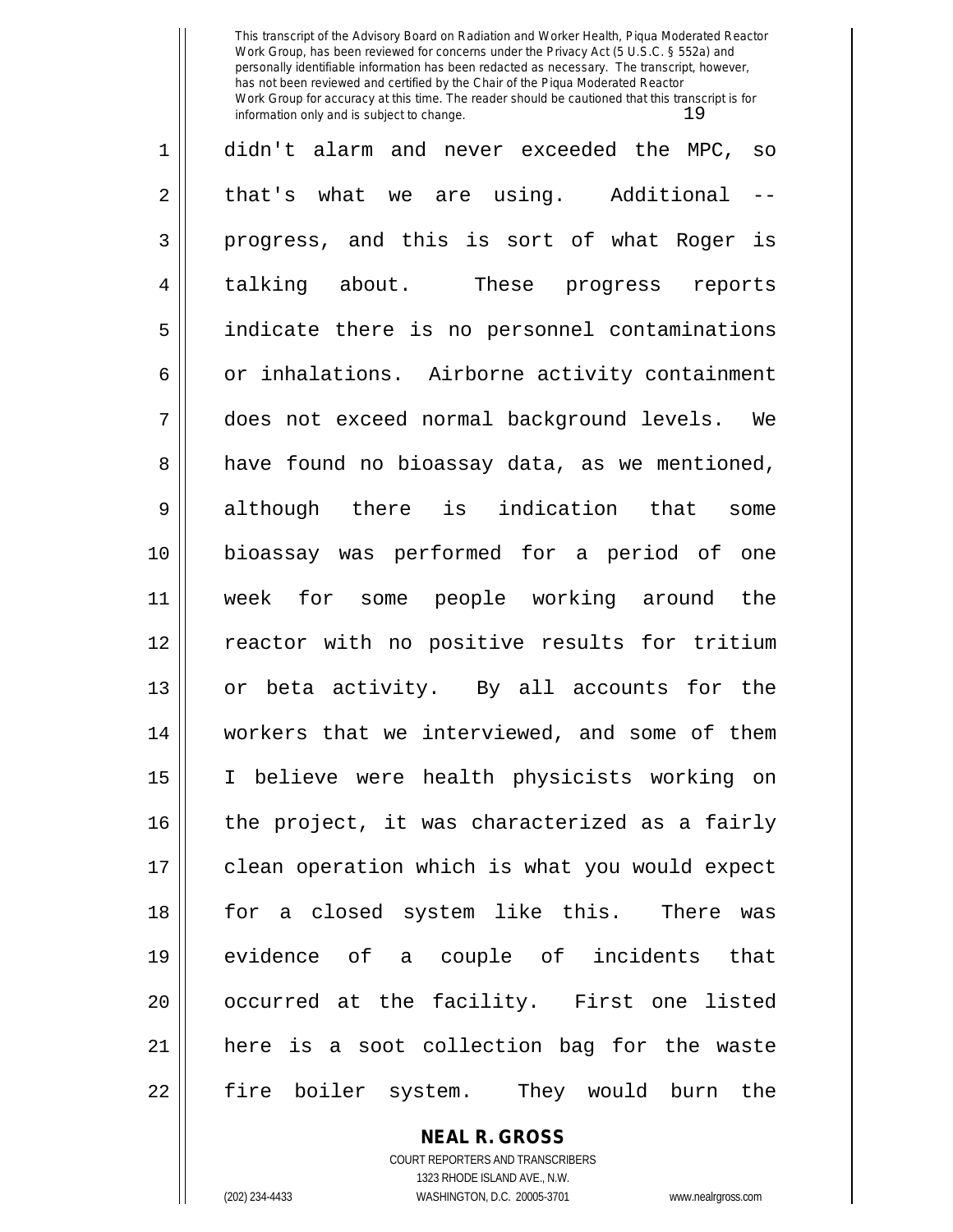| 1  | organic material and some pretty good             |
|----|---------------------------------------------------|
| 2  | filtration controls and such. But apparently      |
| 3  | the soot from the filter housing spread around    |
| 4  | resulting in about less than 400 dpm per 100      |
| 5  | square centimeters contamination which is not     |
| 6  | very much contamination. And a monthly report     |
| 7  | indicated that there was no detectable            |
| 8  | contamination or inhalations though the           |
| 9  | contamination apparently did spread and they      |
| 10 | have no indication of any internal exposures.     |
| 11 | The second incident that was                      |
| 12 | reported was a leak in a pipe on the main         |
| 13 | coolant pump. But as I mentioned the coolant      |
| 14 | immediately solidified as it came out. They       |
| 15 | scraped it up and cleaned it up. So external      |
| 16 | exposure sources: obviously photon, beta, and     |
| 17 | neutron, when the reactor was operating,          |
|    |                                                   |
| 18 | neutron, for sure, and diagnostic x-rays.<br>- So |
| 19 | we do have these AEC summary reports that Dr.     |
| 20 | Poston alluded to that, from start of             |

21 | operations in '63 through '68, in one of the  $22$  claimant's files we did have some summary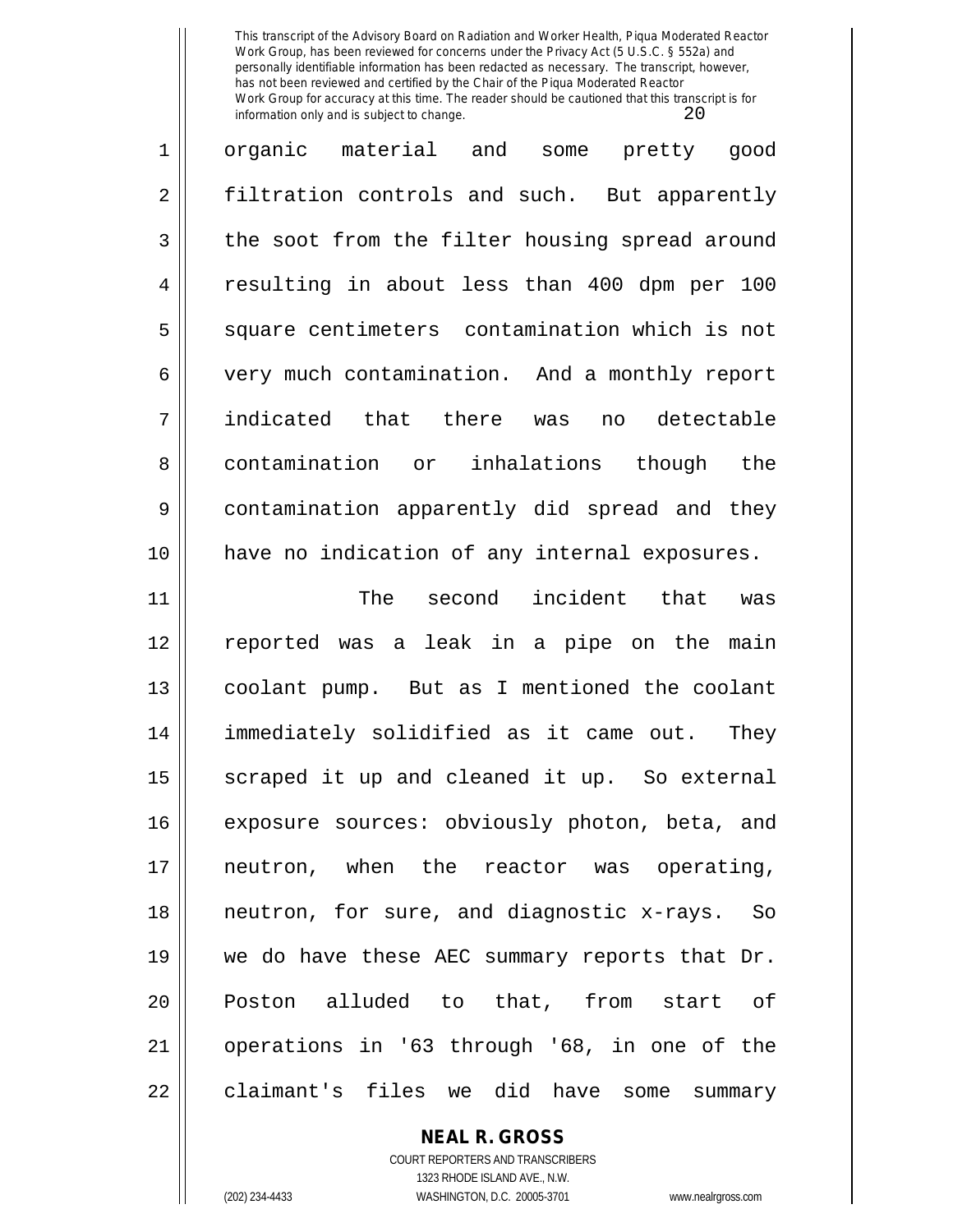| $\mathbf 1$    | records from '63. We also have the monthly,                                              |
|----------------|------------------------------------------------------------------------------------------|
| $\overline{2}$ | quarterly, semi-annual reports, and we looked                                            |
| 3              | at these reports, and the AEC reports agreed                                             |
| 4              | with available documentation. Here's what we                                             |
| 5              | have here, '63 through '69 and these are                                                 |
| 6              | binned according to number monitored, number                                             |
| 7              | identified with zero to one rem and number,                                              |
| 8              | one to two rem. You can see everybody was                                                |
| 9              | less-than-one-rem up until 1967, and there was                                           |
| 10             | one individual with two rem cumulative dose in                                           |
| 11             | 1967. So the concept here for assigning                                                  |
| 12             | external dose during the operational period                                              |
| 13             | was to assign everyone one rem for these years                                           |
| 14             | and even though I believe the '67 was a                                                  |
| 15             | partial year, we would assign anyone working                                             |
| 16             | in '67 two rem. That's -- we believe that's                                              |
| 17             | bounding based on the data we have.                                                      |
| 18             | There's just some pictures of the                                                        |
| 19             | personal air lock, remote fuel handling,                                                 |
| 20             | control room.                                                                            |
| 21             | Okay. We talked about this                                                               |
| 22             | briefly but, internal dose we'd assign the MPC                                           |
|                | <b>NEAL R. GROSS</b><br>COURT REPORTERS AND TRANSCRIBERS<br>1323 RHODE ISLAND AVE., N.W. |

 $\mathbb{I}$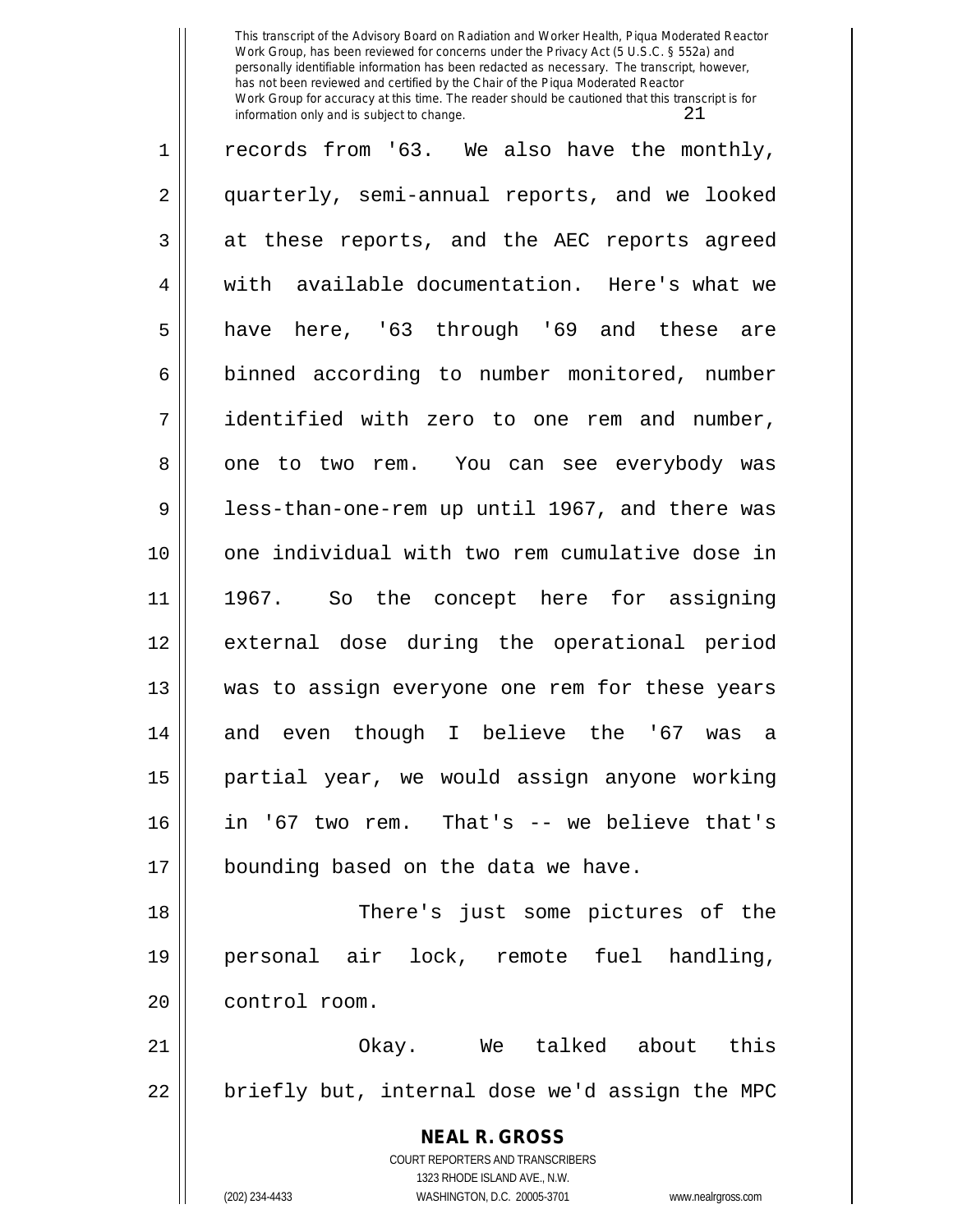1 for the entire operational period of cobalt-2 60, and then based on each group of those 3 | other impurities we would pick the nuclide  $4 \parallel$  that gave the highest dose to the organ that 5 developed cancer. There are certain metabolic  $6 \parallel$  things that you have to consider so you pick  $7 \parallel$  the one -- you ratio them all and then find  $8 \parallel$  the one that had the highest and assign that. 9 For the external dose, I mentioned 10 we are going to use the bounding dose from the 11 AEC summary reports: one rem annually for all 12 years, two rem in '66. The beta dose is a 13 little tricky. We had some surveys that 14 || showed some ratios, and then we also did some 15 modeling based on VARSKIN with the nuclide mix 16 that was out there. It would have been to 17 apply beta to gamma ratio of 40 to 1 to 5 to 18 1, based on the cancer. I think it was skin 19 cancer. Help me out here, guys. I think skin 20  $\parallel$  cancer would be 40 to 1. That can't be right. 21 It's because it was an extremity cancer or a  $22$  || dose to the other parts of the body. So an

**NEAL R. GROSS**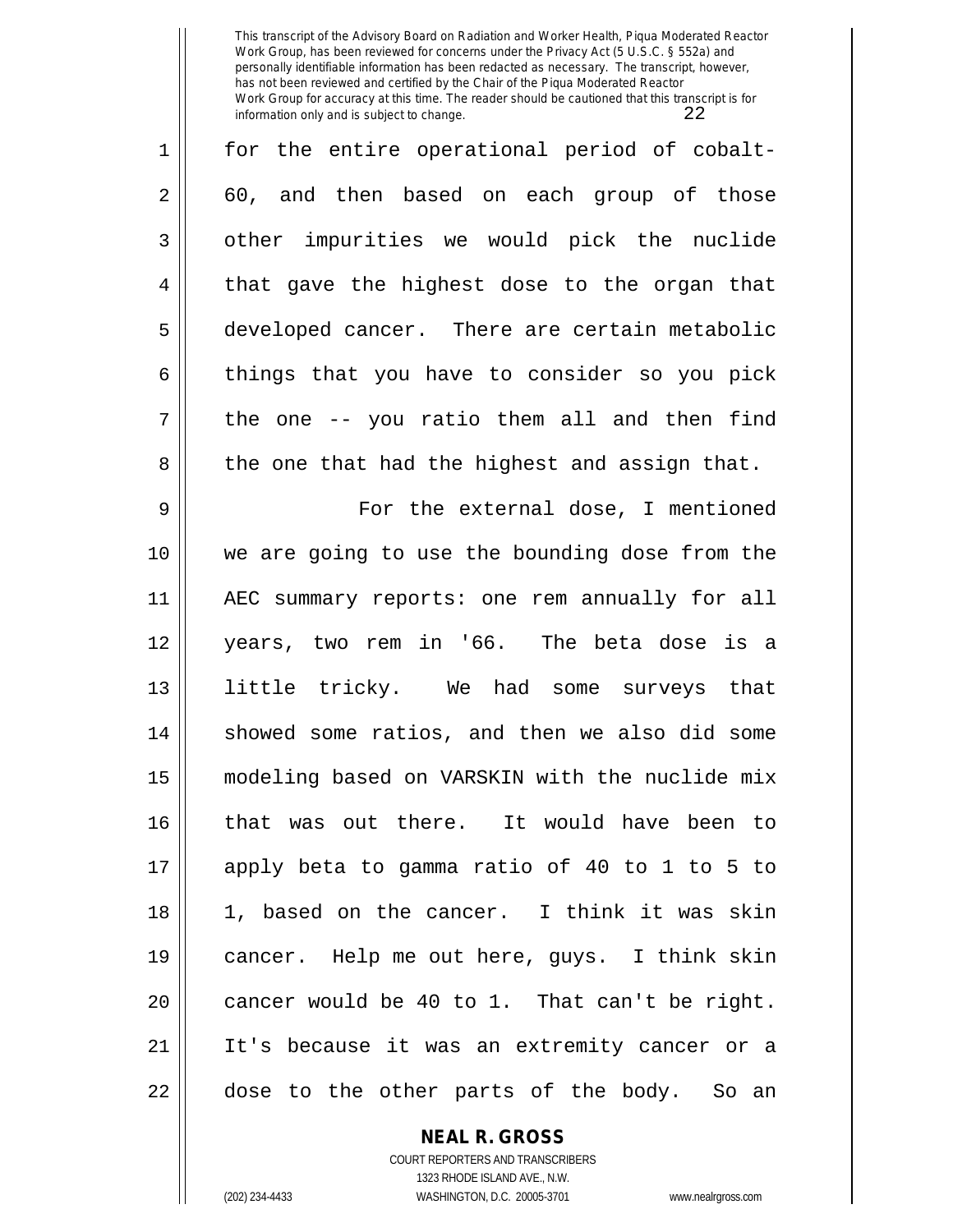**NEAL R. GROSS** COURT REPORTERS AND TRANSCRIBERS This transcript of the Advisory Board on Radiation and Worker Health, Piqua Moderated Reactor Work Group, has been reviewed for concerns under the Privacy Act (5 U.S.C. § 552a) and personally identifiable information has been redacted as necessary. The transcript, however, has not been reviewed and certified by the Chair of the Piqua Moderated Reactor Work Group for accuracy at this time. The reader should be cautioned that this transcript is for information only and is subject to change. 23 1 extremity dose, I believe would be 40 to 1  $2 \parallel$  beta to gamma ratio and 5 to 1 for other 3 | locations. 4 MR. HALSEY: If I could jump in.  $5$  The 40 to 1 is for direct contact. 6 DR. NETON: Okay.  $7 \parallel$  MR. KATZ: Who is that speaking, 8 | sorry? 9 MR. HALSEY: Sorry, this is Roger 10 Halsey. 11 || MR. KATZ: Thank you. 12 MR. HALSEY: The 40 to 1 is for 13 || anything with direct contact to the skin and 14 20 to 1 for any areas that wouldn't have 15 direct contact such as contamination on 16 | clothing, I would expect. 17 DR. NETON: Okay. Then the 18 neutron exposure, we had some survey data, 19 some parallel survey data of gamma and photons  $20$  and the highest ratio that we could come up 21 with was 1 to 10 neutron to photon ratio. So 22 we would assume essentially ten percent of the

1323 RHODE ISLAND AVE., N.W.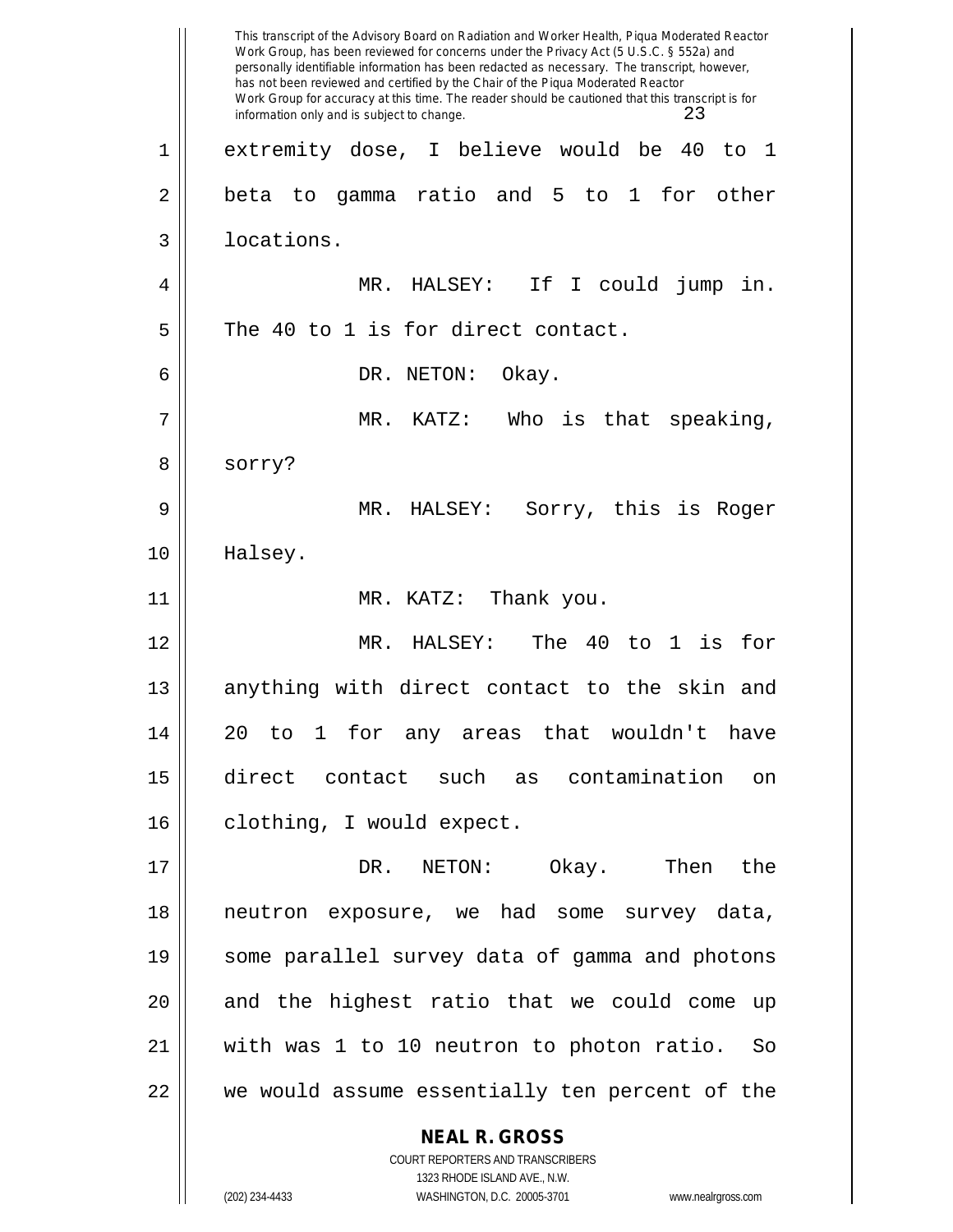**NEAL R. GROSS** COURT REPORTERS AND TRANSCRIBERS 1323 RHODE ISLAND AVE., N.W. (202) 234-4433 WASHINGTON, D.C. 20005-3701 www.nealrgross.com This transcript of the Advisory Board on Radiation and Worker Health, Piqua Moderated Reactor Work Group, has been reviewed for concerns under the Privacy Act (5 U.S.C. § 552a) and personally identifiable information has been redacted as necessary. The transcript, however, has not been reviewed and certified by the Chair of the Piqua Moderated Reactor Work Group for accuracy at this time. The reader should be cautioned that this transcript is for information only and is subject to change.  $24$ 1 || -- any of the external dose for the photons 2 || would receive ten percent neutron exposure. 3 Ten percent of that would be added to the 4 dose. 5 DR. MAURO: And what measurements  $6 \parallel$  were made to give you that? 7 DR. NETON: These were made in the 8 || plant shortly after operations. 9 DR. MAURO: So there are paired 10 measurements -- they use a long counter? 11 || DR. NETON: Yes. 12 DR. MAURO: And are coupled by 13 || survey year? So basically you have coupled 14 measurements with the long counter which is  $15$  || good. Okay, so you had -- what are the things 16 -- we will get into -- ours is like the book 17 and some of that data, so where it was taken 18 || and how comprehensive it was. 19 DR. NETON: And the medical dose 20 we will use TIB-0006 for reconstruction of 21 occupational diagnostic -- that's it in a 22 nutshell. I mean it's -- we believe it's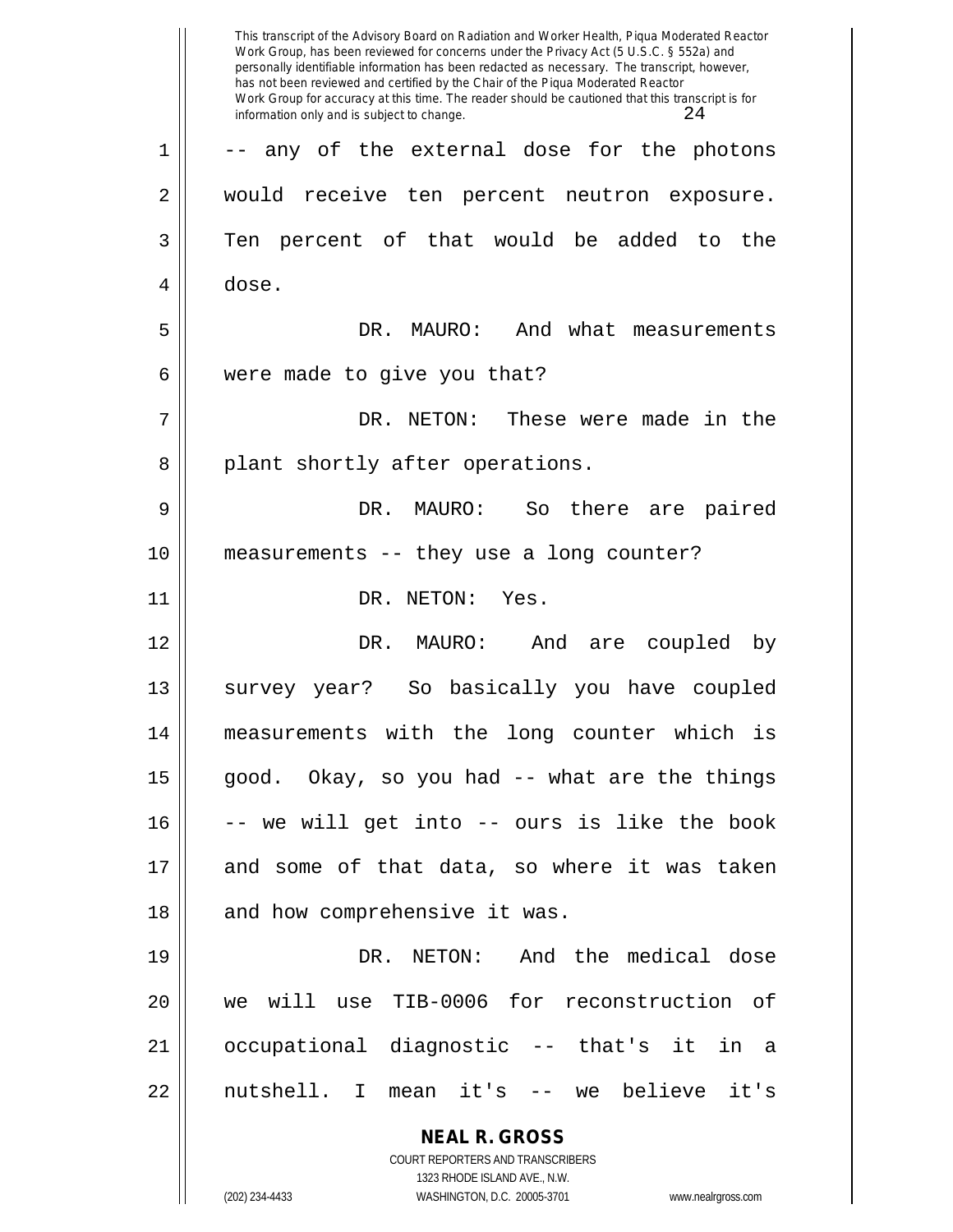| $\mathbf 1$    | feasible to reconstruct these doses from '62  |
|----------------|-----------------------------------------------|
| $\overline{a}$ | to '66 and '66 onward period is already an    |
| 3              | SEC. It is pretty straightforward. We've got  |
| 4              | a couple of dose -- sample dose               |
| 5              | reconstruction. I don't know if it is         |
| 6              | instructive or not, but I'll just go through. |
| 7              | Here's a BCC of the temple for a worker who   |
| 8              | born in 1940. So this was skin cancer.<br>was |
| 9              | He worked from '63 to '66, the three-year     |
| 10             | period that we are reconstructing. We would   |
| 11             | end up assigning an external dose of about -- |
| 12             | external 22 rem<br>-- about 600<br>millirem   |
| 13             | internal, some medical, with a total dose of  |
| 14             | 23.2 rem which will result in this particular |
| 15             | example of a PoC 62 percent which we          |
| 16             | compensated for.                              |
| 17             | DR. MAURO: So the beta dose<br>in             |

 $18$  || this case, this is something to the face, you 19 would have used the one-rem-per-year times  $20$  || five to get the beta dose to the skin? 21 DR. NETON: I'm not sure. I  $22$  || believe that's the case. Whatever we had

> **NEAL R. GROSS** COURT REPORTERS AND TRANSCRIBERS 1323 RHODE ISLAND AVE., N.W.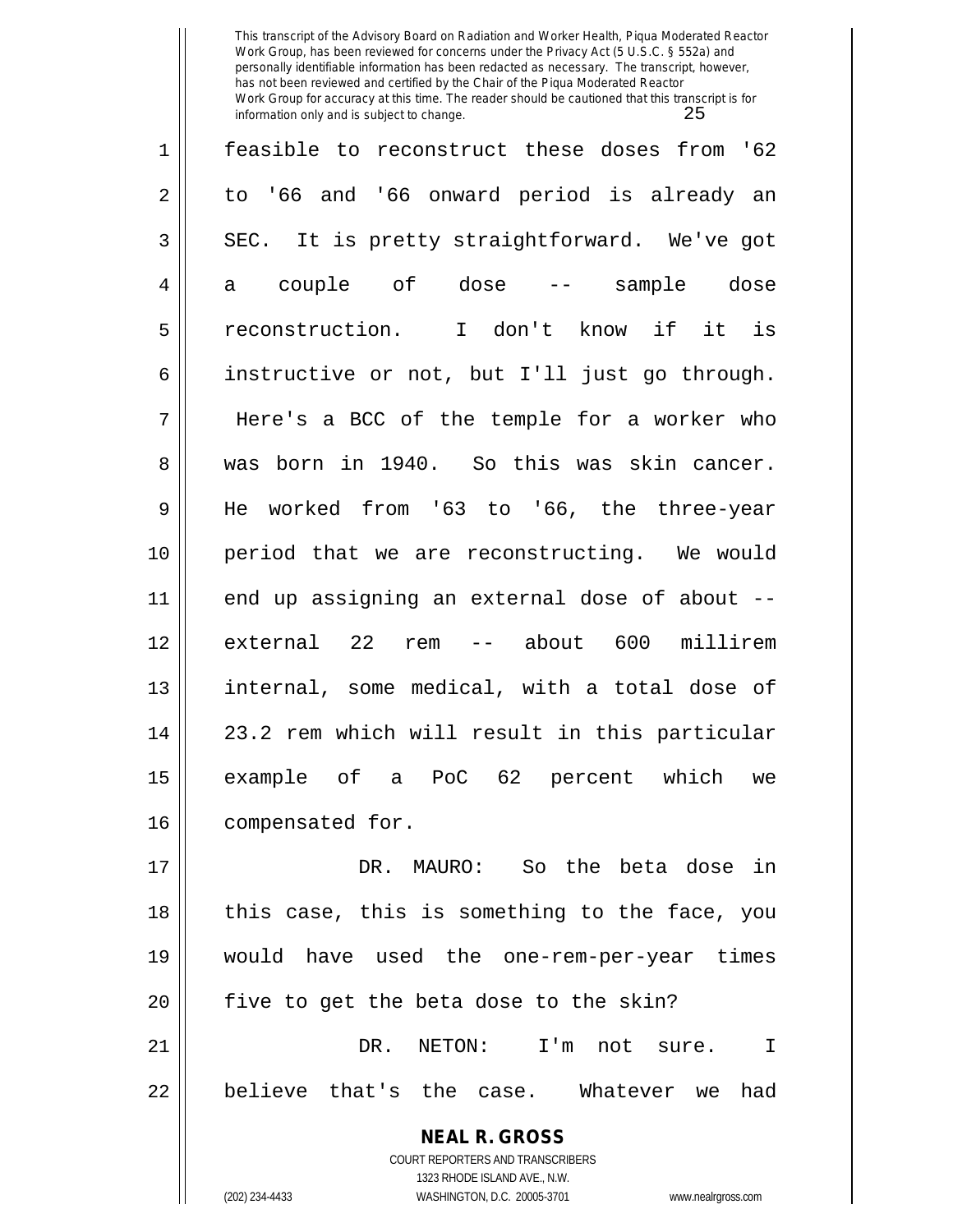**NEAL R. GROSS** COURT REPORTERS AND TRANSCRIBERS 1323 RHODE ISLAND AVE., N.W. This transcript of the Advisory Board on Radiation and Worker Health, Piqua Moderated Reactor Work Group, has been reviewed for concerns under the Privacy Act (5 U.S.C. § 552a) and personally identifiable information has been redacted as necessary. The transcript, however, has not been reviewed and certified by the Chair of the Piqua Moderated Reactor Work Group for accuracy at this time. The reader should be cautioned that this transcript is for information only and is subject to change. 26 1 written in the ER. I have not -- that would 2 || make sense. It would probably be five. It 3 || really doesn't matter because the case is 4 || already over 50 percent. 5 DR. MAURO: I just wanted to --  $6 \parallel$  the mechanics. 7 DR. NETON: Yes. 8 DR. BEHLING: Jim, this is Hans 9 Behling. I would like to make a comment with 10 regard to the issue of using cobalt as your 11 reference radionuclide. Earlier somebody on -  $12$   $\parallel$  - at the meeting raised a question of what was 13 || the actual concentration MPC value for cobalt, 14 || and I believe NIOSH used nine times ten to the 15 minus nine microcuries per mL and on that 16 basis you concluded that since there were no 17 alarms that were set off you can reasonably 18 || conclude a limiting or bounding value. 19 || One of the things that I did look 20 at in reviewing the ER was the issue of 21 || carbon-14 and when you realize that there was 22  $\parallel$  probably quite a quantity of C-14 produced if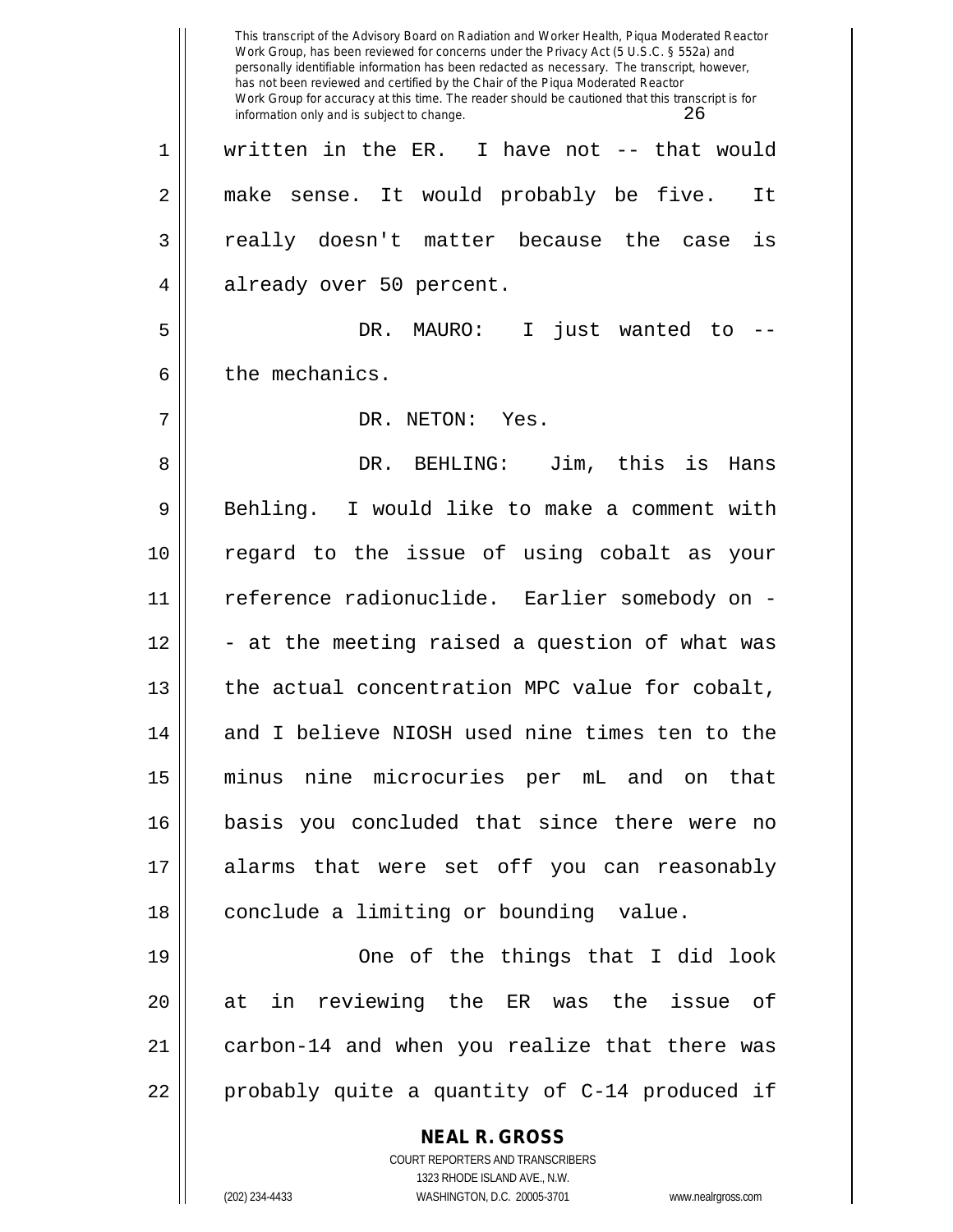| 1              | you look at page 21 of the ER, it talks about            |
|----------------|----------------------------------------------------------|
| $\overline{c}$ | the degasification system and the other                  |
| $\mathfrak{Z}$ | systems that were obviously there to remove              |
| 4              | the C-14. And when you look at Appendix B of             |
| 5              | 10 CFR 20 you realize for C-14 the MPC value             |
| 6              | goes to, let's see, four times ten to the                |
| 7              | minus six, which is 444 times the value for              |
| 8              | cobalt-60. Also the MPC value for CO2, in                |
| $\mathsf 9$    | other words carbon-14 in the form of carbon              |
| 10             | dioxide, is five times ten to the minus four             |
| 11             | so it's about 4,000 times higher. Since you              |
| 12             | cannot measure, obviously, C-14 on the area              |
| 13             | monitors, how do you deal with that and you              |
| 14             | knew very well that there had to have been a             |
| 15             | significant release of C-14.                             |
| 16             | DR. NETON: Good question.                                |
| 17             | Anybody on the other end, from our end, can              |
| 18             | answer that?                                             |
| 19             | MR. POTTER: This is Gene Potter.                         |
| 20             | We used the value of the MPC for cobalt-60 as            |
| 21             | Jim has described, and then we ratio for                 |
| 22             | tritium and carbon-14 the amount, in the case            |
|                | <b>NEAL R. GROSS</b><br>COURT REPORTERS AND TRANSCRIBERS |

1323 RHODE ISLAND AVE., N.W.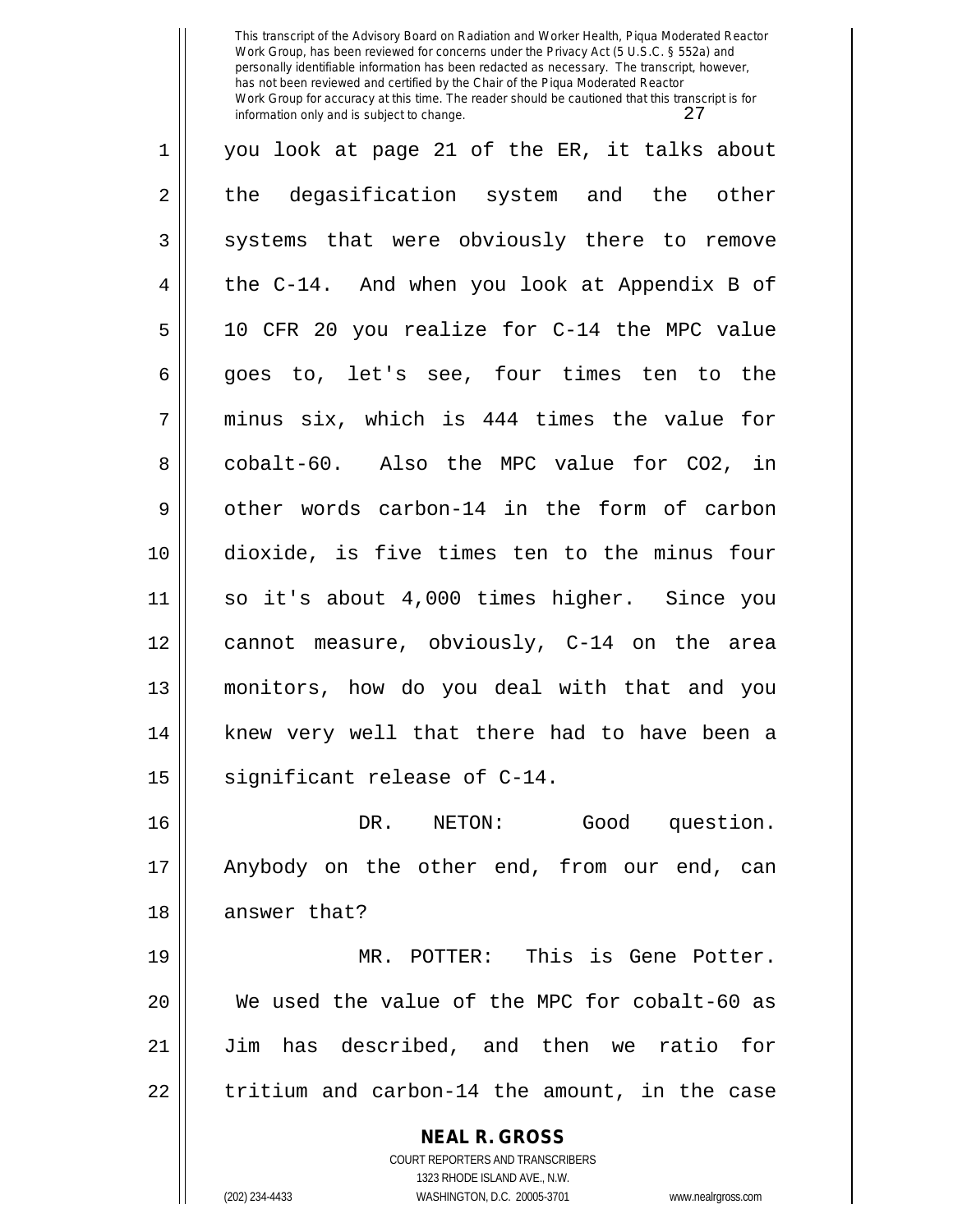This transcript of the Advisory Board on Radiation and Worker Health, Piqua Moderated Reactor Work Group, has been reviewed for concerns under the Privacy Act (5 U.S.C. § 552a) and personally identifiable information has been redacted as necessary. The transcript, however, has not been reviewed and certified by the Chair of the Piqua Moderated Reactor Work Group for accuracy at this time. The reader should be cautioned that this transcript is for information only and is subject to change. 28 1 || of carbon-14 the amount of the carbon-14 from  $2 \parallel$  that soot sample. 3 DR. BEHLING: Yes, and I'm fully 4 aware of that, and there's a serious problem 5 in making that assumption because the C-14 6 would have probably been volatile and would  $7 \parallel$  not have remained there. So that the use of 8 || that residual soot material is probably not a 9 very credible source for identifying the 10 ratios. Obviously when you deal with highly 11 volatile materials and you are dealing with a 12 sample that you are talking about, you are 13 probably not going to get a very accurate 14 relationship between the various 15 | radionuclides. 16 DR. MAURO: In fact the one area - 17 - well, I knew -- the one area where -- I 18 understand exactly what you did. To get -- 19 || since you don't have measurements of carbon-14  $20$  || and tritium in the air, you took advantage of 21 the ratio of the particular radionuclides in 22 || the coolant and knowledge of the tritium and

**NEAL R. GROSS**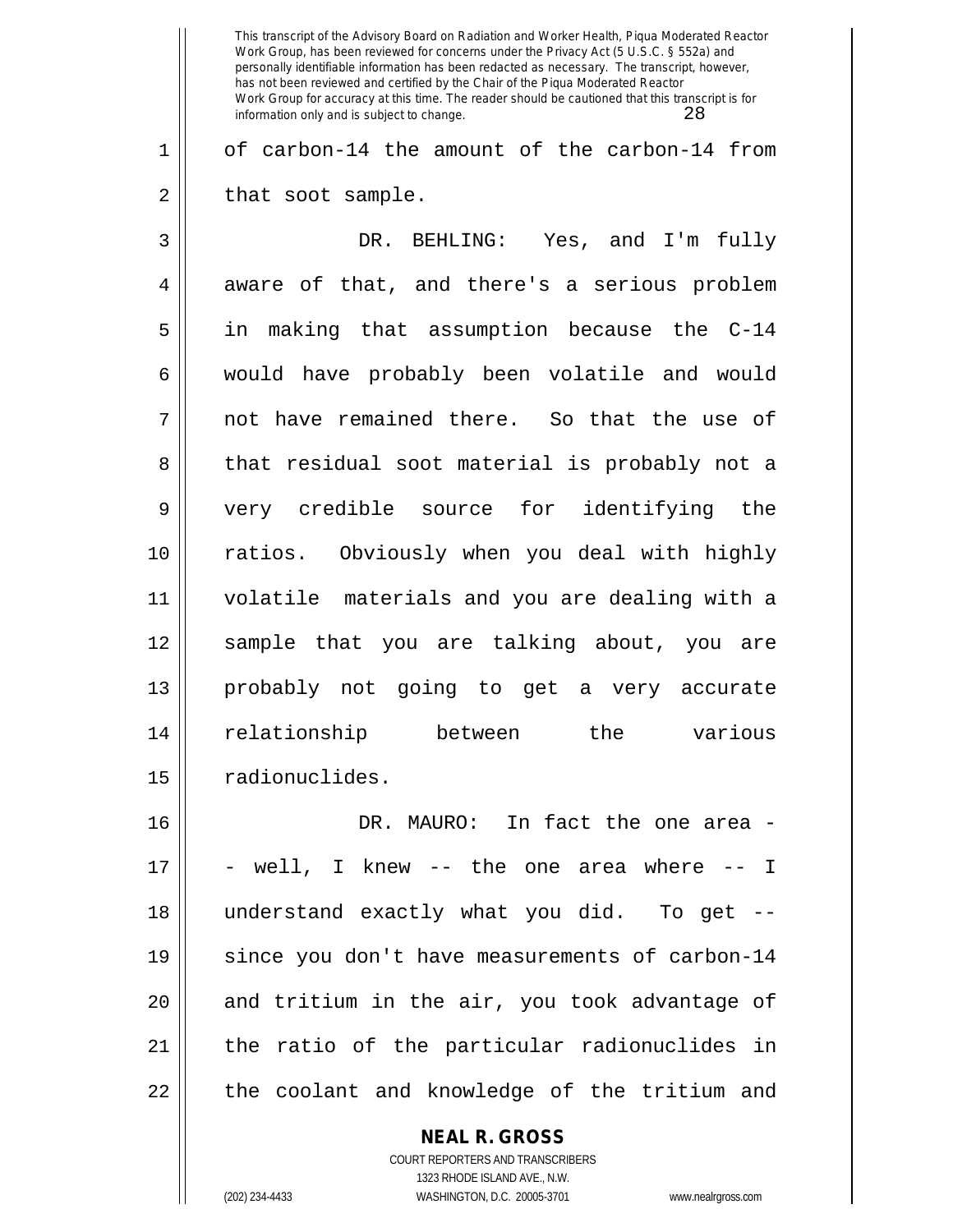1 carbon-14 in the coolant. So you have a mix, 2 || understanding of the mix in the coolant. Now 3 you -- and you also have what's airborne, 4 particulates. Our understanding is you took  $5 \parallel$  advantage of that ratio, and it's sort of the 6  $\parallel$  same, but the reality is what I think would  $7 \parallel$  happen is there's -- it was highly more likely 8 || that carbon-14 and tritium are going to become 9 airborne than any of the particulates. So the 10 ratio that you see in the coolant -- is going 11 to be quite a bit different than the ratio you 12 are going to see in the air. In fact the 13 expectation would be what's in the air for 14 carbon-14 tritium would be much higher  $15$  relative to the particulates as compared. So 16 I think that approach -- it's just that 17 approach -- it doesn't work. I'm not quite 18 || sure how to skin that cat because I don't 19 think those ratios will hold for some of the 20 || reasons Hans just mentioned. In fact that's  $21$  | the only --

22 DR. NETON: -- I was not aware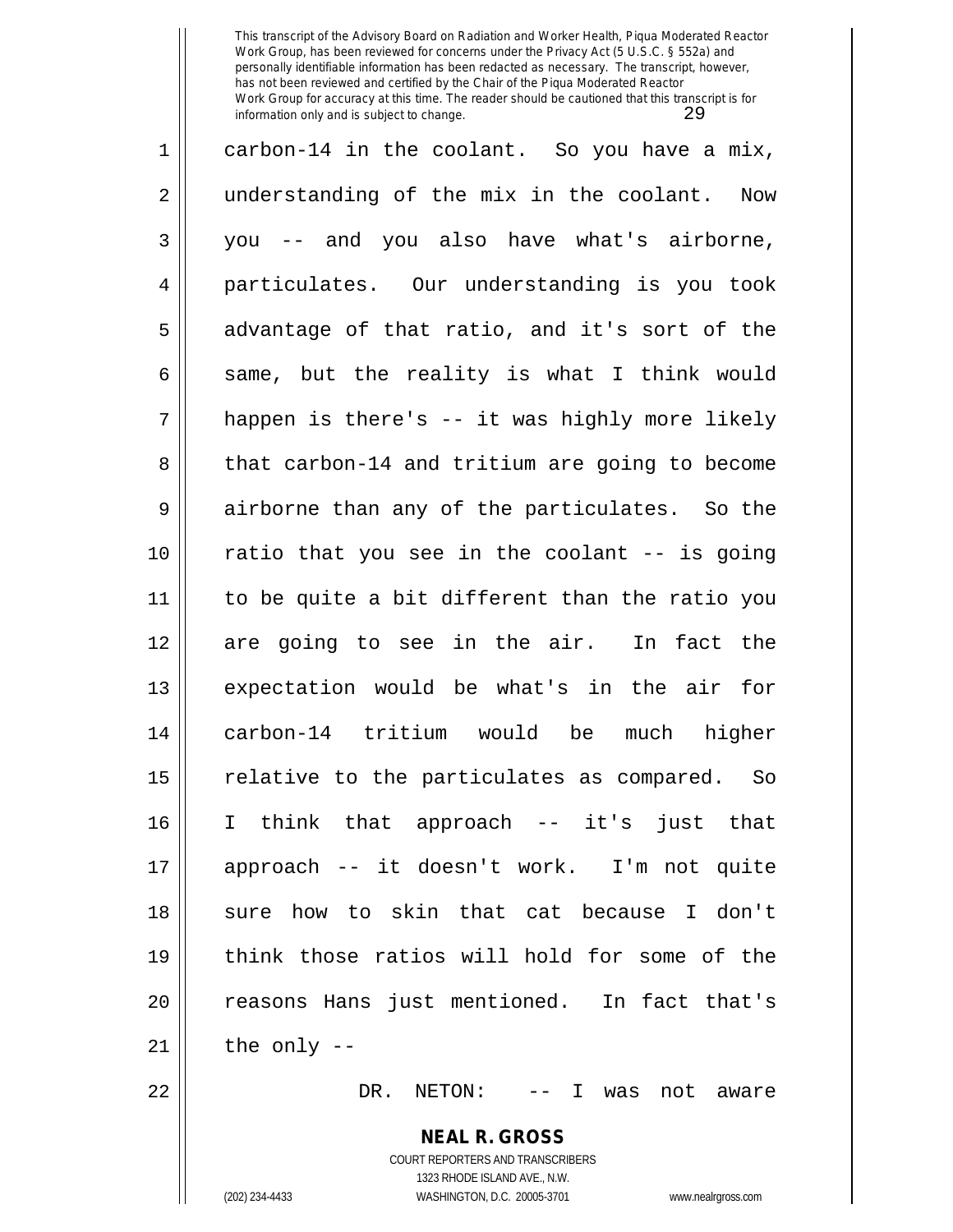This transcript of the Advisory Board on Radiation and Worker Health, Piqua Moderated Reactor Work Group, has been reviewed for concerns under the Privacy Act (5 U.S.C. § 552a) and personally identifiable information has been redacted as necessary. The transcript, however, has not been reviewed and certified by the Chair of the Piqua Moderated Reactor Work Group for accuracy at this time. The reader should be cautioned that this transcript is for information only and is subject to change.  $30$  $1 \parallel$  that you guys had actually even reviewed this. 2 DR. MAURO: We just read it. We 3 were asked to just read it. We didn't do  $4 \parallel$  anything else but read it and think about what 5 we read. 6 DR. BEHLING: The other thing I 7 want to address and maybe it's -- might be out  $8 \parallel$  of context here but the issue of nitrogen-16. 9 There was a reference on page 31 of the 10 report that talked about the likelihood that 11 there was air inleakage into the cooling 12 || system because of the presence of argon-41. 13 || That being the case, you also have the risk of 14 inleakage of air that involves the production  $15$  | of N-16 and that is a very, very short-lived 16 but very powerful gamma emitter and that is 17 || something you always deal with a BWR reactor, 18 || and I was wondering if in fact that could have 19 also been a serious exposure potential for 20 || external radiation exposure during the time of 21 | operation, and that was not addressed. 22 DR. NETON: Well we have summary

> **NEAL R. GROSS** COURT REPORTERS AND TRANSCRIBERS 1323 RHODE ISLAND AVE., N.W.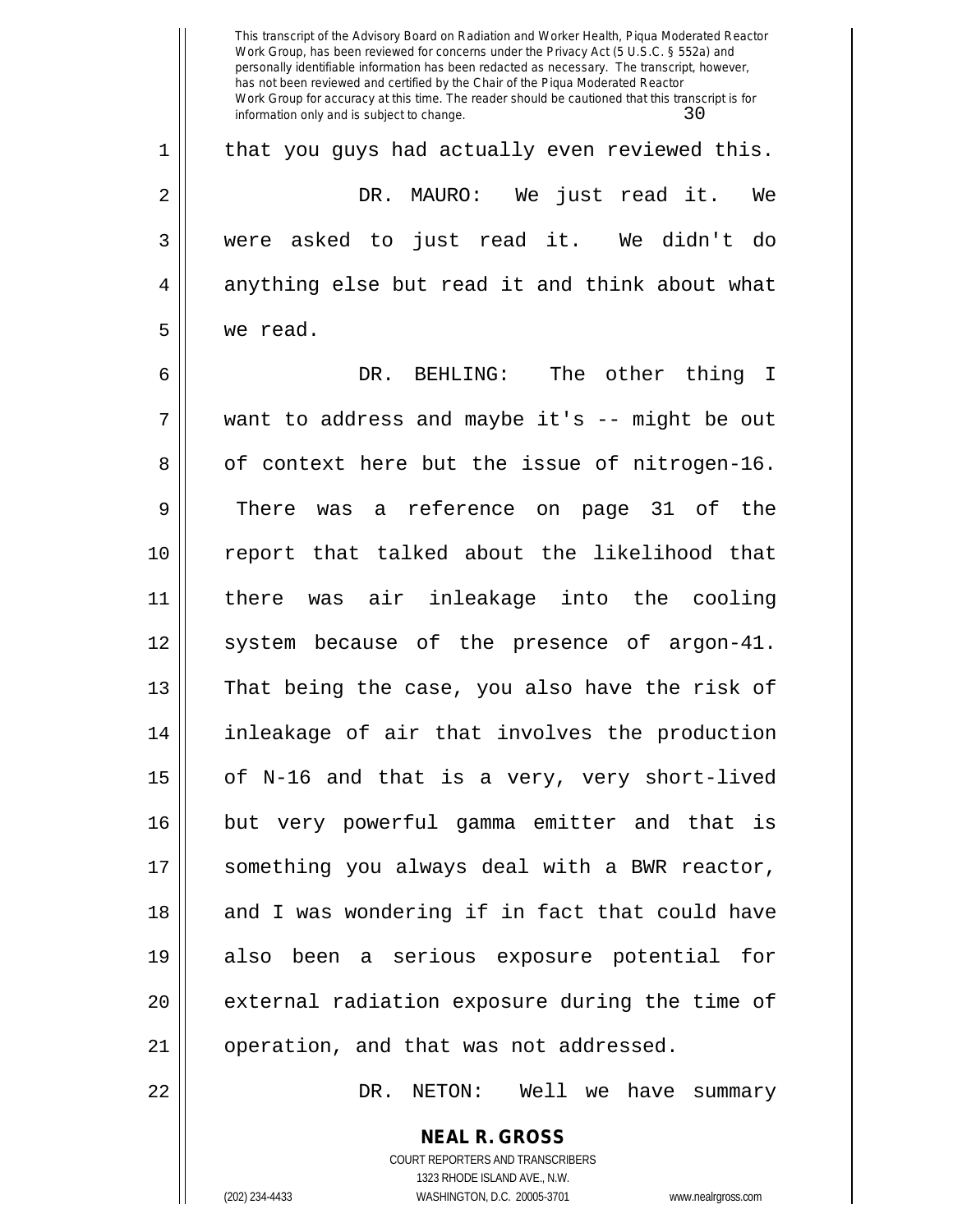This transcript of the Advisory Board on Radiation and Worker Health, Piqua Moderated Reactor Work Group, has been reviewed for concerns under the Privacy Act (5 U.S.C. § 552a) and personally identifiable information has been redacted as necessary. The transcript, however, has not been reviewed and certified by the Chair of the Piqua Moderated Reactor Work Group for accuracy at this time. The reader should be cautioned that this transcript is for information only and is subject to change.  $31$ 1 badge results unless you are suggesting that 2 N-16 is so high these badges wouldn't have 3 || picked it up. I mean we are using the summary 4 || reports for the workers that were badged. It 5 || appears to us that almost all the workers were 6 badged. 7 CHAIRMAN POSTON: Well, based on 8 what I read, this is not a like a BWR, Hans. 9 DR. BEHLING: I know that, but 10 || there was air inleakage into the coolant, and 11 therefore -- 12 CHAIRMAN POSTON: Yes, but the 13 || steam was forded under the river to the other  $14$   $\parallel$  side to the steam plant. So the half-life, N-15 16 only plays a big role when you are sending 16 || it from the reactor to the turbine directly. 17 DR. BEHLING: Yes, it's about 18 || seven seconds is the half-life, but I know in 19 a BWR you still see a fairly high exposure 20 || rate in the turbine deck based on the flow of  $21$  steam and  $-$  that carries the nitrogen-16, so  $22$   $\parallel$  even for  $-$ 

> **NEAL R. GROSS** COURT REPORTERS AND TRANSCRIBERS 1323 RHODE ISLAND AVE., N.W.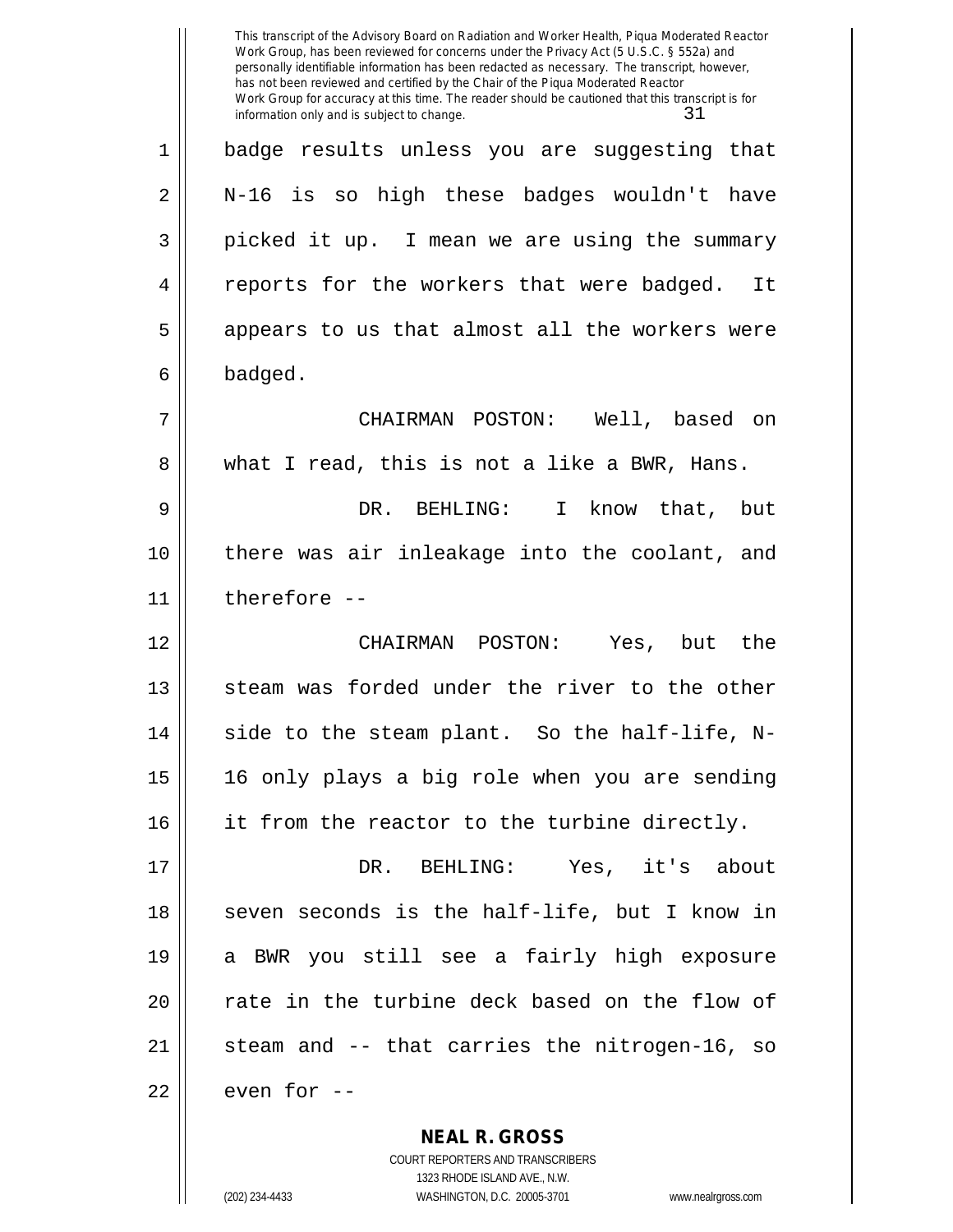**NEAL R. GROSS** COURT REPORTERS AND TRANSCRIBERS 1323 RHODE ISLAND AVE., N.W. This transcript of the Advisory Board on Radiation and Worker Health, Piqua Moderated Reactor Work Group, has been reviewed for concerns under the Privacy Act (5 U.S.C. § 552a) and personally identifiable information has been redacted as necessary. The transcript, however, has not been reviewed and certified by the Chair of the Piqua Moderated Reactor Work Group for accuracy at this time. The reader should be cautioned that this transcript is for information only and is subject to change. 32 1 CHAIRMAN POSTON: Yes, no question 2 | about that. 3 DR. BEHLING: I didn't hear the 4 || last comment. 5 CHAIRMAN POSTON: I just said no 6 question that that's true in a BWR, but I'm  $7 \parallel$  not sure this is the same as a BWR with a 8 seven second half-life and the transit time of  $9 \parallel$  the steam from the reactor on one side of the 10 river to the power plant on the other side of 11 the river. I don't know what that time is. 12 DR. BEHLING: Well steam travels 13 || pretty quickly in those systems. 14 DR. MAURO: So the concern is that  $15$  | there might have been at the turbine which is 16 || some distance from the -- the steam was sent 17 under the river, and that is where the turbine 18 was. The turbine wasn't on the plant side, it 19 was someplace else. If you are going to get a 20 nitrogen-16 it would be on the turbine shine. 21 DR. NETON: But I'm still not -- 22 (Simultaneous speaking.)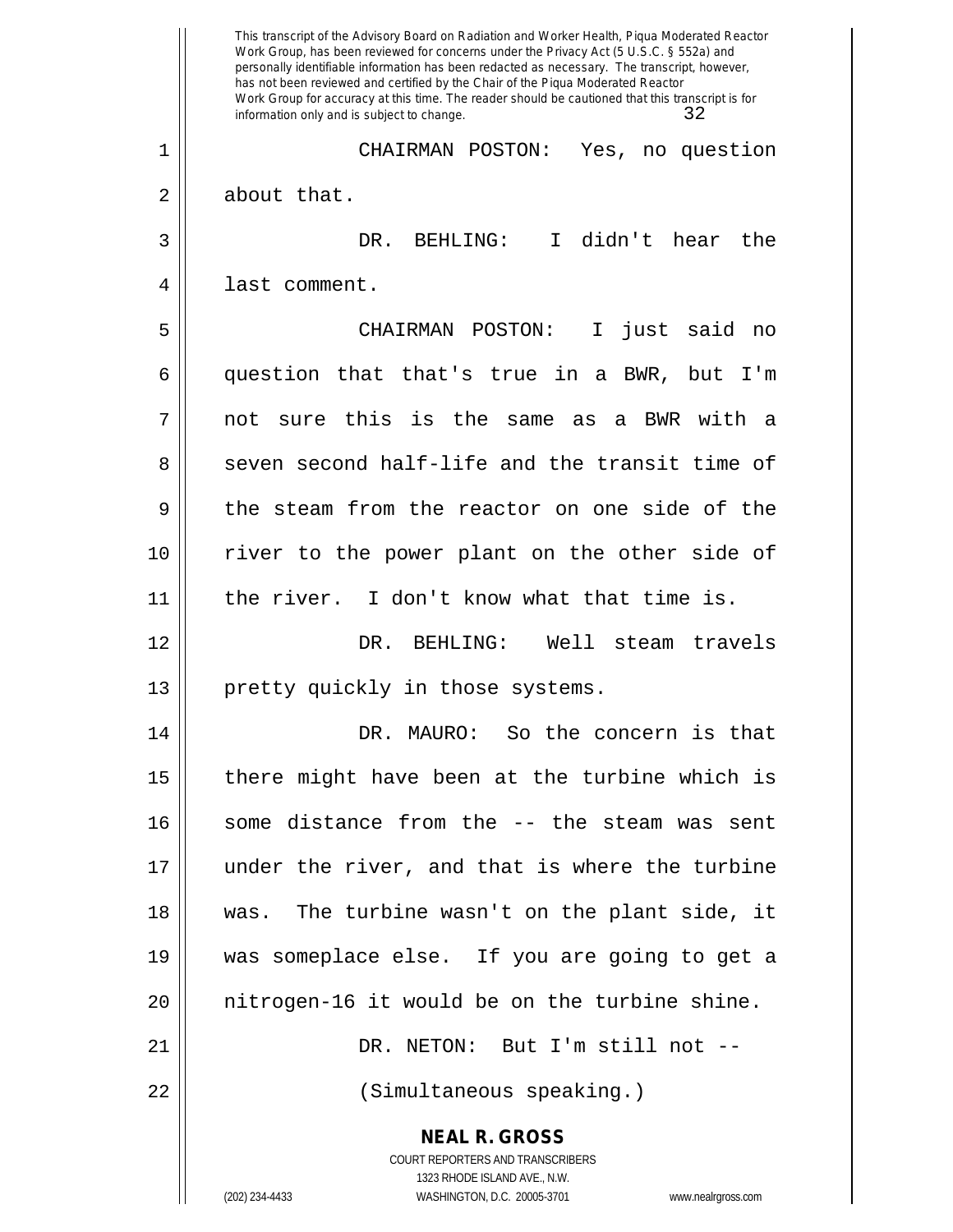**NEAL R. GROSS** COURT REPORTERS AND TRANSCRIBERS 1323 RHODE ISLAND AVE., N.W. (202) 234-4433 WASHINGTON, D.C. 20005-3701 www.nealrgross.com This transcript of the Advisory Board on Radiation and Worker Health, Piqua Moderated Reactor Work Group, has been reviewed for concerns under the Privacy Act (5 U.S.C. § 552a) and personally identifiable information has been redacted as necessary. The transcript, however, has not been reviewed and certified by the Chair of the Piqua Moderated Reactor Work Group for accuracy at this time. The reader should be cautioned that this transcript is for information only and is subject to change. 33 1 DR. MAURO: -- workers, right. 2 CHAIRMAN POSTON: It won't affect  $3 \parallel$  the workers in the plant. 4 DR. MAURO: I hear what you are  $5 \parallel$  saying, John, okay. I don't know whether we 6 should be -- we have -- like I said, I don't 7 || know where you want to go from here, but we 8 have read it and we have some notes in some of  $9 \parallel$  the places that we would like to talk about. 10 DR. NETON: Well we're -- that's  $11$  | pretty much --12 CHAIRMAN POSTON: Jim is finished. 13 DR. NETON: Then it does state,  $14$   $\parallel$  the review of the Site Profile, there really -15 16 CHAIRMAN POSTON: There isn't a 17 | Site Profile. 18 DR. MAURO: No, it's just ER. 19 DR. NETON: -- an ER, all we -- 20 CHAIRMAN POSTON: That was a 21 || mistake on my part. 22 DR. MAURO: Yes, we thought there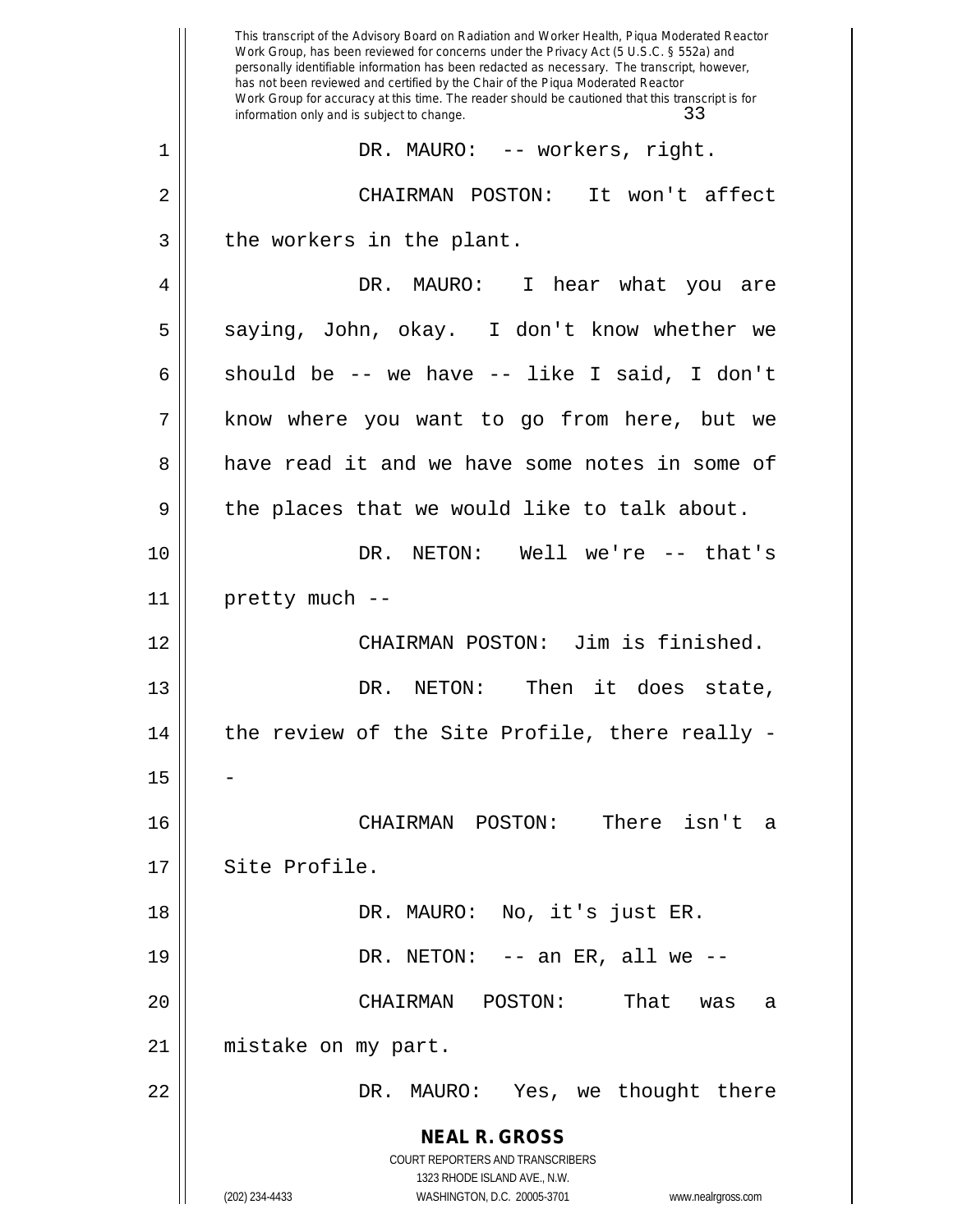|    | This transcript of the Advisory Board on Radiation and Worker Health, Piqua Moderated Reactor<br>Work Group, has been reviewed for concerns under the Privacy Act (5 U.S.C. § 552a) and<br>personally identifiable information has been redacted as necessary. The transcript, however,<br>has not been reviewed and certified by the Chair of the Piqua Moderated Reactor<br>Work Group for accuracy at this time. The reader should be cautioned that this transcript is for<br>34<br>information only and is subject to change. |
|----|------------------------------------------------------------------------------------------------------------------------------------------------------------------------------------------------------------------------------------------------------------------------------------------------------------------------------------------------------------------------------------------------------------------------------------------------------------------------------------------------------------------------------------|
| 1  | -- we were looking --                                                                                                                                                                                                                                                                                                                                                                                                                                                                                                              |
| 2  | CHAIRMAN POSTON:<br>I<br>assuming<br>was                                                                                                                                                                                                                                                                                                                                                                                                                                                                                           |
| 3  | there was a Site Profile.                                                                                                                                                                                                                                                                                                                                                                                                                                                                                                          |
| 4  | MR.<br>HINNEFELD:<br>With<br>just<br>five                                                                                                                                                                                                                                                                                                                                                                                                                                                                                          |
| 5  | oftentimes<br>won't write<br>claims,<br>Site<br>we<br>a                                                                                                                                                                                                                                                                                                                                                                                                                                                                            |
| 6  | Profile. We will just write the basis of the                                                                                                                                                                                                                                                                                                                                                                                                                                                                                       |
| 7  | claim.                                                                                                                                                                                                                                                                                                                                                                                                                                                                                                                             |
| 8  | That<br>CHAIRMAN<br>POSTON:<br>was<br>а                                                                                                                                                                                                                                                                                                                                                                                                                                                                                            |
| 9  | mistake on my part.                                                                                                                                                                                                                                                                                                                                                                                                                                                                                                                |
| 10 | DR. MAURO:<br>It was a very thorough                                                                                                                                                                                                                                                                                                                                                                                                                                                                                               |
| 11 | It's a Site Profile. Well it is really<br>ER.                                                                                                                                                                                                                                                                                                                                                                                                                                                                                      |
| 12 | exposure matrix.                                                                                                                                                                                                                                                                                                                                                                                                                                                                                                                   |
| 13 | It's pretty simple.<br>DR. NETON:                                                                                                                                                                                                                                                                                                                                                                                                                                                                                                  |
| 14 | DR. BEHLING: Can I also make                                                                                                                                                                                                                                                                                                                                                                                                                                                                                                       |
| 15 | another comment because of the fact that I                                                                                                                                                                                                                                                                                                                                                                                                                                                                                         |
| 16 | think the opening statement by Jim Neton                                                                                                                                                                                                                                                                                                                                                                                                                                                                                           |
| 17 | talked about the difference between                                                                                                                                                                                                                                                                                                                                                                                                                                                                                                |
| 18 | operational, post-operational and the                                                                                                                                                                                                                                                                                                                                                                                                                                                                                              |
| 19 | difference of potential exposures of closed                                                                                                                                                                                                                                                                                                                                                                                                                                                                                        |
| 20 | systems versus open systems. But you know                                                                                                                                                                                                                                                                                                                                                                                                                                                                                          |
| 21 | when I look at the ER and on page 16 you have                                                                                                                                                                                                                                                                                                                                                                                                                                                                                      |
| 22 | a table 5-1, a summary of operational period                                                                                                                                                                                                                                                                                                                                                                                                                                                                                       |
|    | <b>NEAL R. GROSS</b><br>COURT REPORTERS AND TRANSCRIBERS                                                                                                                                                                                                                                                                                                                                                                                                                                                                           |

1323 RHODE ISLAND AVE., N.W.

 $\prod$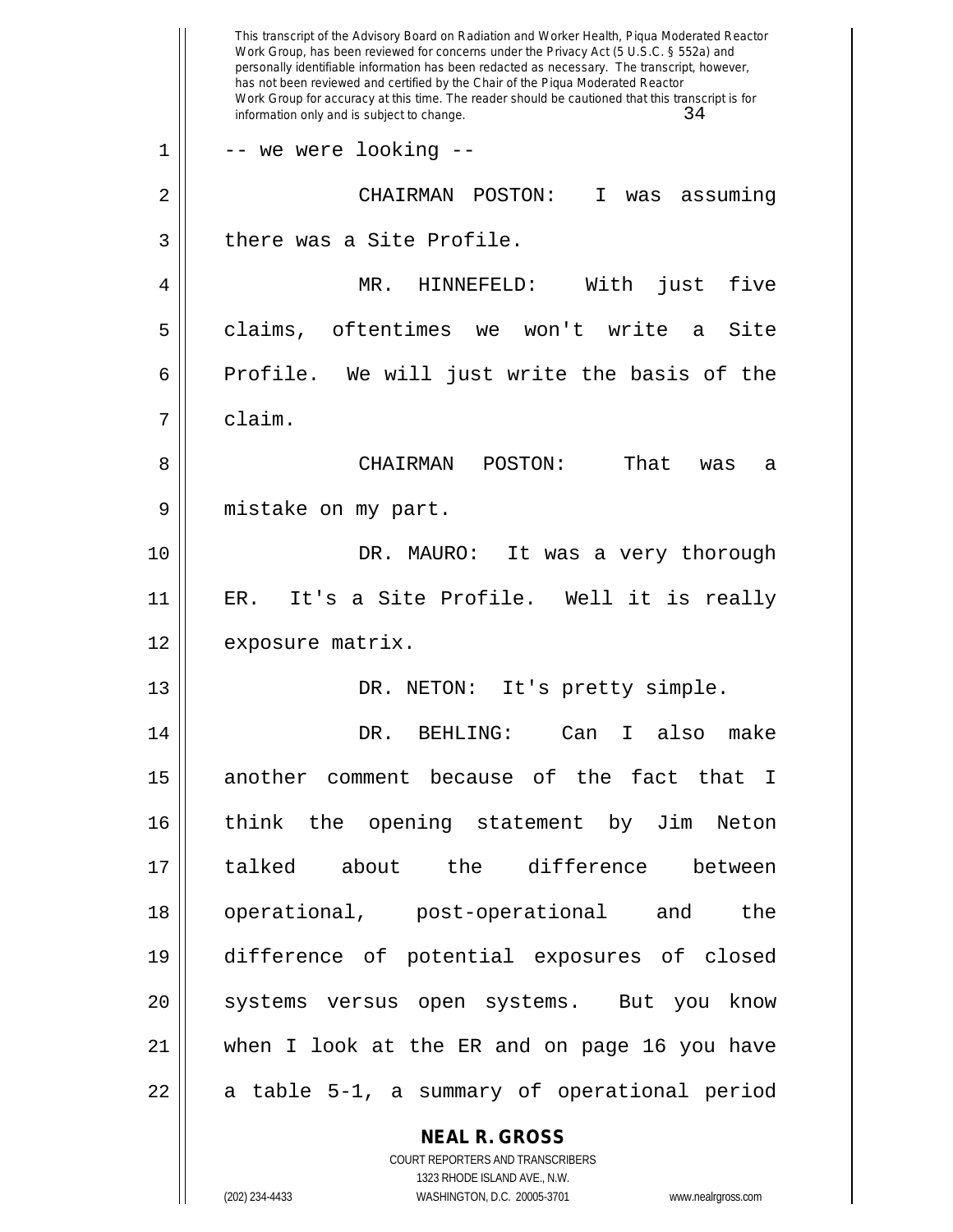1 || history and it looks like there was a lot of 2 || problems with this demonstration reactor that 3 mandated the opening of the systems for 4 exchanging filters, rearranging fuel and et  $5 \parallel$  cetera, et cetera. that started basically in 6 May of 1964 and continued throughout the 7 period of 1966.

8 || So we are not dealing with a clean 9 machine here that was essentially in a perfect 10 steady state of operation. They had serious 11 breakdowns, and there was a continuous need to 12 rearrange fuel and exchange filters and 13 concern themselves with various problems that 14 || they encountered. That's to be expected when 15 you deal with a demonstration reactor, one of 16 || kind. So I'm not totally in agreement with 17 the assumption that during the period of 18 || operation we are dealing with a closed system. 19 They have to go in there repeatedly as 20 | indicated in table 5-1.

21 CHAIRMAN POSTON: Well it's 22 || unclear to me because you certainly can -- the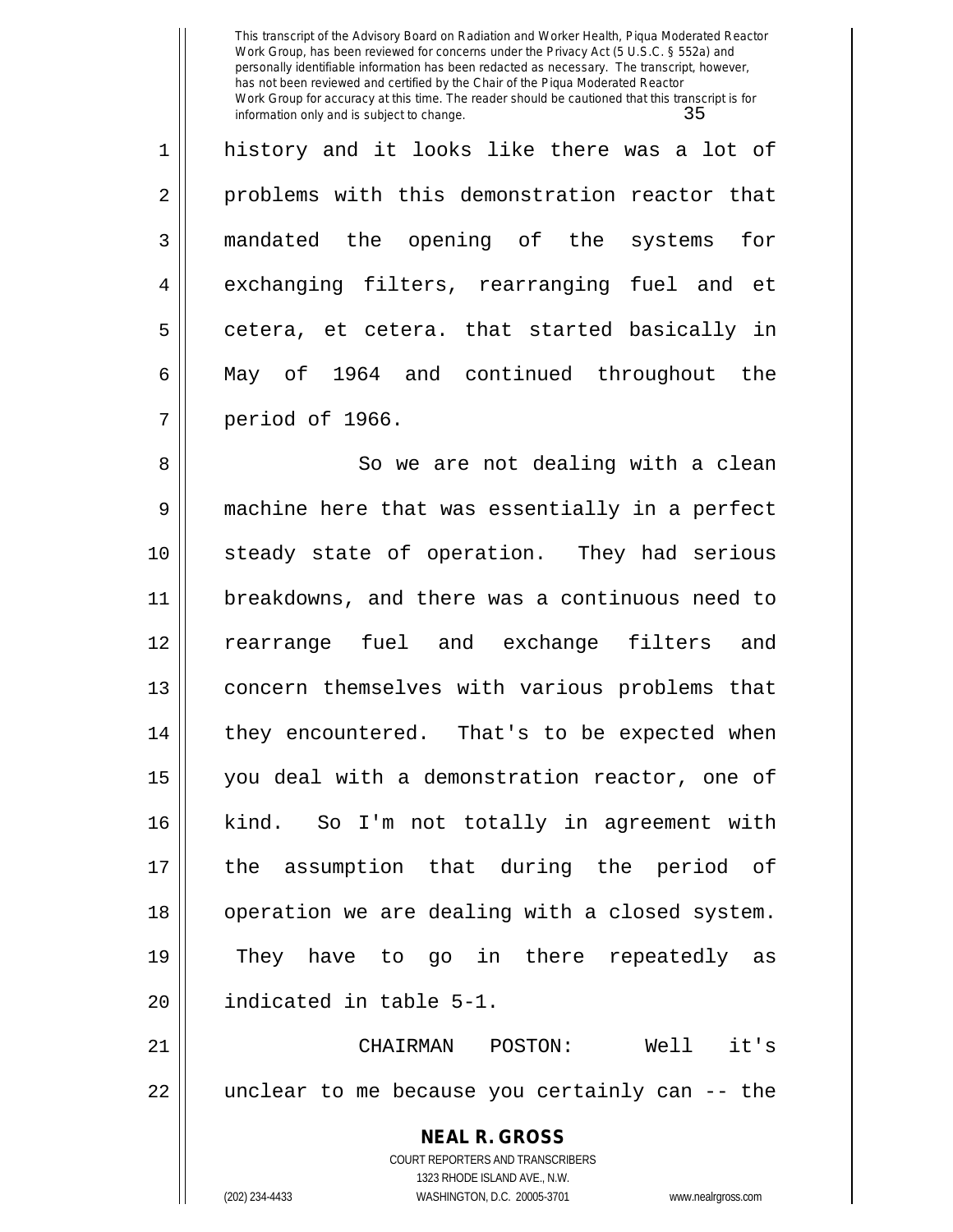1 || reactor was designed to be refueled while it 2 was operating so you are not opening the  $3 \parallel$  system, but I'm not sure about the filters. I 4 couldn't figure that out based on the 5 information that was presented in the report.  $6 \parallel$  So you may be right on the filters. You may 7 || not be right on the movement of the fuel.

8 DR. MAURO: John, I think both you  $9 \parallel$  and Hans have pointed out the area that -- is 10 where are the vulnerabilities. We understand 11 the rationale except for this business of the 12 ratios that I talked about earlier. That's 13 || one area where we think that there could be a 14 problem. And not that those doses were 15 necessarily high, but that way of coming at 16 the problem, I don't think will work. But 17 this idea of opening up, in effect what we 18 have, it boils down to something pretty simple 19 if you are thinking in the terms of internal. 20 || What we have here sounds like plenty of air -21 || - CAM, continuous air monitors plus effluent 22 monitors would show that at no time do the

#### **NEAL R. GROSS**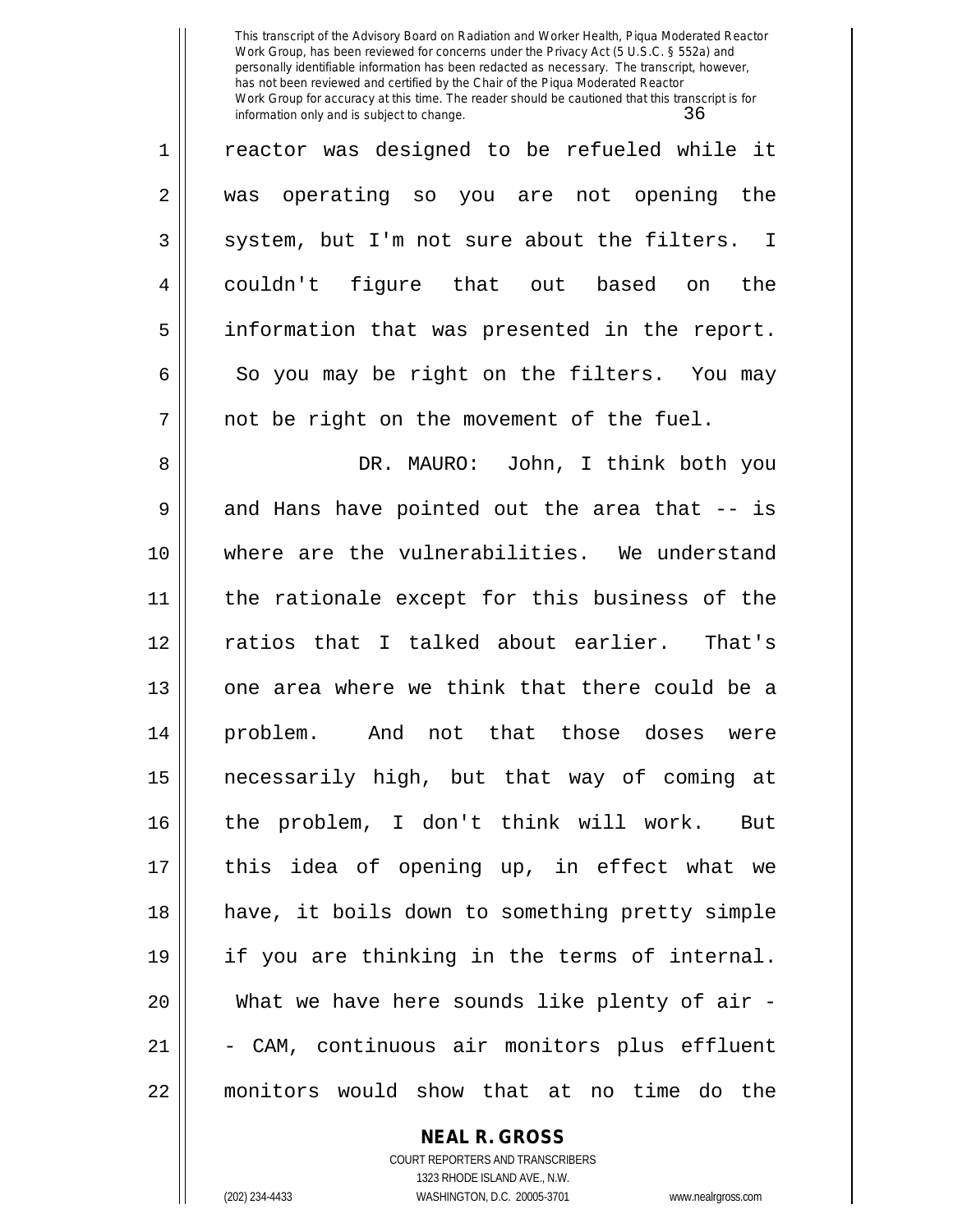1 alarms go off and they're always below the 2 || MPCs, maybe well below the MPCs. Now, but the  $3 \parallel$  -- of course, that means wherever those 4 monitors are, that's what you are seeing. 5 || That coupled up with information on what was 6 || in the primary coolant.

7 || Apparently there were two pieces 8 || of information that were very important. One 9 is that there was a failed fuel detector that 10 determined was there any failed fuel. And the 11 answer was no. And the fact the gamma 12 || spectrometry of the coolant itself did not  $13$  show any cesium-137, did not show any iodine-14 131, I don't believe. And so you only saw the 15 things that might come from tramp uranium, 16 that might come from activation products, 17 | corrosion products.

18 So there is a lot of weight of 19 evidence there that yes it looks like that's 20 || the mix of radionuclides that were observed in 21 the gamma spectroscopic analysis of the  $22$  || coolant is the  $-$  are the radionuclides of

> **NEAL R. GROSS** COURT REPORTERS AND TRANSCRIBERS 1323 RHODE ISLAND AVE., N.W. (202) 234-4433 WASHINGTON, D.C. 20005-3701 www.nealrgross.com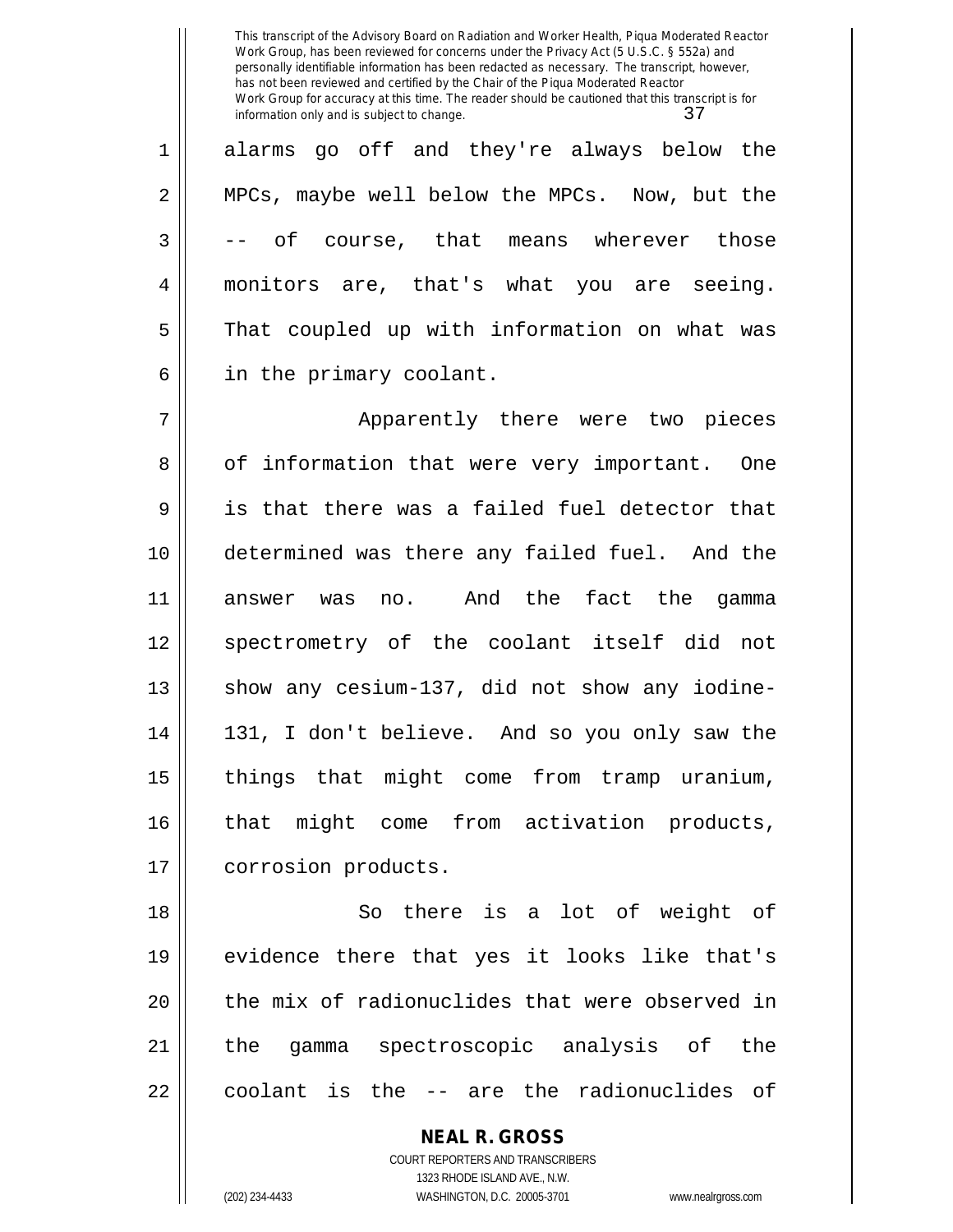| 1  | interest, separate from the tritium<br>and     |
|----|------------------------------------------------|
| 2  | carbon-14. That being the case, okay, then     |
| 3  | you say all right, I think we know what we are |
| 4  | dealing with. And we also feel confident that  |
| 5  | whatever might have escaped by way of short    |
| 6  | lived fission products and activation          |
| 7  | products, they certainly didn't result in      |
| 8  | airborne levels at the locations of the        |
| 9  | continuous air monitors and the effluent       |
| 10 | monitors that exceeded the MPCs.               |
| 11 | So we are walking along hand with              |
| 12 | you hand in hand now and we are fine. But      |
| 13 | we have what I am visualizing this<br>then     |
| 14 | opening up, and you mentioned the filters.     |
| 15 | There is a lot of filter surveys, maintenance  |
| 16 | work. I'm not even sure what these filters     |
| 17 | are. Maybe it is coolant filters, to pull out  |
| 18 | these little chunks of wax, and all of a       |
| 19 | sudden now we have a situation. I'm talking    |
| 20 | about this in terms of softness, where you     |
| 21 | might be soft. You've got a guy doing          |
| 22 | maintenance inside this<br>-- next to this     |

**NEAL R. GROSS**

COURT REPORTERS AND TRANSCRIBERS 1323 RHODE ISLAND AVE., N.W. (202) 234-4433 WASHINGTON, D.C. 20005-3701 www.nealrgross.com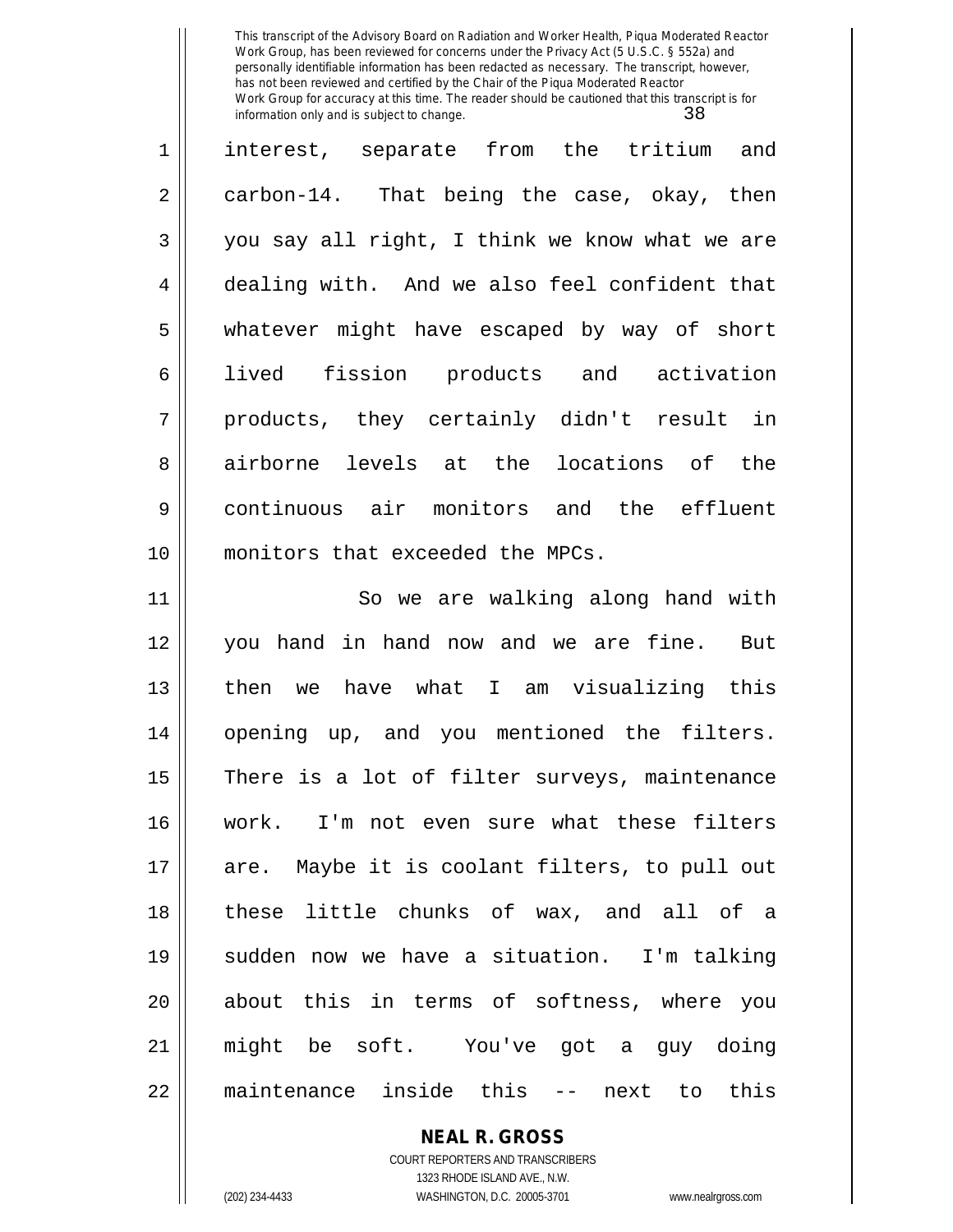| $\mathbf 1$    | component. What the airborne levels might be   |
|----------------|------------------------------------------------|
| $\overline{2}$ | there might be substantially different than    |
| $\overline{3}$ | what the airborne levels are where the         |
| $\overline{4}$ | continuous air monitor is. And it would        |
| 5              | really be great if we had some bioassay        |
| 6              | samples for the maintenance workers that were  |
| 7              | involved in those activities. That would nail  |
| 8              | it.                                            |
| 9              | know that there were<br>$\mathbf I$<br>some    |
| 10             | bioassay measurements taken, and one of the    |
| 11             | things you look for is basically you come at   |
| 12             | it with a line of argument that is basically a |
| 13             | couple of dimensions. This all hangs on the    |
| 14             | continuous air monitor, very important, and    |
|                |                                                |

16 an MPC of one the way you described it, 17 || certainly claimant favorable given that those 18 || readings from the continuous air monitors 19 represent the concentration of radionuclides  $20$  | that workers experienced.

21 || The Delay question I have is  $22$  some of the workers were at places doing

> **NEAL R. GROSS** COURT REPORTERS AND TRANSCRIBERS 1323 RHODE ISLAND AVE., N.W. (202) 234-4433 WASHINGTON, D.C. 20005-3701 www.nealrgross.com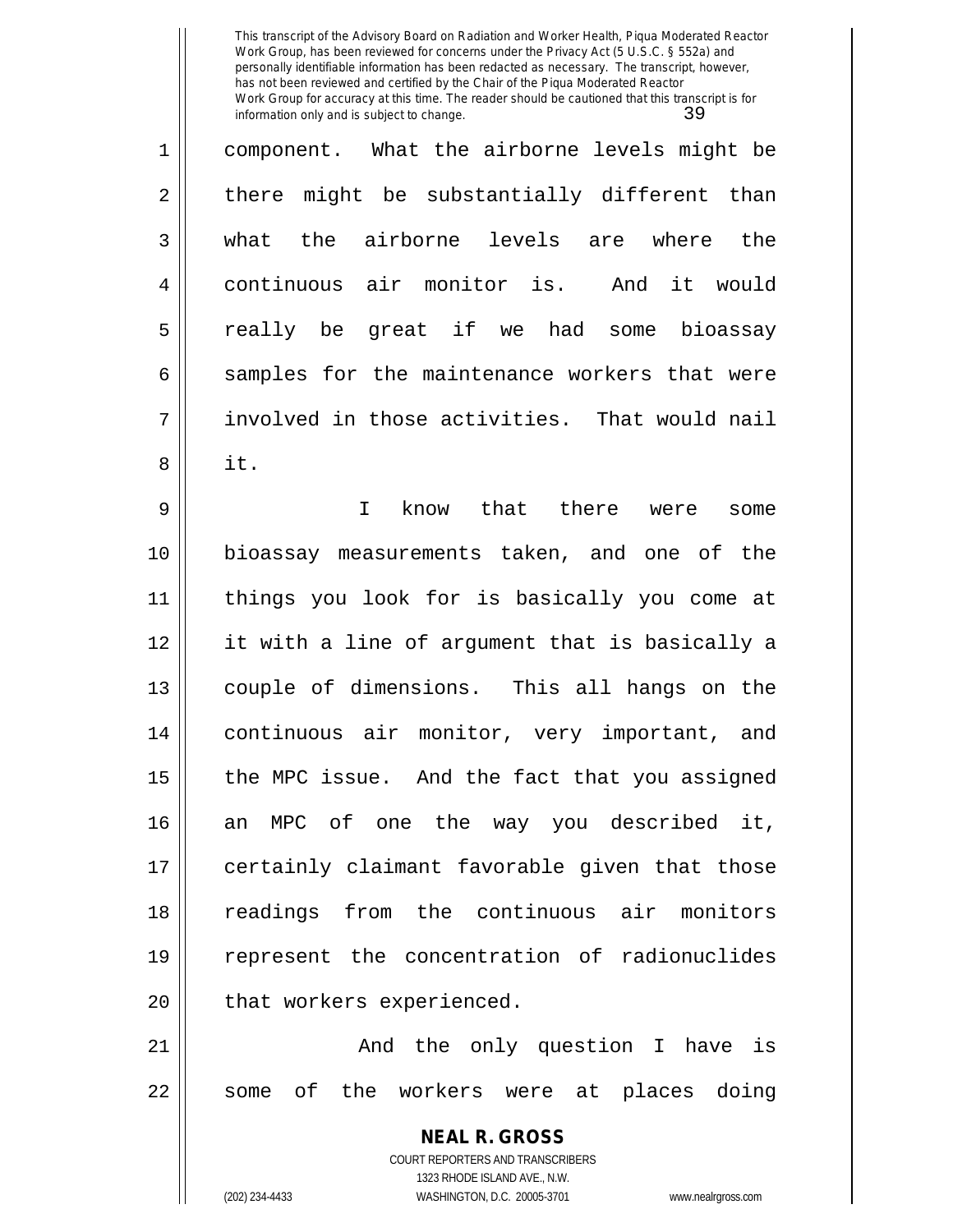**NEAL R. GROSS** COURT REPORTERS AND TRANSCRIBERS 1323 RHODE ISLAND AVE., N.W. (202) 234-4433 WASHINGTON, D.C. 20005-3701 www.nealrgross.com This transcript of the Advisory Board on Radiation and Worker Health, Piqua Moderated Reactor Work Group, has been reviewed for concerns under the Privacy Act (5 U.S.C. § 552a) and personally identifiable information has been redacted as necessary. The transcript, however, has not been reviewed and certified by the Chair of the Piqua Moderated Reactor Work Group for accuracy at this time. The reader should be cautioned that this transcript is for information only and is subject to change.  $40$ 1 certain jobs, especially the maintenance 2 || people when the reactor was down, and they 3 were doing these various in vessel filters, 4 fuel elements for examination. So when you  $5 \parallel$  start doing things like that, it is pretty 6 | intrusive. Now you said something before that  $7 \parallel$  all of that was done remotely. 8 DR. NETON: Well no. 9 DR. MAURO: No? 10 || DR. NETON: Fuel handling. 11 || DR. MAURO: Okay. 12 DR. NETON: I don't know about 13 l these other activities. 14 DR. MAURO: Other activities. 15 DR. NETON: My only thought on 16 that is we are assigning the MPC, which is 17 effectively a time-weighted average. So if 18 you work there 2,000 hours you are going to 19 get 2,000 MPC hours. 20 || DR. MAURO: Right. 21 DR. NETON: No one believes that  $22$  || the alarms were just below the MPC for every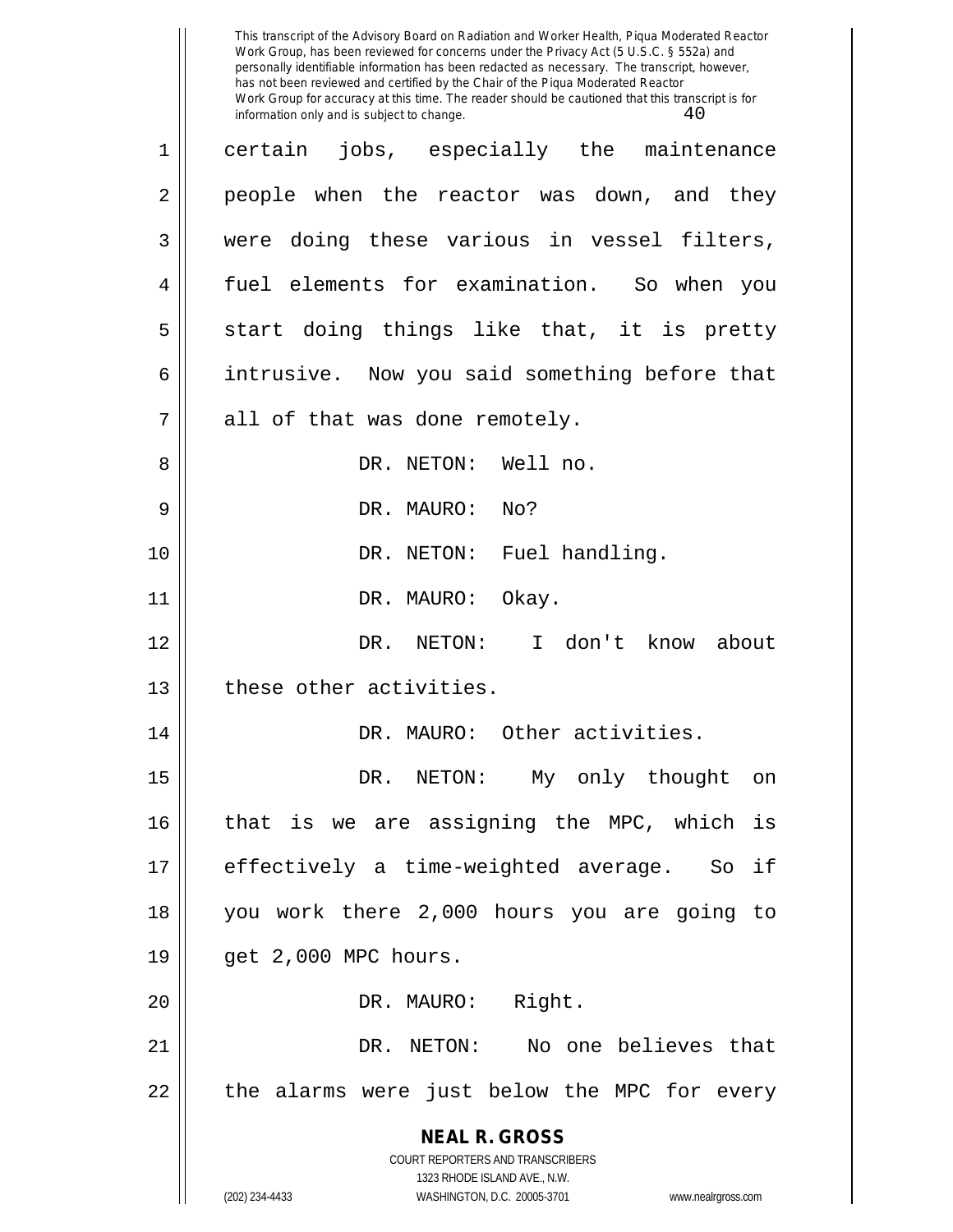This transcript of the Advisory Board on Radiation and Worker Health, Piqua Moderated Reactor Work Group, has been reviewed for concerns under the Privacy Act (5 U.S.C. § 552a) and personally identifiable information has been redacted as necessary. The transcript, however, has not been reviewed and certified by the Chair of the Piqua Moderated Reactor Work Group for accuracy at this time. The reader should be cautioned that this transcript is for information only and is subject to change.  $41$ 1 work hour. And then the question is, what is  $2 \parallel$  the plausibility of those open filter service 3 | issues? What is the plausibility of some much 4 | higher concentration and what period of time? 5 DR. MAURO: Right, I agree. I'm  $6 \parallel$  not saying that -- we didn't say where would  $7 \parallel$  the line of attack you've just taken have some 8 || softness to it. 9 DR. NETON: And frankly I wasn't 10 | prepared to argue. 11 DR. MAURO: No I'm not even 12 || arguing. I'm just saying our mandate was very 13 limited. Ted said, John just read it so that 14 when you come to the meeting you can at least 15 || give your initial impressions on where you are 16 strong, where you are weak. The other area 17 || that I would like to hear a little bit about, 18 || the neutron measurements are very important. 19 They basically said there was -- I think it 20 was 0.5 mR per hour was the most that was 21 measured. And on the basis of that, developed 22 || your neutron to photon ratio, which is ten

> **NEAL R. GROSS** COURT REPORTERS AND TRANSCRIBERS

> > 1323 RHODE ISLAND AVE., N.W.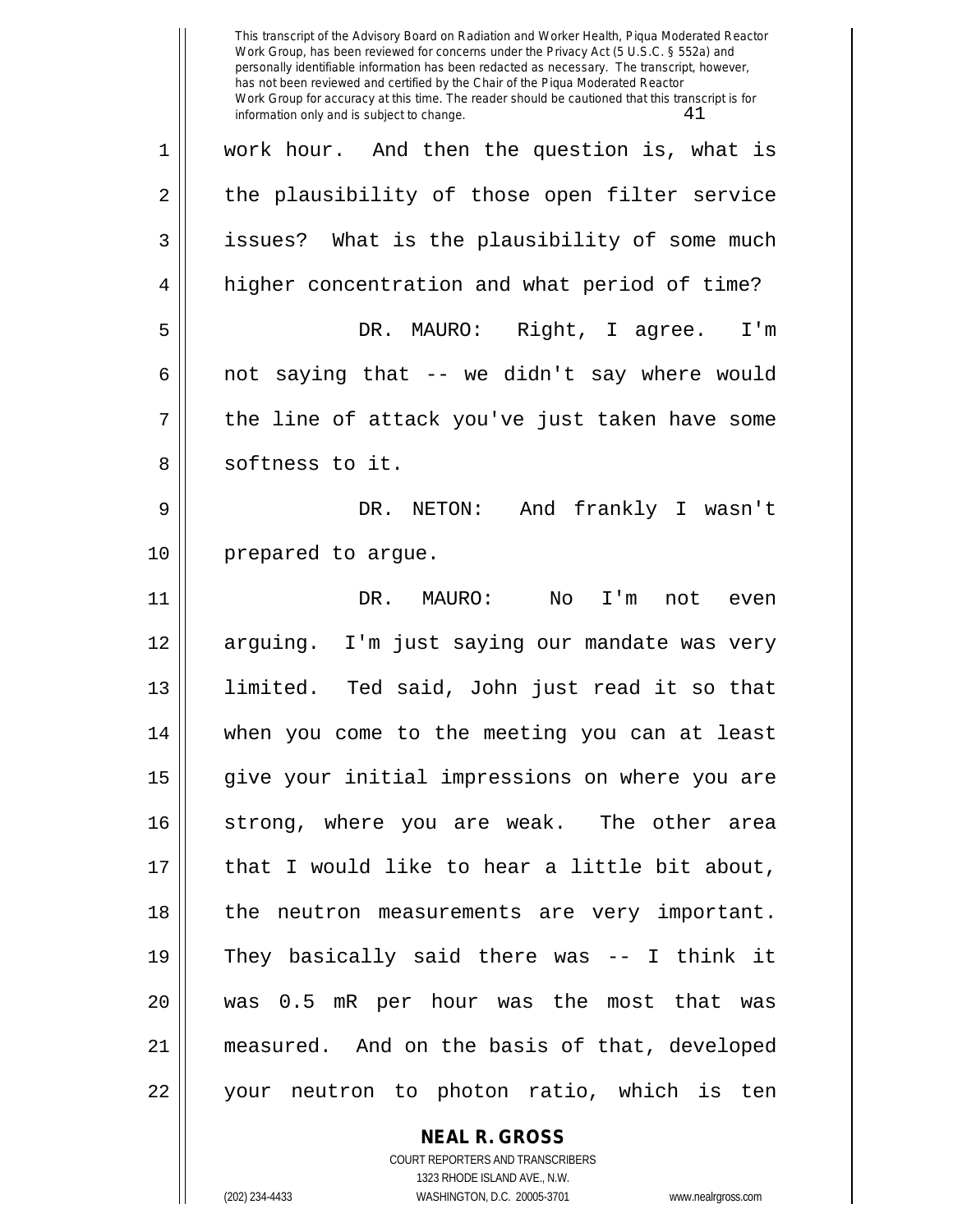| $\mathbf{1}$   | percent. And it wouldn't be a bad idea to go |
|----------------|----------------------------------------------|
| $\overline{2}$ | look at that data. I'm saying that -- what   |
| $\overline{3}$ | are some of the things, we didn't look into  |
| $\overline{4}$ | the site query database, the Site Research   |
| 5              | Database. We didn't do any interviews. We    |
| б.             | didn't do any data capture. We simply read   |
| 7              | this report and made some notes.             |

8 CHAIRMAN POSTON: Why would you 9 || expect a neutron dose to be even important? I 10 mean in a typical reactor, even in a PWR, you 11 make entries into the containment but the 12 doses are so small, so low you can't measure 13 || and so you actually use a time calculation to 14 assign doses for that. So why would you make  $15$   $\vert$  -- why would you assume that it plays a huge 16 || role?

17 DR. MAURO: Well, when I was 18 involved in the review of the health physics 19 programs they designed as sort of a survey 20 program for commercial nuclear power plants, 21 || one of the big concerns always was neutrons 22 || treatment. Is the design such that there is

> **NEAL R. GROSS** COURT REPORTERS AND TRANSCRIBERS 1323 RHODE ISLAND AVE., N.W. (202) 234-4433 WASHINGTON, D.C. 20005-3701 www.nealrgross.com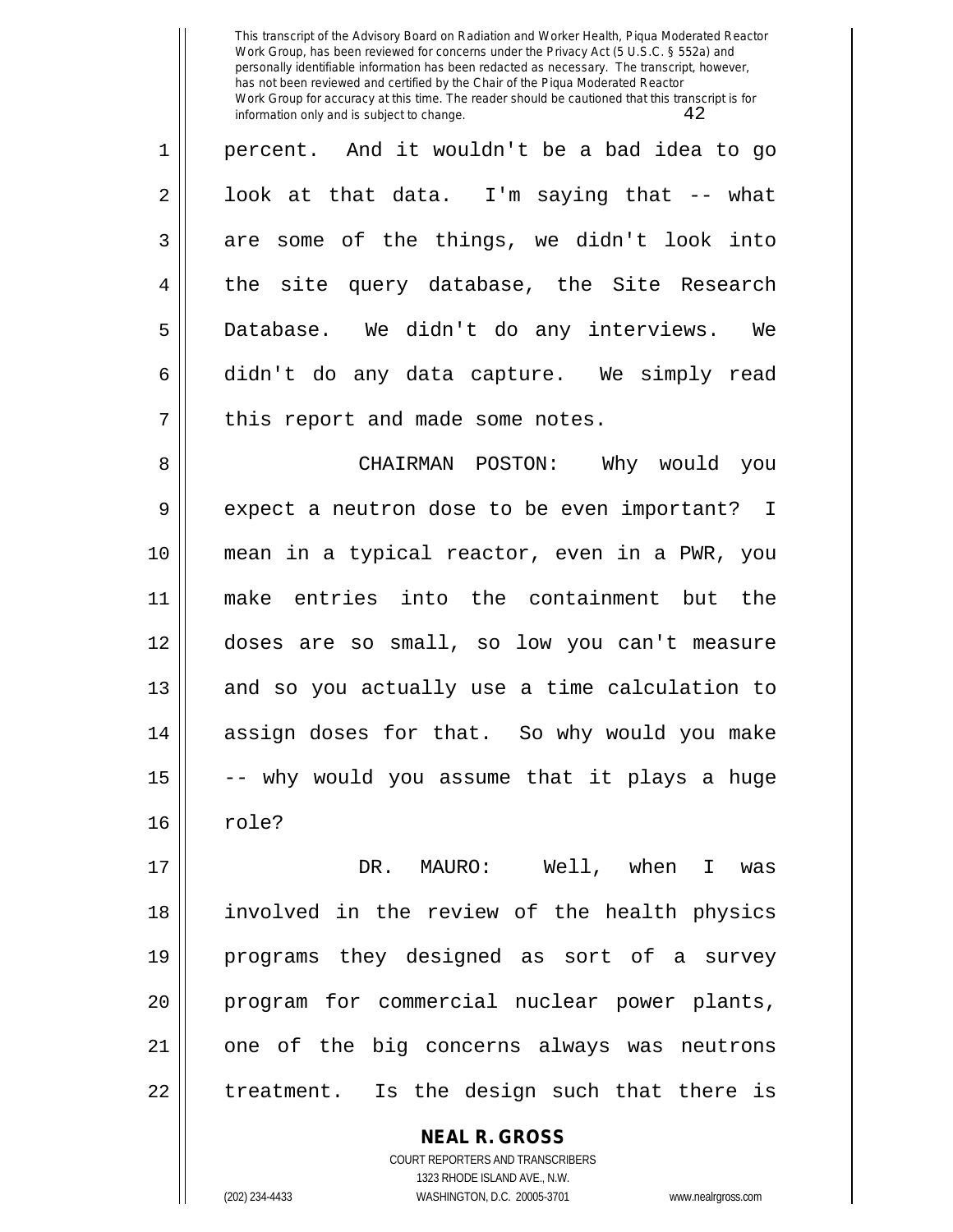**NEAL R. GROSS** COURT REPORTERS AND TRANSCRIBERS 1323 RHODE ISLAND AVE., N.W. (202) 234-4433 WASHINGTON, D.C. 20005-3701 www.nealrgross.com This transcript of the Advisory Board on Radiation and Worker Health, Piqua Moderated Reactor Work Group, has been reviewed for concerns under the Privacy Act (5 U.S.C. § 552a) and personally identifiable information has been redacted as necessary. The transcript, however, has not been reviewed and certified by the Chair of the Piqua Moderated Reactor Work Group for accuracy at this time. The reader should be cautioned that this transcript is for information only and is subject to change.  $43$ 1 assurance that there is no way in which 2 || neutrons are going to -- so you want to lock 3 it out. There were occasions where neutron 4 || streaming became an issue with something. 5 They would design around it. And here we have  $6 \parallel$  an experimental reactor. 7 CHAIRMAN POSTON: But when you 8 || talk about neutron streaming you are talking 9 || about inside the containment. 10 DR. MAURO: Yes, yes. 11 CHAIRMAN POSTON: You are not 12 || talking about outside the containment. 13 || DR. MAURO: Right. 14 CHAIRMAN POSTON: So do we have 15 || any evidence that during operations there was 16 || anybody inside the containment? 17 || DR. MAURO: Good question. 18 CHAIRMAN POSTON: And if there's 19 nobody inside the containment then neutrons go  $20$  | away. 21 DR. MAURO: I would agree with 22 || that. When I read it, like I said, when I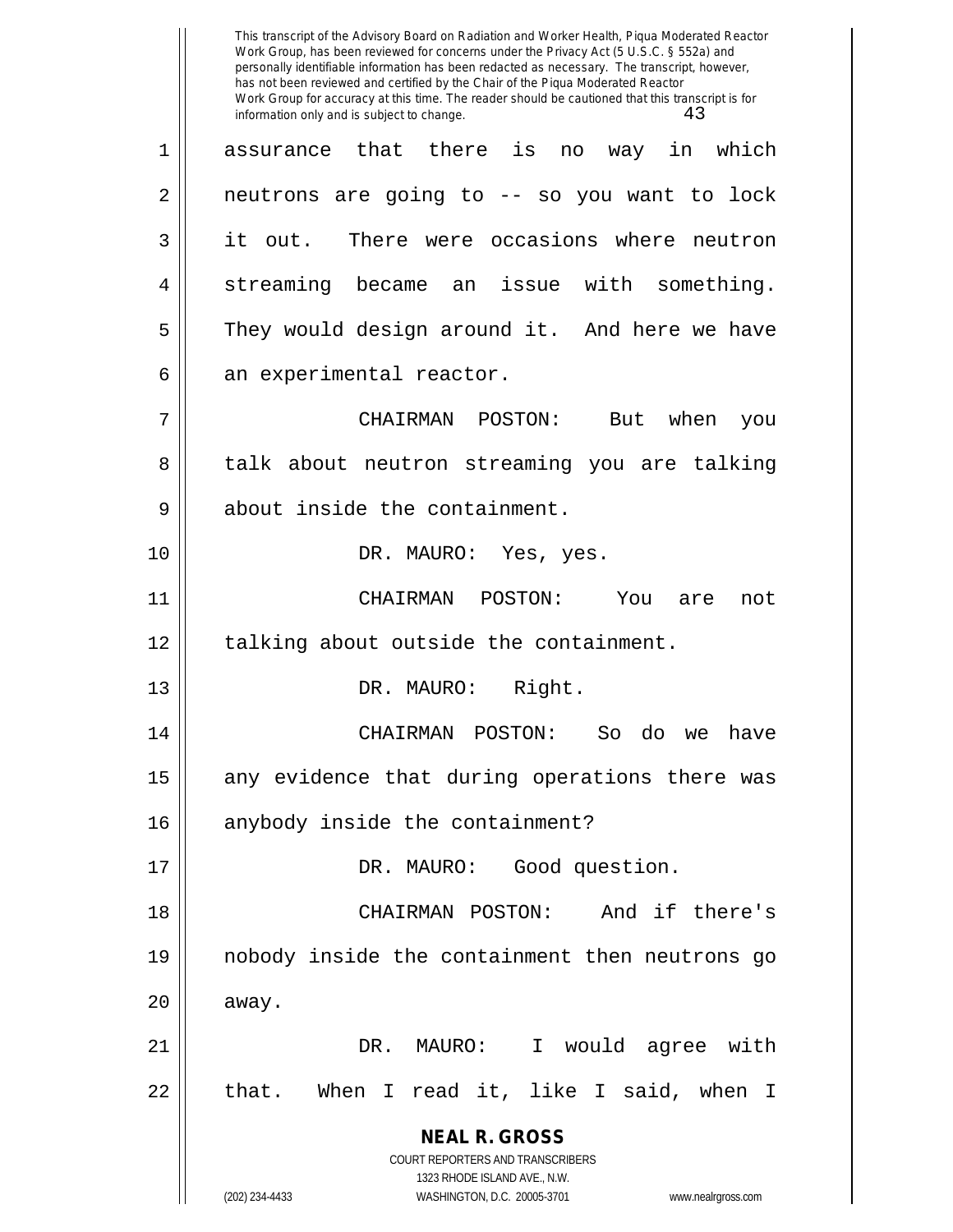**NEAL R. GROSS** COURT REPORTERS AND TRANSCRIBERS 1323 RHODE ISLAND AVE., N.W. (202) 234-4433 WASHINGTON, D.C. 20005-3701 www.nealrgross.com This transcript of the Advisory Board on Radiation and Worker Health, Piqua Moderated Reactor Work Group, has been reviewed for concerns under the Privacy Act (5 U.S.C. § 552a) and personally identifiable information has been redacted as necessary. The transcript, however, has not been reviewed and certified by the Chair of the Piqua Moderated Reactor Work Group for accuracy at this time. The reader should be cautioned that this transcript is for information only and is subject to change.  $44$ 1 || read it I said I'd like to see the results, 2 || where the measurements were taken and 3 certainly it would be, the measurements would 4 || be inside containment in locations based on 5 || the design where the possibility exists of 6 | streaming. 7 CHAIRMAN POSTON: That's what 8 || separates a PWR from a BWR. They don't make 9 entries in the BWR so there is no neutron 10 dose. 11 DR. MAURO: I'm trying to give  $12 \parallel$  just a sense --13 CHAIRMAN POSTON: No I 14 understand. I'm just asking to understand 15 | exactly. 16 DR. MAURO: Now if there was no 17 | one entering containment --18 DR. NETON: I think that may be 19  $\parallel$  true but I would have to verify that. 20 CHAIRMAN POSTON: And they also 21 || raised the issue of the neutron calibration  $22 \parallel$  source and that's a no, never mind as far as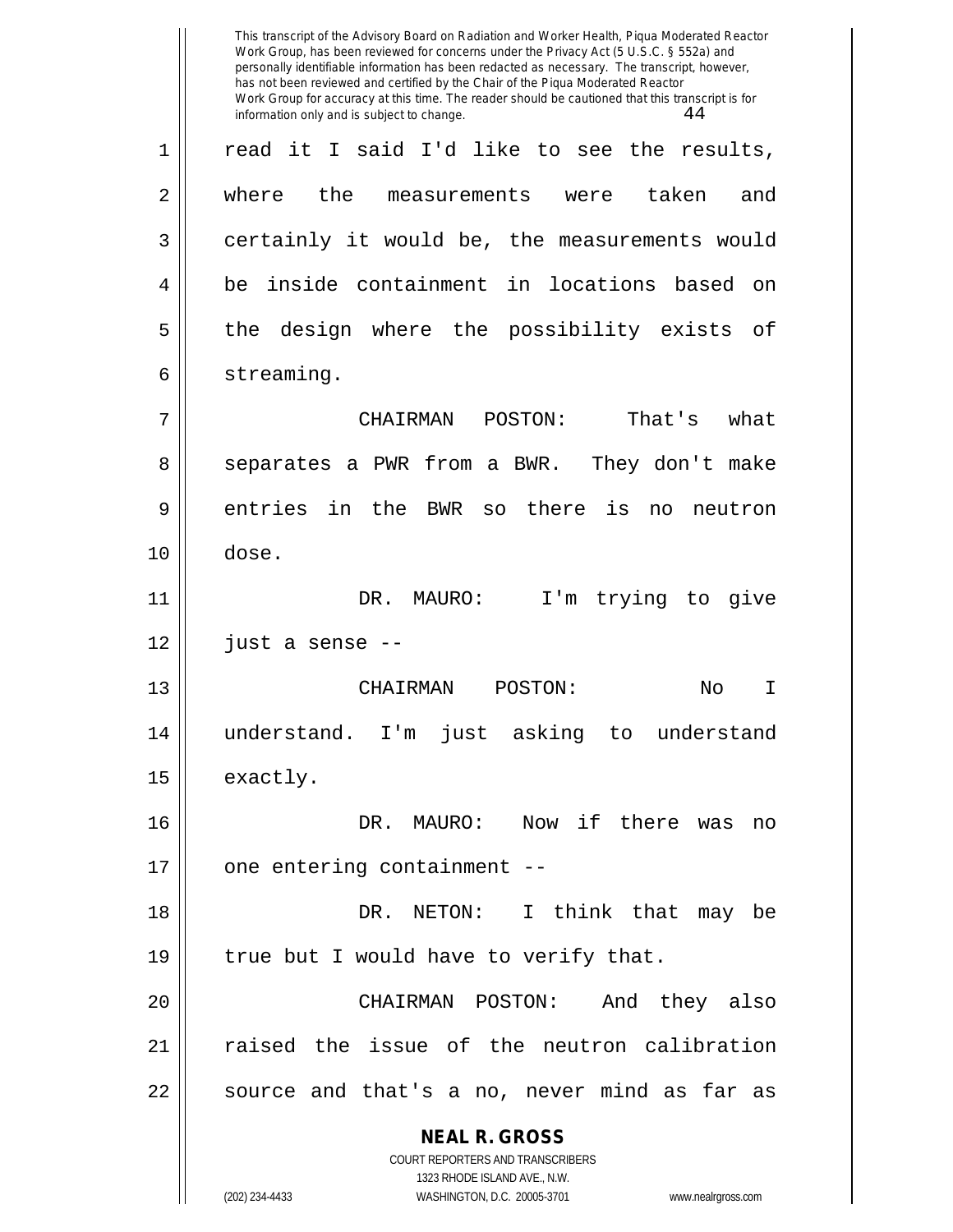## 1 || I'm concerned.

| $\overline{2}$ | DR. MAURO: I like the use of a                 |
|----------------|------------------------------------------------|
| 3              | long counter and the way in which you're going |
| 4              | to check it. The question is okay, let's take  |
| 5              | a look. See normally when we do a review of    |
| 6              | this type, we look at the data. In other       |
| 7              | words, what we have here is a summary of the   |
| 8              | data and we look at the data. And the places   |
| 9              | where I walk away, softness, like we did       |
| 10             | yesterday, where would I want to sniff around  |
| 11             | a little deeper?                               |
| 12             | CHAIRMAN POSTON: Sure, I                       |
| 13             | understand. I have the same concerns.          |
| 14             | DR. MAURO: Yes, yes.<br>So                     |
| 15             | internal, and Hans has more to say. Hans read  |
| 16             | it. I read it. We actually had one of our      |
| 17             | nuclear engineers read it, but he's<br>not     |
| 18             | available to us today, and to get our          |
| 19             | perspectives on it. I walk away with a couple  |
| 20             | of issues. One is the tritium to carbon-14     |
| 21             | ratio, that would be my number one concern, as |
| 22             | being a technical flaw in the strategy.<br>The |

**NEAL R. GROSS** COURT REPORTERS AND TRANSCRIBERS

1323 RHODE ISLAND AVE., N.W. (202) 234-4433 WASHINGTON, D.C. 20005-3701 www.nealrgross.com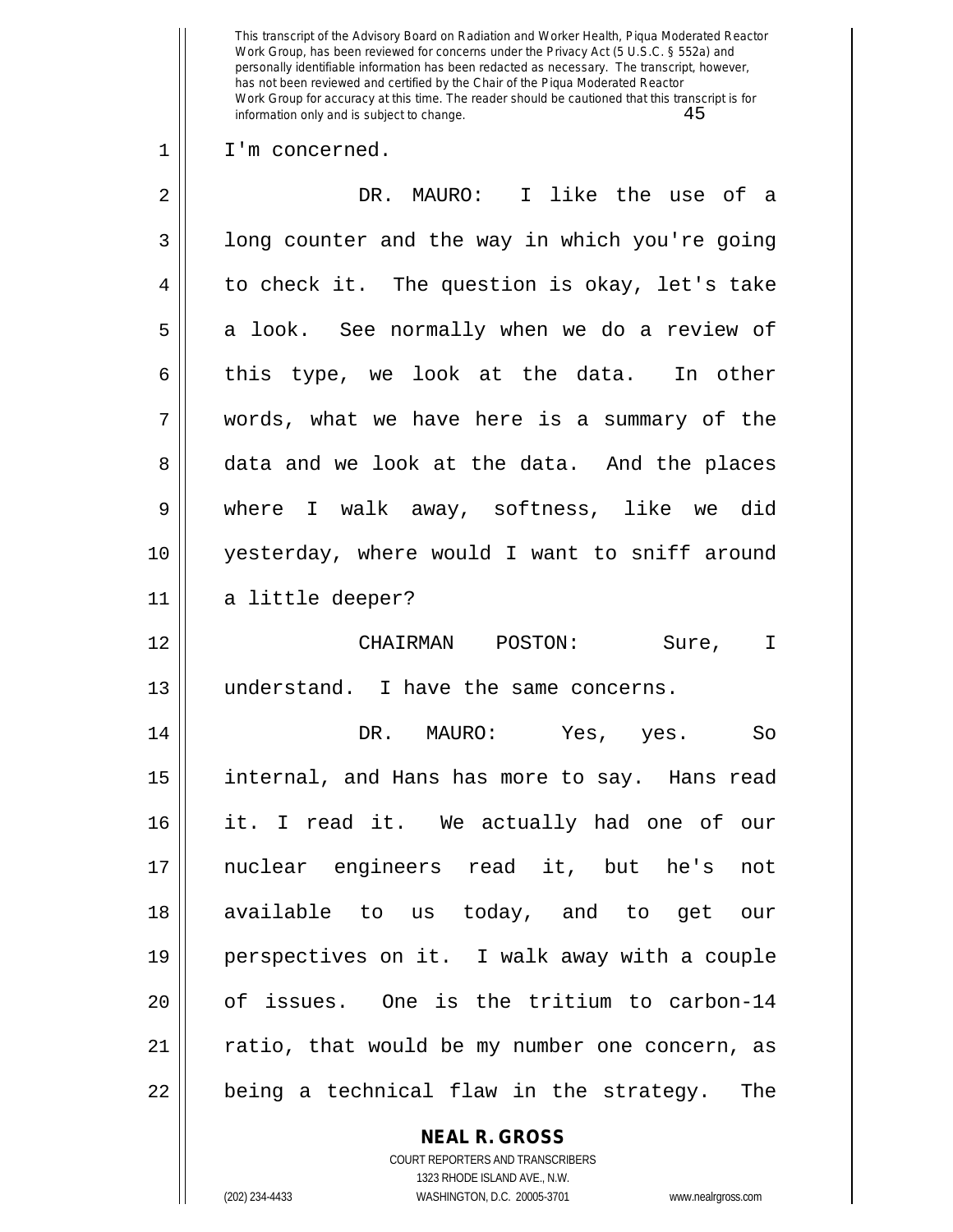| 1              | other is there are some bioassay data. I sure                                                   |
|----------------|-------------------------------------------------------------------------------------------------|
| $\overline{2}$ | would like to go capture that data and confirm                                                  |
| $\mathfrak{Z}$ | that, yes, everything -- continuous air                                                         |
| 4              | monitoring certainly provides a<br>very                                                         |
| 5              | compelling argument that there was<br>very                                                      |
| 6              | airborne activity and some bioassay data from                                                   |
| 7              | some of the workers that might have been                                                        |
| 8              | involved in this maintenance would really put                                                   |
| 9              | that one to bed, if that data were there.                                                       |
| 10             | That would be something I would sort of probe                                                   |
| 11             | for. And that would be the final word. And                                                      |
| 12             | again, these questions on neutron measurements                                                  |
| 13             | that were taken and convince myself that there                                                  |
| 14             | were no surprises. And I was thinking that                                                      |
| 15             | being an organically cooled and moderated, I                                                    |
| 16             | guess, reactor, probably even offers even more                                                  |
| 17             | neutron shielding. So that's probably a plus                                                    |
| 18             | compared to a light water reactor.                                                              |
| 19             | MR. HALSEY: This is Roger Halsey                                                                |
| 20             | if I could jump in on the neutron question.                                                     |
| 21             | DR. MAURO: Sure.                                                                                |
| 22             | MR. HALSEY: In 1964 they did a                                                                  |
|                | <b>NEAL R. GROSS</b><br><b>COURT REPORTERS AND TRANSCRIBERS</b><br>1323 RHODE ISLAND AVE., N.W. |

 $\parallel$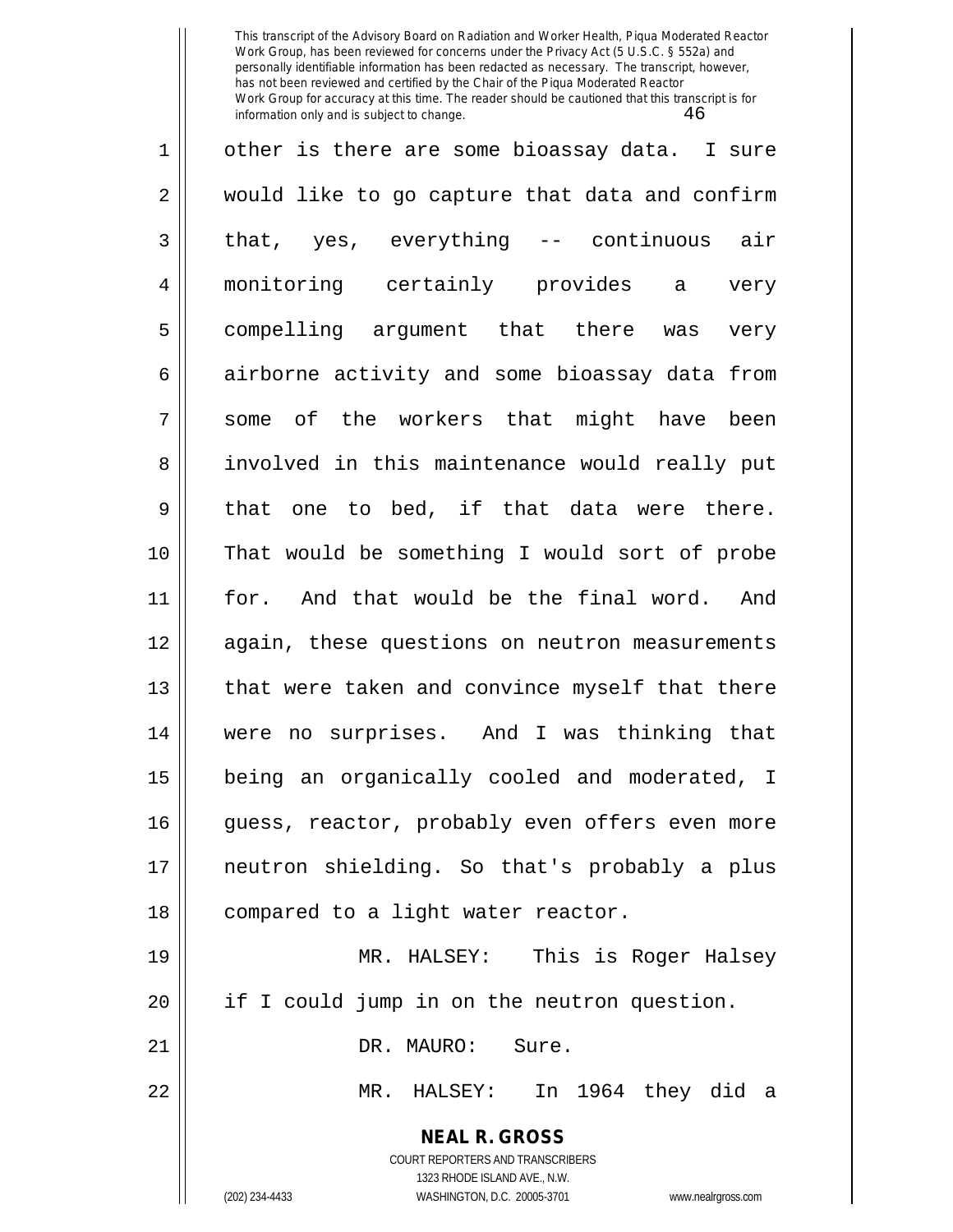|    | This transcript of the Advisory Board on Radiation and Worker Health, Piqua Moderated Reactor<br>Work Group, has been reviewed for concerns under the Privacy Act (5 U.S.C. § 552a) and<br>personally identifiable information has been redacted as necessary. The transcript, however,<br>has not been reviewed and certified by the Chair of the Piqua Moderated Reactor<br>Work Group for accuracy at this time. The reader should be cautioned that this transcript is for<br>47<br>information only and is subject to change. |
|----|------------------------------------------------------------------------------------------------------------------------------------------------------------------------------------------------------------------------------------------------------------------------------------------------------------------------------------------------------------------------------------------------------------------------------------------------------------------------------------------------------------------------------------|
| 1  | full survey of the plant running at full power                                                                                                                                                                                                                                                                                                                                                                                                                                                                                     |
| 2  | for<br>Apparently using<br>neutrons.<br>long<br>a                                                                                                                                                                                                                                                                                                                                                                                                                                                                                  |
| 3  | counter, they mentioned it specifically.                                                                                                                                                                                                                                                                                                                                                                                                                                                                                           |
| 4  | DR. MAURO: Yes.                                                                                                                                                                                                                                                                                                                                                                                                                                                                                                                    |
| 5  | And in the report,<br>MR.<br>HALSEY:                                                                                                                                                                                                                                                                                                                                                                                                                                                                                               |
| 6  | there is the table, and the table essentially                                                                                                                                                                                                                                                                                                                                                                                                                                                                                      |
| 7  | blank for everything except for<br>shows<br>two                                                                                                                                                                                                                                                                                                                                                                                                                                                                                    |
| 8  | And<br>in those two areas where<br>large<br>areas.                                                                                                                                                                                                                                                                                                                                                                                                                                                                                 |
| 9  | pipes were coming out of the thing, the actual                                                                                                                                                                                                                                                                                                                                                                                                                                                                                     |
| 10 | steam pipes I believe, they have less than 0.5                                                                                                                                                                                                                                                                                                                                                                                                                                                                                     |
| 11 | millirem per hour neutrons. So that's what we                                                                                                                                                                                                                                                                                                                                                                                                                                                                                      |
| 12 | used.                                                                                                                                                                                                                                                                                                                                                                                                                                                                                                                              |
| 13 | read the<br>DR.<br>MAURO:<br>Yes and I                                                                                                                                                                                                                                                                                                                                                                                                                                                                                             |
| 14 | point -- less than 0.5 in the report. What I                                                                                                                                                                                                                                                                                                                                                                                                                                                                                       |
| 15 | was saying is that one of the things I would                                                                                                                                                                                                                                                                                                                                                                                                                                                                                       |
| 16 | like to look at, is to go look at that data.                                                                                                                                                                                                                                                                                                                                                                                                                                                                                       |
| 17 | Where was it collected? How much of it did                                                                                                                                                                                                                                                                                                                                                                                                                                                                                         |
| 18 | you have? But there's evidence that no one                                                                                                                                                                                                                                                                                                                                                                                                                                                                                         |
| 19 | was in those areas during operation. Even                                                                                                                                                                                                                                                                                                                                                                                                                                                                                          |
| 20 | that is not an issue and that's not very much.                                                                                                                                                                                                                                                                                                                                                                                                                                                                                     |
| 21 | Well and the other<br>MR. HALSEY:                                                                                                                                                                                                                                                                                                                                                                                                                                                                                                  |
| 22 | piece of information we have is during one of                                                                                                                                                                                                                                                                                                                                                                                                                                                                                      |
|    | <b>NEAL R. GROSS</b>                                                                                                                                                                                                                                                                                                                                                                                                                                                                                                               |
|    | <b>COURT REPORTERS AND TRANSCRIBERS</b>                                                                                                                                                                                                                                                                                                                                                                                                                                                                                            |
|    | 1323 RHODE ISLAND AVE., N.W.                                                                                                                                                                                                                                                                                                                                                                                                                                                                                                       |
|    | (202) 234-4433<br>WASHINGTON, D.C. 20005-3701<br>www.nealrgross.com                                                                                                                                                                                                                                                                                                                                                                                                                                                                |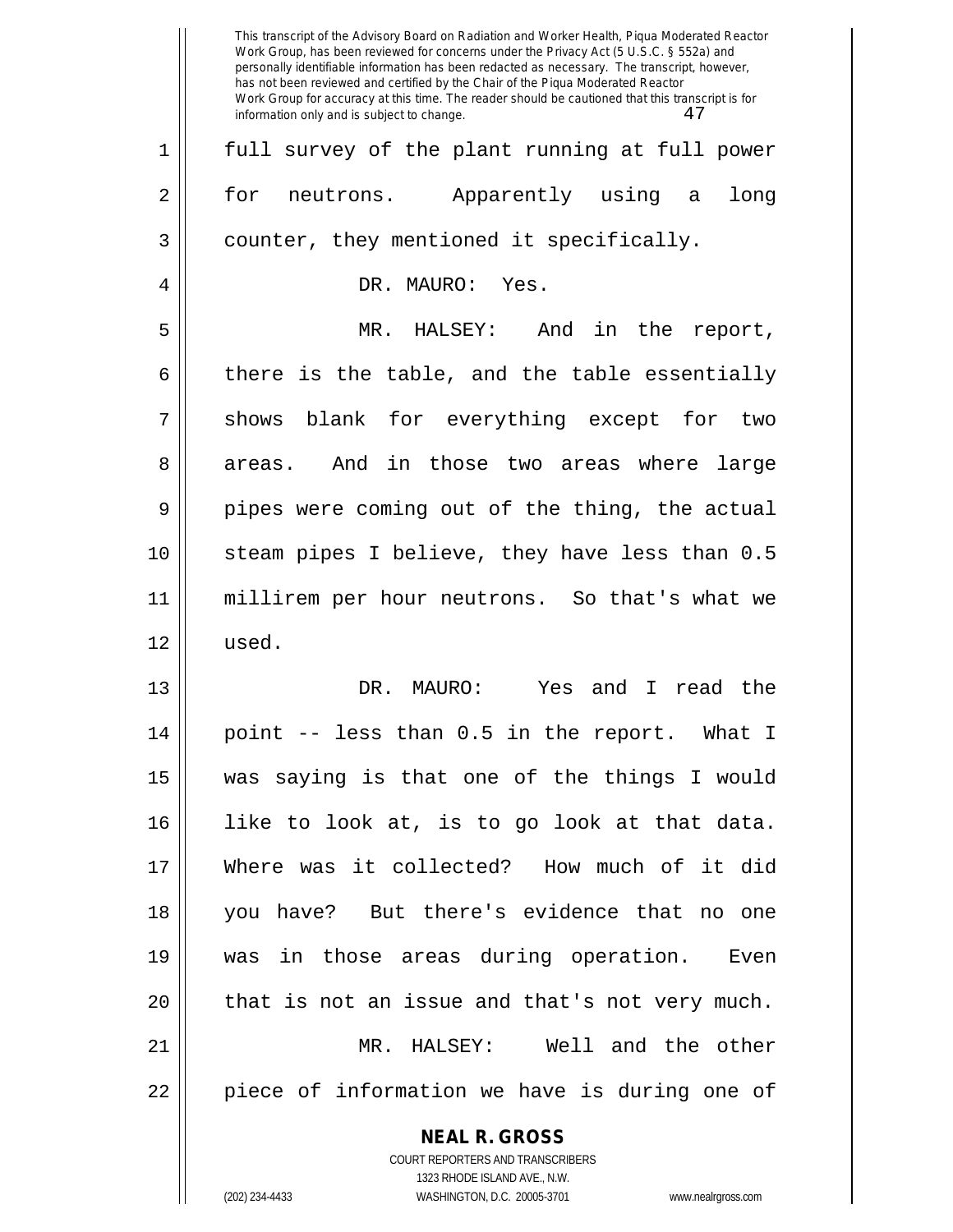1 || the interviews, and I believe it was one of 2 the health physics people, that there were 3 || never any neutrons. They did have a meter. 4 || They did survey and they never found anything.  $5 \parallel$  But this report -- there isn't anymore data  $6$  || than the summary table. It is the same  $7 \parallel$  problem we have with all of this. We are 8 dealing with summary data it was reported to 9 AEC and we are looking at the results not the 10 details that went into it. 11 DR. MAURO: What I am trying to 12 || say is normally what we would do is we 13 || actually go and go look at the individual film 14 badge readings if the film badge records are 15 || there and take a look at who was monitored, 16 || the amount of data, how the monitoring was 17 done. Get into the fine structure. But 18 unfortunately we don't have that. We have the 19 summary level and captured it and demonstrated  $20$  || that it is unlikely that anybody got more than  $21$  | the data show. No one got more than one rem

 $22$  || per year except for a couple of people.

**NEAL R. GROSS** COURT REPORTERS AND TRANSCRIBERS

1323 RHODE ISLAND AVE., N.W.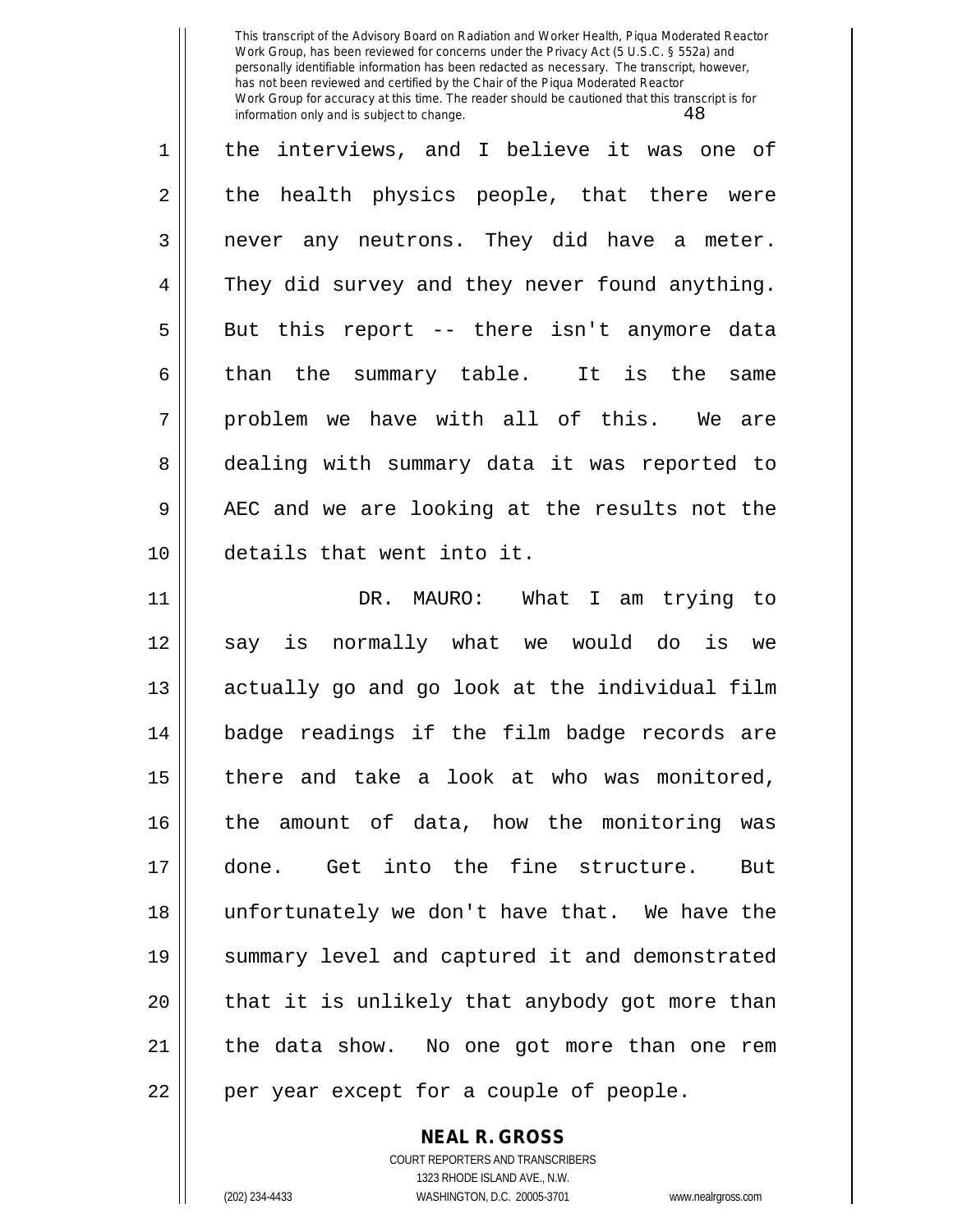**NEAL R. GROSS** COURT REPORTERS AND TRANSCRIBERS 1323 RHODE ISLAND AVE., N.W. This transcript of the Advisory Board on Radiation and Worker Health, Piqua Moderated Reactor Work Group, has been reviewed for concerns under the Privacy Act (5 U.S.C. § 552a) and personally identifiable information has been redacted as necessary. The transcript, however, has not been reviewed and certified by the Chair of the Piqua Moderated Reactor Work Group for accuracy at this time. The reader should be cautioned that this transcript is for information only and is subject to change.  $49$ 1 DR. NETON: One person in the last  $2 \parallel - -$ 3 DR. MAURO: And that's -- and 4 basically you are hanging your hat on -- are 5 we going to assign one or two rem per year 6 based on the summary level data? It is hard  $7 \parallel$  to say there is anything wrong with that. It 8 || seems to be based on the data you have. Now  $9 \parallel$  of course you are hanging your hat on that, 10 it's possible that there might have been some 11 workers that were unmonitored, that could have 12 gotten higher exposures. We don't know. 13 These are the kinds of things we would do in 14 follow up. 15 MR. HALSEY: Also, we assume that 16 || that summary level data for the film badges 17 did include the neutron components but we 18 don't really know. That's why we added a 19 || ratio independently of that data. 20 DR. MAURO: Oh, the ratio you use 21 is ten percent. So in other words you added  $22$  || in -- so the one rem is the total whole body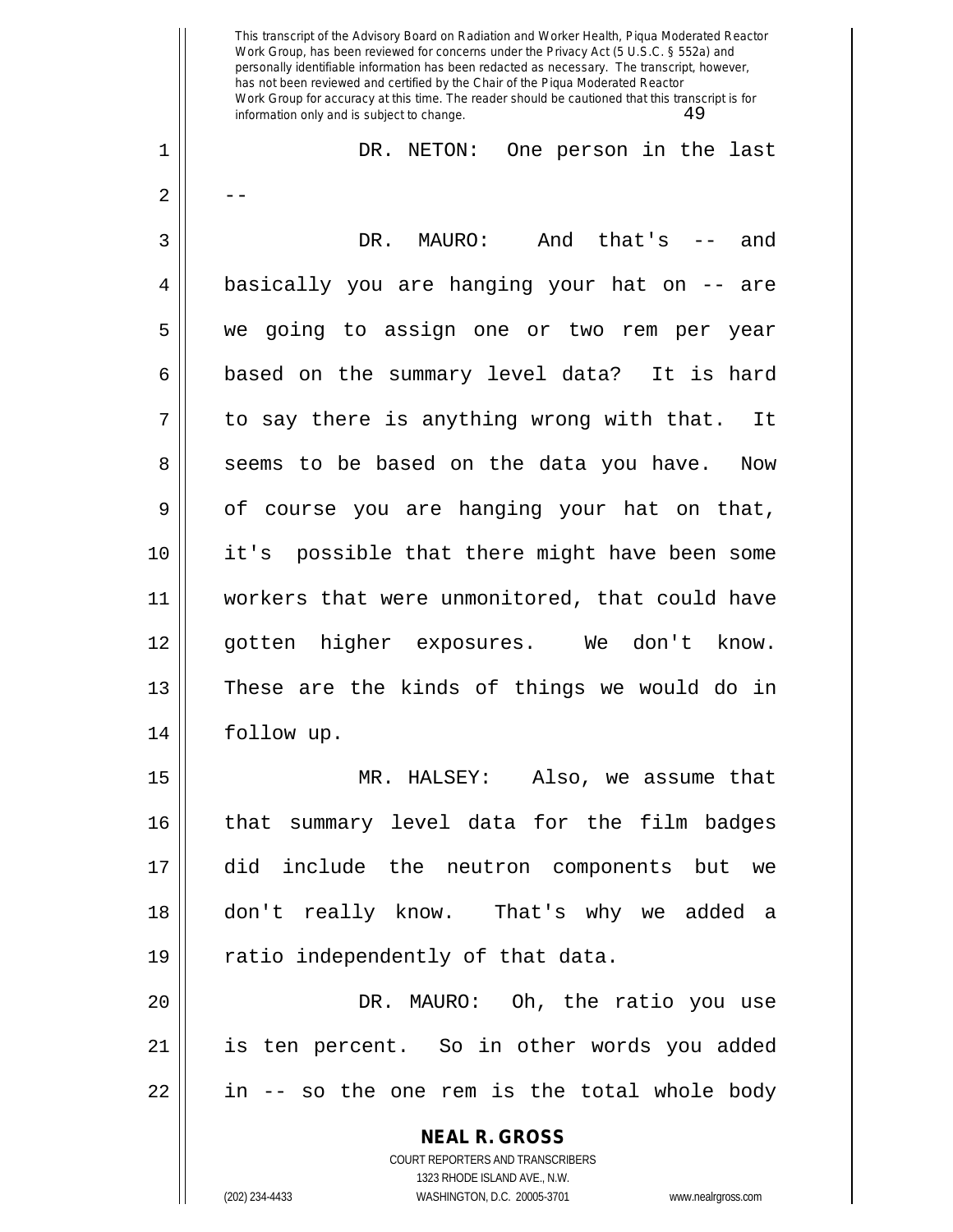**NEAL R. GROSS** COURT REPORTERS AND TRANSCRIBERS 1323 RHODE ISLAND AVE., N.W. (202) 234-4433 WASHINGTON, D.C. 20005-3701 www.nealrgross.com This transcript of the Advisory Board on Radiation and Worker Health, Piqua Moderated Reactor Work Group, has been reviewed for concerns under the Privacy Act (5 U.S.C. § 552a) and personally identifiable information has been redacted as necessary. The transcript, however, has not been reviewed and certified by the Chair of the Piqua Moderated Reactor Work Group for accuracy at this time. The reader should be cautioned that this transcript is for information only and is subject to change. 50 1 dose, neutron plus photon? I didn't follow  $2 \parallel$  you. 3 DR. NETON: It could have been, we 4 don't know. 5 MR. HINNEFELD: We don't know what 6  $\parallel$  -- theoretically, they would have reported as  $7$  | the total body dose. 8 DR. MAURO: In other words, when 9 || you reconstruct a person's dose. 10 DR. NETON: We assume it was only 11 gamma. 12 DR. MAURO: And then you add in 13 || the ten percent? 14 DR. NETON: It could have been 15 | already. 16 DR. MAURO: You've interpreted the 17 data in a claimant favorable way. 18 CHAIRMAN POSTON: And I understand 19 that Jim said that they requested the data 20 from Landauer so if we do get it then we have 21 || the individuals. But the summary report was  $22$  || all that was required in those days.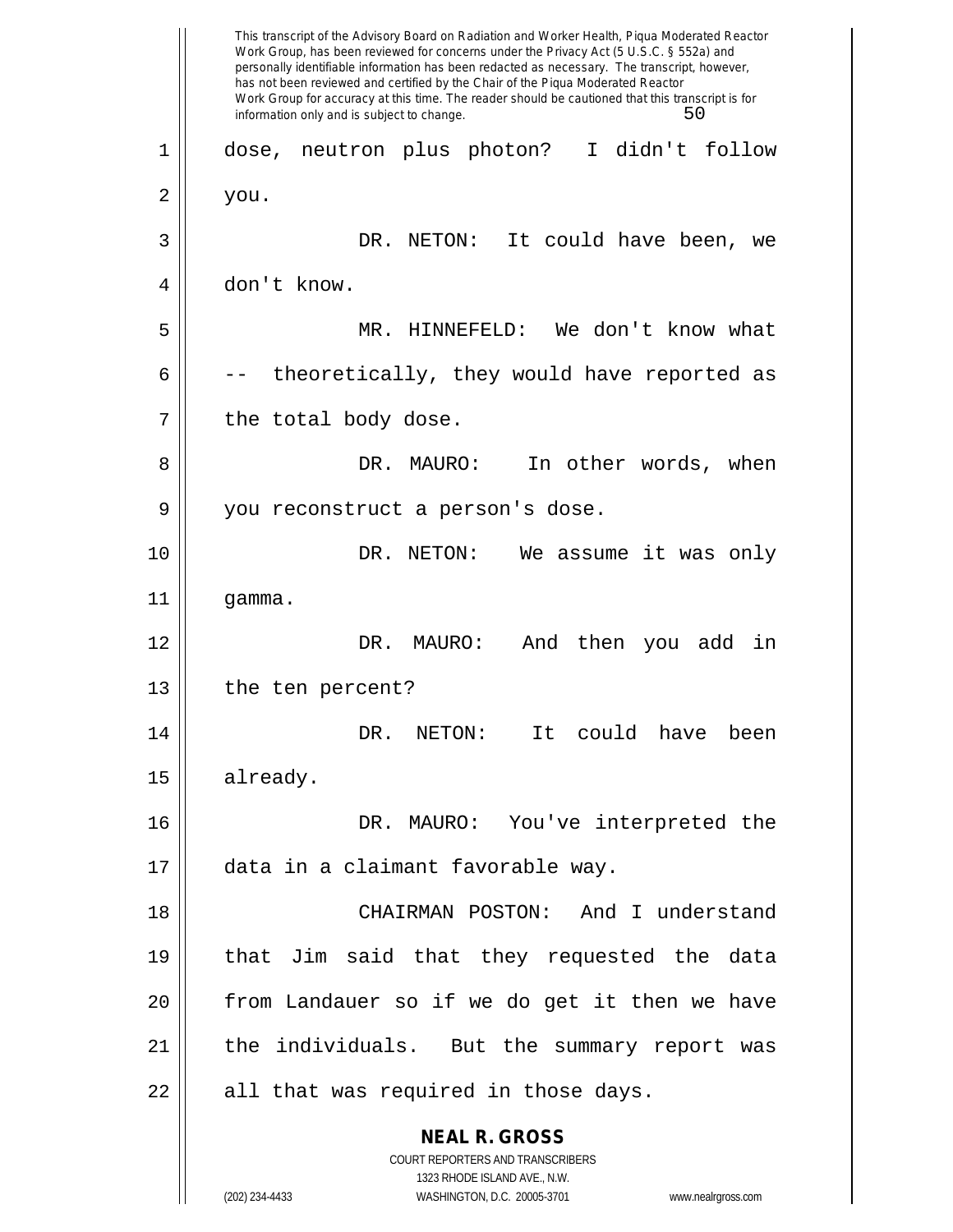|    | This transcript of the Advisory Board on Radiation and Worker Health, Piqua Moderated Reactor<br>Work Group, has been reviewed for concerns under the Privacy Act (5 U.S.C. § 552a) and<br>personally identifiable information has been redacted as necessary. The transcript, however,<br>has not been reviewed and certified by the Chair of the Piqua Moderated Reactor<br>Work Group for accuracy at this time. The reader should be cautioned that this transcript is for<br>51<br>information only and is subject to change. |
|----|------------------------------------------------------------------------------------------------------------------------------------------------------------------------------------------------------------------------------------------------------------------------------------------------------------------------------------------------------------------------------------------------------------------------------------------------------------------------------------------------------------------------------------|
| 1  | I understand that and<br>DR. MAURO:                                                                                                                                                                                                                                                                                                                                                                                                                                                                                                |
| 2  | it is compelling.                                                                                                                                                                                                                                                                                                                                                                                                                                                                                                                  |
| 3  | CHAIRMAN POSTON:<br>Yes.                                                                                                                                                                                                                                                                                                                                                                                                                                                                                                           |
| 4  | if<br>Especially<br>DR. MAURO:                                                                                                                                                                                                                                                                                                                                                                                                                                                                                                     |
| 5  | everybody was monitored.                                                                                                                                                                                                                                                                                                                                                                                                                                                                                                           |
| 6  | DR. BEHLING:<br>Does anyone have the                                                                                                                                                                                                                                                                                                                                                                                                                                                                                               |
| 7  | answer to the following question? I'm looking                                                                                                                                                                                                                                                                                                                                                                                                                                                                                      |
| 8  | at table 6-1 and 6-3 and they identify by year                                                                                                                                                                                                                                                                                                                                                                                                                                                                                     |
| 9  | the numbers of people who were monitored and                                                                                                                                                                                                                                                                                                                                                                                                                                                                                       |
| 10 | like the numbers of<br>their doses.<br>It seems                                                                                                                                                                                                                                                                                                                                                                                                                                                                                    |
| 11 | people are almost a constant<br>during<br>the                                                                                                                                                                                                                                                                                                                                                                                                                                                                                      |
| 12 | operational and post-operational period.<br>And                                                                                                                                                                                                                                                                                                                                                                                                                                                                                    |
| 13 | looked at these individuals<br>and<br>has<br>anyone                                                                                                                                                                                                                                                                                                                                                                                                                                                                                |
| 14 | said to what extent were the people who were                                                                                                                                                                                                                                                                                                                                                                                                                                                                                       |
| 15 | monitored during the operational period, or at                                                                                                                                                                                                                                                                                                                                                                                                                                                                                     |
| 16 | least a fraction of those people were also                                                                                                                                                                                                                                                                                                                                                                                                                                                                                         |
| 17 | there during the post-operational period?<br>In                                                                                                                                                                                                                                                                                                                                                                                                                                                                                    |
| 18 | which case the SEC time frame wouldn't matter                                                                                                                                                                                                                                                                                                                                                                                                                                                                                      |
| 19 | if in fact they were almost largely the                                                                                                                                                                                                                                                                                                                                                                                                                                                                                            |
| 20 | identical population of workers post and pre                                                                                                                                                                                                                                                                                                                                                                                                                                                                                       |
| 21 | or post-operational and operational.<br>Does                                                                                                                                                                                                                                                                                                                                                                                                                                                                                       |
| 22 | anyone have an answer to that question?                                                                                                                                                                                                                                                                                                                                                                                                                                                                                            |

COURT REPORTERS AND TRANSCRIBERS 1323 RHODE ISLAND AVE., N.W. (202) 234-4433 WASHINGTON, D.C. 20005-3701 www.nealrgross.com

**NEAL R. GROSS**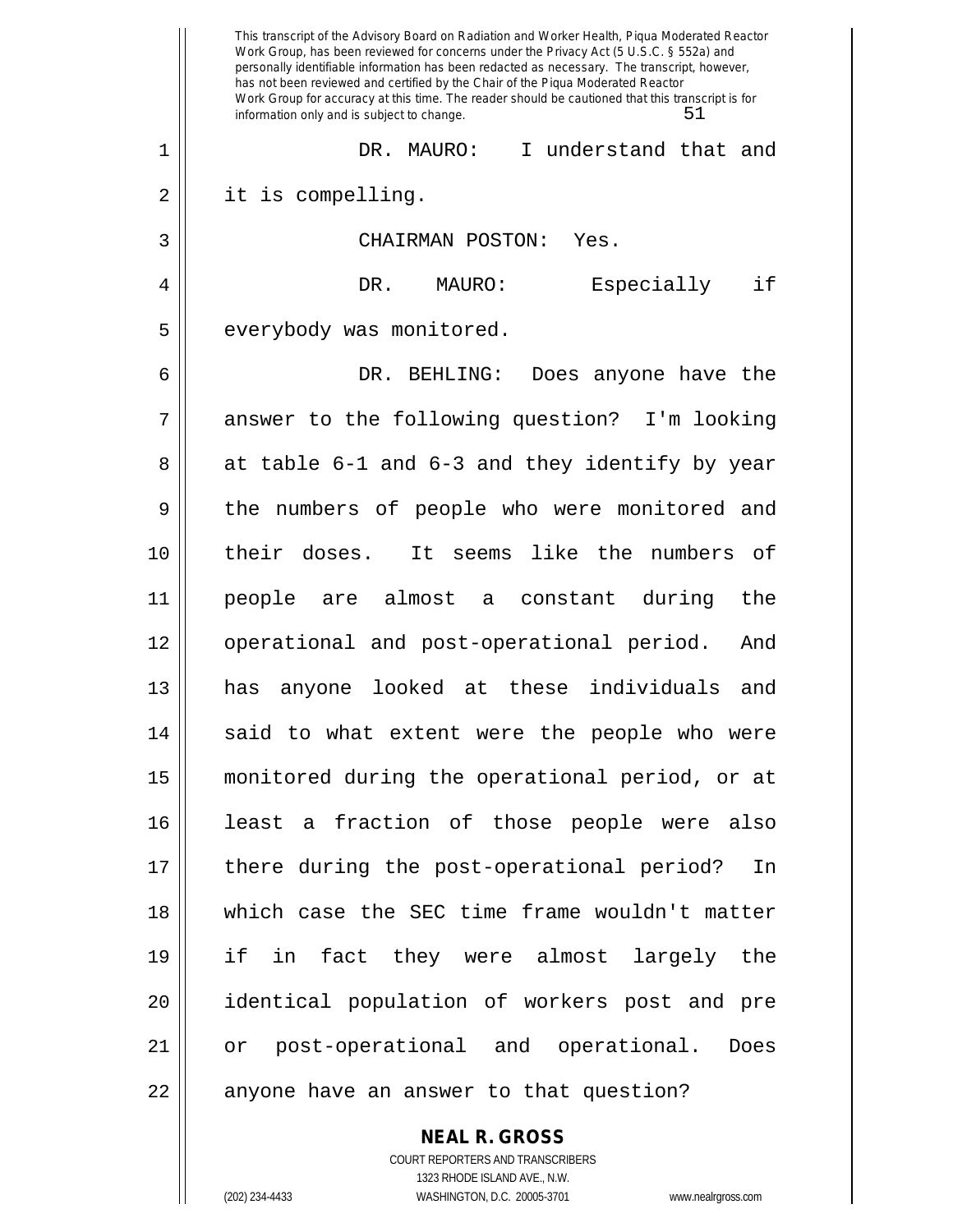**NEAL R. GROSS** This transcript of the Advisory Board on Radiation and Worker Health, Piqua Moderated Reactor Work Group, has been reviewed for concerns under the Privacy Act (5 U.S.C. § 552a) and personally identifiable information has been redacted as necessary. The transcript, however, has not been reviewed and certified by the Chair of the Piqua Moderated Reactor Work Group for accuracy at this time. The reader should be cautioned that this transcript is for information only and is subject to change. 52 1 MR. HALSEY: All we have is the 2 || summary -- this is Roger Halsey again. All we  $3 \parallel$  have is the summary data and we look at the 4 very first column there that says number 5 identified as not monitored is zero. 6 DR. BEHLING: Yes. 7 MR. HALSEY: And then we have a 8 decrimed in total number and that's all we have. We have  $9 \parallel$  no way of relating that to individuals. 10 DR. BEHLING: So you don't realize 11 or you don't know -- have any ideas as to 12 whether or not a large number of people who 13 were there during the operational period 14 continued to work there in the post-15 operational period? 16 MR. HALSEY: Just in the general 17 terms that the, city employees were the people 18 || that disassembled the plant. We have that 19 kind of language in the reports. But no, as 20 || to which individuals were there and how much  $21$  | turnover they had, we have no idea. 22 DR. BEHLING: Okay.

> COURT REPORTERS AND TRANSCRIBERS 1323 RHODE ISLAND AVE., N.W.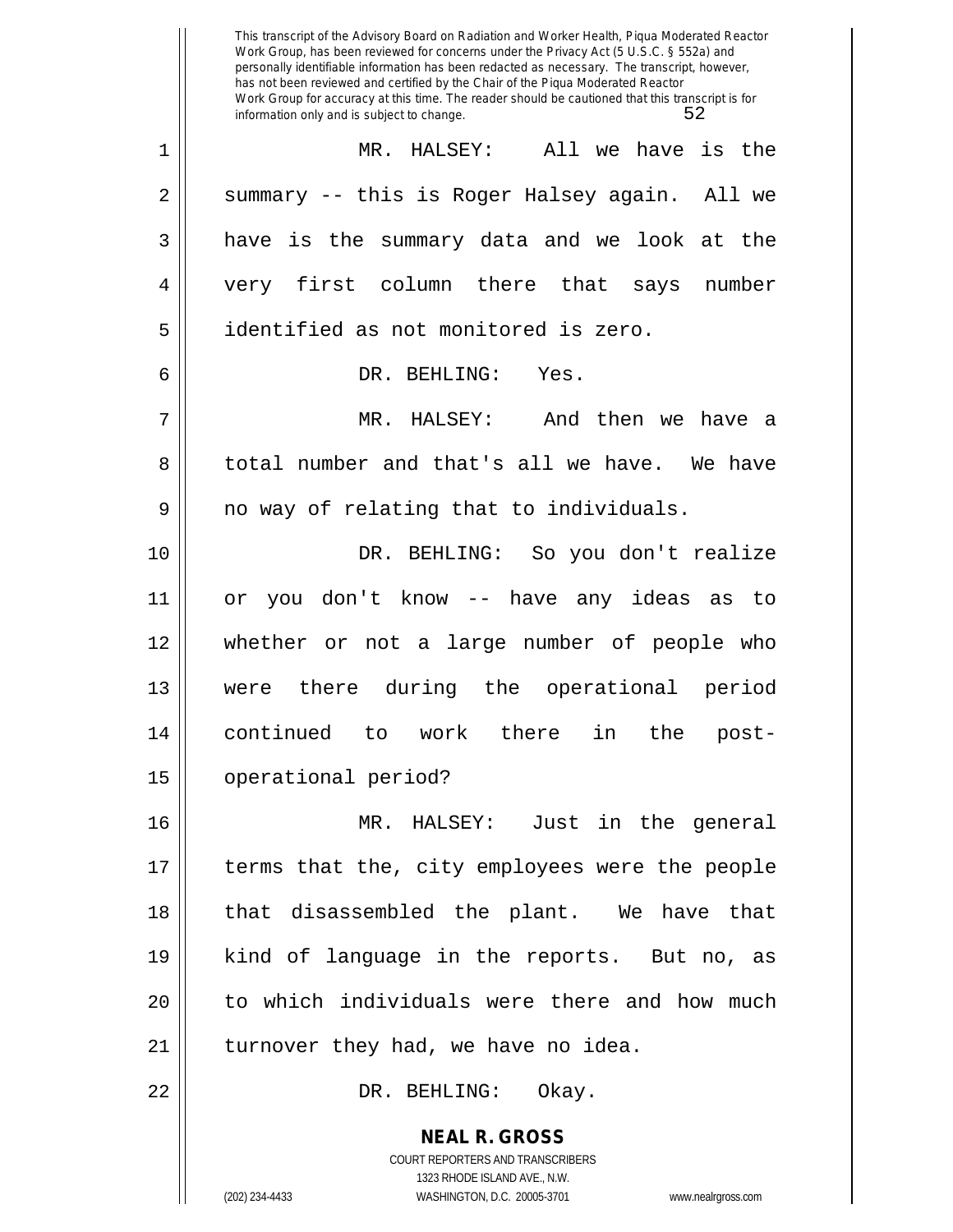**NEAL R. GROSS** COURT REPORTERS AND TRANSCRIBERS 1323 RHODE ISLAND AVE., N.W. This transcript of the Advisory Board on Radiation and Worker Health, Piqua Moderated Reactor Work Group, has been reviewed for concerns under the Privacy Act (5 U.S.C. § 552a) and personally identifiable information has been redacted as necessary. The transcript, however, has not been reviewed and certified by the Chair of the Piqua Moderated Reactor Work Group for accuracy at this time. The reader should be cautioned that this transcript is for information only and is subject to change. 53 1 DR. MAURO: I've got a question 2 || that's not directly relevant but why is this  $3 \parallel$  system -- this is a commercial -- the fuel 4 wasn't used for weapons. It was used to make  $5 \parallel$  electricity in Ohio. How come this -- it is 6 another commercial nuclear power plant. 7 DR. NETON: Well, it was a 8 demonstration project. I'm not sure why --9 DR. MAURO: For some reason they 10 put it in. I didn't see any connection 11 between that. 12 DR. NETON: I really don't have 13 | an answer for that. 14 CHAIRMAN POSTON: Except I'm sure 15 | the money came from AEC. 16 DR. MAURO: I'm sure it did. 17 CHAIRMAN POSTON: Instead of 18 | through a contractor. 19 DR. MAURO: Of course that is 20 what is given to us and that's what we've got. 21 | Let me see what else I have here. There 22 || really isn't much.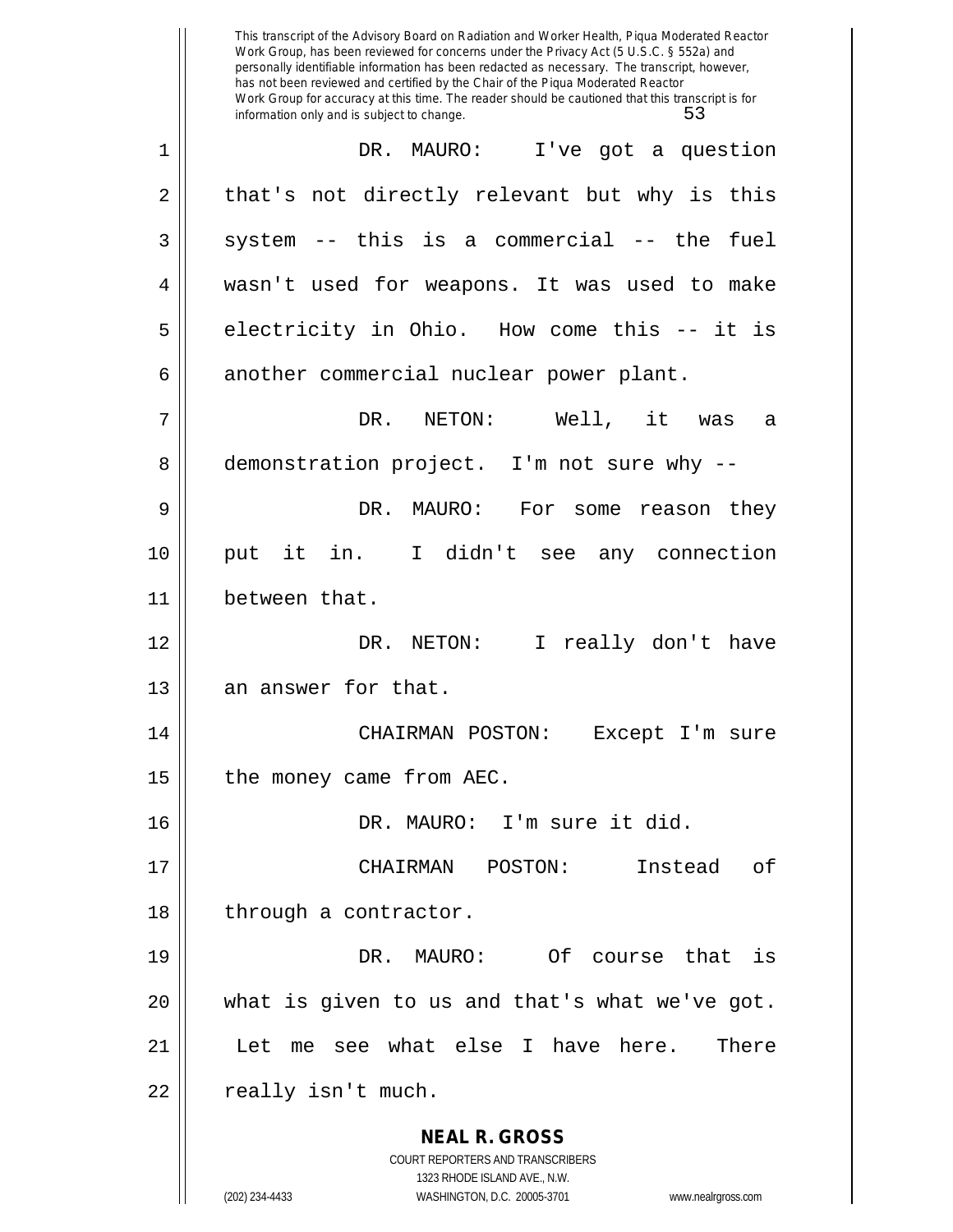1 CHAIRMAN POSTON: I'm a little bit 2 concerned about the carbon-14 issue because it 3 | is extremely difficult to monitor for carbon-4 || 14. If you have a real nice way to monitor 5 || around a nuclear power plant for carbon-14 you  $6 \parallel$  can make a lot of money, John.

7 DR. BEHLING: That's exactly what, 8 when I was at Three Mile Island for years that 9 was a recurrent problem. No way can you 10 measure what goes out of the facility because 11 || the stack monitors cannot pick up C-14.

12 CHAIRMAN POSTON: So, I mean it's 13 || certain a question but it's not one that has  $14$  an answer.

15 DR. NETON: I was thinking this 16 was -- there's another plant like this that 17 had been built. Anybody on the phone that can 18 help me out with this? Did Atomics 19 International actually develop and build 20 || another similar facility? 21 MR. POTTER: This is Gene Potter.

22 || Yes there was a similar facility at Idaho.

**NEAL R. GROSS** COURT REPORTERS AND TRANSCRIBERS 1323 RHODE ISLAND AVE., N.W. (202) 234-4433 WASHINGTON, D.C. 20005-3701 www.nealrgross.com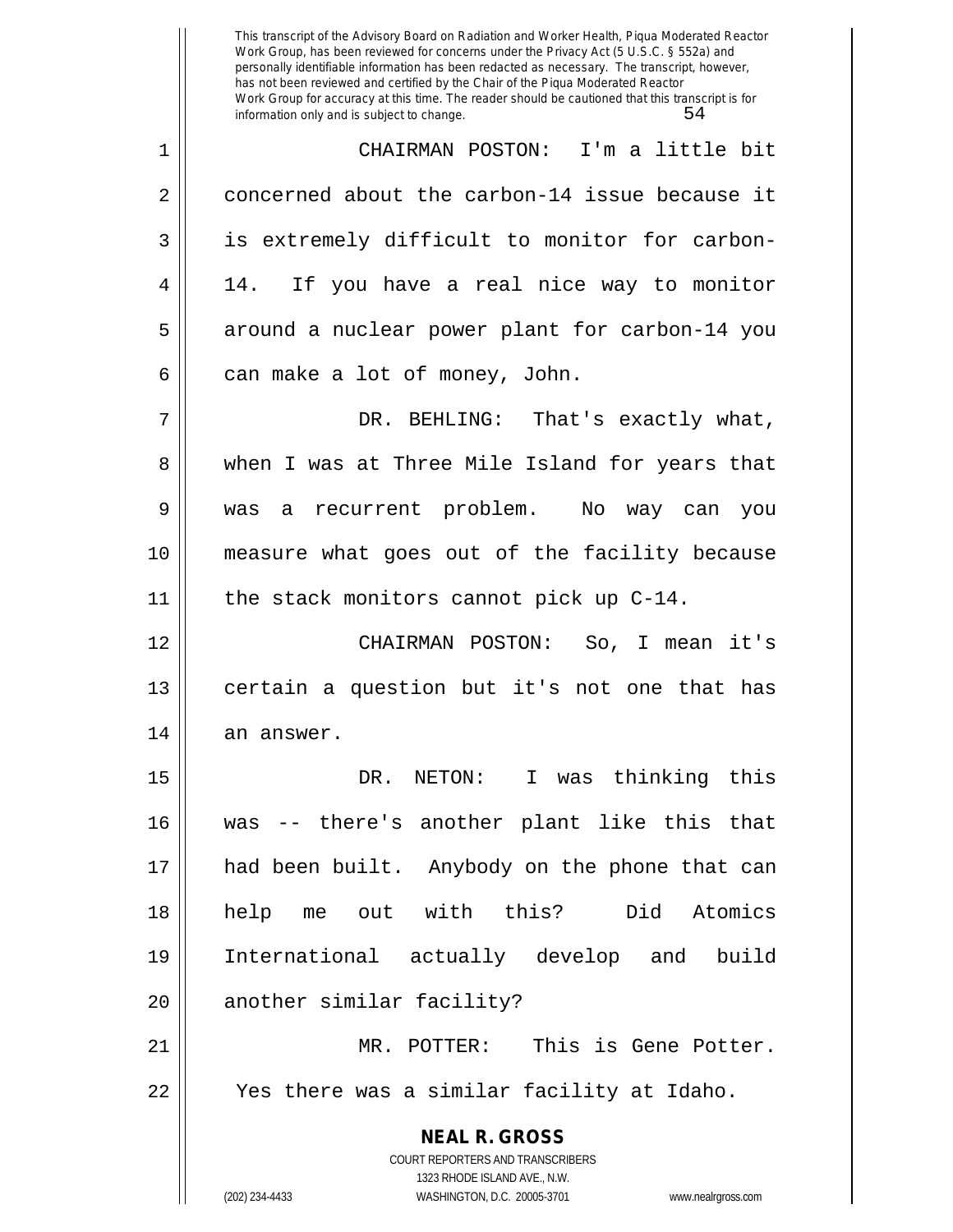1 DR. NETON: Right, that's what I  $2 \parallel$  thought. And to the extent that this carbon-3 14 tritium problem existed there may be some 4 information there that could, I understand  $5 \parallel$  that it would be surrogate data but is it or 6 is it not a real problem? I don't know. I  $7$  || mean I am just throwing that out. That may be 8 Something that we would want to look into, to 9 || shore up that piece of the internal dose 10 issue. Because I understand what you are 11 saying, the release rate of the carbon-14 and 12 the tritium is not necessarily parallel to 13 that of particulates. So that may be 14 || something we could explore. 15 DR. BEHLING: But it's likely 16 that this was, unless there is a system that 17 also used the organic coolant, the source-term 18 || for C-14 is obviously used. 19 DR. NETON: I think it was an

20 | organically cooled power plant or reactor.

21 || DR. BEHLING: Yes.

22 DR. NETON: There was another one

**NEAL R. GROSS** COURT REPORTERS AND TRANSCRIBERS

1323 RHODE ISLAND AVE., N.W.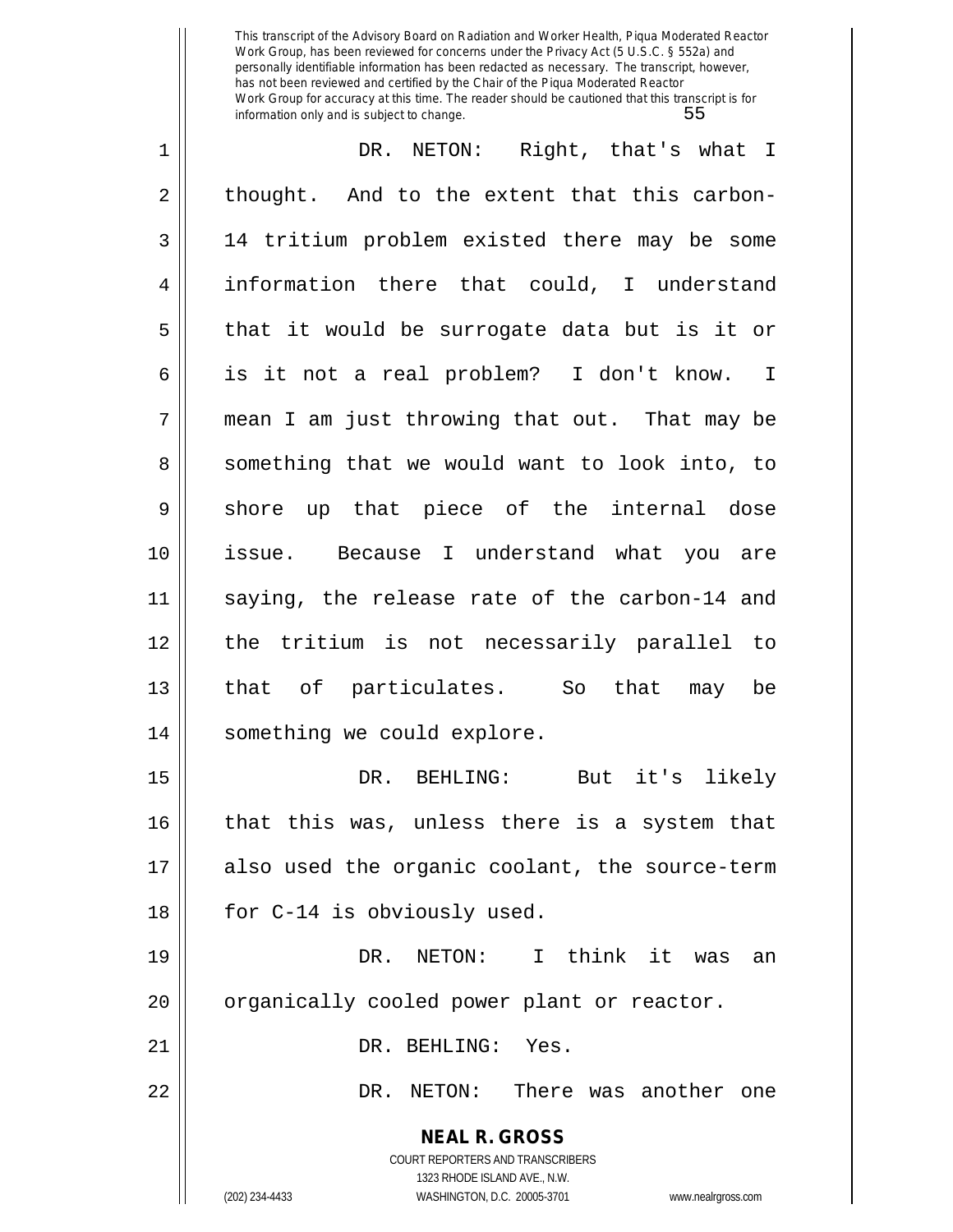|    | This transcript of the Advisory Board on Radiation and Worker Health, Piqua Moderated Reactor<br>Work Group, has been reviewed for concerns under the Privacy Act (5 U.S.C. § 552a) and<br>personally identifiable information has been redacted as necessary. The transcript, however,<br>has not been reviewed and certified by the Chair of the Piqua Moderated Reactor<br>Work Group for accuracy at this time. The reader should be cautioned that this transcript is for<br>56<br>information only and is subject to change. |
|----|------------------------------------------------------------------------------------------------------------------------------------------------------------------------------------------------------------------------------------------------------------------------------------------------------------------------------------------------------------------------------------------------------------------------------------------------------------------------------------------------------------------------------------|
| 1  | built in Idaho as a demonstration<br>that was                                                                                                                                                                                                                                                                                                                                                                                                                                                                                      |
| 2  | project. I don't think they went and dug a                                                                                                                                                                                                                                                                                                                                                                                                                                                                                         |
| 3  | whole in the ground in Ohio and said let's try                                                                                                                                                                                                                                                                                                                                                                                                                                                                                     |
| 4  | They tried it like in Idaho first.<br>it.                                                                                                                                                                                                                                                                                                                                                                                                                                                                                          |
| 5  | That<br>CHAIRMAN POSTON:<br>the<br>was                                                                                                                                                                                                                                                                                                                                                                                                                                                                                             |
| 6  | name of this Idaho site at one time, reactor                                                                                                                                                                                                                                                                                                                                                                                                                                                                                       |
| 7  | testing station.                                                                                                                                                                                                                                                                                                                                                                                                                                                                                                                   |
| 8  | Right. So<br>DR. NETON:<br>I.<br>mean                                                                                                                                                                                                                                                                                                                                                                                                                                                                                              |
| 9  | that's the only thing off the top of my head                                                                                                                                                                                                                                                                                                                                                                                                                                                                                       |
| 10 | right<br>now that I can offer that<br>we would                                                                                                                                                                                                                                                                                                                                                                                                                                                                                     |
| 11 | certainly be willing to look into. Because I                                                                                                                                                                                                                                                                                                                                                                                                                                                                                       |
| 12 | do agree that it's unclear.                                                                                                                                                                                                                                                                                                                                                                                                                                                                                                        |
| 13 | CHAIRMAN POSTON:<br>blush<br>My<br>I                                                                                                                                                                                                                                                                                                                                                                                                                                                                                               |
| 14 | re-read this on the airplane coming up and my                                                                                                                                                                                                                                                                                                                                                                                                                                                                                      |
| 15 | take on this, there may be some, as John                                                                                                                                                                                                                                                                                                                                                                                                                                                                                           |
| 16 | called them, soft areas, but what you are                                                                                                                                                                                                                                                                                                                                                                                                                                                                                          |
| 17 | proposing seems to be fairly claimant                                                                                                                                                                                                                                                                                                                                                                                                                                                                                              |
| 18 | favorable. You are assuming the MPC, 2000                                                                                                                                                                                                                                                                                                                                                                                                                                                                                          |
| 19 | hours per year, that kind of stuff and maximum                                                                                                                                                                                                                                                                                                                                                                                                                                                                                     |
| 20 | dose because you don't know what is really the                                                                                                                                                                                                                                                                                                                                                                                                                                                                                     |
| 21 | dose to each individual. You take the high                                                                                                                                                                                                                                                                                                                                                                                                                                                                                         |
| 22 | end of the category in which they were                                                                                                                                                                                                                                                                                                                                                                                                                                                                                             |

COURT REPORTERS AND TRANSCRIBERS 1323 RHODE ISLAND AVE., N.W. (202) 234-4433 WASHINGTON, D.C. 20005-3701 www.nealrgross.com

**NEAL R. GROSS**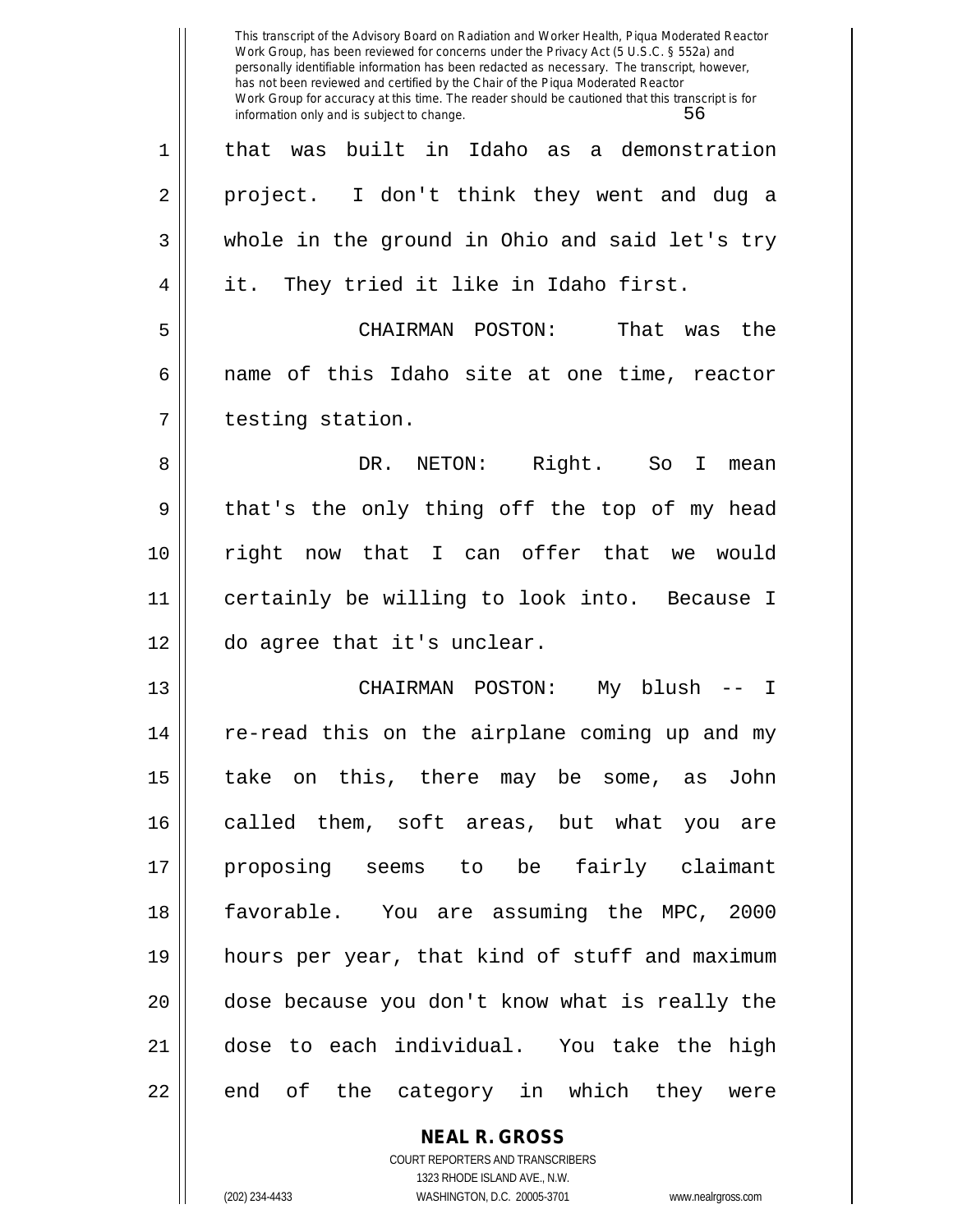**NEAL R. GROSS** COURT REPORTERS AND TRANSCRIBERS This transcript of the Advisory Board on Radiation and Worker Health, Piqua Moderated Reactor Work Group, has been reviewed for concerns under the Privacy Act (5 U.S.C. § 552a) and personally identifiable information has been redacted as necessary. The transcript, however, has not been reviewed and certified by the Chair of the Piqua Moderated Reactor Work Group for accuracy at this time. The reader should be cautioned that this transcript is for information only and is subject to change. 57 1 || reported. That seems to be claimant favorable  $2 \parallel$  also. 3 DR. BEHLING: Well, except that 4 || the MPC for carbon is especially if it's CO2  $5 \parallel$  carbon is about 4,000 times higher than it is  $6 \parallel$  for cobalt-60 and of course we don't have any 7 measurements for that. That is the limiting 8 || factor here. 9 CHAIRMAN POSTON: Well you are 10 || going to have to give me a chemistry lesson to 11 see how you are going to get from organic to  $12 \parallel CO2$ . 13 DR. BEHLING: Well you are  $14$   $\parallel$  starting out with an organic coolant and so --15 CHAIRMAN POSTON: I understand  $16$  | that. 17 DR. MAURO: Well, like I said, 18 you know when you read one of these, you say 19 to yourself and you think about it, you know. 20 How are you going to get -- is it possible 21  $\parallel$  that the airborne exposure to CO2, carbon-14, 22 || or other forms that it might take, I don't

1323 RHODE ISLAND AVE., N.W.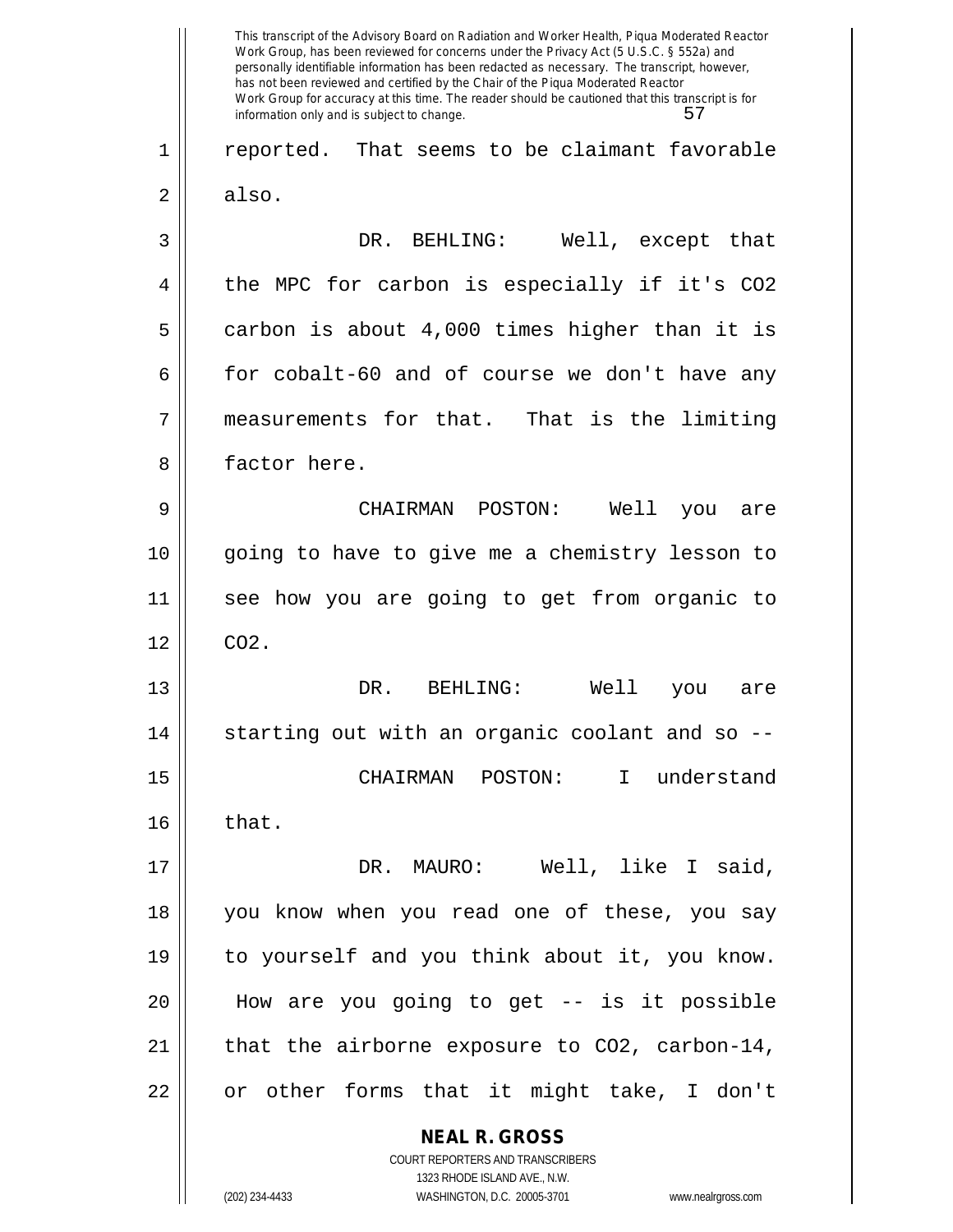| $\mathbf 1$ | know, and tritium, could be important. It may  |
|-------------|------------------------------------------------|
| 2           | be just to demonstrate that it could not be    |
| 3           | important by some way or try to get a handle   |
| 4           | what the levels might have been.<br>on         |
| 5           | Unfortunately I think you are right. This is   |
| 6           | a tough nut to crack and the ratio approach to |
| 7           | the coolant really isn't going to work very    |
| 8           | well. I'm not sure how you would come at       |
| 9           | that. No tritium samples at all. See you get   |
| 10          | tritium, you might be able to say okay the     |
| 11          | tritium is going to be indicative of -- well   |
| 12          | you have the tritium coming out. I think we    |
| 13          | showed this, a ratio from the tritium to       |
| 14          | carbon-14 in the coolant. That would be a      |
| 15          | little closer to home if there was<br>some     |
| 16          | tritium measured. They do measure tritium.     |
| 17          | DR. BEHLING: Yes, John there's                 |
| 18          | no relationship between the production of      |
| 19          | tritium and C-14.                              |
| 20          | DR. MAURO: Okay. So in other                   |
| 21          | words the degree to which they may partition   |
| 22          | out of the coolant when they opened up somehow |

**NEAL R. GROSS** COURT REPORTERS AND TRANSCRIBERS

1323 RHODE ISLAND AVE., N.W.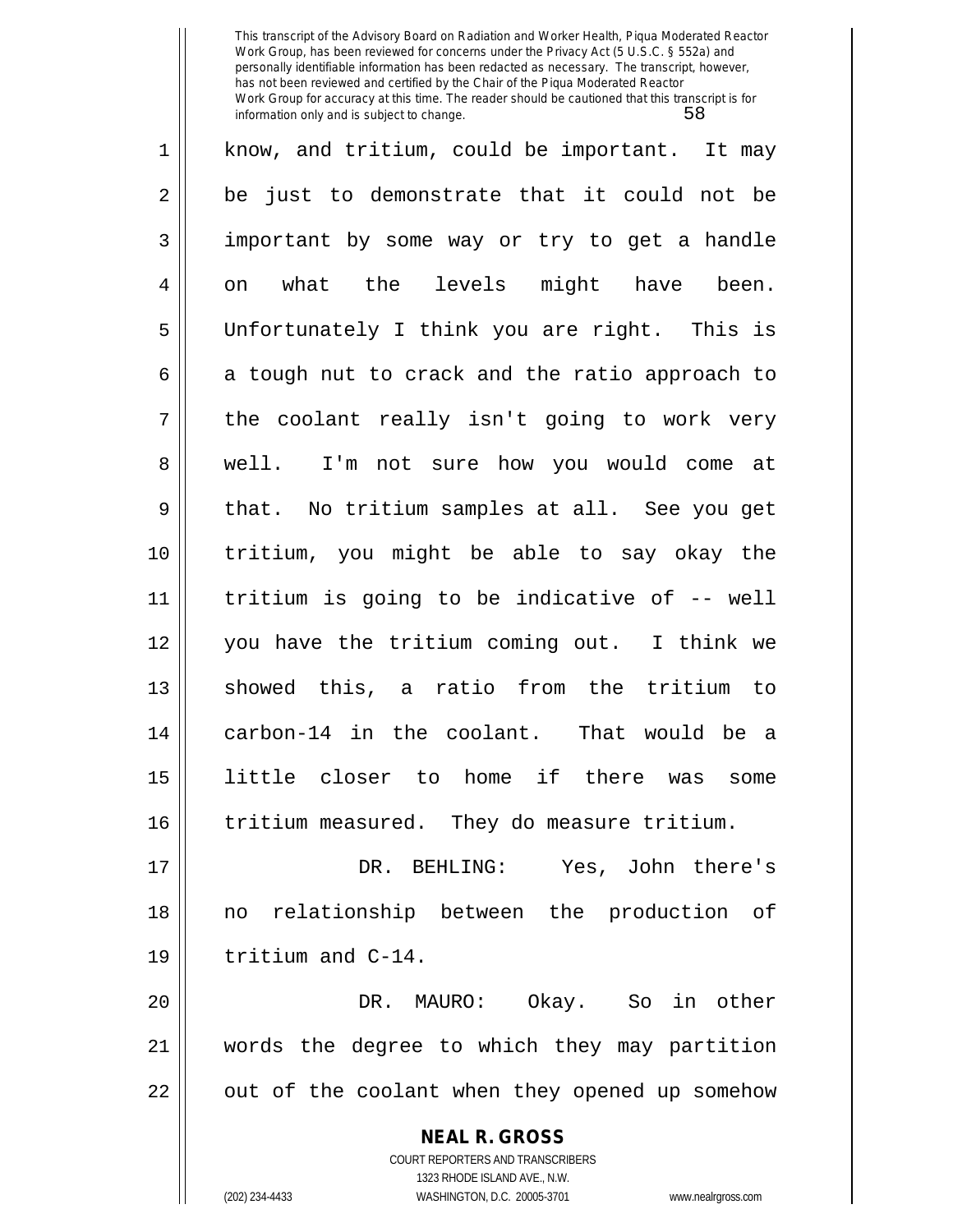| $\mathbf{1}$ | -- whatever the leakage might have been, the   |
|--------------|------------------------------------------------|
| 2            | tritium -- how I'm thinking is, well the       |
| 3            | tritium has a certain tendency to become       |
| 4            | airborne and carbon-14 has a certain tendency  |
| 5            | to become airborne. If the argument could be   |
| 6            | made that the tritium has a greater potential  |
| 7            | to become airborne than the carbon-14, then    |
| 8            | you can say okay well somehow we can get a     |
| 9            | handle on what's airborne tritium and we know  |
| 10           | that since the tritium is even more volatile,  |
| 11           | let's say, than the carbon-14 then you could   |
| 12           | say we will use the ratio tritium to carbon-14 |
| 13           | in the coolant as a way to get a hook into it. |
| 14           | I know that tritium is very often pulled. Do   |
| 15           | you see where I'm going? I'm trying to find a  |
| 16           | line on how to get a handle on that.           |
| 17           | DR. NETON: I'm recalling now that              |
| 18           | I think we have one of the claimants, I think  |
| 19           | it was an Atomics International employee, who  |
| 20           | was pretty well monitored. We may have         |
| 21           | bioassay data on that person.                  |
| 22           | DR. MAURO: That might be your                  |
|              | <b>NEAL R. GROSS</b>                           |

COURT REPORTERS AND TRANSCRIBERS 1323 RHODE ISLAND AVE., N.W.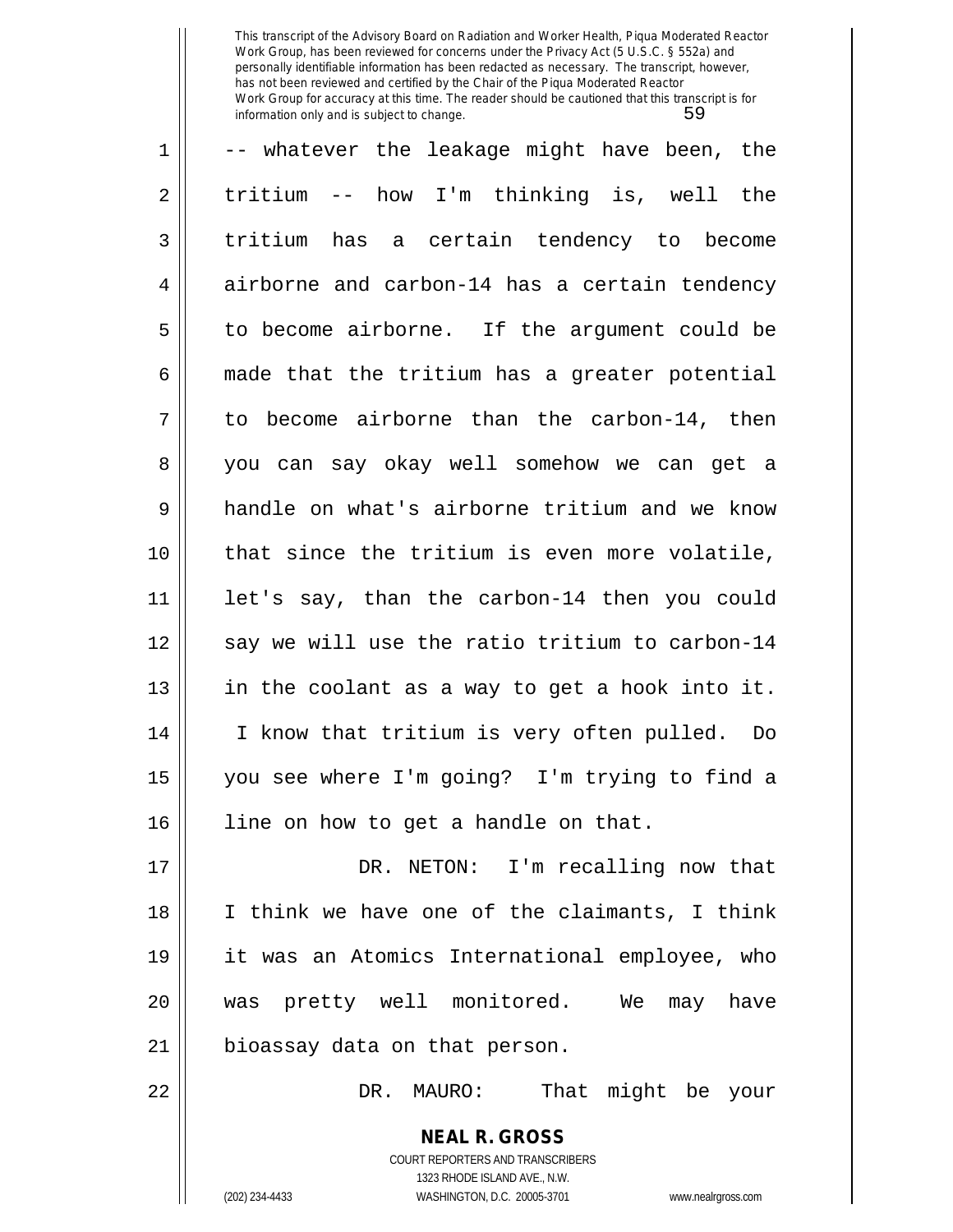1 | hook.

2 DR. NETON: I need to go back. I 3 was just looking through these before the 4 meeting and there is one person that had some  $5 \parallel$  bioassay records that I recall. I don't know 6 what it was for, whether it was tritium or  $7 \parallel$  not.

8 DR. MAURO: I remember reading  $9 \parallel$  that no one -- the people that were -- a 10 statement was made that the people that were 11 bioassayed no tritium was detected. That's 12 important, I remember reading that. That is 13 important because that might be your hook. 14 You see, in other words you say, okay that 15 means that, trying to come at the problem, you 16 say, well that means the highest concentration 17 could have been, is that concentration which 18 would be just below the limits of detection. 19 That will give you a way to say it was not 20 likely that this guy could have been exposed 21 || to levels of tritium that are much higher than  $22$  || this. But of course the tritium has a 10-day

## **NEAL R. GROSS**

COURT REPORTERS AND TRANSCRIBERS 1323 RHODE ISLAND AVE., N.W. (202) 234-4433 WASHINGTON, D.C. 20005-3701 www.nealrgross.com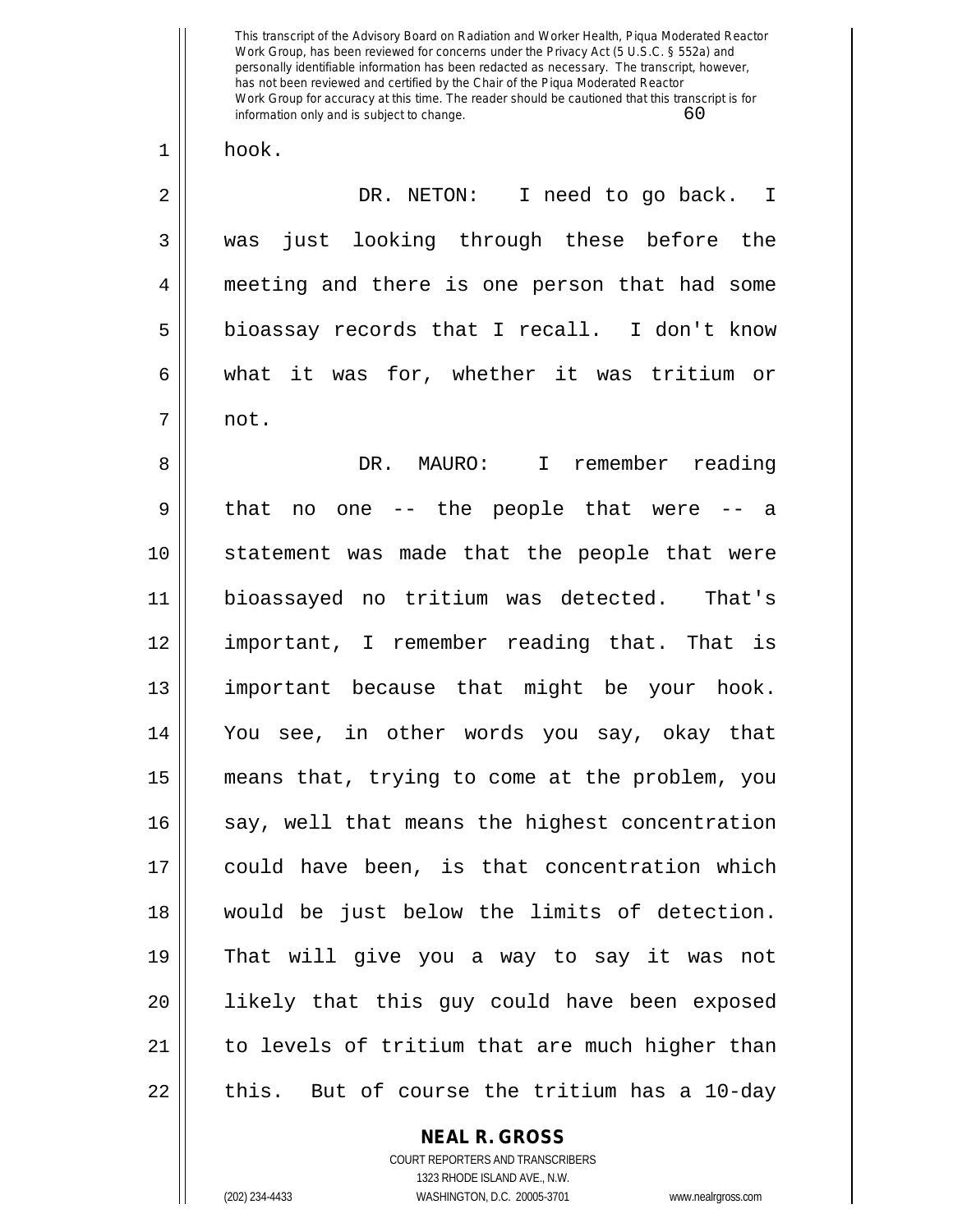|                | This transcript of the Advisory Board on Radiation and Worker Health, Piqua Moderated Reactor<br>Work Group, has been reviewed for concerns under the Privacy Act (5 U.S.C. § 552a) and<br>personally identifiable information has been redacted as necessary. The transcript, however,<br>has not been reviewed and certified by the Chair of the Piqua Moderated Reactor<br>Work Group for accuracy at this time. The reader should be cautioned that this transcript is for<br>61<br>information only and is subject to change. |
|----------------|------------------------------------------------------------------------------------------------------------------------------------------------------------------------------------------------------------------------------------------------------------------------------------------------------------------------------------------------------------------------------------------------------------------------------------------------------------------------------------------------------------------------------------|
| $\mathbf 1$    | half-life. There are problems. Like I said,                                                                                                                                                                                                                                                                                                                                                                                                                                                                                        |
| $\overline{2}$ | this is the softness and this is the one place                                                                                                                                                                                                                                                                                                                                                                                                                                                                                     |
| 3              | where I guess I'm not too sure how to skin                                                                                                                                                                                                                                                                                                                                                                                                                                                                                         |
| 4              | that cat.                                                                                                                                                                                                                                                                                                                                                                                                                                                                                                                          |
| 5              | NETON: Well, all I can do is<br>DR.                                                                                                                                                                                                                                                                                                                                                                                                                                                                                                |
| 6              | we can take it back and look at it. We are                                                                                                                                                                                                                                                                                                                                                                                                                                                                                         |
| 7              | not going to solve it at this meeting.                                                                                                                                                                                                                                                                                                                                                                                                                                                                                             |
| 8              | MR. HALSEY: This is Roger Halsey                                                                                                                                                                                                                                                                                                                                                                                                                                                                                                   |
| 9              | This is kind of not my area so Gene<br>again.                                                                                                                                                                                                                                                                                                                                                                                                                                                                                      |
| 10             | correct me if I'm wrong. This is an organic                                                                                                                                                                                                                                                                                                                                                                                                                                                                                        |
| 11             | The hydrogen and the carbons are<br>material.                                                                                                                                                                                                                                                                                                                                                                                                                                                                                      |
| 12             | pretty much traveling together when they are                                                                                                                                                                                                                                                                                                                                                                                                                                                                                       |
| 13             | burned<br>and released they are pretty<br>much                                                                                                                                                                                                                                                                                                                                                                                                                                                                                     |
| 14             | traveling together.                                                                                                                                                                                                                                                                                                                                                                                                                                                                                                                |
| 15             | DR.<br>MAURO: Yes. I've been                                                                                                                                                                                                                                                                                                                                                                                                                                                                                                       |
| 16             | thinking about it in a more classic sense, as                                                                                                                                                                                                                                                                                                                                                                                                                                                                                      |
| 17             | tritiated water vapor, but maybe you are                                                                                                                                                                                                                                                                                                                                                                                                                                                                                           |
| 18             | right. Maybe any tritium that did become                                                                                                                                                                                                                                                                                                                                                                                                                                                                                           |
| 19             | airborne was the hydrogen associated with some                                                                                                                                                                                                                                                                                                                                                                                                                                                                                     |
| 20             | I don't know.<br>carbon.                                                                                                                                                                                                                                                                                                                                                                                                                                                                                                           |
| 21             | MR. POTTER: This is Gene Potter.                                                                                                                                                                                                                                                                                                                                                                                                                                                                                                   |
| 22             | is also apparently a tritium source<br>There                                                                                                                                                                                                                                                                                                                                                                                                                                                                                       |
|                | <b>NEAL R. GROSS</b>                                                                                                                                                                                                                                                                                                                                                                                                                                                                                                               |
|                | COURT REPORTERS AND TRANSCRIBERS                                                                                                                                                                                                                                                                                                                                                                                                                                                                                                   |
|                | 1323 RHODE ISLAND AVE., N.W.<br>WASHINGTON, D.C. 20005-3701<br>(202) 234-4433<br>www.nealrgross.com                                                                                                                                                                                                                                                                                                                                                                                                                                |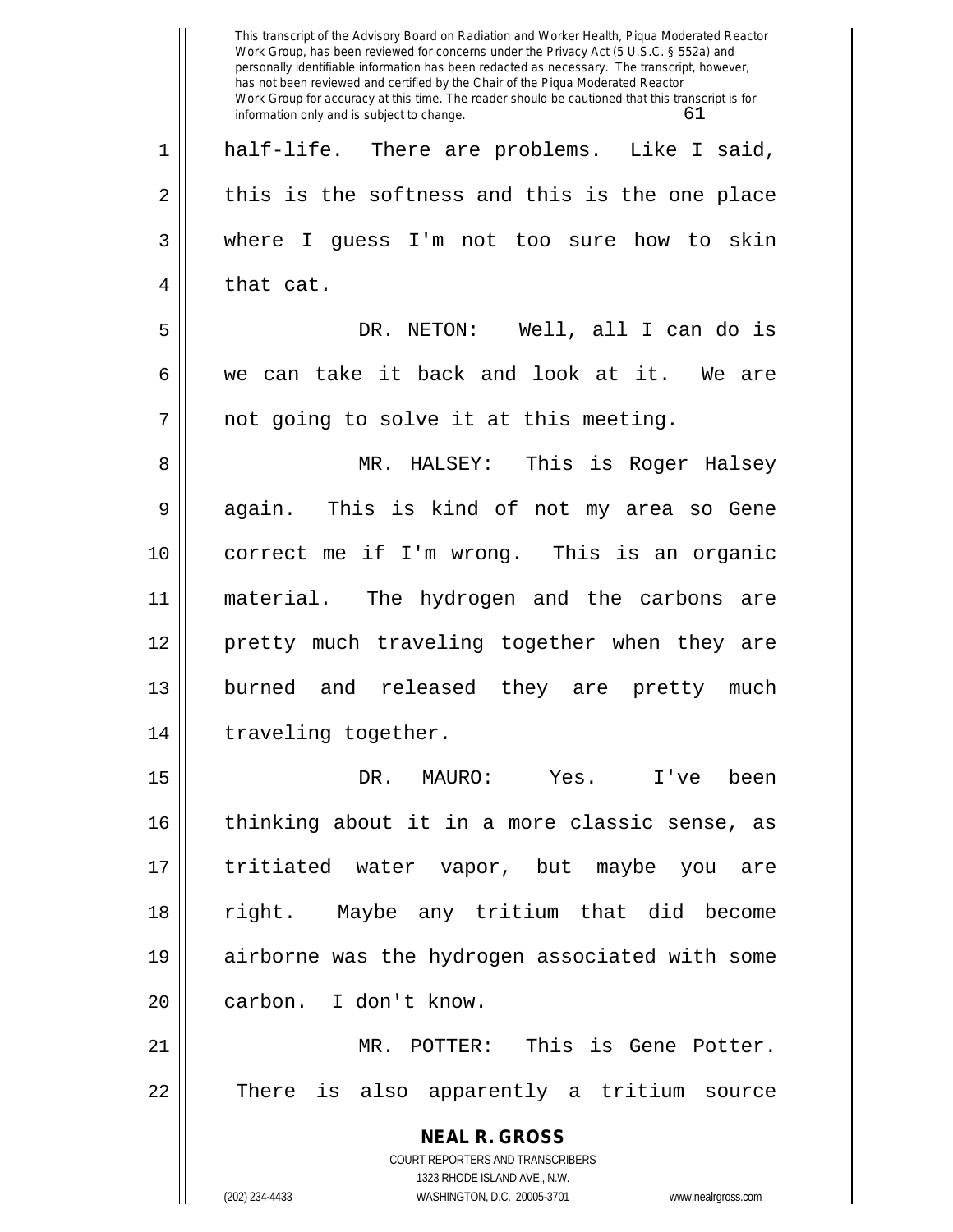**NEAL R. GROSS** COURT REPORTERS AND TRANSCRIBERS 1323 RHODE ISLAND AVE., N.W. (202) 234-4433 WASHINGTON, D.C. 20005-3701 www.nealrgross.com This transcript of the Advisory Board on Radiation and Worker Health, Piqua Moderated Reactor Work Group, has been reviewed for concerns under the Privacy Act (5 U.S.C. § 552a) and personally identifiable information has been redacted as necessary. The transcript, however, has not been reviewed and certified by the Chair of the Piqua Moderated Reactor Work Group for accuracy at this time. The reader should be cautioned that this transcript is for information only and is subject to change. 62 1 from ternary fission that would have just been  $2 \parallel$  present in the coolant. I believe we have  $3 \parallel$  tritium levels in the fuel storage pool. This 4 is sort of thing that one could use for 5 || tritium possibly knowing what the  $6$   $\parallel$  concentration of the water is. 7 CHAIRMAN POSTON: Yes, the 8 || tertiary fission is pretty low but that might  $9 \parallel$  be something you can hook onto. 10 DR. MAURO: If I recall tritium 11 is produced both by fission and also 12 activation, right, at least in light water 13 | reactors? 14 CHAIRMAN POSTON: In light water 15 because you have lithium. 16 DR. MAURO: Because you have 17 lithium, that's right. 18 DR. BEHLING: Yes, it's lithium 19 hydroxide. 20 DR. MAURO: All right, okay. 21 We're trying to find out where we can find 22 || some solace. It sounds like, you know, by and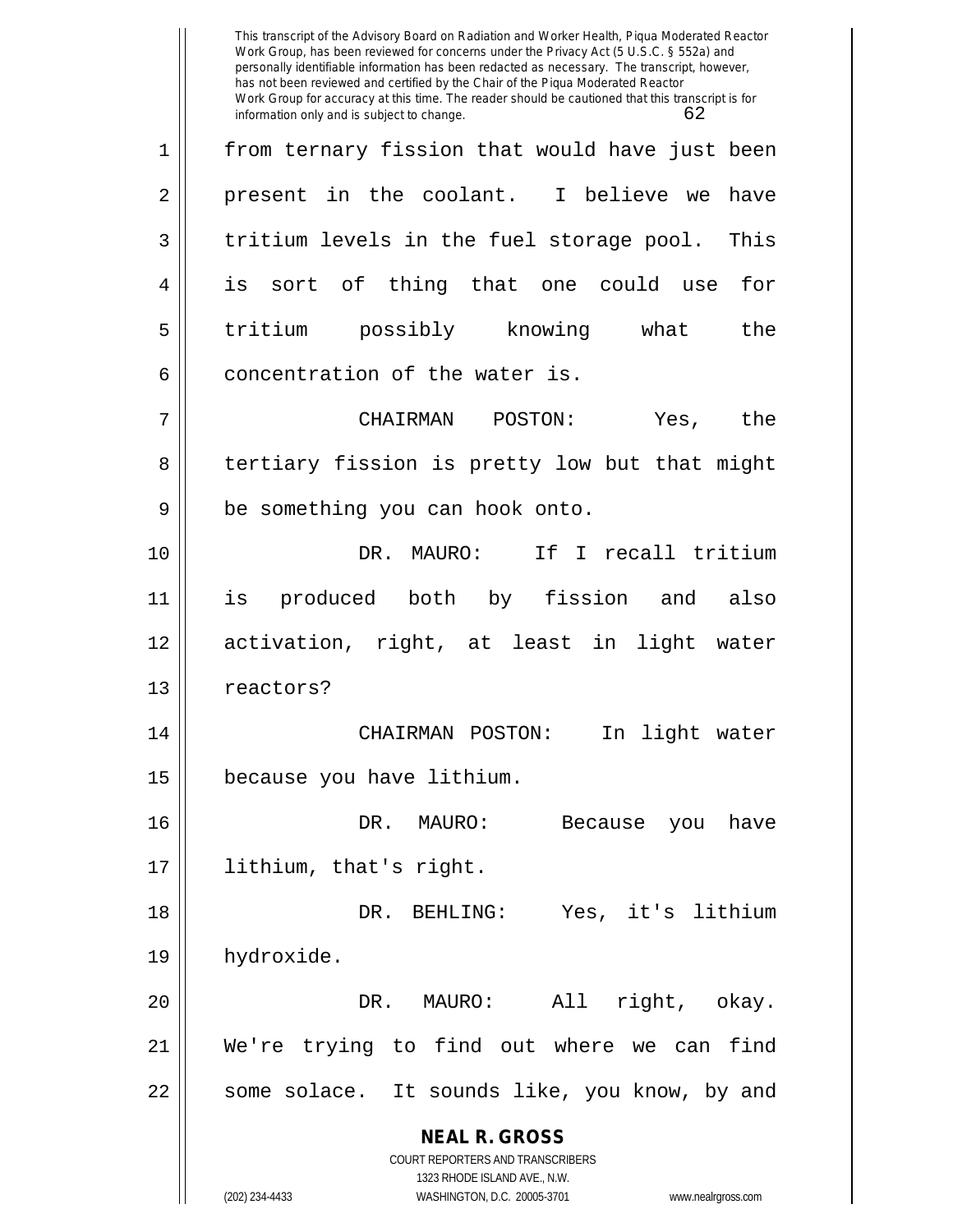|    | This transcript of the Advisory Board on Radiation and Worker Health, Piqua Moderated Reactor<br>Work Group, has been reviewed for concerns under the Privacy Act (5 U.S.C. § 552a) and<br>personally identifiable information has been redacted as necessary. The transcript, however,<br>has not been reviewed and certified by the Chair of the Piqua Moderated Reactor<br>Work Group for accuracy at this time. The reader should be cautioned that this transcript is for<br>63<br>information only and is subject to change. |
|----|------------------------------------------------------------------------------------------------------------------------------------------------------------------------------------------------------------------------------------------------------------------------------------------------------------------------------------------------------------------------------------------------------------------------------------------------------------------------------------------------------------------------------------|
| 1  | large your argument is very strong. You see                                                                                                                                                                                                                                                                                                                                                                                                                                                                                        |
| 2  | our reaction here. That's really all you are                                                                                                                                                                                                                                                                                                                                                                                                                                                                                       |
| 3  | getting right now, our reaction.                                                                                                                                                                                                                                                                                                                                                                                                                                                                                                   |
| 4  | CHAIRMAN POSTON: Okay. Bill.                                                                                                                                                                                                                                                                                                                                                                                                                                                                                                       |
| 5  | MEMBER FIELD: Landauer, they are                                                                                                                                                                                                                                                                                                                                                                                                                                                                                                   |
| 6  | likely NTA detectors, wouldn't you think, in                                                                                                                                                                                                                                                                                                                                                                                                                                                                                       |
| 7  | that time period?                                                                                                                                                                                                                                                                                                                                                                                                                                                                                                                  |
| 8  | I think it would<br>MR. HINNEFELD:                                                                                                                                                                                                                                                                                                                                                                                                                                                                                                 |
| 9  | be NTA in that time frame.                                                                                                                                                                                                                                                                                                                                                                                                                                                                                                         |
| 10 | MEMBER FIELD:<br>I would think                                                                                                                                                                                                                                                                                                                                                                                                                                                                                                     |
| 11 | getting that information is going to tell you                                                                                                                                                                                                                                                                                                                                                                                                                                                                                      |
| 12 | a lot about other sources and as far as the                                                                                                                                                                                                                                                                                                                                                                                                                                                                                        |
| 13 | bioassay it would be interesting to see what                                                                                                                                                                                                                                                                                                                                                                                                                                                                                       |
| 14 | they show as far tritium. Now C-14 becoming                                                                                                                                                                                                                                                                                                                                                                                                                                                                                        |
| 15 | airborne is that something you can see in the                                                                                                                                                                                                                                                                                                                                                                                                                                                                                      |
| 16 | tritium or in the bioassay?                                                                                                                                                                                                                                                                                                                                                                                                                                                                                                        |
| 17 | DR. BEHLING: No, I'm not even                                                                                                                                                                                                                                                                                                                                                                                                                                                                                                      |
| 18 | sure I know how you really check for C-14 in                                                                                                                                                                                                                                                                                                                                                                                                                                                                                       |
| 19 | an accurate way. But in the case of this                                                                                                                                                                                                                                                                                                                                                                                                                                                                                           |
| 20 | facility, I would assume that a sizeable                                                                                                                                                                                                                                                                                                                                                                                                                                                                                           |
| 21 | fraction if not an overwhelming fraction would                                                                                                                                                                                                                                                                                                                                                                                                                                                                                     |
| 22 | be in the form of CO2 because of the organic                                                                                                                                                                                                                                                                                                                                                                                                                                                                                       |
|    | <b>NEAL R. GROSS</b>                                                                                                                                                                                                                                                                                                                                                                                                                                                                                                               |

1323 RHODE ISLAND AVE., N.W. (202) 234-4433 WASHINGTON, D.C. 20005-3701 www.nealrgross.com

 $\mathsf{II}$ 

COURT REPORTERS AND TRANSCRIBERS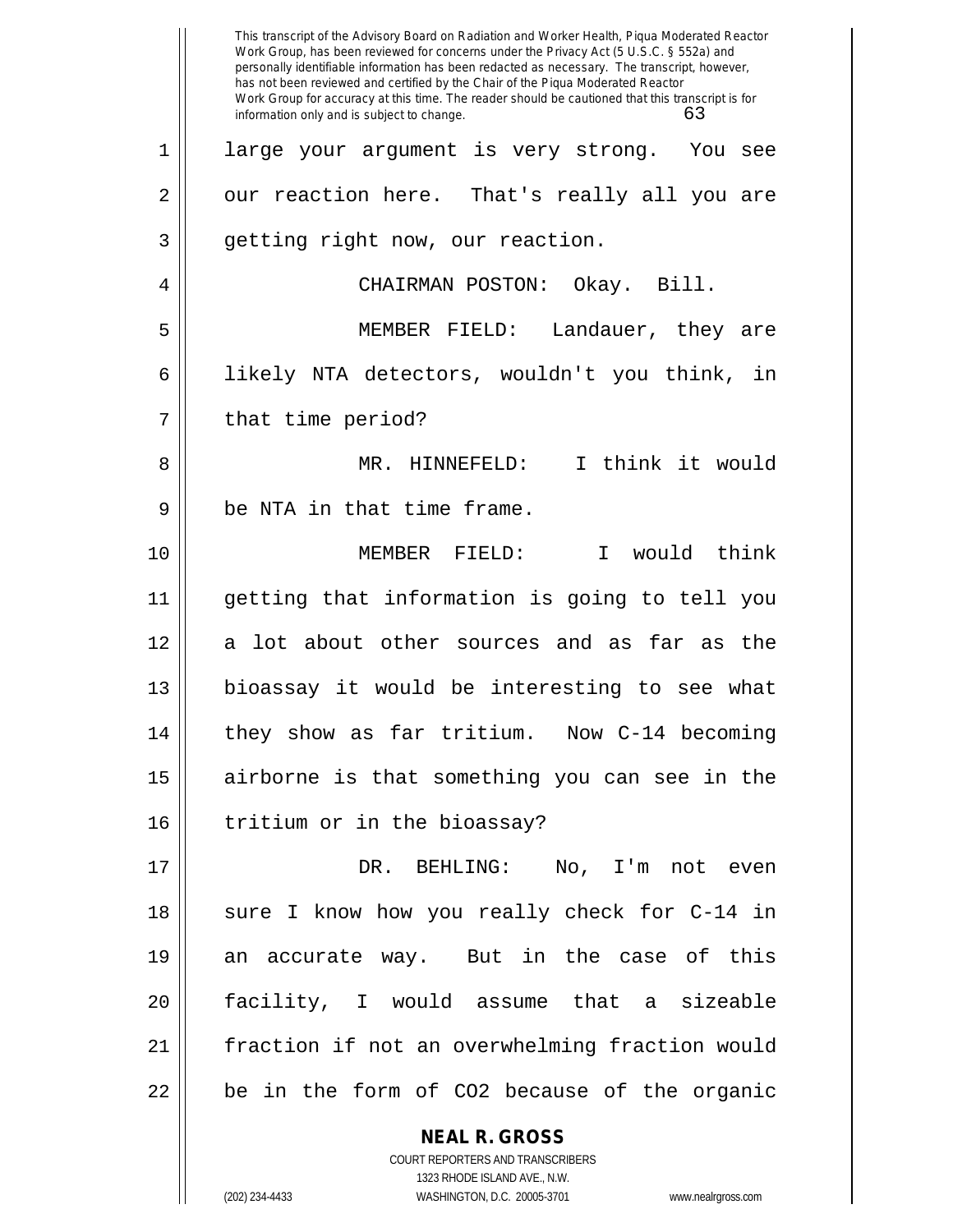**NEAL R. GROSS** COURT REPORTERS AND TRANSCRIBERS 1323 RHODE ISLAND AVE., N.W. (202) 234-4433 WASHINGTON, D.C. 20005-3701 www.nealrgross.com This transcript of the Advisory Board on Radiation and Worker Health, Piqua Moderated Reactor Work Group, has been reviewed for concerns under the Privacy Act (5 U.S.C. § 552a) and personally identifiable information has been redacted as necessary. The transcript, however, has not been reviewed and certified by the Chair of the Piqua Moderated Reactor Work Group for accuracy at this time. The reader should be cautioned that this transcript is for information only and is subject to change.  $64$ 1 component of the coolant and as John already 2 || mentioned, it would obviously be at least as 3 quick to be removed as tritium in a form of 4 water vapor because it is a gas. 5 CHAIRMAN POSTON: Well, I don't  $6 \parallel$  know about the radiolysis of this hydrocarbon. 7 It seems to me is that's the key to what 8 || happens. We know what happens with water but 9 I don't know what happens when you take a 10 hydrocarbon like this and expose it to 11 radiation how it breaks down exactly. And how 12 it might recombine. 13 DR. NETON: Well, there may be 14 || some studies out there, particularly for this 15 application, because it is not very 16 | radiolytic. 17 MEMBER FIELD: They performed the 18 gamma spec with the coolant, right? At least 19 you know that much. 20 (Simultaneous speaking.) 21 DR. NETON: There may be some 22 || research papers out there that would help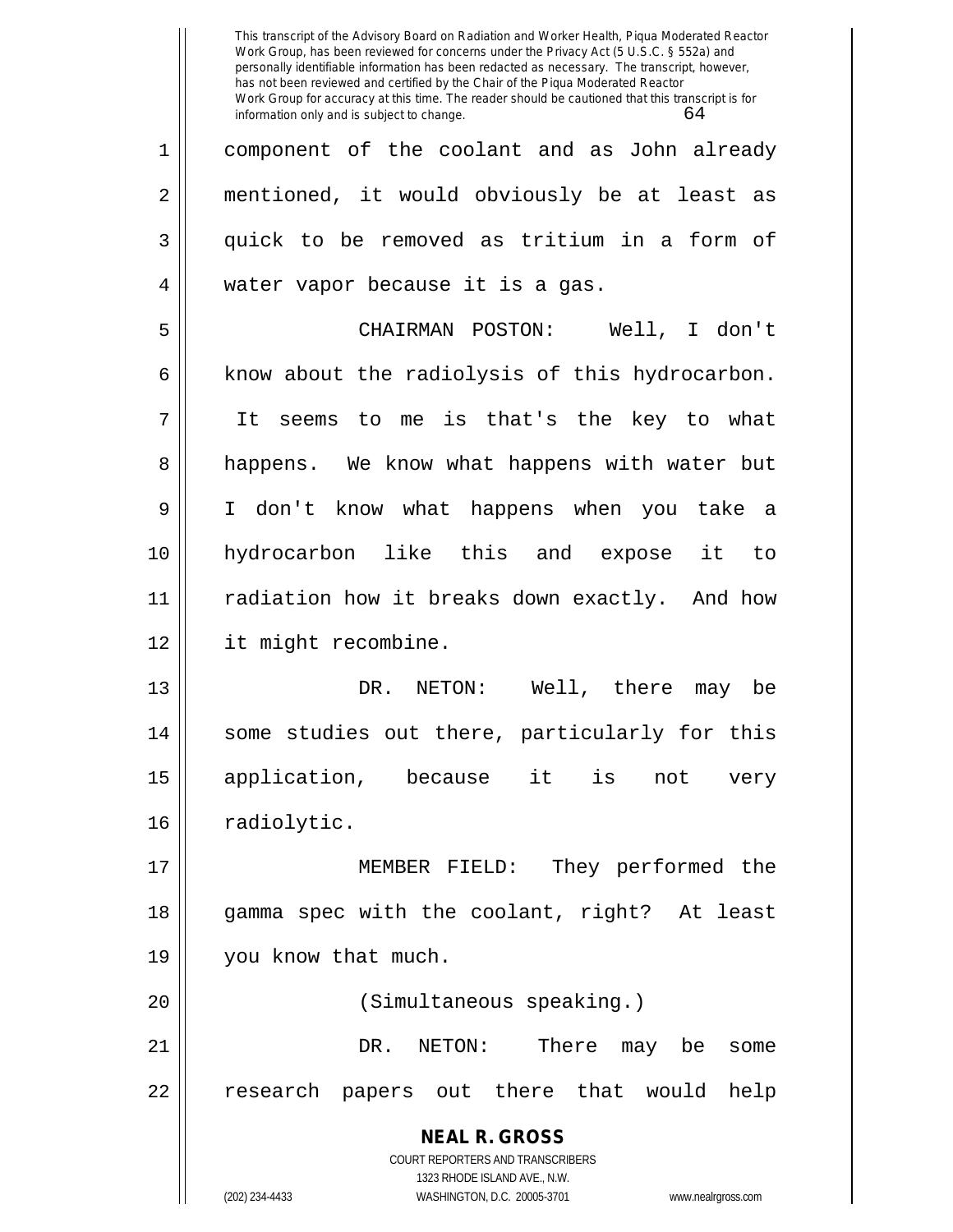1 developing this particular coolant material. 2 DR. MAURO: Well I mean I know how  $3 \parallel$  a lot of folks don't like models but in theory 4 you have measurements of carbon-14 and tritium 5 in the coolant. You have those numbers. 6 | Those measurements are made I quess in various  $7 \parallel$  -- whether it was coolant or whether it was 8 Some kind of crud or crust. So you have some 9 numbers. Then you have to ask yourself a 10 question. Okay, what fraction of the 11 inventory that might have escaped and given 12 this operation -- things like that don't 13 happen all the time but it would require some 14 kind of models and assumptions, I don't know 15 what the partitions might be. Something like 16 || this, and put an upper bound on it. I don't  $17 \parallel$  know. 18 DR. NETON: Again, we're going to 19 have to go back and look at it. There's a  $20$  || couple of different ways to approach it. 21 Looking at the research of the development of

**NEAL R. GROSS**

 $22$  || the coolant cell, looking at some of the

COURT REPORTERS AND TRANSCRIBERS 1323 RHODE ISLAND AVE., N.W.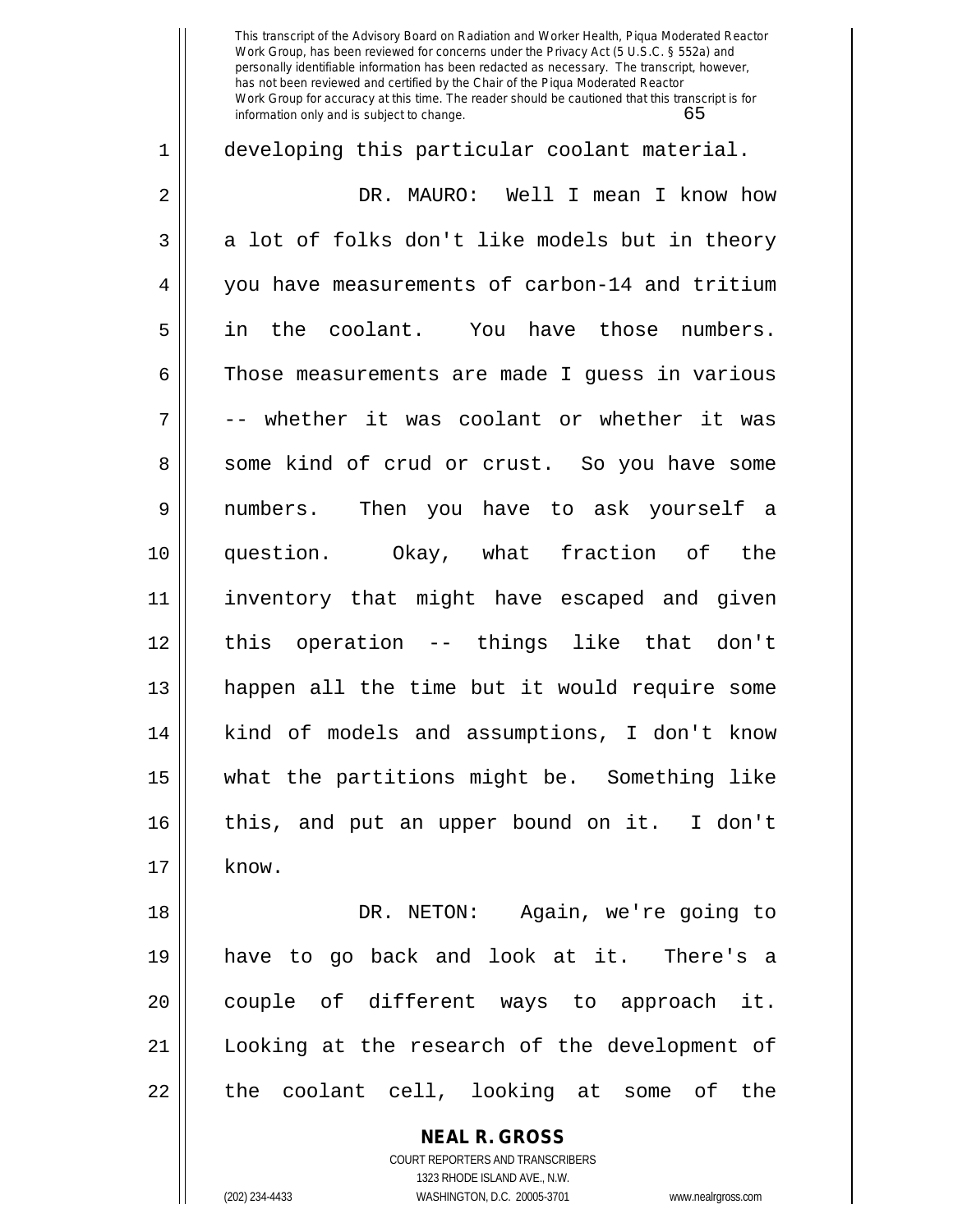|              | This transcript of the Advisory Board on Radiation and Worker Health, Piqua Moderated Reactor<br>Work Group, has been reviewed for concerns under the Privacy Act (5 U.S.C. § 552a) and<br>personally identifiable information has been redacted as necessary. The transcript, however,<br>has not been reviewed and certified by the Chair of the Piqua Moderated Reactor<br>Work Group for accuracy at this time. The reader should be cautioned that this transcript is for<br>information only and is subject to change.<br>66 |
|--------------|------------------------------------------------------------------------------------------------------------------------------------------------------------------------------------------------------------------------------------------------------------------------------------------------------------------------------------------------------------------------------------------------------------------------------------------------------------------------------------------------------------------------------------|
| $\mathbf{1}$ | bioassay data they may have on one employee .                                                                                                                                                                                                                                                                                                                                                                                                                                                                                      |
| 2            | I think bioassay data.<br>DR. MAURO:                                                                                                                                                                                                                                                                                                                                                                                                                                                                                               |
| 3            | If you've got a number of employees.                                                                                                                                                                                                                                                                                                                                                                                                                                                                                               |
| 4            | DR. NETON:<br>I think we might have                                                                                                                                                                                                                                                                                                                                                                                                                                                                                                |
| 5            | one.                                                                                                                                                                                                                                                                                                                                                                                                                                                                                                                               |
| 6            | MR.<br>We've<br>HINNEFELD:<br>only<br>qot                                                                                                                                                                                                                                                                                                                                                                                                                                                                                          |
| 7            | five claimants.                                                                                                                                                                                                                                                                                                                                                                                                                                                                                                                    |
| 8            | DR.<br>NETON:<br>There's<br>only<br>one                                                                                                                                                                                                                                                                                                                                                                                                                                                                                            |
| 9            | claimant that's been denied.                                                                                                                                                                                                                                                                                                                                                                                                                                                                                                       |
| 10           | MEMBER SCHOFIELD: Well I've got a                                                                                                                                                                                                                                                                                                                                                                                                                                                                                                  |
| 11           | question. Going back to the fuel rods, the                                                                                                                                                                                                                                                                                                                                                                                                                                                                                         |
| 12           | spent ones, the base in numbers, the tritium                                                                                                                                                                                                                                                                                                                                                                                                                                                                                       |
| 13           | in that area wouldn't that be significantly                                                                                                                                                                                                                                                                                                                                                                                                                                                                                        |
| 14           | higher than inside the containment dome. But                                                                                                                                                                                                                                                                                                                                                                                                                                                                                       |
| 15           | I would assume the workers don't spend a large                                                                                                                                                                                                                                                                                                                                                                                                                                                                                     |
| 16           | amount of time in the basin. I mean I'm not                                                                                                                                                                                                                                                                                                                                                                                                                                                                                        |
| 17           | real familiar with it, but correct me if I'm                                                                                                                                                                                                                                                                                                                                                                                                                                                                                       |
| 18           | wrong so those numbers would be much more                                                                                                                                                                                                                                                                                                                                                                                                                                                                                          |
| 19           | elevated in the basins wouldn't they?                                                                                                                                                                                                                                                                                                                                                                                                                                                                                              |
| 20           | CHAIRMAN POSTON: Well, yes I                                                                                                                                                                                                                                                                                                                                                                                                                                                                                                       |
| 21           | think you are right. Because half-life of                                                                                                                                                                                                                                                                                                                                                                                                                                                                                          |
| 22           | tritium is, I forget what it is, 12, 13?                                                                                                                                                                                                                                                                                                                                                                                                                                                                                           |
|              | <b>NEAL R. GROSS</b>                                                                                                                                                                                                                                                                                                                                                                                                                                                                                                               |
|              | COURT REPORTERS AND TRANSCRIBERS<br>1323 RHODE ISLAND AVE., N.W.                                                                                                                                                                                                                                                                                                                                                                                                                                                                   |
|              | (202) 234-4433<br>WASHINGTON, D.C. 20005-3701<br>www.nealrgross.com                                                                                                                                                                                                                                                                                                                                                                                                                                                                |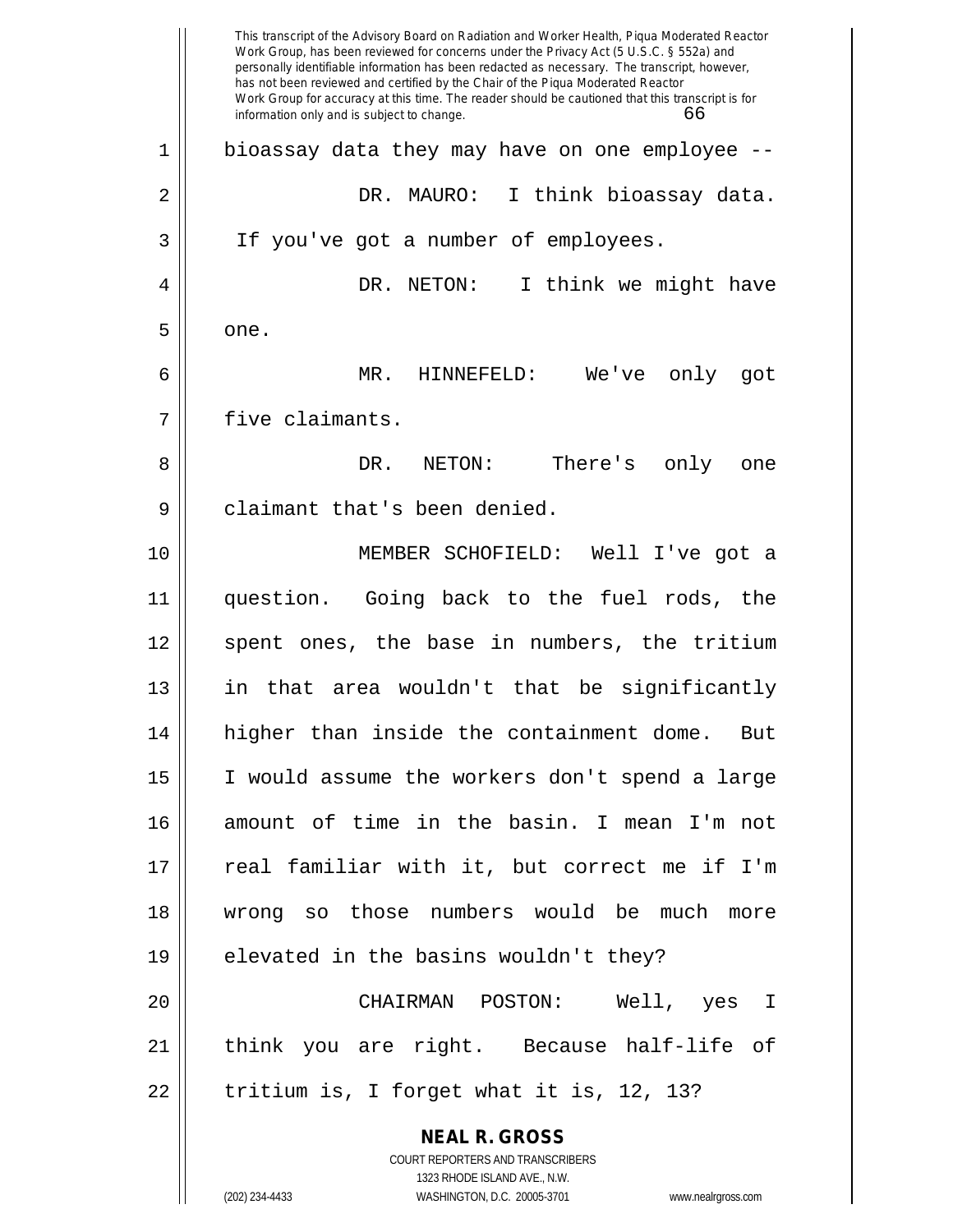**NEAL R. GROSS** COURT REPORTERS AND TRANSCRIBERS 1323 RHODE ISLAND AVE., N.W. (202) 234-4433 WASHINGTON, D.C. 20005-3701 www.nealrgross.com This transcript of the Advisory Board on Radiation and Worker Health, Piqua Moderated Reactor Work Group, has been reviewed for concerns under the Privacy Act (5 U.S.C. § 552a) and personally identifiable information has been redacted as necessary. The transcript, however, has not been reviewed and certified by the Chair of the Piqua Moderated Reactor Work Group for accuracy at this time. The reader should be cautioned that this transcript is for information only and is subject to change. 67 1 MR. HINNEFELD: Twelve or 13. I  $2 \parallel$  think it is 12 years. 3 CHAIRMAN POSTON: So it's not 4 going to go away. But the other thing John  $5 \parallel$  and this is blue sky stuff but if you have 6 high temperatures, tritium will just go  $7 ||$  through most anything like piping and so forth 8 || but I wouldn't expect carbon-14 to go. I'm 9 going back to yours. If you can pick on the 10 hydrogen on the tritium. 11 | DR. MAURO: Then the ratio holds. 12 CHAIRMAN POSTON: It has got to be 13 || an upper bound to the carbon-14 --14 DR. MAURO: Yes. Somehow you can  $15$  | get it. 16 CHAIRMAN POSTON: It can't be 17 more than that. It has got to be less than  $18 \parallel$  that. 19 DR. MAURO: Yes, exactly. The 20 || key is how are we going to try and get a 21 || handle on what that tritium might be. 22 CHAIRMAN POSTON: Anything else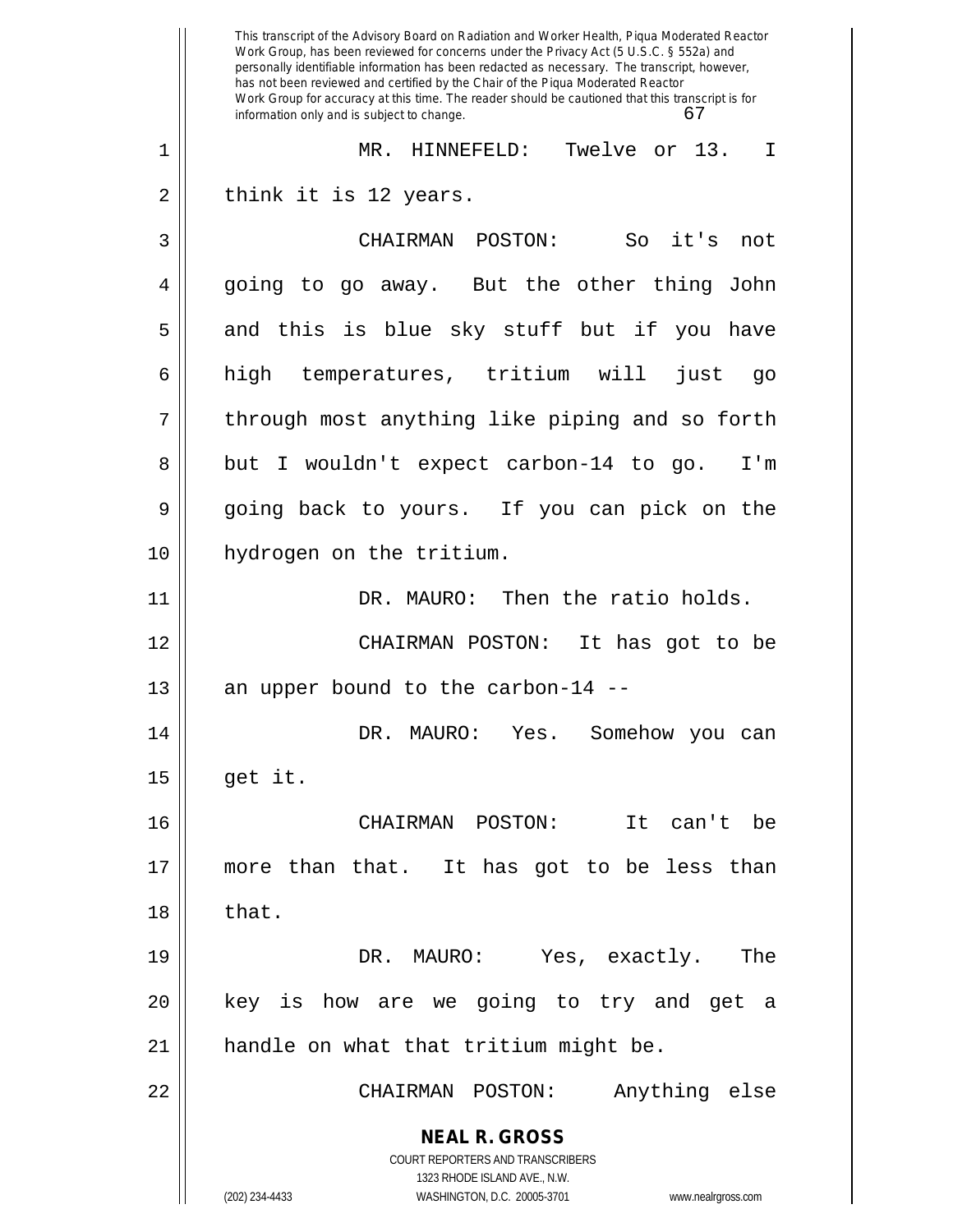**NEAL R. GROSS** COURT REPORTERS AND TRANSCRIBERS 1323 RHODE ISLAND AVE., N.W. (202) 234-4433 WASHINGTON, D.C. 20005-3701 www.nealrgross.com This transcript of the Advisory Board on Radiation and Worker Health, Piqua Moderated Reactor Work Group, has been reviewed for concerns under the Privacy Act (5 U.S.C. § 552a) and personally identifiable information has been redacted as necessary. The transcript, however, has not been reviewed and certified by the Chair of the Piqua Moderated Reactor Work Group for accuracy at this time. The reader should be cautioned that this transcript is for information only and is subject to change. 68 1 || then? Ouestions? 2 MEMBER SCHOFIELD: No, I just -- 3 CHAIRMAN POSTON: Bill? 4 MEMBER FIELD: But don't you have 5 | a tritium monitor? 6 MEMBER SCHOFIELD: Well I mean 7 || you would have two totally different exposure 8 Scenarios of tritium in the containment vessel 9 || versus in the cooling ponds. 10 DR. BEHLING: But how many of the 11 other potential areas, for instance, the 12 degasification system, purification systems 13 || that were basically separate from the reactor 14 containment building itself, where there would 15 | have been source-terms for exposure? 16 CHAIRMAN POSTON: I don't know. 17 MR. HINNEFELD: Same here, I 18 don't know. 19 CHAIRMAN POSTON: All we've seen  $20$  || are the pictures. I don't know exactly where 21 || the gasification systems are. They are in the 22 || containment or they are in the auxiliary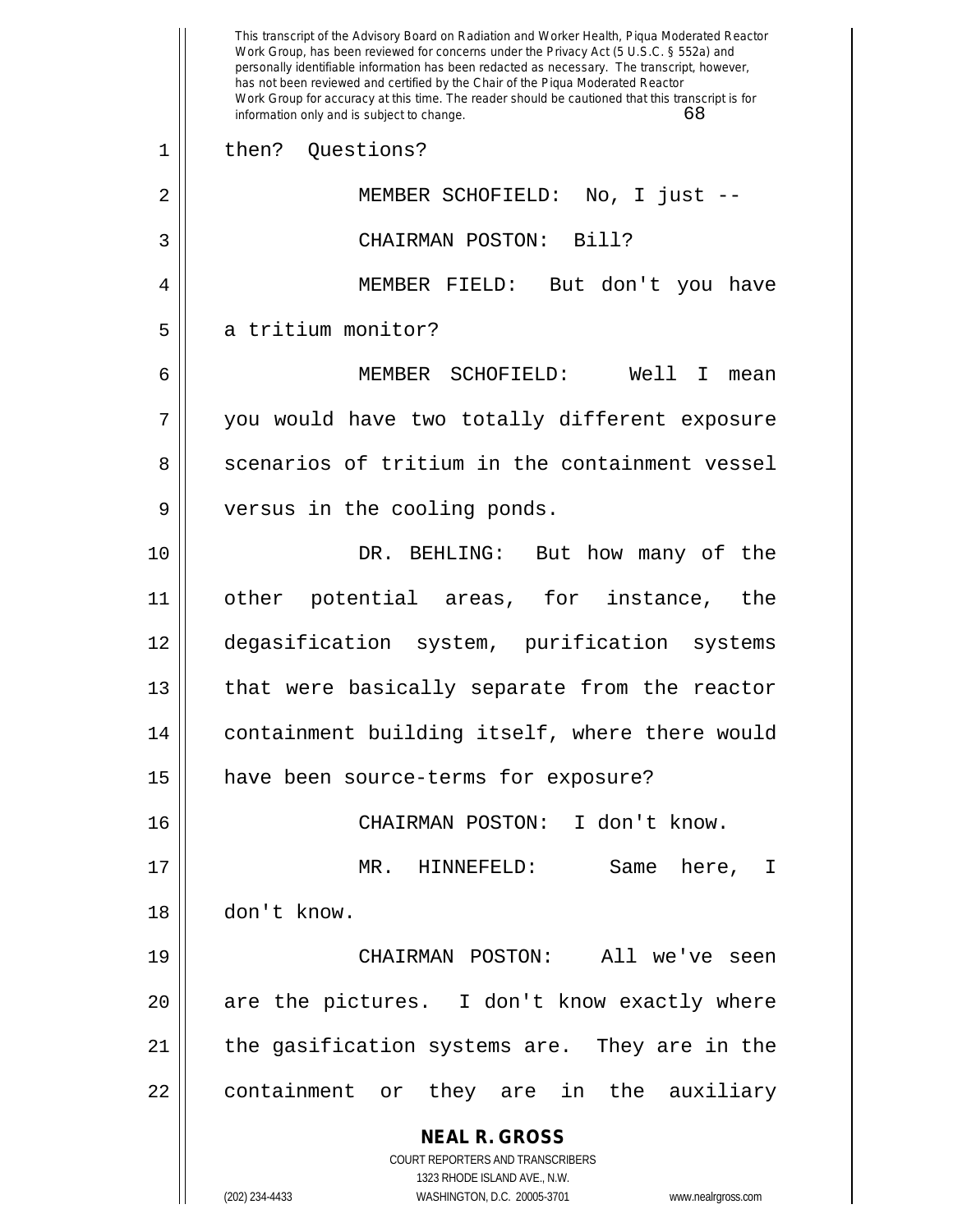## 1 building.

2 DR. BEHLING: Yes, I try to look 3 and there's no indication here but it would 4 || appear that in all likelihood they are outside  $5 \parallel$  so they would be more accessible. So you  $6 \parallel$  don't have to go into the containment  $7 \parallel$  structure to be exposed potentially if these 8 || systems were the ones where these 9 || radionuclides would have been concentrated and 10 potentially exposed in individuals who were 11 || there to maintain these systems.

12 DR. MAURO: Now, when these people 13 develop new reactor technology and they come 14 up with the tech specs for effluent monitoring 15 || and continuous air monitoring, they go back to  $16$  | the first principles and figure out what do we 17 have to look for. Now certainly in a reactor 18 people pull their samples through silica gel 19 because they know that tritium could be a 20 || problem. Certain reactors are of course much 21 more of a problem than others, like the 22 || Canadian reactors. Is it possible that Atomic

## **NEAL R. GROSS**

COURT REPORTERS AND TRANSCRIBERS 1323 RHODE ISLAND AVE., N.W. (202) 234-4433 WASHINGTON, D.C. 20005-3701 www.nealrgross.com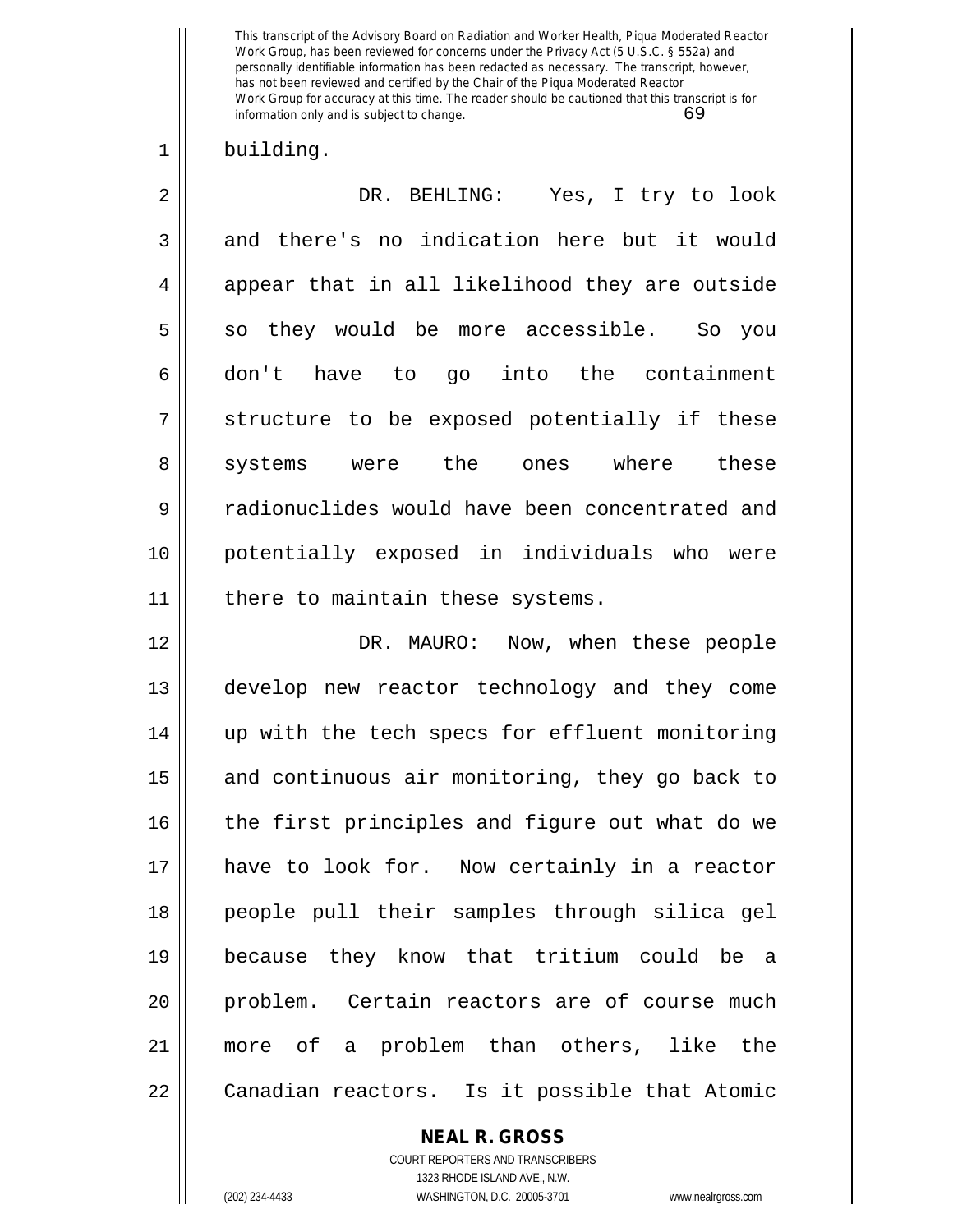1 || International did their homework, designed the 2 | facility, obviously came up with a recommended 3 type of monitoring program which they 4 || obviously determined there was no need for the 5 || tritium. Now they may have a reason for that 6 || in their supporting documentation. But it is 7 kind of strange. You have a reactor and you 8 are not worried about tritium. That's of 9 course an opposite being a light water 10 || reactor. Now whether or not -- and they may 11 have an argument that says their work shows 12 || that there is no reason to believe. 13 DR. NETON: That's why I'm 14 thinking this Idaho reactor, which is an  $15$  | experimental test reactor, might have had some 16 | of the data on it. 17 DR. MAURO: Yes. As you can see 18 || this is where we are sort of gravitating 19 toward this one issue. Because the other

21 CHAIRMAN POSTON: Do we have 22 || access to their safety analysis reports and

20 || issues seem like they are pretty well covered.

COURT REPORTERS AND TRANSCRIBERS 1323 RHODE ISLAND AVE., N.W. (202) 234-4433 WASHINGTON, D.C. 20005-3701 www.nealrgross.com

**NEAL R. GROSS**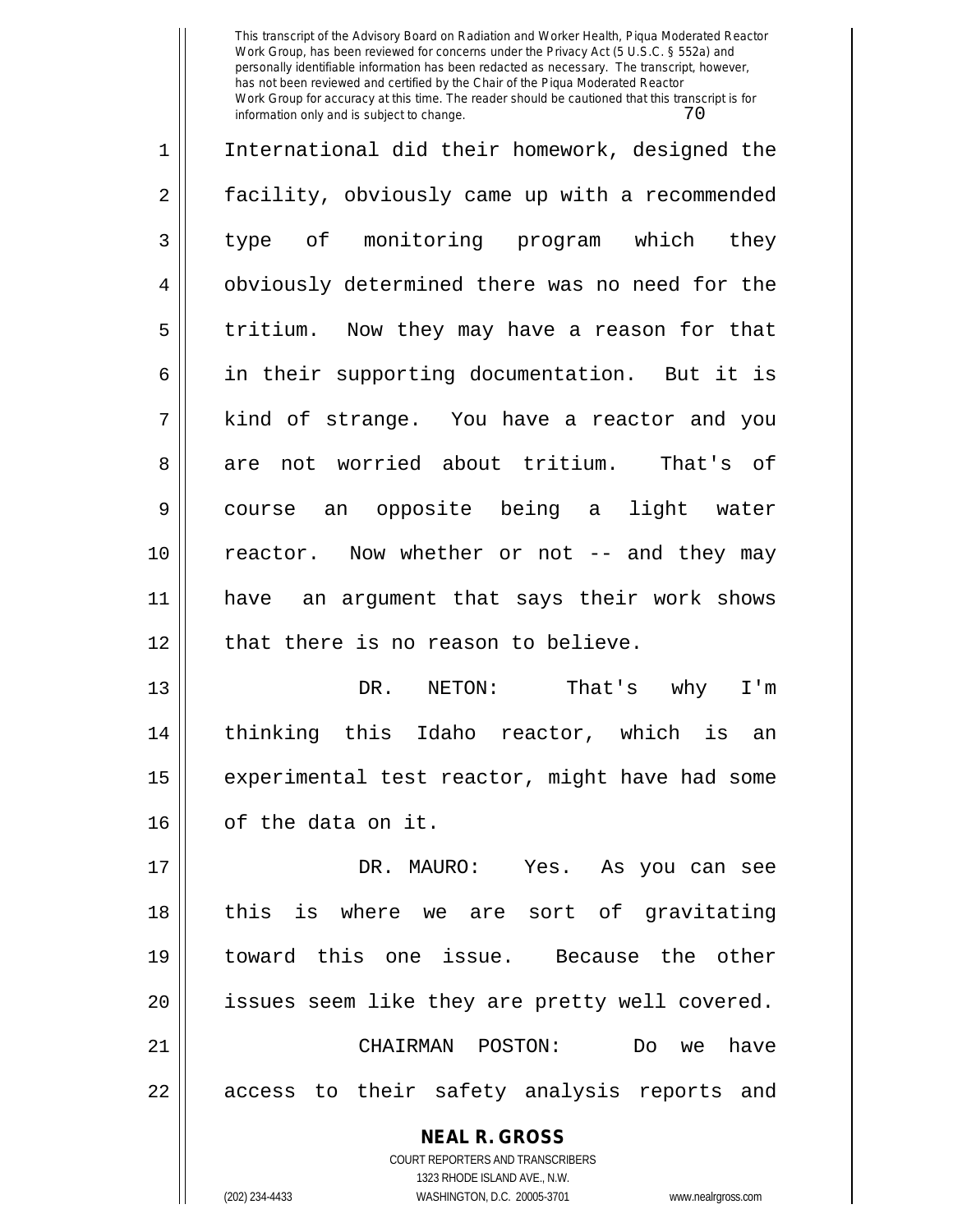**NEAL R. GROSS** COURT REPORTERS AND TRANSCRIBERS 1323 RHODE ISLAND AVE., N.W. (202) 234-4433 WASHINGTON, D.C. 20005-3701 www.nealrgross.com This transcript of the Advisory Board on Radiation and Worker Health, Piqua Moderated Reactor Work Group, has been reviewed for concerns under the Privacy Act (5 U.S.C. § 552a) and personally identifiable information has been redacted as necessary. The transcript, however, has not been reviewed and certified by the Chair of the Piqua Moderated Reactor Work Group for accuracy at this time. The reader should be cautioned that this transcript is for information only and is subject to change.  $71$ 1 all that stuff? 2 DR. NETON: There are some 3 | reports. 4 MR. HINNEFELD: I don't know does 5 || the -- ORAU Team might know what's on there. 6 | I don't know if we got their safety analysis. 7 DR. NETON: Their safeguard 8 analysis or something. I have not looked at  $9 \parallel$  them. 10 DR. MAURO: They could have an 11 accident analysis section. Where they 12 postulate different -- 13 DR. NETON: That's what I'm saying  $14$ 15 DR. MAURO: And in that they have 16 to know if there's a tritium issue it will be  $17 \parallel$  there. 18 DR. NETON: We're going to have 19 to go back and look through all the available 20 documentation and see where we can shorten  $21 \parallel$  some. 22 MEMBER FIELD: Yes, I think the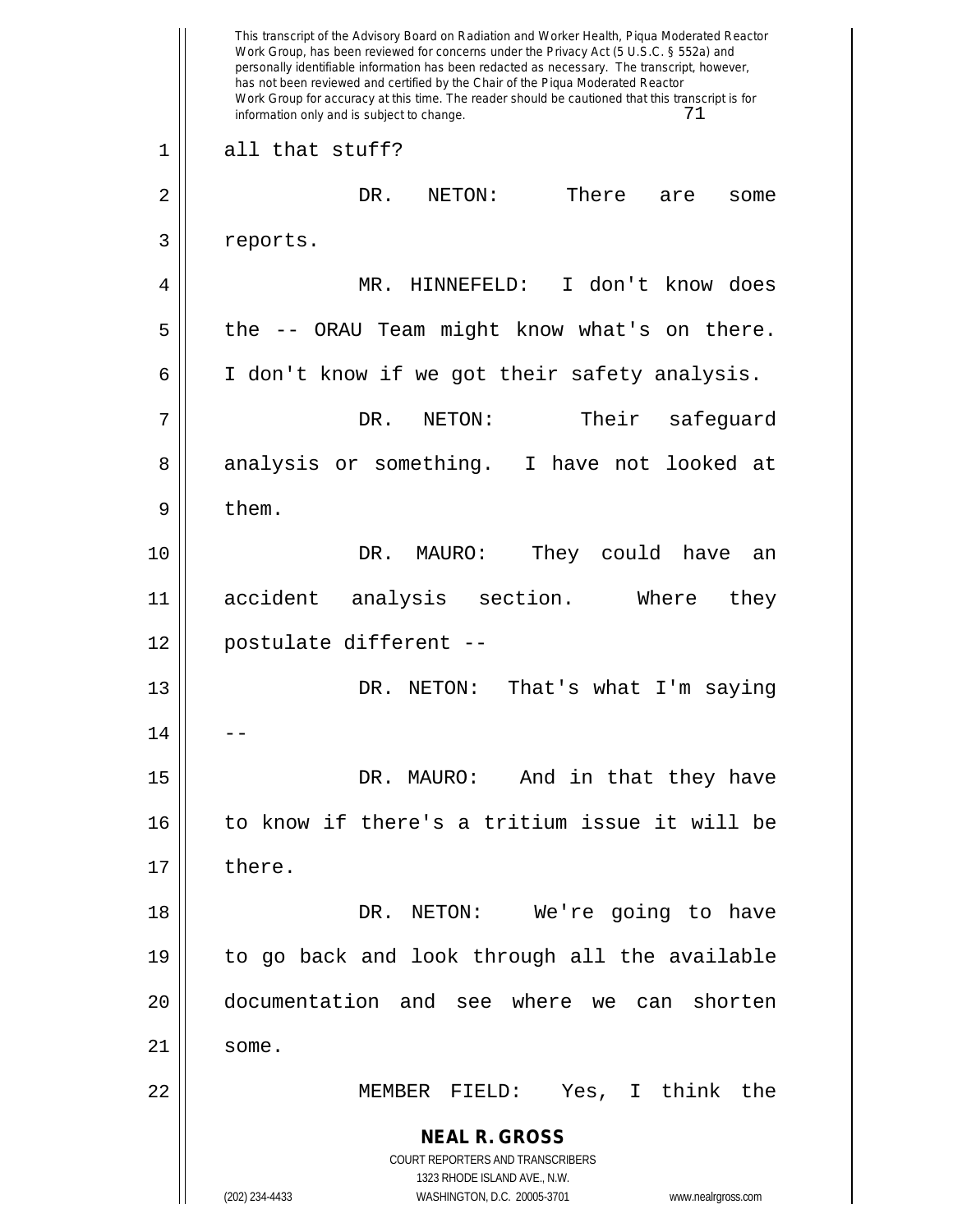**NEAL R. GROSS** COURT REPORTERS AND TRANSCRIBERS 1323 RHODE ISLAND AVE., N.W. (202) 234-4433 WASHINGTON, D.C. 20005-3701 www.nealrgross.com 1 point made though before is a point I was  $2 \parallel$  thinking about it last night when I read this 3 and I know we don't have the breakdown about 4 who worked when. But if everyone that worked 5 in the periods covered or the people employed  $6 \parallel$  before, I think that would be very unlikely  $7 \parallel$  but I think it is possible. I don't think  $8 \parallel$  they have to proceed any further. 9 DR. NETON: No, that's not the  $10 \parallel$  case. 11 MEMBER FIELD: You know it's not  $12 \parallel$  the case? 13 DR. NETON: We have one claimant 14 out of the five who was an Atomics 15 International employee that there during the 16 | operational phase with nothing but exposure --17 DR. MAURO: -- nothing but 18 exposure. 19 DR. NETON: One person is affected  $20$  || by this right now. 21 MR. KATZ: One current claim. 22 DR. NETON: One current claim that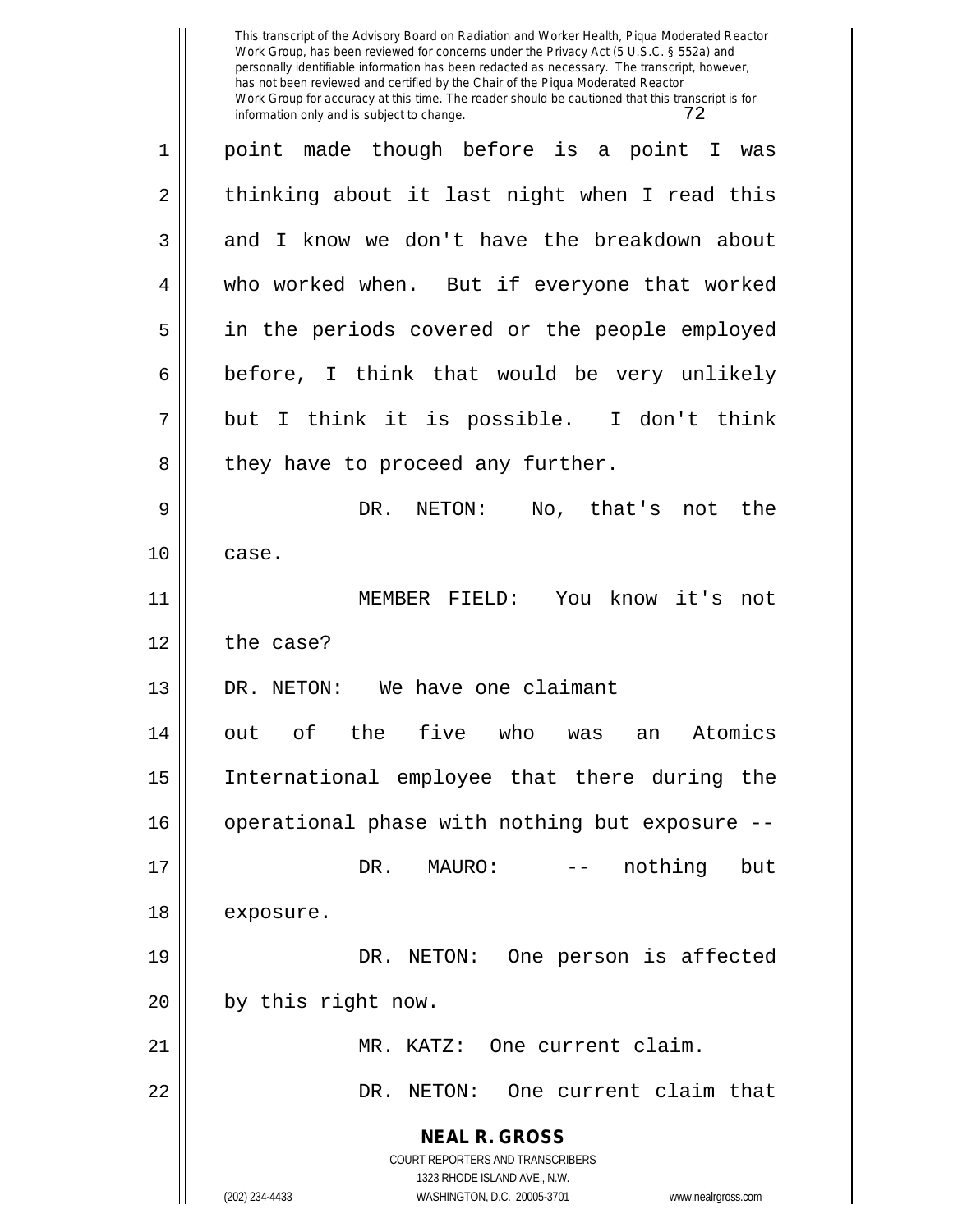**NEAL R. GROSS** COURT REPORTERS AND TRANSCRIBERS 1323 RHODE ISLAND AVE., N.W. (202) 234-4433 WASHINGTON, D.C. 20005-3701 www.nealrgross.com This transcript of the Advisory Board on Radiation and Worker Health, Piqua Moderated Reactor Work Group, has been reviewed for concerns under the Privacy Act (5 U.S.C. § 552a) and personally identifiable information has been redacted as necessary. The transcript, however, has not been reviewed and certified by the Chair of the Piqua Moderated Reactor Work Group for accuracy at this time. The reader should be cautioned that this transcript is for information only and is subject to change. 73 1 || could be affected by this. 2 DR. BEHLING: Were there any 3 | claimants, Jim who were exclusively hired 4 during the operational period only or are  $5 \parallel$  those five people the sum total of all claims 6 | independent of each period? 7 DR. NETON: Those are all five 8 claims. We have five claims and four of the 9 people worked -- well I don't know. I know 10 that two were compensated before the SEC was 11 awarded. So I don't know. I didn't look at  $12 \parallel$  that. 13 DR. BEHLING: I mean the question 14 is if the SEC were to be extended throughout 15 the operational period, if it makes no 16 difference then it may very well be a decision 17 that it will be prompted by expediency that  $18$  || says it's not going to change anything. 19 MR. KATZ: There's one individual 20 Hans, at least. 21 DR. NETON: One claim that we have  $22$  | could be affected by this.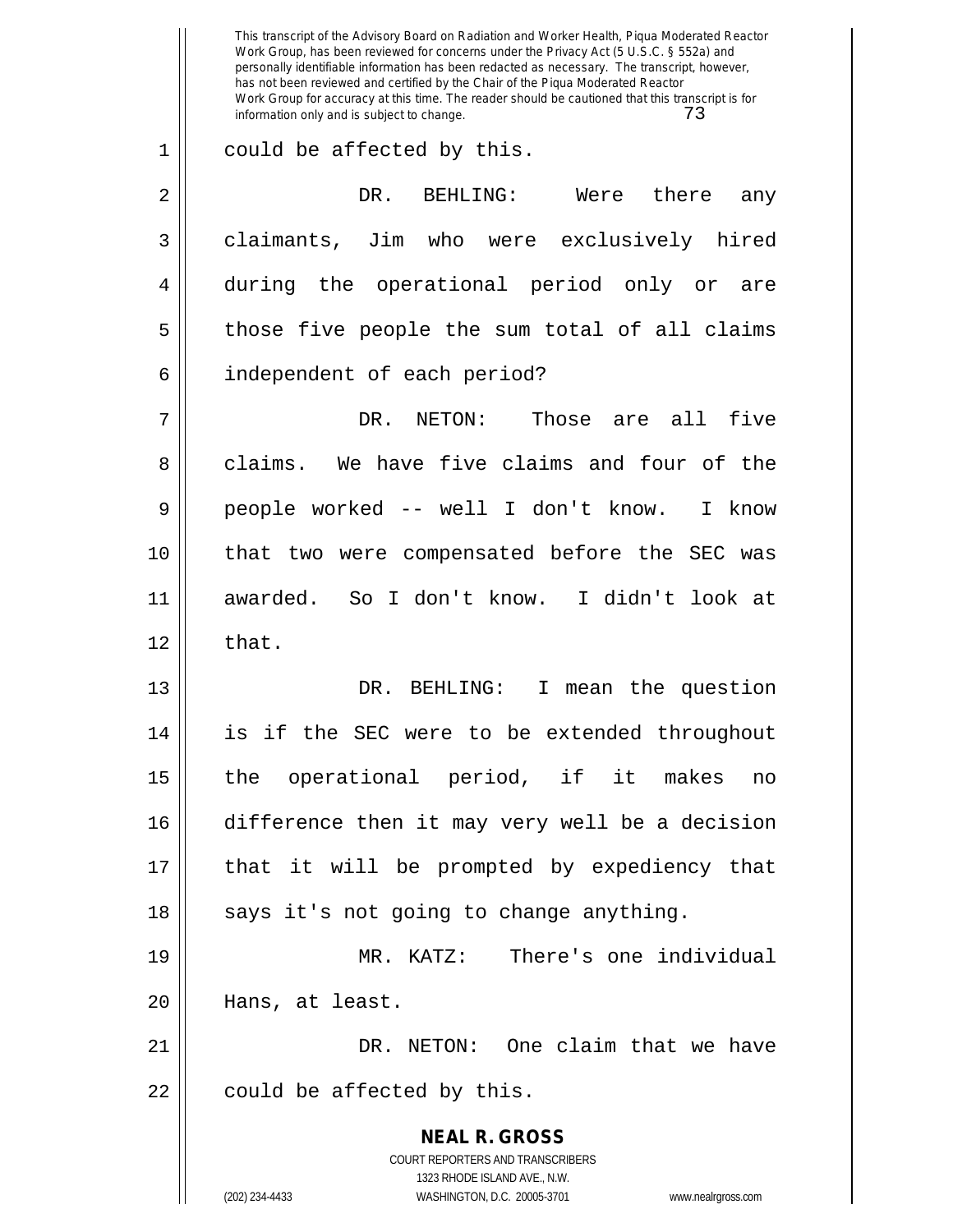**NEAL R. GROSS** This transcript of the Advisory Board on Radiation and Worker Health, Piqua Moderated Reactor Work Group, has been reviewed for concerns under the Privacy Act (5 U.S.C. § 552a) and personally identifiable information has been redacted as necessary. The transcript, however, has not been reviewed and certified by the Chair of the Piqua Moderated Reactor Work Group for accuracy at this time. The reader should be cautioned that this transcript is for information only and is subject to change.  $74$ 1 DR. BEHLING: Okay. 2 DR. NETON: The person that worked  $3 \parallel$  a couple of years between `63 and `66, but I'm 4 || not sure that was even continuous work at the 5 Piqua reactor. He was an Atomics 6 International employee. He may have gone  $7 \parallel$  there and did some troubleshooting and then 8 went back. 9 DR. MAURO: I want to flip around 10 something a little bit Hans. Clearly your 11 sense was during D&D it was so intrusive 12 || relative to it, even though during operations  $13$  | there was a lot of intrusive activity taking  $14 \parallel$  place. 15 || DR. NETON: Filter replacements, 16 | routine maintenance operations. 17 DR. MAURO: So, there is really a 18 || potential for exposure and the data during 19 D&D did just non-existent also? So they were 20 doing all this stuff and there is nothing. 21 Nothing on tritium. Nothing on -- no 22 measurements.

> COURT REPORTERS AND TRANSCRIBERS 1323 RHODE ISLAND AVE., N.W.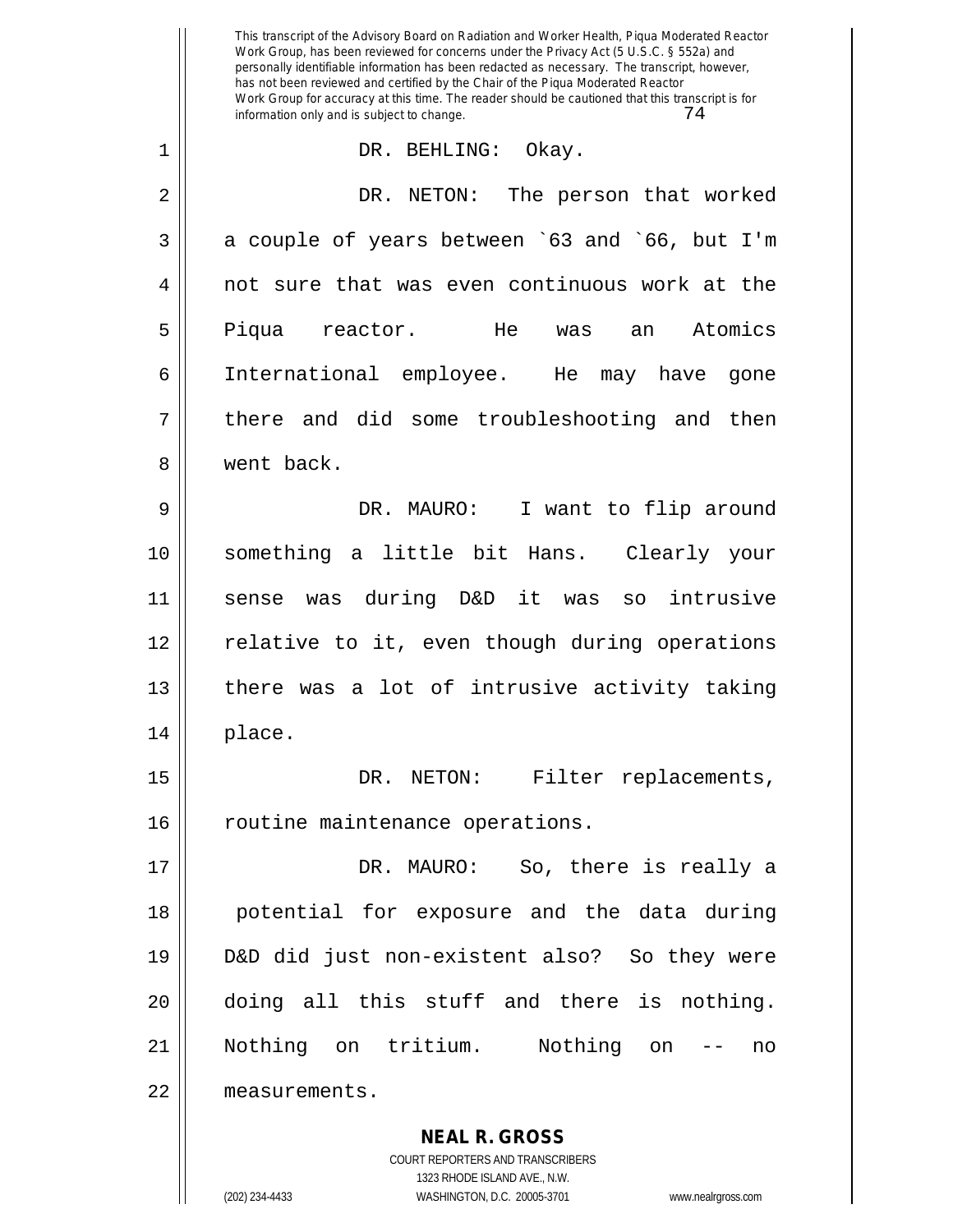**NEAL R. GROSS** COURT REPORTERS AND TRANSCRIBERS 1323 RHODE ISLAND AVE., N.W. (202) 234-4433 WASHINGTON, D.C. 20005-3701 www.nealrgross.com This transcript of the Advisory Board on Radiation and Worker Health, Piqua Moderated Reactor Work Group, has been reviewed for concerns under the Privacy Act (5 U.S.C. § 552a) and personally identifiable information has been redacted as necessary. The transcript, however, has not been reviewed and certified by the Chair of the Piqua Moderated Reactor Work Group for accuracy at this time. The reader should be cautioned that this transcript is for information only and is subject to change. 75 1 DR. NETON: Not that they didn't  $2 \parallel$  take it; we don't have it. 3 DR. MAURO: We don't have it.  $4 \parallel$  Because the only reason I say this is if there 5 is some data, even though there wasn't enough 6 for you folks to feel that you could dose  $7 \parallel$  reconstruction, but there might be some data,  $8 \parallel$  that will be -- inform us a little bit. Well 9 it couldn't have been any worse than this 10 during operation. I don't know. I mean 11 that's all we have really. Hans do you have 12 || anything else you wanted to bring up? 13 DR. BEHLING: No, but I guess the 14 question is where do we go from here? As I 15 || said, we only reviewed the ER itself as 16 opposed to the primary data that was used to 17 develop the ER and I guess that's up for the 18 discussion next year as to where we go from 19 here. 20 CHAIRMAN POSTON: Any other 21 questions? Bill? 22 MEMBER FIELD: I think we will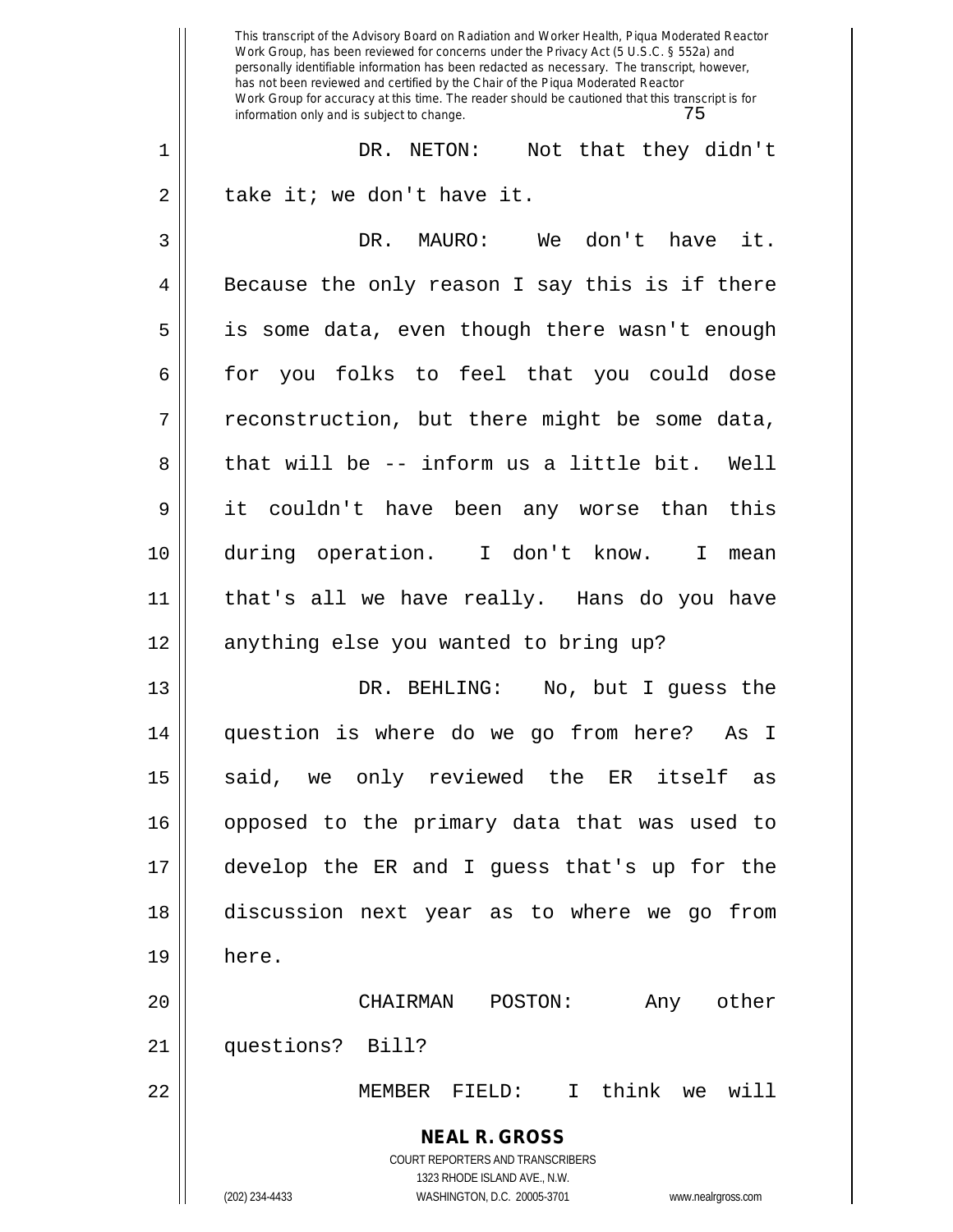**NEAL R. GROSS** COURT REPORTERS AND TRANSCRIBERS 1323 RHODE ISLAND AVE., N.W. (202) 234-4433 WASHINGTON, D.C. 20005-3701 www.nealrgross.com This transcript of the Advisory Board on Radiation and Worker Health, Piqua Moderated Reactor Work Group, has been reviewed for concerns under the Privacy Act (5 U.S.C. § 552a) and personally identifiable information has been redacted as necessary. The transcript, however, has not been reviewed and certified by the Chair of the Piqua Moderated Reactor Work Group for accuracy at this time. The reader should be cautioned that this transcript is for information only and is subject to change. 76 1 || know a bit more when we get the dosimetry data  $2 \parallel$  and the bioassay data then we can use that  $3 \parallel$  data and make a decision where to go. At this 4 point there is much more data to review. 5 | These are summary reports. 6 DR. NETON: It seems to me the  $7 \parallel$  ball is back in our court. We've heard some, 8 at least verbal issues that have been raised  $9 \parallel$  and I think we agree that the tritium issues 10 need to be investigated and provide some sort 11 of a White Paper that would summarize what we 12 have or don't have in our baseline data 13 || analysis. That's where we are at. I don't 14 || think we are going to solve it here in this 15 meeting. 16 DR. MAURO: And any bioassay data  $17$   $||$  that  $-$ 18 DR. NETON: Whatever we have. 19 DR. MAURO: There may be only one 20 individual. 21 DR. NETON: At best, and I'm not  $22 \parallel$  even sure about that person. I recall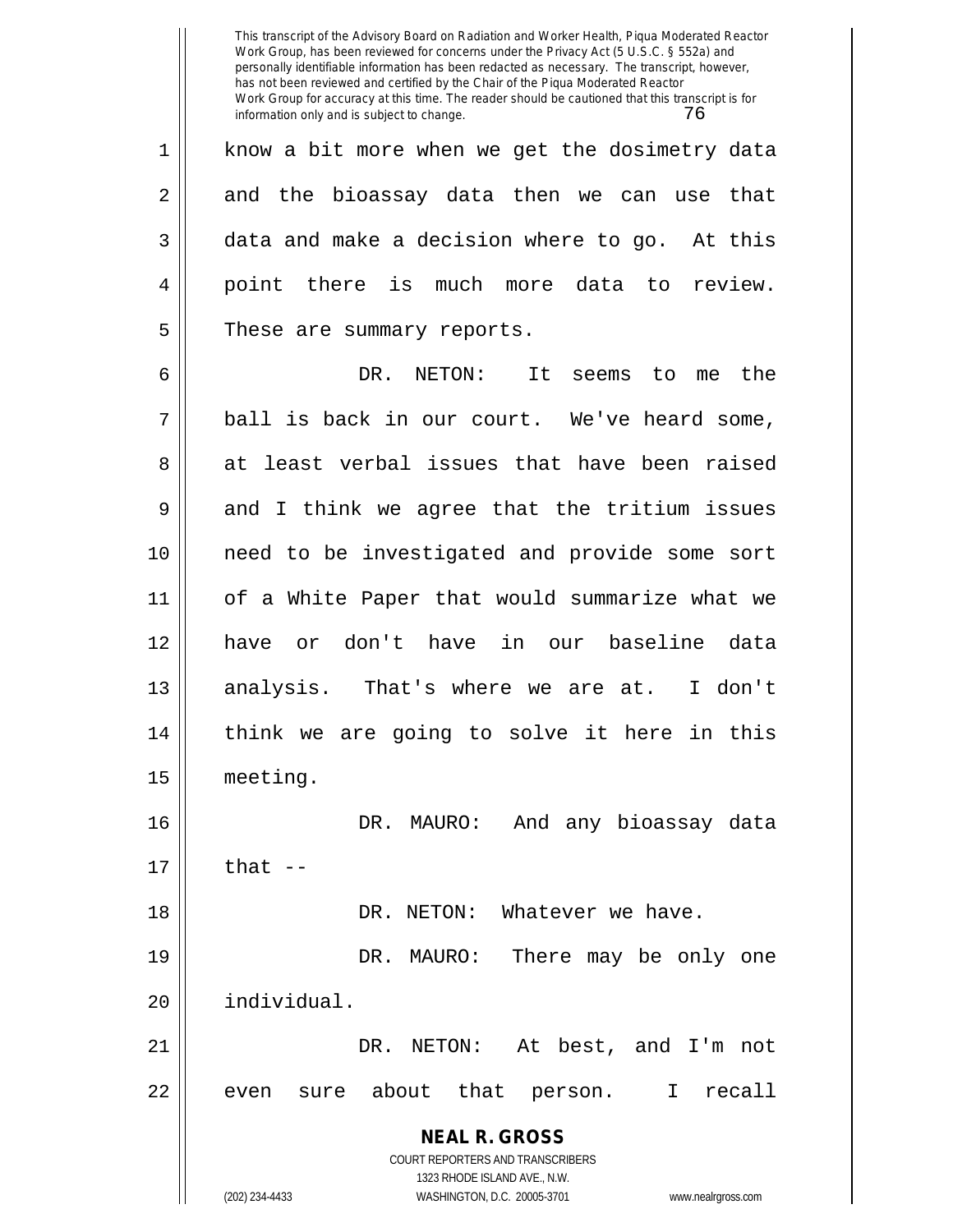**NEAL R. GROSS** COURT REPORTERS AND TRANSCRIBERS This transcript of the Advisory Board on Radiation and Worker Health, Piqua Moderated Reactor Work Group, has been reviewed for concerns under the Privacy Act (5 U.S.C. § 552a) and personally identifiable information has been redacted as necessary. The transcript, however, has not been reviewed and certified by the Chair of the Piqua Moderated Reactor Work Group for accuracy at this time. The reader should be cautioned that this transcript is for information only and is subject to change.  $77$ 1 flipping through and it looked like there may 2 || have been something that looked like bioassay  $3 \parallel$  data. 4 DR. MAURO: The other area,  $5$  besides the tritium, or the carbon-14, the 6  $\parallel$  other area that I felt a little uncomfortable 7 with is if a person is doing hands-on 8 || maintenance in a compartment or component on a 9 filter -- 10 || DR. NETON: I've got that, yes. 11 DR. MAURO: The degree to which  $12$  || that situation  $-$ 13 DR. NETON: Partitioning versus 14 maintenance. 15 DR. MAURO: Yes. I think the 16 neutron issue that I was thinking about, you 17 || have the long counter measurements. It sounds 18 like there are a lot of measurements. We 19 didn't look at that data but -- we do have a 20 || thorough survey during operation in the 21 | locations where there could be some streaming, 22 || some neutrons escaping, and nowhere is there

1323 RHODE ISLAND AVE., N.W.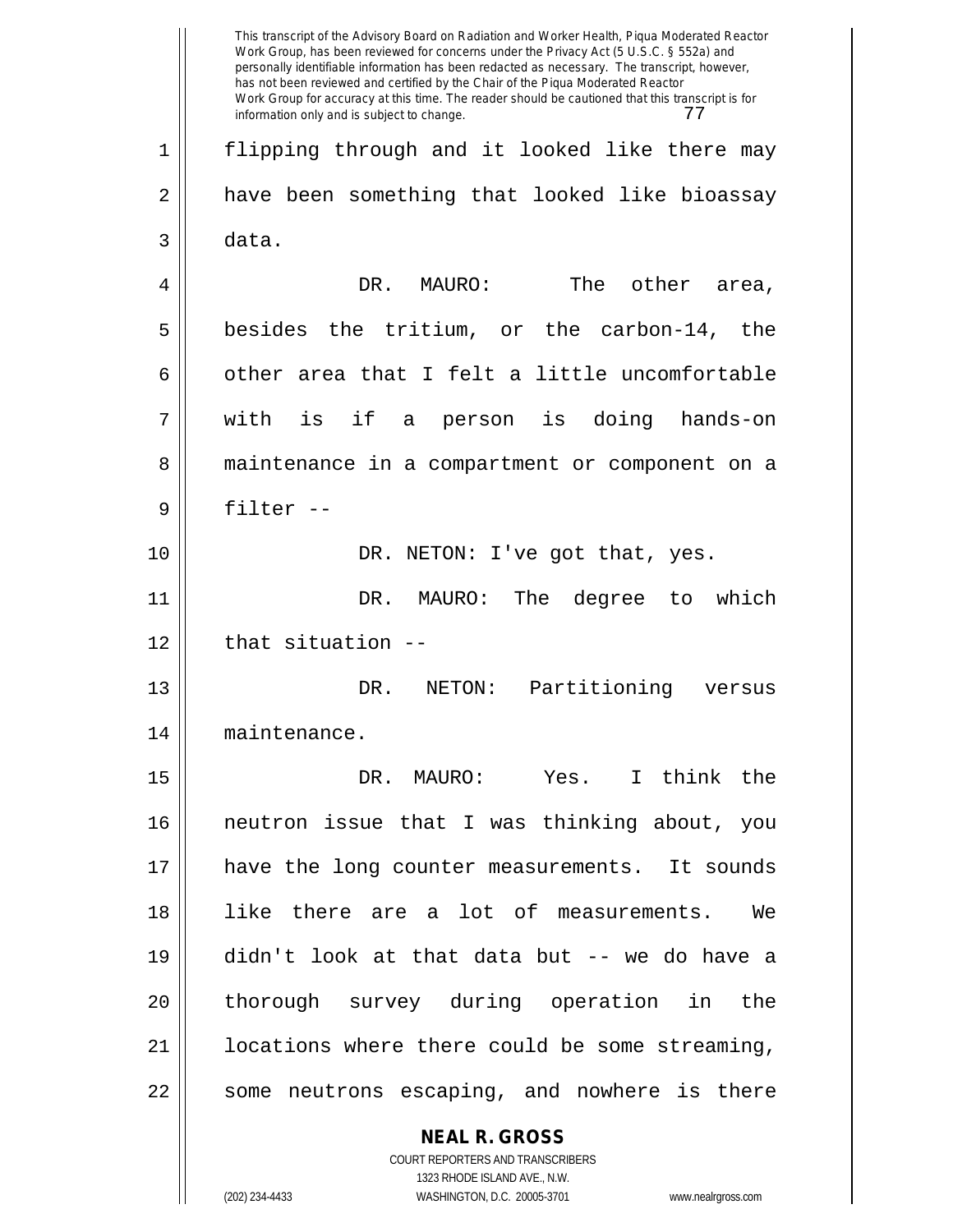|             | This transcript of the Advisory Board on Radiation and Worker Health, Piqua Moderated Reactor<br>Work Group, has been reviewed for concerns under the Privacy Act (5 U.S.C. § 552a) and<br>personally identifiable information has been redacted as necessary. The transcript, however,<br>has not been reviewed and certified by the Chair of the Piqua Moderated Reactor<br>Work Group for accuracy at this time. The reader should be cautioned that this transcript is for<br>78<br>information only and is subject to change. |
|-------------|------------------------------------------------------------------------------------------------------------------------------------------------------------------------------------------------------------------------------------------------------------------------------------------------------------------------------------------------------------------------------------------------------------------------------------------------------------------------------------------------------------------------------------|
| $\mathbf 1$ | more than 0.5 mR per hour and on top of that                                                                                                                                                                                                                                                                                                                                                                                                                                                                                       |
| 2           | could argue<br>there anyway,<br>one<br>you<br>no<br>was                                                                                                                                                                                                                                                                                                                                                                                                                                                                            |
| 3           | physically located there for any period of                                                                                                                                                                                                                                                                                                                                                                                                                                                                                         |
| 4           | time. That's a very compelling argument.                                                                                                                                                                                                                                                                                                                                                                                                                                                                                           |
| 5           | I hate to raise<br>CHAIRMAN POSTON:                                                                                                                                                                                                                                                                                                                                                                                                                                                                                                |
| 6           | a red herring in all this but has there been                                                                                                                                                                                                                                                                                                                                                                                                                                                                                       |
| 7           | discussion about separating this into<br>two                                                                                                                                                                                                                                                                                                                                                                                                                                                                                       |
| 8           | or you're so sure that everybody<br>pieces,                                                                                                                                                                                                                                                                                                                                                                                                                                                                                        |
| 9           | for this one person is in<br>except<br>the<br>same                                                                                                                                                                                                                                                                                                                                                                                                                                                                                 |
| 10          | group of people or there's too many, too few                                                                                                                                                                                                                                                                                                                                                                                                                                                                                       |
| 11          | claimants to make that?                                                                                                                                                                                                                                                                                                                                                                                                                                                                                                            |
| 12          | DR.<br>NETON:<br>I'm<br>not<br>sure<br>we<br>can                                                                                                                                                                                                                                                                                                                                                                                                                                                                                   |
| 13          | separate it into two.                                                                                                                                                                                                                                                                                                                                                                                                                                                                                                              |
| 14          | CHAIRMAN POSTON: Well I mean you                                                                                                                                                                                                                                                                                                                                                                                                                                                                                                   |
| 15          | have the operational period. You have the D&D                                                                                                                                                                                                                                                                                                                                                                                                                                                                                      |
| 16          | period and so the exposure scenarios are                                                                                                                                                                                                                                                                                                                                                                                                                                                                                           |
| 17          | totally different in those two and<br>the                                                                                                                                                                                                                                                                                                                                                                                                                                                                                          |
| 18          | question is we don't know whether those are                                                                                                                                                                                                                                                                                                                                                                                                                                                                                        |
| 19          | the same people or not. You said during the                                                                                                                                                                                                                                                                                                                                                                                                                                                                                        |
| 20          | D&D period there was one person from GA that                                                                                                                                                                                                                                                                                                                                                                                                                                                                                       |
| 21          | wasn't in the operational.                                                                                                                                                                                                                                                                                                                                                                                                                                                                                                         |
| 22          | DR. NETON: It was the other way                                                                                                                                                                                                                                                                                                                                                                                                                                                                                                    |
|             | <b>NEAL R. GROSS</b><br>COURT REPORTERS AND TRANSCRIBERS<br>1323 RHODE ISLAND AVE., N.W.<br>(202) 234-4433<br>WASHINGTON, D.C. 20005-3701<br>www.nealrgross.com                                                                                                                                                                                                                                                                                                                                                                    |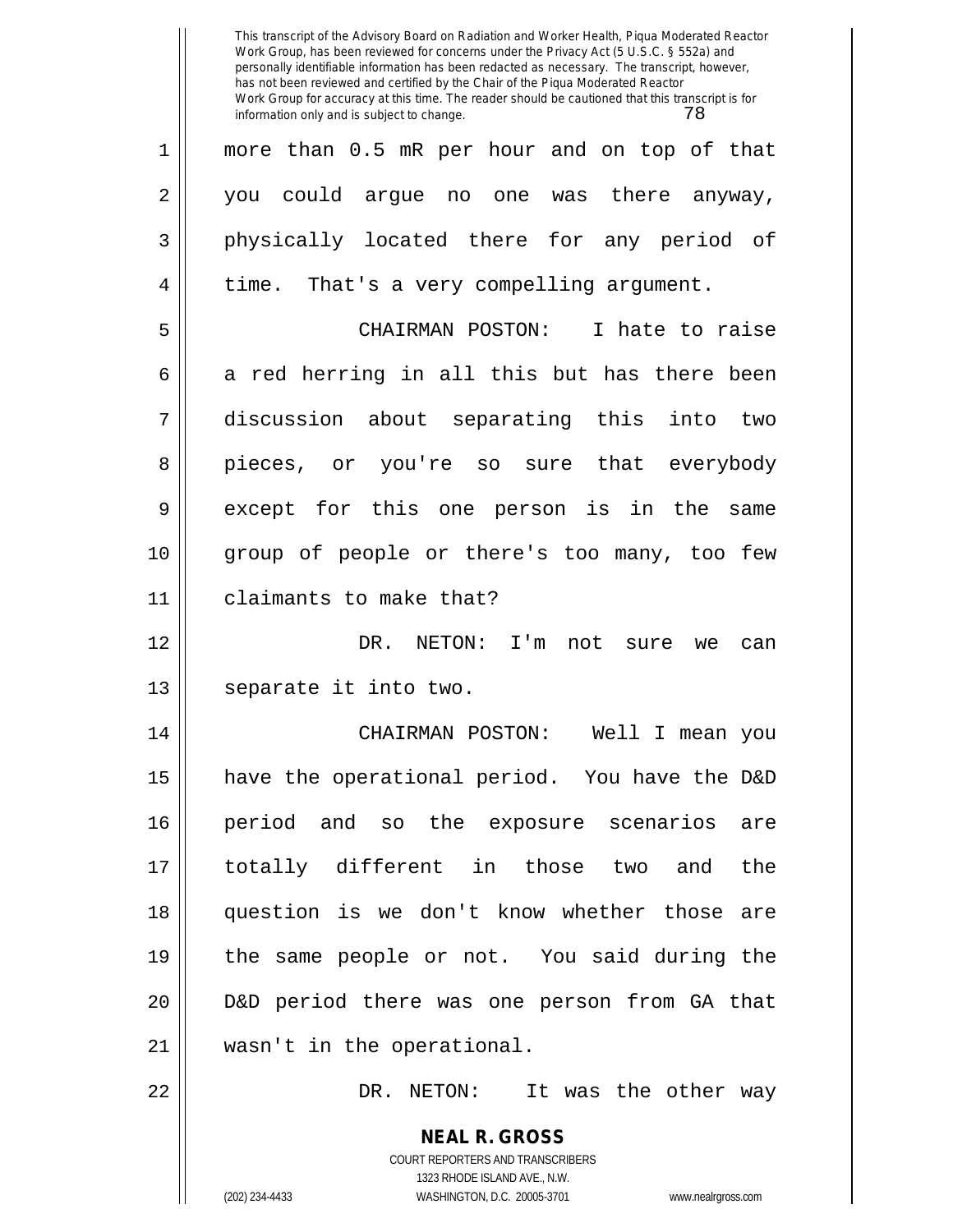This transcript of the Advisory Board on Radiation and Worker Health, Piqua Moderated Reactor Work Group, has been reviewed for concerns under the Privacy Act (5 U.S.C. § 552a) and personally identifiable information has been redacted as necessary. The transcript, however, has not been reviewed and certified by the Chair of the Piqua Moderated Reactor Work Group for accuracy at this time. The reader should be cautioned that this transcript is for information only and is subject to change. information only and is subject to change.

## 1 around.

| 2  | CHAIRMAN POSTON: It was the other              |
|----|------------------------------------------------|
| 3  | way around. One person who was in the          |
| 4  | operational. But do we know that the people    |
| 5  | continued on only or is that an assumption     |
| 6  | only because of the number didn't change?      |
| 7  | MR. HINNEFELD: Well, of the                    |
| 8  | claimants, which are the only people we know   |
| 9  | about, we know when they worked. We know when  |
| 10 | they started and when they ended.              |
| 11 | CHAIRMAN POSTON: Okay.                         |
| 12 | MR. HINNEFELD: So we don't know                |
| 13 | what the total potential number of people who  |
| 14 | worked at the Piqua reactor were either during |
| 15 | operation or during remediation. We only know  |
| 16 | about the claimants.                           |
| 17 | DR. NETON:<br>And there were at                |
| 18 | least 50 people monitored at one time. But we  |
| 19 | have already done that, right? I mean the      |
| 20 | people who worked between `66 and `69 if they  |
| 21 | have 250 days and the right cancer are already |
| 22 | in the SEC. That's done                        |
|    |                                                |

1323 RHODE ISLAND AVE., N.W. (202) 234-4433 WASHINGTON, D.C. 20005-3701 www.nealrgross.com

**NEAL R. GROSS** COURT REPORTERS AND TRANSCRIBERS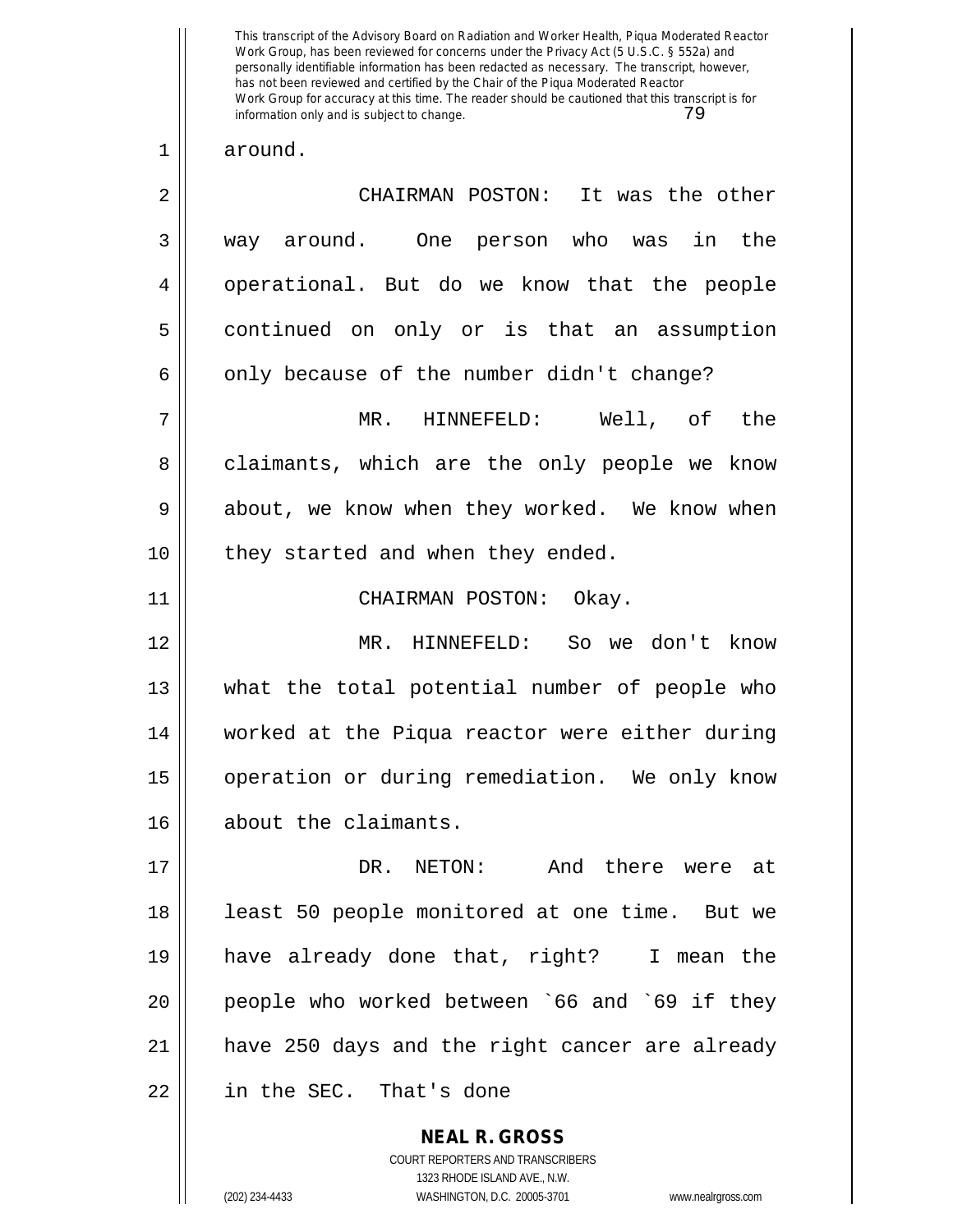This transcript of the Advisory Board on Radiation and Worker Health, Piqua Moderated Reactor Work Group, has been reviewed for concerns under the Privacy Act (5 U.S.C. § 552a) and personally identifiable information has been redacted as necessary. The transcript, however, has not been reviewed and certified by the Chair of the Piqua Moderated Reactor Work Group for accuracy at this time. The reader should be cautioned that this transcript is for information only and is subject to change. 80

## 1 MR. HINNEFELD: Okay.

**NEAL R. GROSS** COURT REPORTERS AND TRANSCRIBERS 1323 RHODE ISLAND AVE., N.W. 2 DR. NETON: I remember that part. 3 Now we are just saying we have concluded at  $4 \parallel$  least by the last ER that between `63 and `66 5 we think we've got enough to bound their 6 exposures because this was the routine 7 || operating plant and mainly had some 8 | maintenance going on. So we didn't believe 9 || that it had any exposures above the MPC for 10 cobalt-60 and ratio based on what's in the 11 coolant. To me the only real outstanding 12 issue would be the carbon-14 and tritium and 13 maybe some sort of a bounding analysis of when 14 you are doing maintenance operations. What is 15 the difference between an air concentration in  $16$  a CAM versus what happens if you open some  $-$ -17 DR. MAURO: I mean and that goes 18 to the ICRP 103. Had ratios on the order of 19 10 to 20. 20 || DR. NETON: Right. 21 DR. MAURO: Between breathing zone  $22$  || and the general air. That may be one way to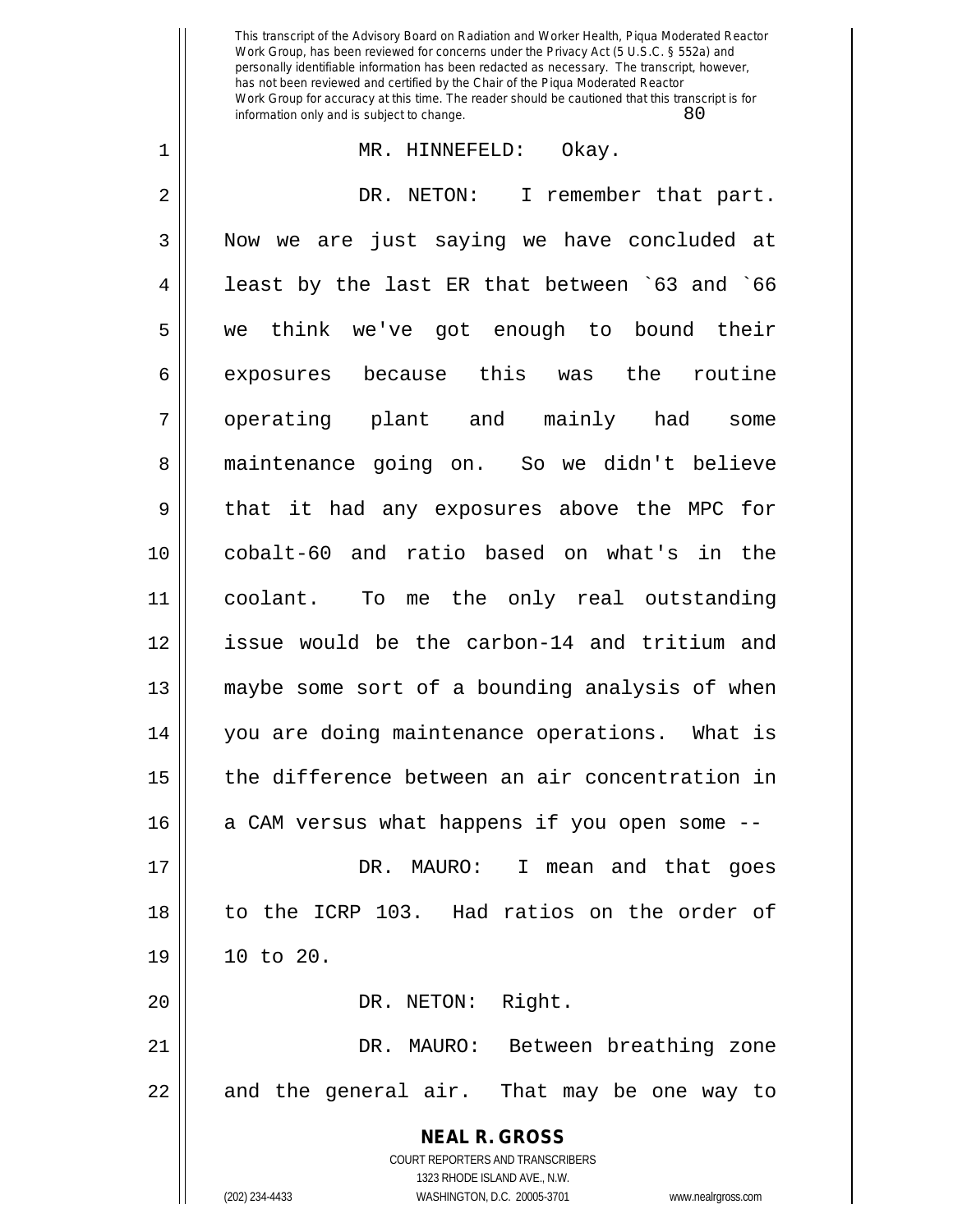**NEAL R. GROSS** COURT REPORTERS AND TRANSCRIBERS 1323 RHODE ISLAND AVE., N.W. (202) 234-4433 WASHINGTON, D.C. 20005-3701 www.nealrgross.com This transcript of the Advisory Board on Radiation and Worker Health, Piqua Moderated Reactor Work Group, has been reviewed for concerns under the Privacy Act (5 U.S.C. § 552a) and personally identifiable information has been redacted as necessary. The transcript, however, has not been reviewed and certified by the Chair of the Piqua Moderated Reactor Work Group for accuracy at this time. The reader should be cautioned that this transcript is for information only and is subject to change.  $81$ 1 put an adjustment factor -- because you don't 2 || know how much time the person was there then  $3 \parallel$  you really --4 DR. NETON: I know. When you are 5 changing out filters to me I'm trying to  $6 \parallel$  envision this is not an intrusive. You are in 7 || there but are you generating airborne? Do you 8 || know what I'm saying. Maybe the tritium and 9 || the carbon-14 which could be in a gas, I'll 10 grant you an open system, but otherwise you 11 got a liquid or solid system you are opening. 12 I don't see a giant potential here for 13 || generating massive quantities. 14 DR. MAURO: We are pushing hard 15 | to find holes. We want to find them now. 16 || DR. NETON: This is the unique 17 || one. I mean this is very interesting. 18 MEMBER FIELD: If there is any 19 contact with the coolant it is going to turn 20 | into a solid. I think that would be avoided. 21 DR. NETON: You would think so 22 || unless someone goes in there and starts, I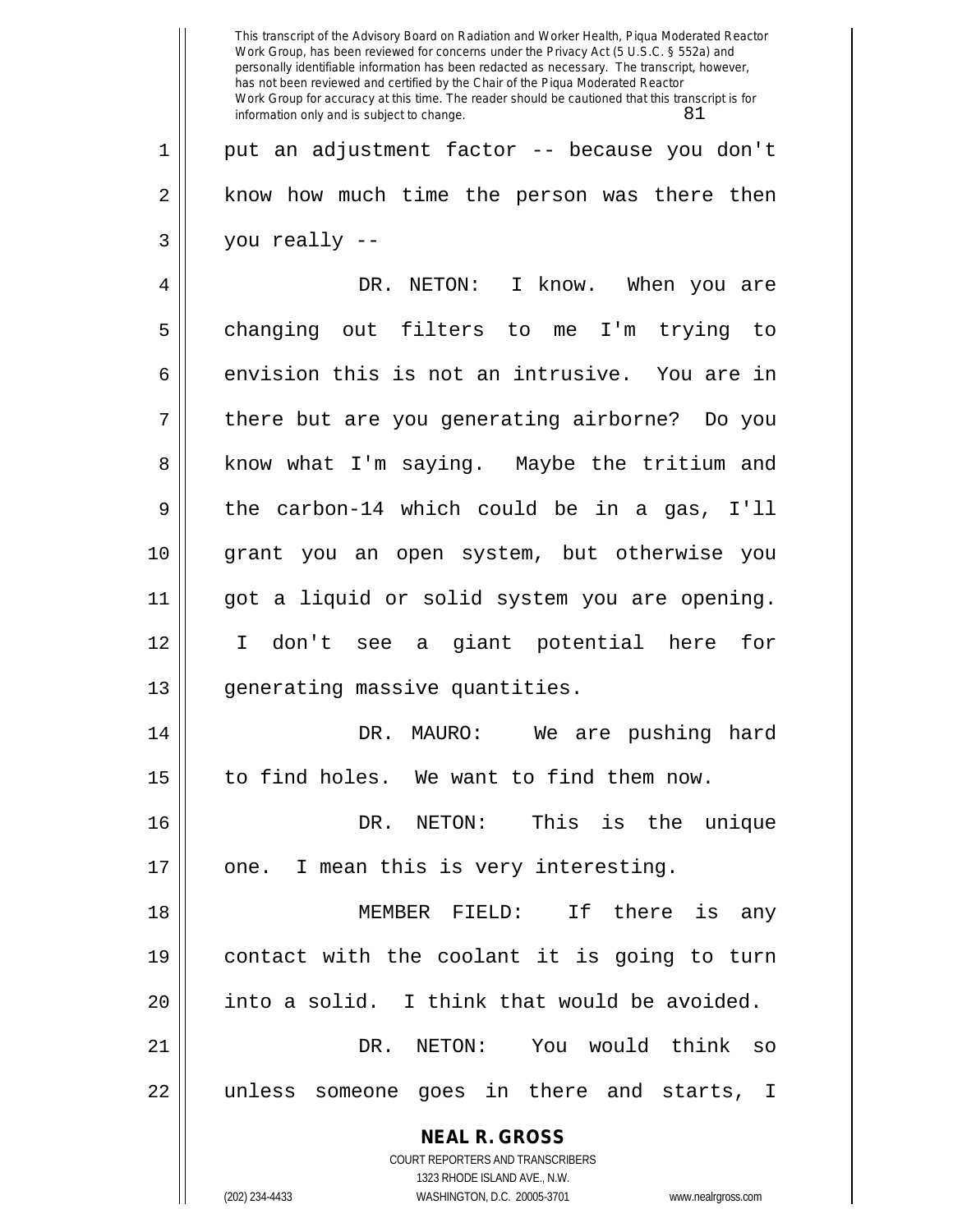**NEAL R. GROSS** COURT REPORTERS AND TRANSCRIBERS 1323 RHODE ISLAND AVE., N.W. (202) 234-4433 WASHINGTON, D.C. 20005-3701 www.nealrgross.com This transcript of the Advisory Board on Radiation and Worker Health, Piqua Moderated Reactor Work Group, has been reviewed for concerns under the Privacy Act (5 U.S.C. § 552a) and personally identifiable information has been redacted as necessary. The transcript, however, has not been reviewed and certified by the Chair of the Piqua Moderated Reactor Work Group for accuracy at this time. The reader should be cautioned that this transcript is for information only and is subject to change. 82 1 don't know. I am trying to think of 2 | scenarios, normally grinding, welding, cutting 3 | operations. 4 MR. HINNEFELD: Yes, I think 5 || anything would evolve off the coolant would be  $6 \parallel$  the only exposure. 7 DR. MAURO: They do have a gas 8 || collection system. To think that there is no 9 airborne radioactivity. There is an off gas 10 || collection system, effluent monitoring system. 11 MR. HINNEFELD: Yes, but it runs 12 probably for when it's running in temperature. 13 || DR. MAURO: Right. 14 MR. HINNEFELD: So the vapor 15 | pressure kind of vanishes. 16 DR. MAURO: Right. So something 17 is being produced during operation. Some 18 || gasses are generated inside the system. 19 CHAIRMAN POSTON: That's the O 20 | series or the K tanks? 21 DR. MAURO: Right and they  $22 \parallel$  collected that, monitoring and discharging it.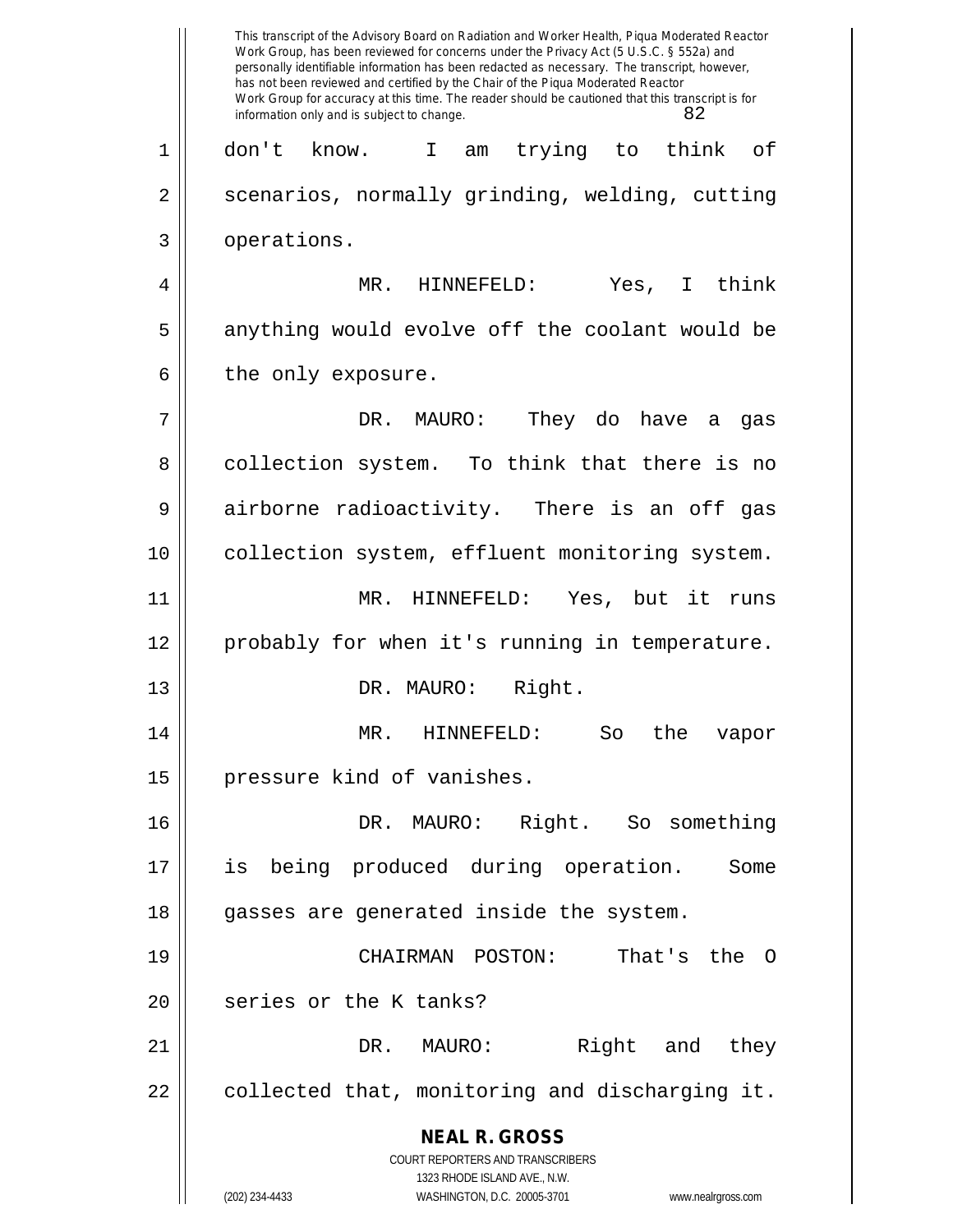This transcript of the Advisory Board on Radiation and Worker Health, Piqua Moderated Reactor Work Group, has been reviewed for concerns under the Privacy Act (5 U.S.C. § 552a) and personally identifiable information has been redacted as necessary. The transcript, however, has not been reviewed and certified by the Chair of the Piqua Moderated Reactor Work Group for accuracy at this time. The reader should be cautioned that this transcript is for information only and is subject to change. 83

1 Probably holding it for a short period of time 2 || because they are all short lived, including 3 the kryptons. Now somehow there are gasses 4 | being produced. Now shutdown. You shutdown, 5 you go into some of the components. I don't 6 || know where you are going to do some 7 maintenance. And the question becomes, does 8 that create a potential for some of these 9 || airborne particulates, including the ones that 10 -- now the continuous air monitors never 11 alarmed. So you don't have any data. In 12 || other words they are all less than. It's not 13 || that you say we've got these many counts per 14 minute. They are all less than. 15 || MR. HINNEFELD: The reports we

16 have indicate that they didn't find anything 17 above MAC.

18 DR. MAURO: Right. They couldn't 19 see anything. For all we know there was 20 nothing in the air. But you are assuming we 21 will are going to put it at the MPC because it 22 || can't be worse than that because no alarms

> **NEAL R. GROSS** COURT REPORTERS AND TRANSCRIBERS 1323 RHODE ISLAND AVE., N.W. (202) 234-4433 WASHINGTON, D.C. 20005-3701 www.nealrgross.com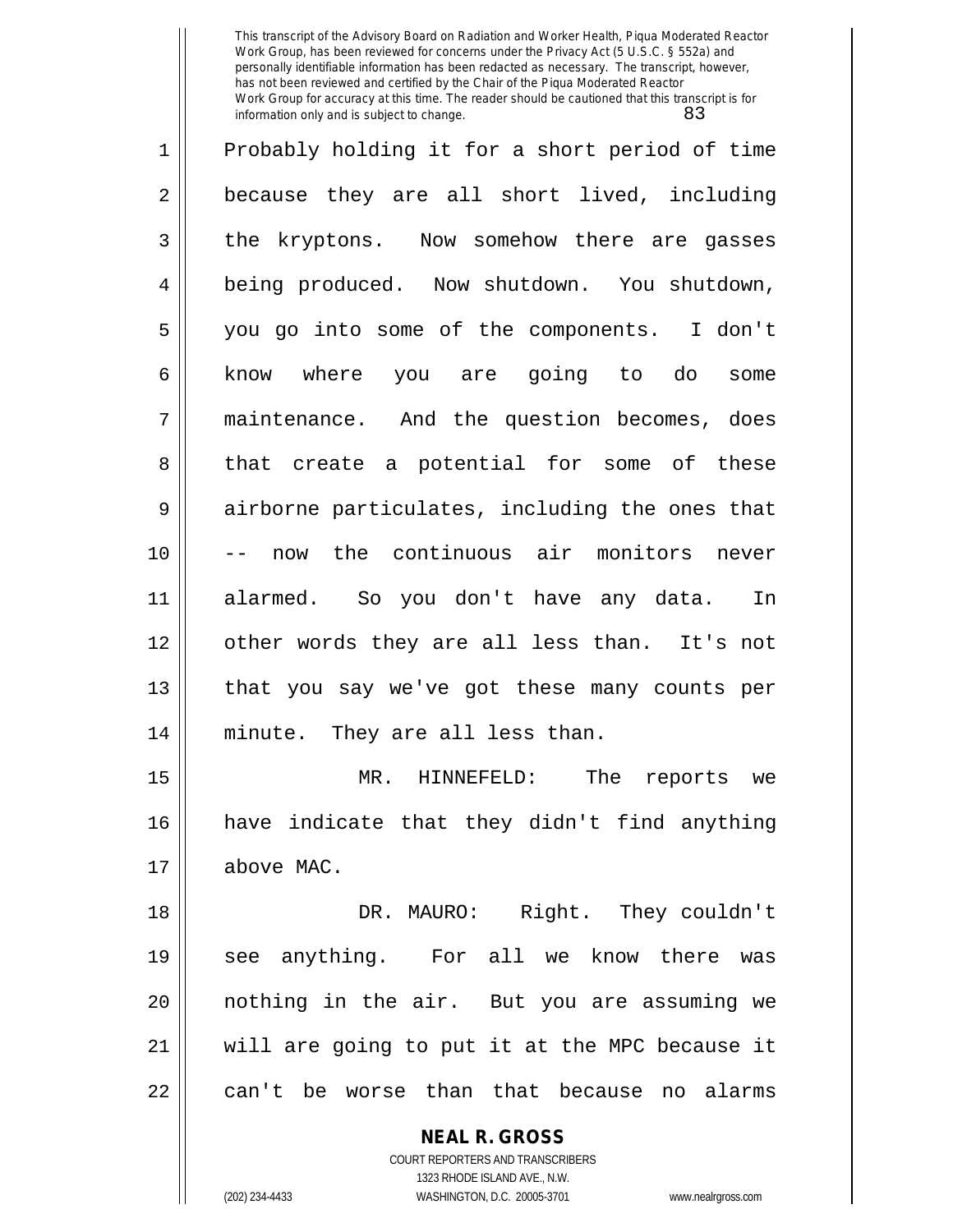|    | This transcript of the Advisory Board on Radiation and Worker Health, Piqua Moderated Reactor<br>Work Group, has been reviewed for concerns under the Privacy Act (5 U.S.C. § 552a) and<br>personally identifiable information has been redacted as necessary. The transcript, however,<br>has not been reviewed and certified by the Chair of the Piqua Moderated Reactor<br>Work Group for accuracy at this time. The reader should be cautioned that this transcript is for |
|----|--------------------------------------------------------------------------------------------------------------------------------------------------------------------------------------------------------------------------------------------------------------------------------------------------------------------------------------------------------------------------------------------------------------------------------------------------------------------------------|
|    | 84<br>information only and is subject to change.                                                                                                                                                                                                                                                                                                                                                                                                                               |
| 1  | went off.<br>That's very strong.                                                                                                                                                                                                                                                                                                                                                                                                                                               |
| 2  | NETON:<br>You couldn't operate<br>DR.                                                                                                                                                                                                                                                                                                                                                                                                                                          |
| 3  | a reactor on an NRC license and the MPC for                                                                                                                                                                                                                                                                                                                                                                                                                                    |
| 4  | six years straight. I mean --                                                                                                                                                                                                                                                                                                                                                                                                                                                  |
| 5  | Oh yes.<br>DR. MAURO:                                                                                                                                                                                                                                                                                                                                                                                                                                                          |
| 6  | NETON:<br>I do consider that<br>DR.                                                                                                                                                                                                                                                                                                                                                                                                                                            |
| 7  | sort of time-weighted average. So you do have                                                                                                                                                                                                                                                                                                                                                                                                                                  |
| 8  | some excursions.                                                                                                                                                                                                                                                                                                                                                                                                                                                               |
| 9  | show<br>credible<br>We<br>need<br>to<br>some                                                                                                                                                                                                                                                                                                                                                                                                                                   |
| 10 | scenario that it wouldn't be above<br>the<br>MPC                                                                                                                                                                                                                                                                                                                                                                                                                               |
| 11 | there and that kind of comes out in the wash.                                                                                                                                                                                                                                                                                                                                                                                                                                  |
| 12 | I don't know.                                                                                                                                                                                                                                                                                                                                                                                                                                                                  |
| 13 | There's no doubt that<br>DR. MAURO:                                                                                                                                                                                                                                                                                                                                                                                                                                            |
| 14 | as a health physicist, you say to yourself,                                                                                                                                                                                                                                                                                                                                                                                                                                    |
| 15 | no, there are no problems here. Based on what                                                                                                                                                                                                                                                                                                                                                                                                                                  |
| 16 | you wrote on the information provided. But I                                                                                                                                                                                                                                                                                                                                                                                                                                   |
| 17 | think we have an obligation to probe, poke and                                                                                                                                                                                                                                                                                                                                                                                                                                 |
| 18 | say, listen, where there might be some                                                                                                                                                                                                                                                                                                                                                                                                                                         |
| 19 | softness. And I think there are a few places                                                                                                                                                                                                                                                                                                                                                                                                                                   |
| 20 | that are soft that it may turn out, maybe they                                                                                                                                                                                                                                                                                                                                                                                                                                 |
| 21 | are soft but they're still important. There                                                                                                                                                                                                                                                                                                                                                                                                                                    |
| 22 | may not have been very much tritium airborne                                                                                                                                                                                                                                                                                                                                                                                                                                   |
|    | <b>NEAL R. GROSS</b>                                                                                                                                                                                                                                                                                                                                                                                                                                                           |

1323 RHODE ISLAND AVE., N.W. (202) 234-4433 WASHINGTON, D.C. 20005-3701 www.nealrgross.com

 $\mathbf{I}$ 

COURT REPORTERS AND TRANSCRIBERS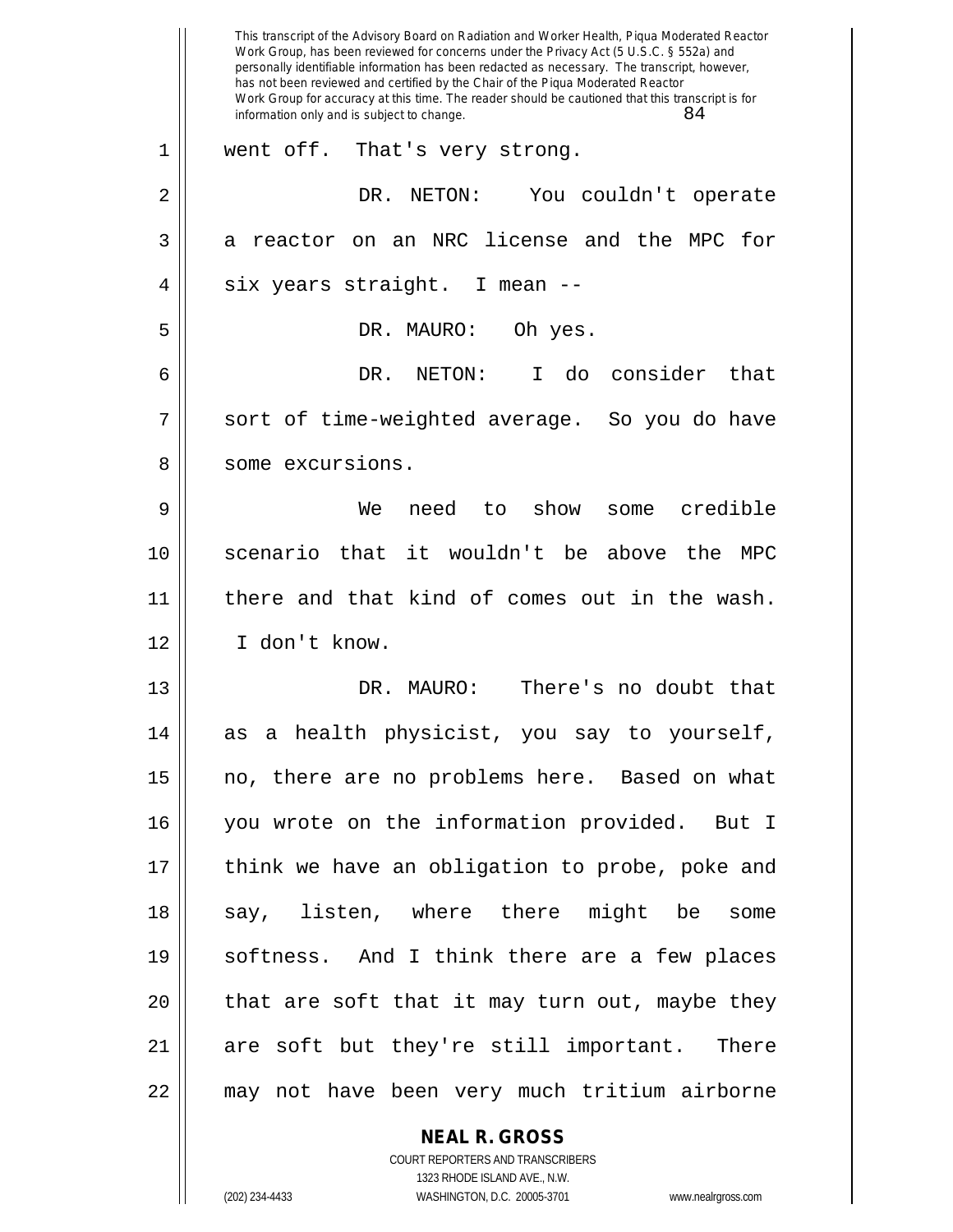**NEAL R. GROSS** COURT REPORTERS AND TRANSCRIBERS 1323 RHODE ISLAND AVE., N.W. (202) 234-4433 WASHINGTON, D.C. 20005-3701 www.nealrgross.com This transcript of the Advisory Board on Radiation and Worker Health, Piqua Moderated Reactor Work Group, has been reviewed for concerns under the Privacy Act (5 U.S.C. § 552a) and personally identifiable information has been redacted as necessary. The transcript, however, has not been reviewed and certified by the Chair of the Piqua Moderated Reactor Work Group for accuracy at this time. The reader should be cautioned that this transcript is for information only and is subject to change. 85 1 or carbon-14 at all. But I think the way to 2 what you are coming at it just doesn't hold  $3 \parallel \quad \text{up.}$ 4 DR. NETON: Yes, I agree. I mean  $5 \parallel$  even out of the analysis that I showed, the 6 internal exposure produced 500 millirem based  $7 \parallel$  on our scenarios. I mean they are very low. 8 I forget which organ that was that we 9 || reconstructed. I think most of the organs are 10 || going to be very low doses at the MPC. 11 MR. KATZ: There was one person 12 from the public. We have Richard Decker on  $13$  | the line. 14 || MR. DECKER: Yes. 15 MR. KATZ: Mr. Decker? 16 MR. DECKER: Yes. 17 || MR. KATZ: You have been listening 18 || to this conversation. We just want to know if 19 you have any comments, thoughts that you'd 20 || like to share with the group. 21 MR. DECKER: Well you know, you 22 || gentlemen and ladies are highly educated in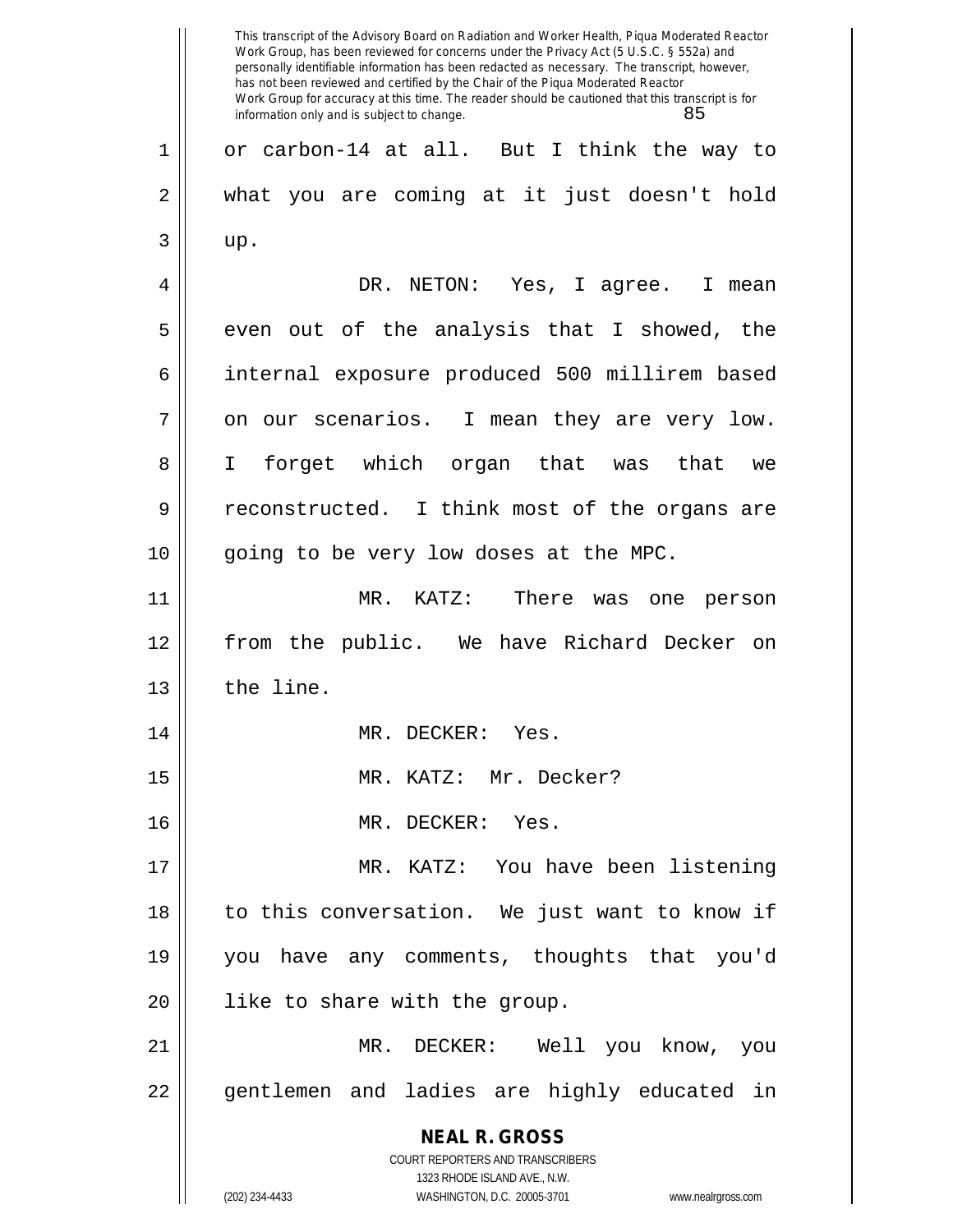This transcript of the Advisory Board on Radiation and Worker Health, Piqua Moderated Reactor Work Group, has been reviewed for concerns under the Privacy Act (5 U.S.C. § 552a) and personally identifiable information has been redacted as necessary. The transcript, however, has not been reviewed and certified by the Chair of the Piqua Moderated Reactor Work Group for accuracy at this time. The reader should be cautioned that this transcript is for information only and is subject to change. 86

| 1              | this and talking levels above my comprehension |
|----------------|------------------------------------------------|
| $\overline{2}$ | and all of my information, bear with me, is    |
| 3              | from my step-dad that's passed away so it's    |
| $\overline{4}$ | third person. I just want to make sure the     |
| 5              | Board is aware that a lot of things happened   |
| 6              | that aren't written down, that aren't in       |
| 7              | concrete. For instance he was required to      |
| 8              | work part of the disassembly period without    |
| 9              | any kind of training or monitoring. And that   |
| 10             | was never reported and in your findings you    |
| 11             | even reported up in Port Jefferson that one of |
| 12             | the helpers was looking down into the vessel   |
| 13             | itself. Like, oh my god. And just wanted to    |
| 14             | make sure you keep that in mind that there was |
| 15             | a lot of stuff that happened that wasn't       |
| 16             | written down. You are talking about those      |
| 17             | soft areas. Those are the soft areas that our  |
| 18             | ignorance during that time period of the       |
| 19             | dangers. They were pretty lax sometimes.       |
| 20             | MR. KATZ: Thank you Mr. Decker.                |
| 21             | MR. DECKER: Thank you.                         |
| 22             | MR. HINNEFELD: Could I ask, was                |
|                | <b>NEAL R. GROSS</b>                           |

COURT REPORTERS AND TRANSCRIBERS 1323 RHODE ISLAND AVE., N.W.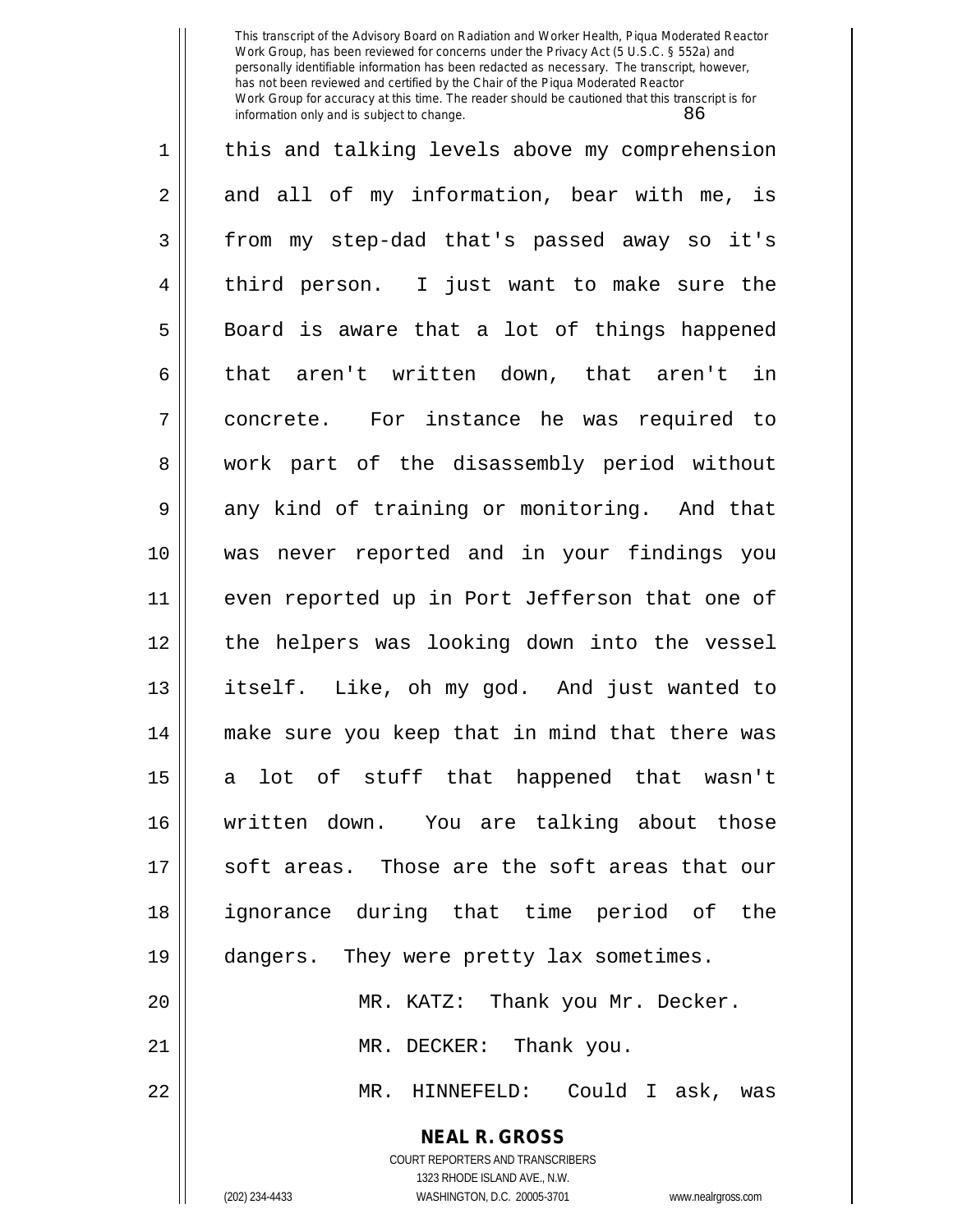|    | This transcript of the Advisory Board on Radiation and Worker Health, Piqua Moderated Reactor<br>Work Group, has been reviewed for concerns under the Privacy Act (5 U.S.C. § 552a) and<br>personally identifiable information has been redacted as necessary. The transcript, however,<br>has not been reviewed and certified by the Chair of the Piqua Moderated Reactor<br>Work Group for accuracy at this time. The reader should be cautioned that this transcript is for<br>87<br>information only and is subject to change. |
|----|------------------------------------------------------------------------------------------------------------------------------------------------------------------------------------------------------------------------------------------------------------------------------------------------------------------------------------------------------------------------------------------------------------------------------------------------------------------------------------------------------------------------------------|
| 1  | that Mr. Becker with a B as in boy or Decker                                                                                                                                                                                                                                                                                                                                                                                                                                                                                       |
| 2  | with a D as in Dog.                                                                                                                                                                                                                                                                                                                                                                                                                                                                                                                |
| 3  | MR. DECKER:<br>Dog.                                                                                                                                                                                                                                                                                                                                                                                                                                                                                                                |
| 4  | CHAIRMAN POSTON: Well, I guess we                                                                                                                                                                                                                                                                                                                                                                                                                                                                                                  |
| 5  | dropped all the way down to the discussion of                                                                                                                                                                                                                                                                                                                                                                                                                                                                                      |
| 6  | the path forward. We've sort of got some                                                                                                                                                                                                                                                                                                                                                                                                                                                                                           |
| 7  | notes here. Some of the things that I wrote                                                                                                                                                                                                                                                                                                                                                                                                                                                                                        |
| 8  | down were the tritium carbon-14 issue if we                                                                                                                                                                                                                                                                                                                                                                                                                                                                                        |
| 9  | can get a hook on it, John?                                                                                                                                                                                                                                                                                                                                                                                                                                                                                                        |
| 10 | DR. MAURO:<br>Yes, I don't know.                                                                                                                                                                                                                                                                                                                                                                                                                                                                                                   |
| 11 | Guys, you want to take a run at that?                                                                                                                                                                                                                                                                                                                                                                                                                                                                                              |
| 12 | (Simultaneous speaking.)                                                                                                                                                                                                                                                                                                                                                                                                                                                                                                           |
| 13 | Oh, I was<br>CHAIRMAN POSTON:<br>just                                                                                                                                                                                                                                                                                                                                                                                                                                                                                              |
| 14 | waking you up. No I was acknowledging the                                                                                                                                                                                                                                                                                                                                                                                                                                                                                          |
| 15 | A further look at the bioassay data.<br>issue.                                                                                                                                                                                                                                                                                                                                                                                                                                                                                     |
| 16 | I think the neutron issue perhaps can be laid                                                                                                                                                                                                                                                                                                                                                                                                                                                                                      |
| 17 | to rest but if we have any information about                                                                                                                                                                                                                                                                                                                                                                                                                                                                                       |
| 18 | entry into containment and power or something                                                                                                                                                                                                                                                                                                                                                                                                                                                                                      |
| 19 | like that, that they do in a PWR, that would                                                                                                                                                                                                                                                                                                                                                                                                                                                                                       |
| 20 | be interesting. But I think that's a no,                                                                                                                                                                                                                                                                                                                                                                                                                                                                                           |
| 21 | never mind and that would, as I think Bill                                                                                                                                                                                                                                                                                                                                                                                                                                                                                         |
| 22 | pointed out if we have the Landauer data that                                                                                                                                                                                                                                                                                                                                                                                                                                                                                      |
|    |                                                                                                                                                                                                                                                                                                                                                                                                                                                                                                                                    |

**NEAL R. GROSS** COURT REPORTERS AND TRANSCRIBERS 1323 RHODE ISLAND AVE., N.W.

 $\mathbf{I}$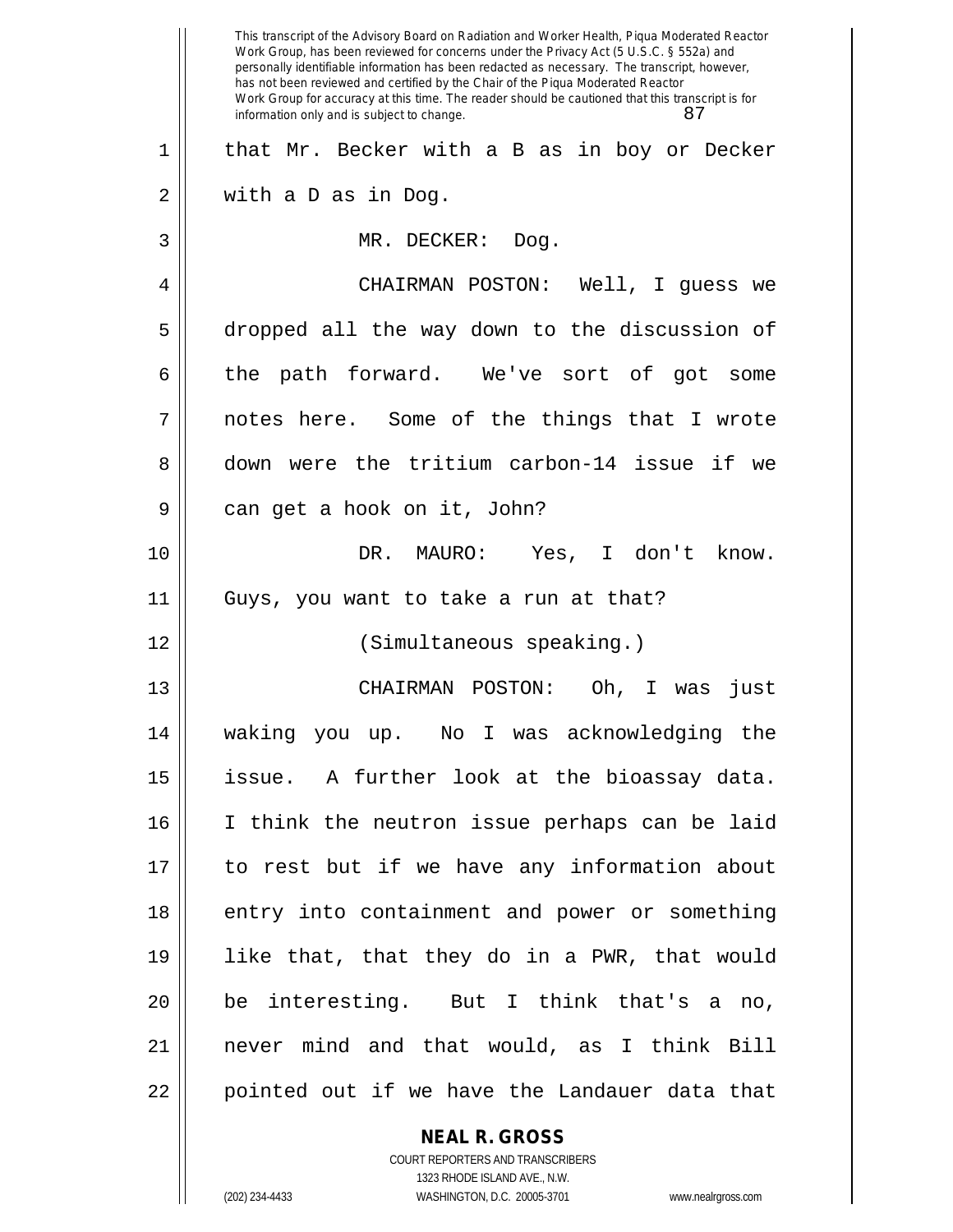This transcript of the Advisory Board on Radiation and Worker Health, Piqua Moderated Reactor Work Group, has been reviewed for concerns under the Privacy Act (5 U.S.C. § 552a) and personally identifiable information has been redacted as necessary. The transcript, however, has not been reviewed and certified by the Chair of the Piqua Moderated Reactor Work Group for accuracy at this time. The reader should be cautioned that this transcript is for information only and is subject to change. 88

1 would put that issue to rest. So the Landauer 2 data was the next thing I had on and that to 3 me it is very important to have data. Those 4 || summaries are nice but they are not very 5 useful although you know certainly your  $6 \parallel$  assumptions using them, it's hard to argue  $7 \parallel$  with that, but it would be better if we had 8 l the data.

9 MR. KATZ: On Landauer before we 10 move beyond that there's this ongoing contract 11 with Landauer. Is there time frame on that?

12 MR. HINNEFELD: We have closed our 13 || latest activity and we have a list of their 14 || customers that is not comprehensive. We need 15 | to open another activity to complete our list. 16 I would have to go back and see. It would 17 || seem to me that it covers the years we are 18 || talking about but I don't know. So what would 19 it tell us, would be do they have any records 20 || and we would then, if so we could request 21 || those additionally at some sort of procurement 22 || action. But they are usually pretty

> **NEAL R. GROSS** COURT REPORTERS AND TRANSCRIBERS 1323 RHODE ISLAND AVE., N.W. (202) 234-4433 WASHINGTON, D.C. 20005-3701 www.nealrgross.com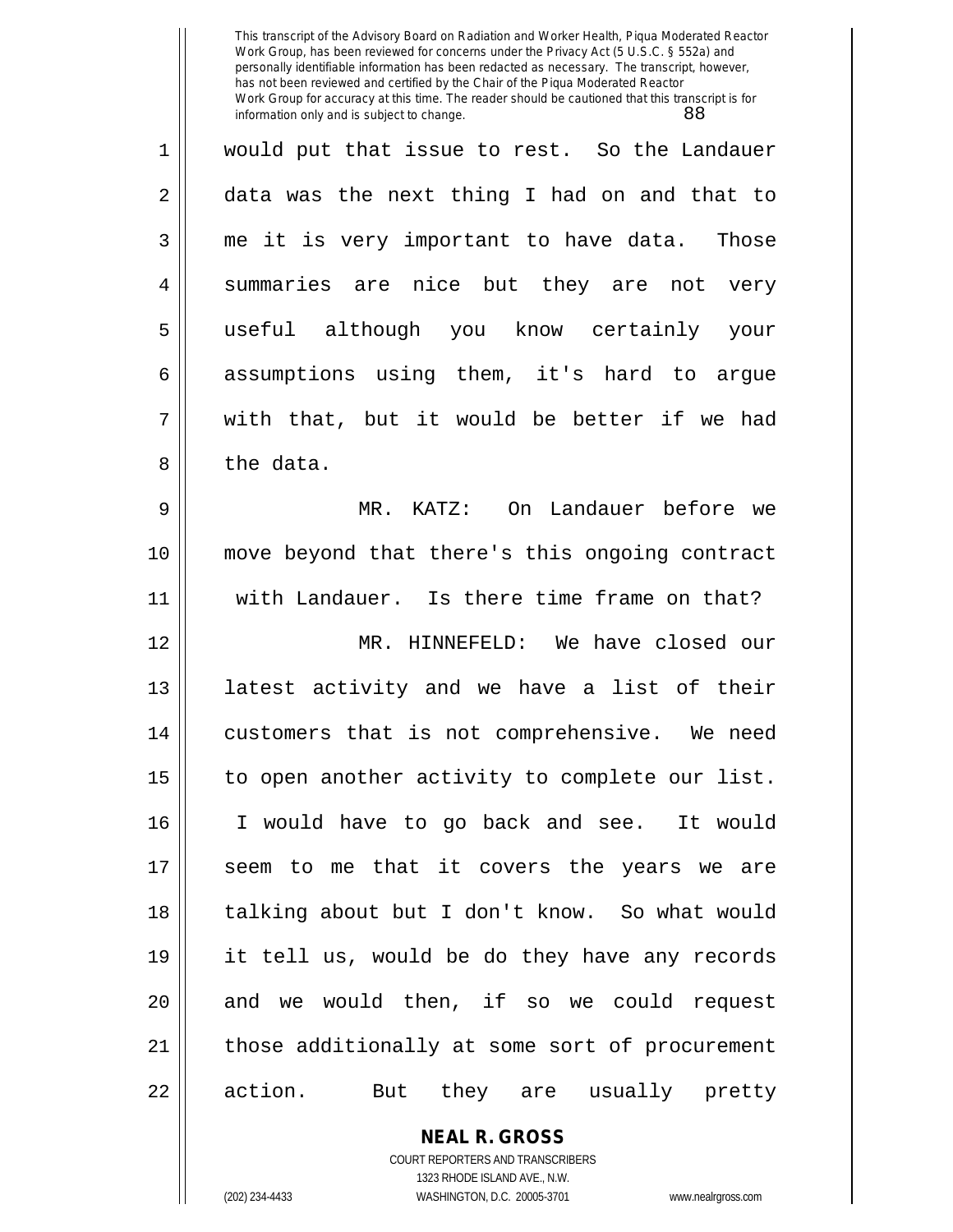**NEAL R. GROSS** COURT REPORTERS AND TRANSCRIBERS 1323 RHODE ISLAND AVE., N.W. (202) 234-4433 WASHINGTON, D.C. 20005-3701 www.nealrgross.com This transcript of the Advisory Board on Radiation and Worker Health, Piqua Moderated Reactor Work Group, has been reviewed for concerns under the Privacy Act (5 U.S.C. § 552a) and personally identifiable information has been redacted as necessary. The transcript, however, has not been reviewed and certified by the Chair of the Piqua Moderated Reactor Work Group for accuracy at this time. The reader should be cautioned that this transcript is for information only and is subject to change. 89 1 || reasonable about reproducing records. 2 DR. MAURO: How about Atomics 3 International? They are still around? They 4 || have some people that were involved in the 5 design of this facility and that the 6 | investigations that they did regarding various 7 performance of the reactor and what kind 8 | testing? 9 MR. HINNEFELD: That's ETEC right? 10 || DR. MAURO: Yes it is, ETEC. 11 MR. HINNEFELD: We can check. I 12 would suspect we did some search at ETEC about 13 || records of this reactor because we found from 14 || their radiation safety officer, the person who 15 gave us the exposure record for the AI 16 employee who was there and has the bioassay, 17 that came from ETEC. So, I would guess we 18 made data capture there but we can check on  $19 \parallel$  that. 20 DR. MAURO: Because, I am saying, 21 in terms of talking with people, you folks 22 who designed this, did you look into the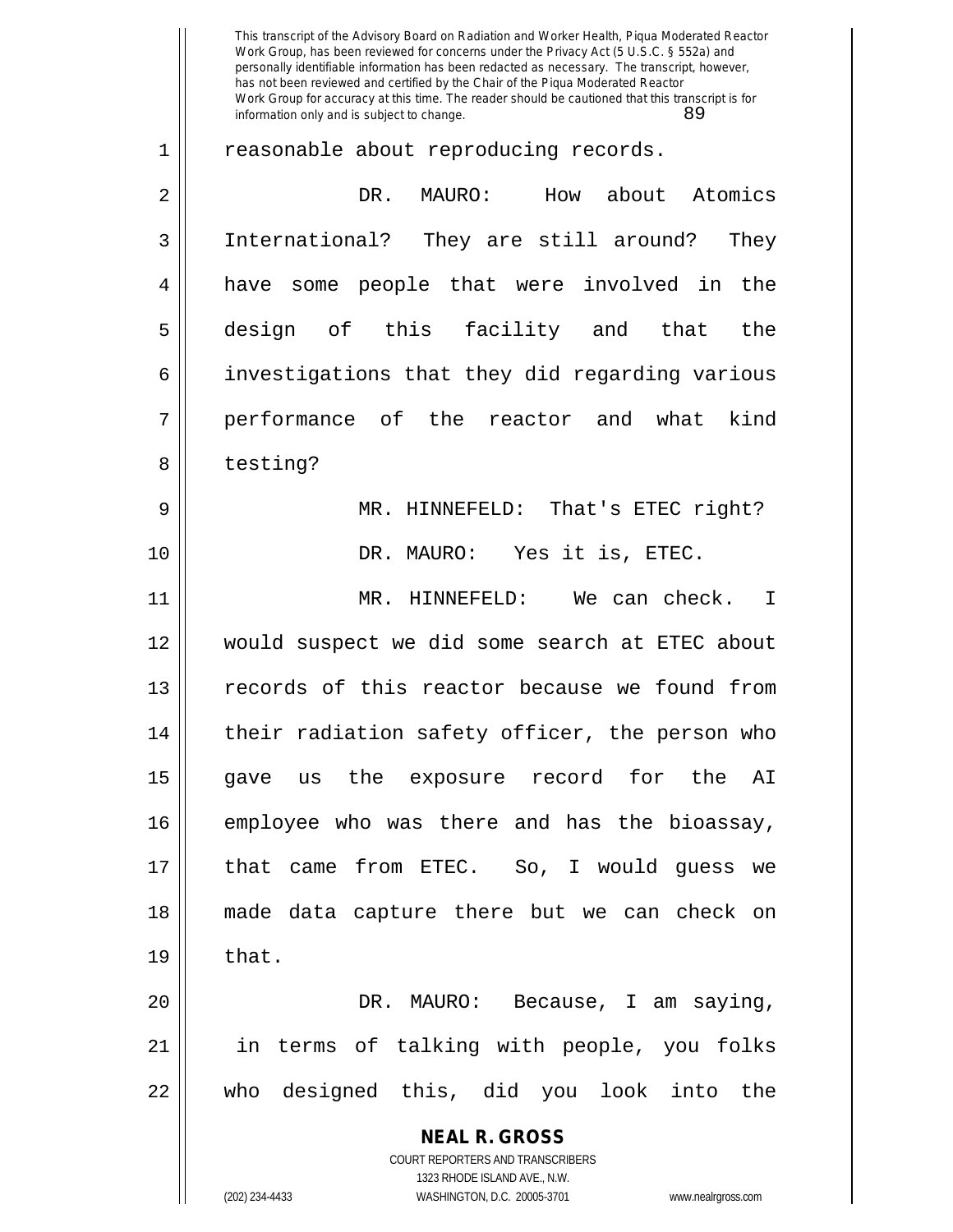**NEAL R. GROSS** COURT REPORTERS AND TRANSCRIBERS This transcript of the Advisory Board on Radiation and Worker Health, Piqua Moderated Reactor Work Group, has been reviewed for concerns under the Privacy Act (5 U.S.C. § 552a) and personally identifiable information has been redacted as necessary. The transcript, however, has not been reviewed and certified by the Chair of the Piqua Moderated Reactor Work Group for accuracy at this time. The reader should be cautioned that this transcript is for information only and is subject to change.  $90$ 1 || production tritium and whether or not it was - $2 \parallel$  - they run these models you know. 3 MR. HINNEFELD: Realistically I 4 don't know that we will find anyone still at  $5 \parallel$  ETEC who designed -- who was there working 50 6 || years ago in the design of this reactor. 7 I don't think we will find anybody  $8 \parallel$  but we can check and the other clue is organic 9 moderated reactor experiment. It is 10 essentially the same reactor. What kind of 11 information would you get from that. I would 12 || suspect it would have been at ETEC, I don't  $13$  || know if the capture would have done it. 14 || DR. NETON: I don't know if we 15 did anything at Idaho. Again, it is an 16 experimental reactor so you think they would 17 | evaluate. 18 || DR. MAURO: Well, you try to build 19 a weight of evidence again. We are always in 20 || this situation. At some point you get to a 21 place where most people would agree I think 22 || you've made your case, you know, based on

1323 RHODE ISLAND AVE., N.W.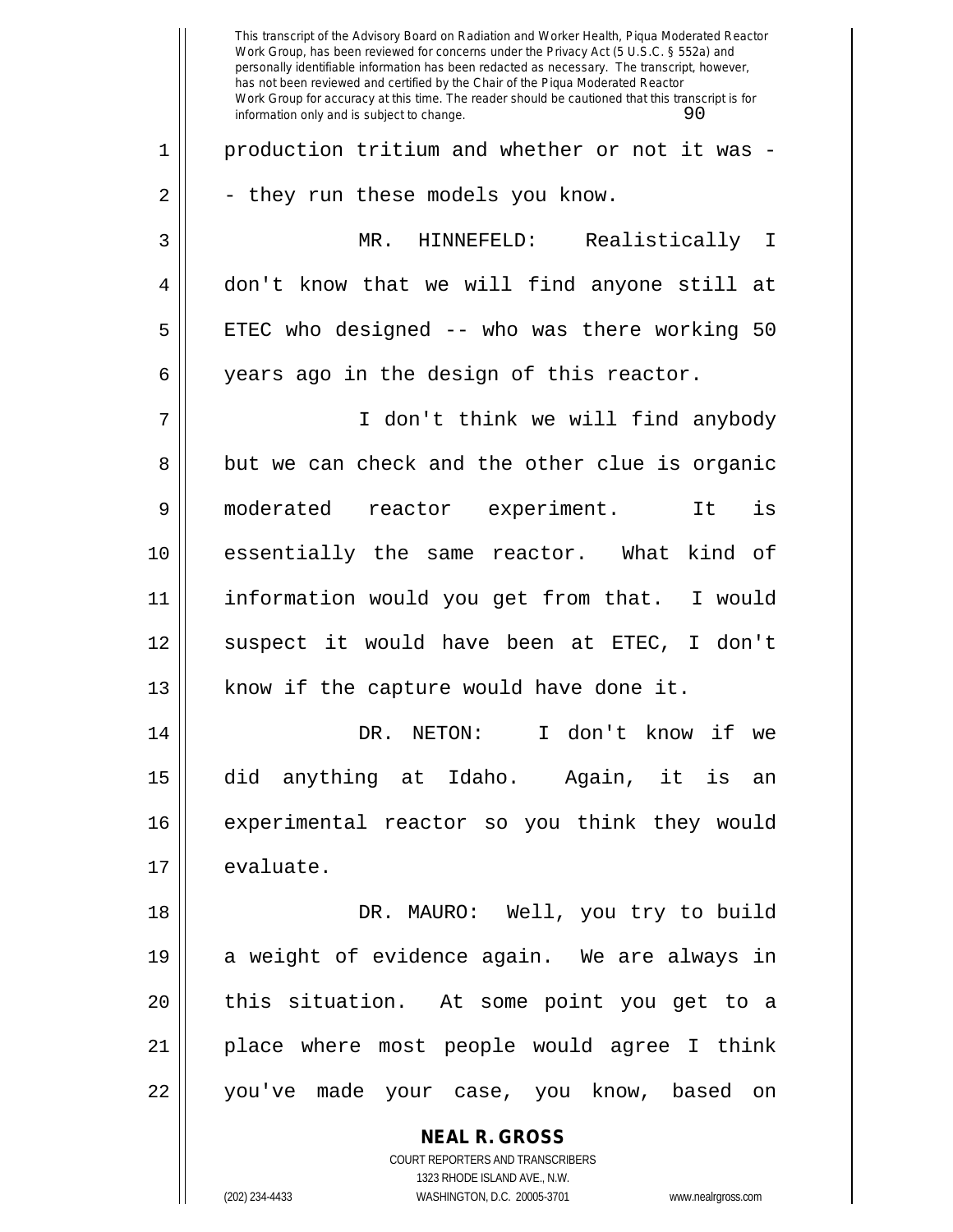**NEAL R. GROSS** This transcript of the Advisory Board on Radiation and Worker Health, Piqua Moderated Reactor Work Group, has been reviewed for concerns under the Privacy Act (5 U.S.C. § 552a) and personally identifiable information has been redacted as necessary. The transcript, however, has not been reviewed and certified by the Chair of the Piqua Moderated Reactor Work Group for accuracy at this time. The reader should be cautioned that this transcript is for information only and is subject to change.  $91$ 1 || weight of evidence. 2 MEMBER FIELD: But would NRC have  $3 \parallel$  any data on this reactor? 4 MR. HINNEFELD: They would 5 || probably have the summary reports that we have  $6 \parallel$  but I don't know if they might have some, you 7 mean design things and things like that? 8 MEMBER FIELD: Safety analysis 9 || report? 10 MR. HINNEFELD: I don't know. 11 MEMBER FIELD: Back in that period 12 I thought dosimetry records also were sent, 13 || but I don't know how long they keep them. 14 MR. HINNEFELD: Yes, they send 15  $\parallel$  annual summary reports to AEC, yes. 16 CHAIRMAN POSTON: Yes, that's 17 about, now you have to report individuals but 18 in those days all you did was report a 19 || summary. And now they were broken down not by 20 || one rem but by hundreds of millirem. So, that 21 data might be useful. For example, if you 22 were to find instead of everybody below one

> COURT REPORTERS AND TRANSCRIBERS 1323 RHODE ISLAND AVE., N.W.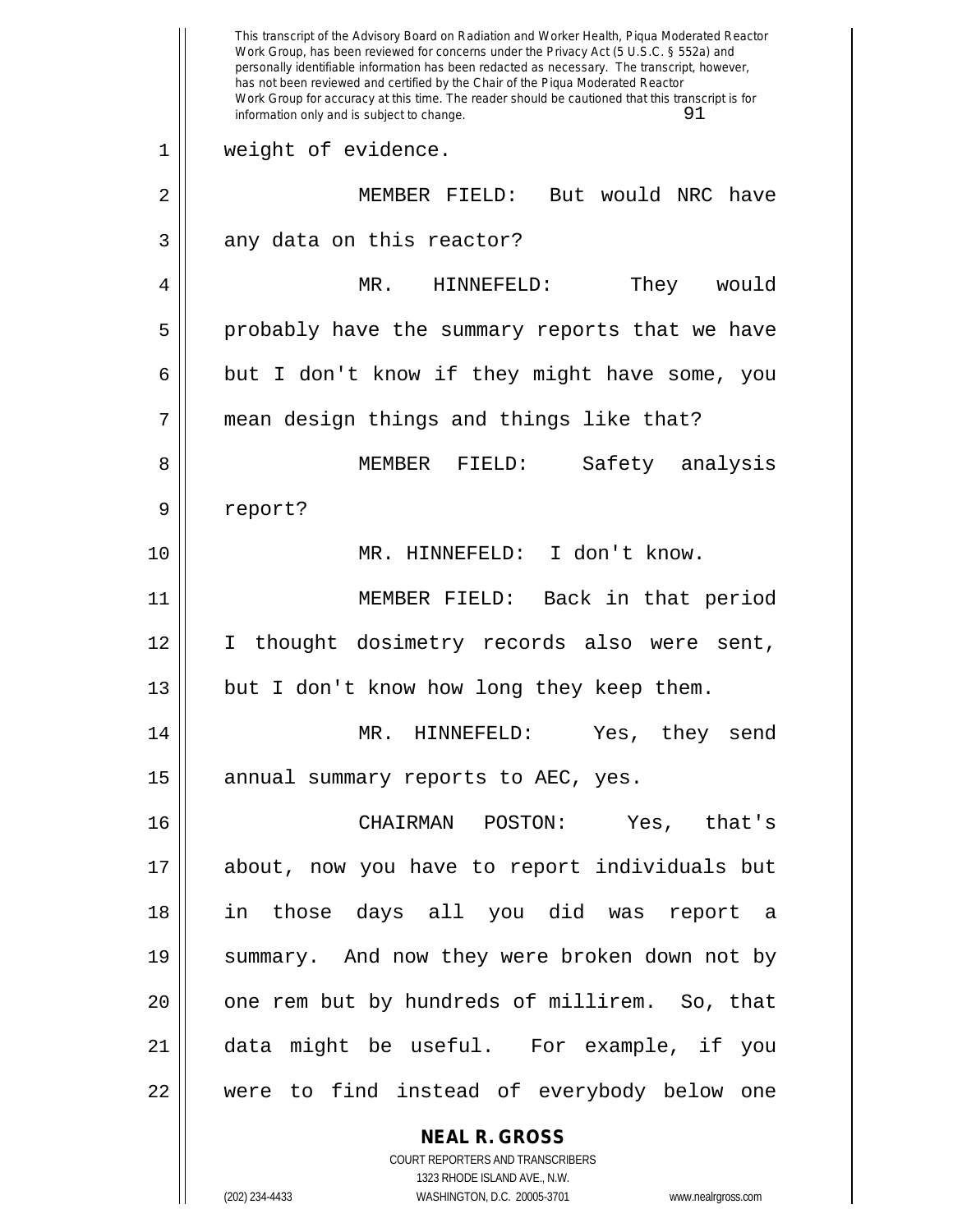|    | This transcript of the Advisory Board on Radiation and Worker Health, Piqua Moderated Reactor<br>Work Group, has been reviewed for concerns under the Privacy Act (5 U.S.C. § 552a) and<br>personally identifiable information has been redacted as necessary. The transcript, however,<br>has not been reviewed and certified by the Chair of the Piqua Moderated Reactor<br>Work Group for accuracy at this time. The reader should be cautioned that this transcript is for<br>92<br>information only and is subject to change. |
|----|------------------------------------------------------------------------------------------------------------------------------------------------------------------------------------------------------------------------------------------------------------------------------------------------------------------------------------------------------------------------------------------------------------------------------------------------------------------------------------------------------------------------------------|
| 1  | was everybody below 100 millirem<br>that<br>rem                                                                                                                                                                                                                                                                                                                                                                                                                                                                                    |
| 2  | would be interesting.                                                                                                                                                                                                                                                                                                                                                                                                                                                                                                              |
| 3  | This is Karin.<br>MS. JESSEN:<br>Do                                                                                                                                                                                                                                                                                                                                                                                                                                                                                                |
| 4  | you mind if I say something about data?                                                                                                                                                                                                                                                                                                                                                                                                                                                                                            |
| 5  | HINNEFELD:<br>I wish you would.<br>MR.                                                                                                                                                                                                                                                                                                                                                                                                                                                                                             |
| 6  | MS. JESSEN:<br>have<br>looked<br>We                                                                                                                                                                                                                                                                                                                                                                                                                                                                                                |
| 7  | Landauer and Landauer made an attempt to find                                                                                                                                                                                                                                                                                                                                                                                                                                                                                      |
| 8  | the City of Piqua dosimetry records and no                                                                                                                                                                                                                                                                                                                                                                                                                                                                                         |
| 9  | records were found. Landauer did<br>a<br>more                                                                                                                                                                                                                                                                                                                                                                                                                                                                                      |
| 10 | comprehensive search for records at various                                                                                                                                                                                                                                                                                                                                                                                                                                                                                        |
| 11 | sites but nothing was found. And in addition                                                                                                                                                                                                                                                                                                                                                                                                                                                                                       |
| 12 | we also did some searches on the NRC database,                                                                                                                                                                                                                                                                                                                                                                                                                                                                                     |
| 13 | the<br>database, and nothing<br>found<br>ADAMS<br>was                                                                                                                                                                                                                                                                                                                                                                                                                                                                              |
| 14 | there either. Really, during this whole ER                                                                                                                                                                                                                                                                                                                                                                                                                                                                                         |
| 15 | process we did pretty much do a really                                                                                                                                                                                                                                                                                                                                                                                                                                                                                             |
| 16 | thorough search of records and at this point                                                                                                                                                                                                                                                                                                                                                                                                                                                                                       |
| 17 | nothing was found. If I remember correctly,                                                                                                                                                                                                                                                                                                                                                                                                                                                                                        |
| 18 | we did interview someone who had said that                                                                                                                                                                                                                                                                                                                                                                                                                                                                                         |
| 19 | there were records at one point. They were in                                                                                                                                                                                                                                                                                                                                                                                                                                                                                      |
| 20 | a shoe box in his desk drawer. And nobody                                                                                                                                                                                                                                                                                                                                                                                                                                                                                          |
| 21 | seems to know what has happened to those                                                                                                                                                                                                                                                                                                                                                                                                                                                                                           |
| 22 | records.<br>They are gone somewhere hiding                                                                                                                                                                                                                                                                                                                                                                                                                                                                                         |

**NEAL R. GROSS** COURT REPORTERS AND TRANSCRIBERS

1323 RHODE ISLAND AVE., N.W.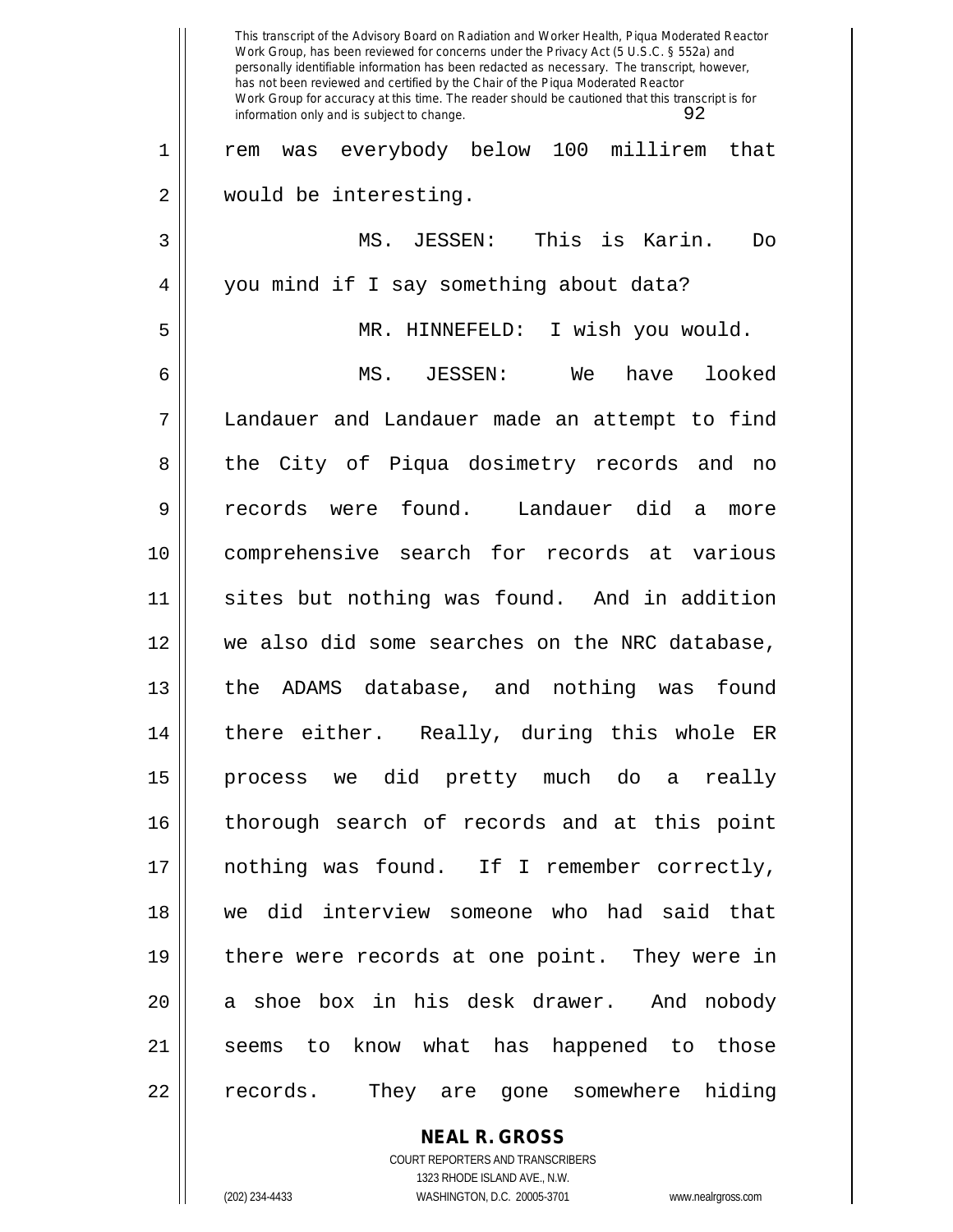**NEAL R. GROSS** COURT REPORTERS AND TRANSCRIBERS 1323 RHODE ISLAND AVE., N.W. This transcript of the Advisory Board on Radiation and Worker Health, Piqua Moderated Reactor Work Group, has been reviewed for concerns under the Privacy Act (5 U.S.C. § 552a) and personally identifiable information has been redacted as necessary. The transcript, however, has not been reviewed and certified by the Chair of the Piqua Moderated Reactor Work Group for accuracy at this time. The reader should be cautioned that this transcript is for information only and is subject to change. 93 1 || maybe. 2 | NETON: I had heard at one 3 point the City of Piqua took possession of the 4 | records and they got lost from there. 5 MS. JESSEN: Right. But I do 6 Temember specifically this one guy said yes  $7 \parallel$  they were in his lower, I think he said his 8 lower left hand drawer in a shoe box. We were 9 || never able to find those. 10 CHAIRMAN POSTON: Sort of like 11 Seaborg's plutonium. 12 MR. KATZ: So we can cross 13 || Landauer off the list it sounds like. 14 || MS. JESSEN: Yes. 15 MR. KATZ: That's even an option 16 and NRC it sounds like you've plumbed --17 MS. JESSEN: Right. You know and 18 we were trying really hard to find some of 19 these records because it is kind of hard to 20 hang your hat on something without records and 21 || only just the summary data but you know we 22 || have looked in all these places that you are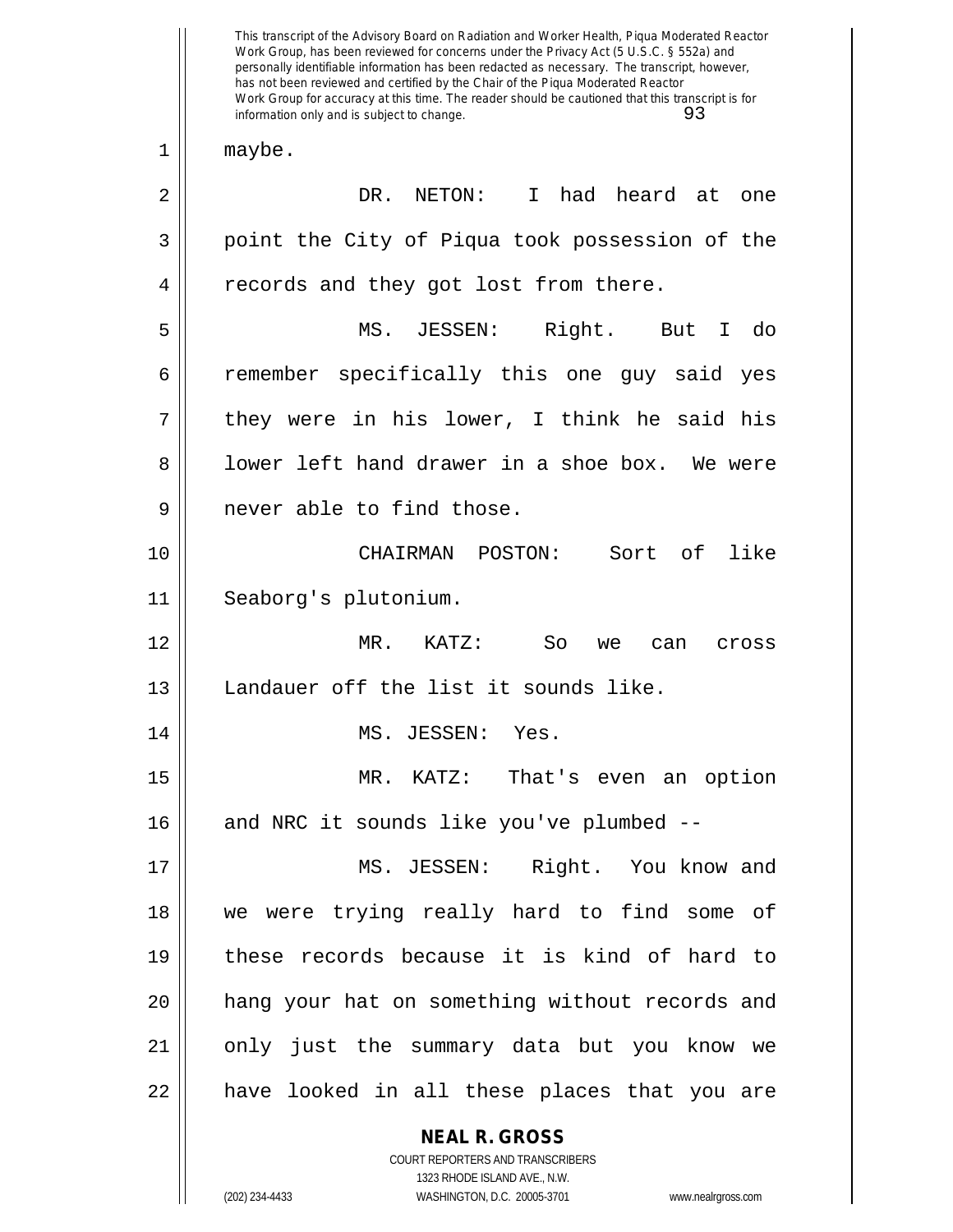**NEAL R. GROSS** COURT REPORTERS AND TRANSCRIBERS This transcript of the Advisory Board on Radiation and Worker Health, Piqua Moderated Reactor Work Group, has been reviewed for concerns under the Privacy Act (5 U.S.C. § 552a) and personally identifiable information has been redacted as necessary. The transcript, however, has not been reviewed and certified by the Chair of the Piqua Moderated Reactor Work Group for accuracy at this time. The reader should be cautioned that this transcript is for information only and is subject to change.  $94$ 1 discussing at this point. 2 MEMBER FIELD: I'm just curious. 3 Do you have the contract ID with Landauer? Do 4 || you have that number to give them? 5 MS. JESSEN: I do not have that 6 | number in my notes. 7 MEMBER FIELD: If you could just 8 get, find one dosimetry report and find that 9 contract number, that's where they have the 10 access. 11 MR. HINNEFELD: Sensor ID how they 12 find stuff. 13 MEMBER FIELD: That is how they 14 access things, so it may be helpful if you can 15 do some discovery if even if one person kept 16 their records from Landauer that would be a 17 || good way to find them. 18 MEMBER SCHOFIELD: It also seems 19 like you should be able to find, well I 20 || shouldn't say it that way but the log books 21 for the health physics people would have kept 22 || for any job that was considered potentially

1323 RHODE ISLAND AVE., N.W.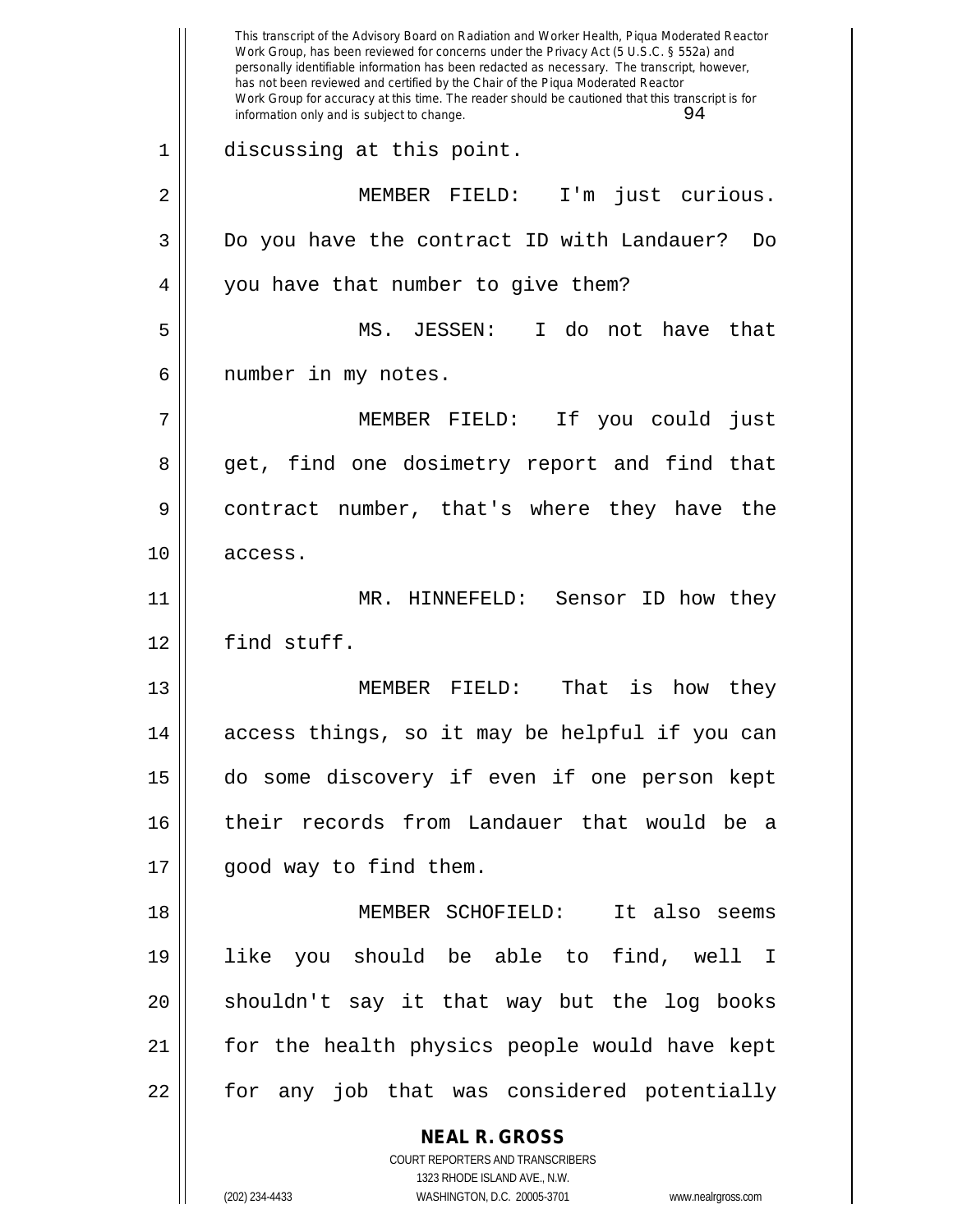**NEAL R. GROSS** COURT REPORTERS AND TRANSCRIBERS This transcript of the Advisory Board on Radiation and Worker Health, Piqua Moderated Reactor Work Group, has been reviewed for concerns under the Privacy Act (5 U.S.C. § 552a) and personally identifiable information has been redacted as necessary. The transcript, however, has not been reviewed and certified by the Chair of the Piqua Moderated Reactor Work Group for accuracy at this time. The reader should be cautioned that this transcript is for information only and is subject to change. 95 1 hot job and you would expect they used a 2 || portable CAM in that area so they would have 3 documented the levels, which would give us a  $4 \parallel$  real good shield for what kind of --5 DR. MAURO: Radiation work 6 permits. 7 MEMBER SCHOFIELD: Yes, radiation 8 work permits would give us a real handle on  $9 \parallel$  those potential. 10 || DR. MAURO: We are looking forward 11 to seeing it. 12 MS. JESSEN: And one other thing 13 is that we did talk with Jeff Tack. Are you 14 familiar with Jeff Tack? 15 MR. HINNEFELD: Jeff Tack works 16 | for DOE Legacy Management. 17 MS. JESSEN: Right and we did talk 18 with him and interview him and let me see. 19 I'm looking at my notes right now. He said 20 || that all the operational records went to DOE 21 and DOE-LM inherited approximately two to 22 || three cubic feet of records from the Chicago

1323 RHODE ISLAND AVE., N.W.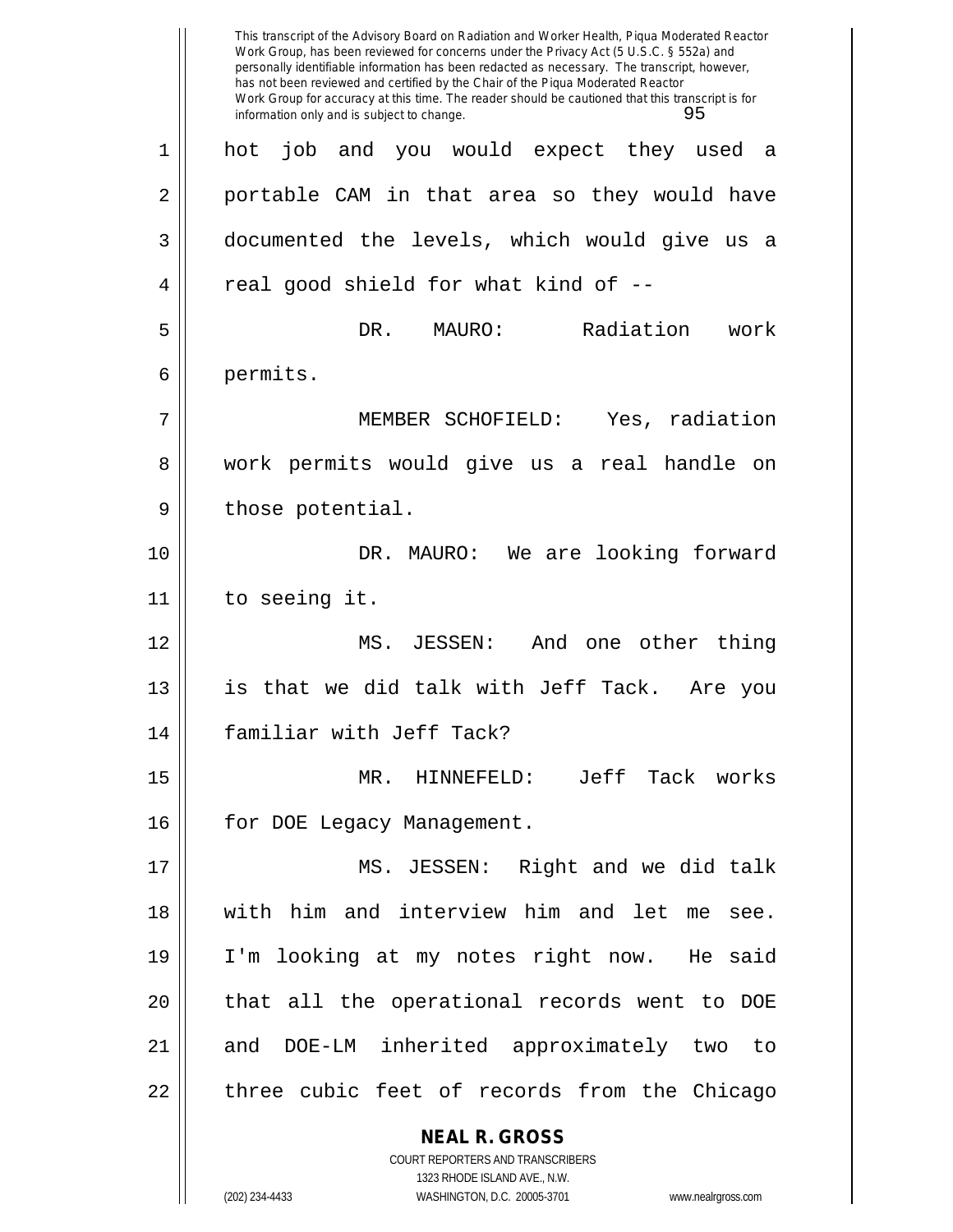This transcript of the Advisory Board on Radiation and Worker Health, Piqua Moderated Reactor Work Group, has been reviewed for concerns under the Privacy Act (5 U.S.C. § 552a) and personally identifiable information has been redacted as necessary. The transcript, however, has not been reviewed and certified by the Chair of the Piqua Moderated Reactor Work Group for accuracy at this time. The reader should be cautioned that this transcript is for<br>information only and is subject to change.<br>96 information only and is subject to change.

| 1  | office. There is not a lot of information,                              |
|----|-------------------------------------------------------------------------|
| 2  | only plant drawings and environmental                                   |
| 3  | documents and site monitoring. Let's see and                            |
| 4  | then he went on to say there were never any                             |
| 5  | Legacy records transferred. DOE-LM says that                            |
| 6  | all they have are equipment drawings but no                             |
| 7  | exposure records. Then it goes on to say the                            |
| 8  | DOE-LM Chicago office said that all records                             |
| 9  | were destroyed.                                                         |
| 10 | DR. NETON: I've heard that before                                       |
| 11 | and they magically surfaced.                                            |
| 12 | MS. JESSEN: And then he also went                                       |
| 13 | on to say DOE and the City of Piqua do not                              |
| 14 | have any. They were probably destroyed. So                              |
| 15 | those were my notes from my interview with                              |
| 16 | Tack in an effort to find individual<br>Jeff                            |
| 17 | records.                                                                |
| 18 | MR. KATZ: Is that T-A-C-K?                                              |
| 19 | MS. JESSEN: Yes.                                                        |
| 20 | Thanks.<br>MR. KATZ:                                                    |
| 21 | CHAIRMAN POSTON:<br>In the telephone                                    |
| 22 | interviews<br>talked to the<br>health<br>you                            |
|    | <b>NEAL R. GROSS</b>                                                    |
|    | <b>COURT REPORTERS AND TRANSCRIBERS</b><br>1323 RHODE ISLAND AVE., N.W. |
|    | (202) 234-4433<br>WASHINGTON, D.C. 20005-3701<br>www.nealrgross.com     |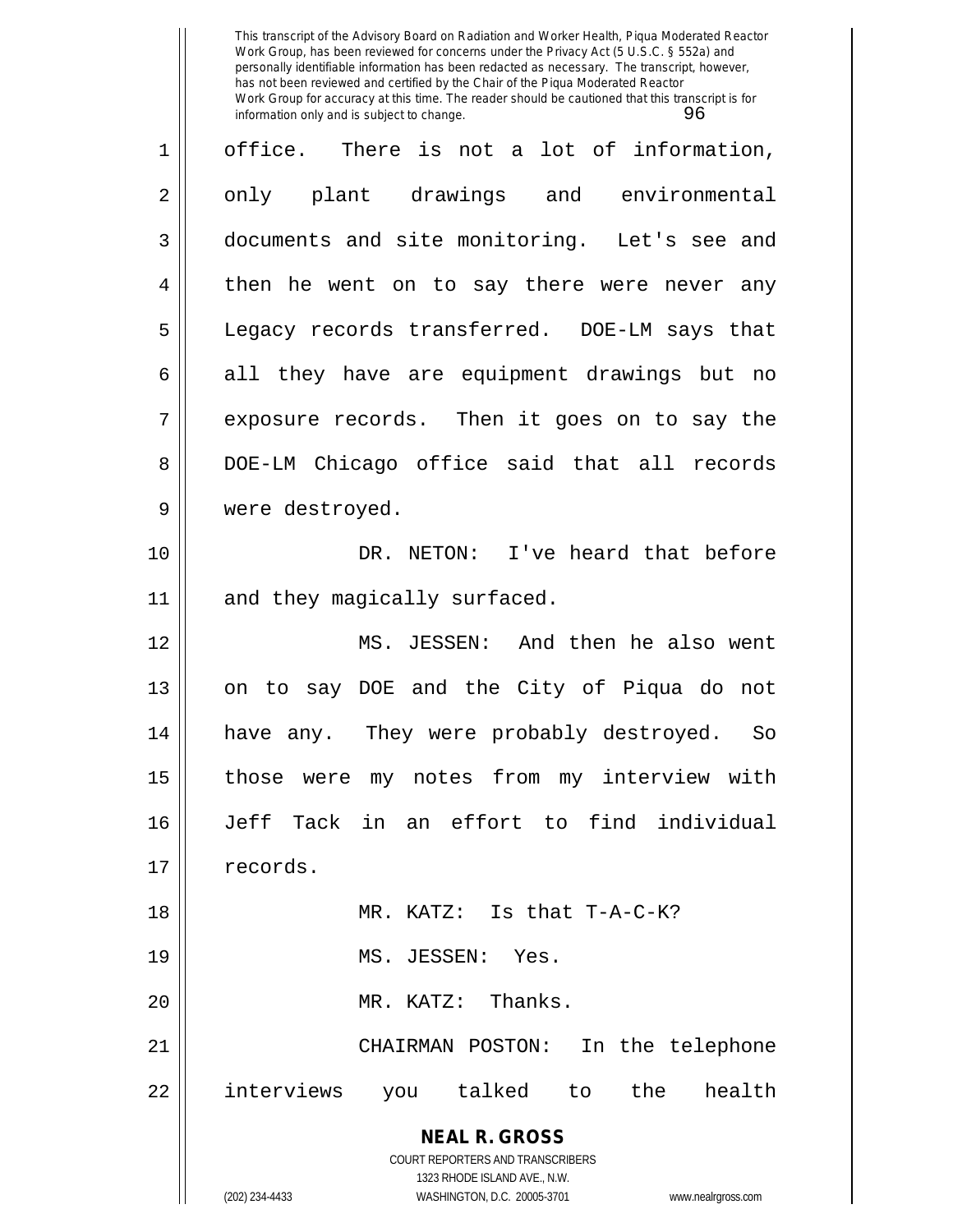**NEAL R. GROSS** COURT REPORTERS AND TRANSCRIBERS 1323 RHODE ISLAND AVE., N.W. (202) 234-4433 WASHINGTON, D.C. 20005-3701 www.nealrgross.com This transcript of the Advisory Board on Radiation and Worker Health, Piqua Moderated Reactor Work Group, has been reviewed for concerns under the Privacy Act (5 U.S.C. § 552a) and personally identifiable information has been redacted as necessary. The transcript, however, has not been reviewed and certified by the Chair of the Piqua Moderated Reactor Work Group for accuracy at this time. The reader should be cautioned that this transcript is for information only and is subject to change. 97 1 || physicists. Any indication of incidents and 2 || those kinds of things? 3 MS. JESSEN: I would have to go 4 || back. I have in the ER there is a summary of 5 || the interviews with the people that we 6 interviewed and I would have to go back and  $7 \parallel$  review that. I don't have the answer at this 8 || moment. Roger do you remember anything? 9 MR. HALSEY: Not off the top of my 10 head. I would have to look at the notes too. 11 CHAIRMAN POSTON: I don't remember 12 || anything that's why I asked the question. 13 DR. NETON: There were two 14 incidents. One is a leaking coolant pipe but 15 it kind of a froze and they cleaned it up and 16 then a soot material from one of the burning 17 || operations, it was like 400 dpm. 18 CHAIRMAN POSTON: I was just 19 thinking if there was any anecdotal evidence  $20$  || that came up when you talked to people. 21 || Sometimes they say oh yes, blah, blah, blah. 22 DR. NETON: I didn't do the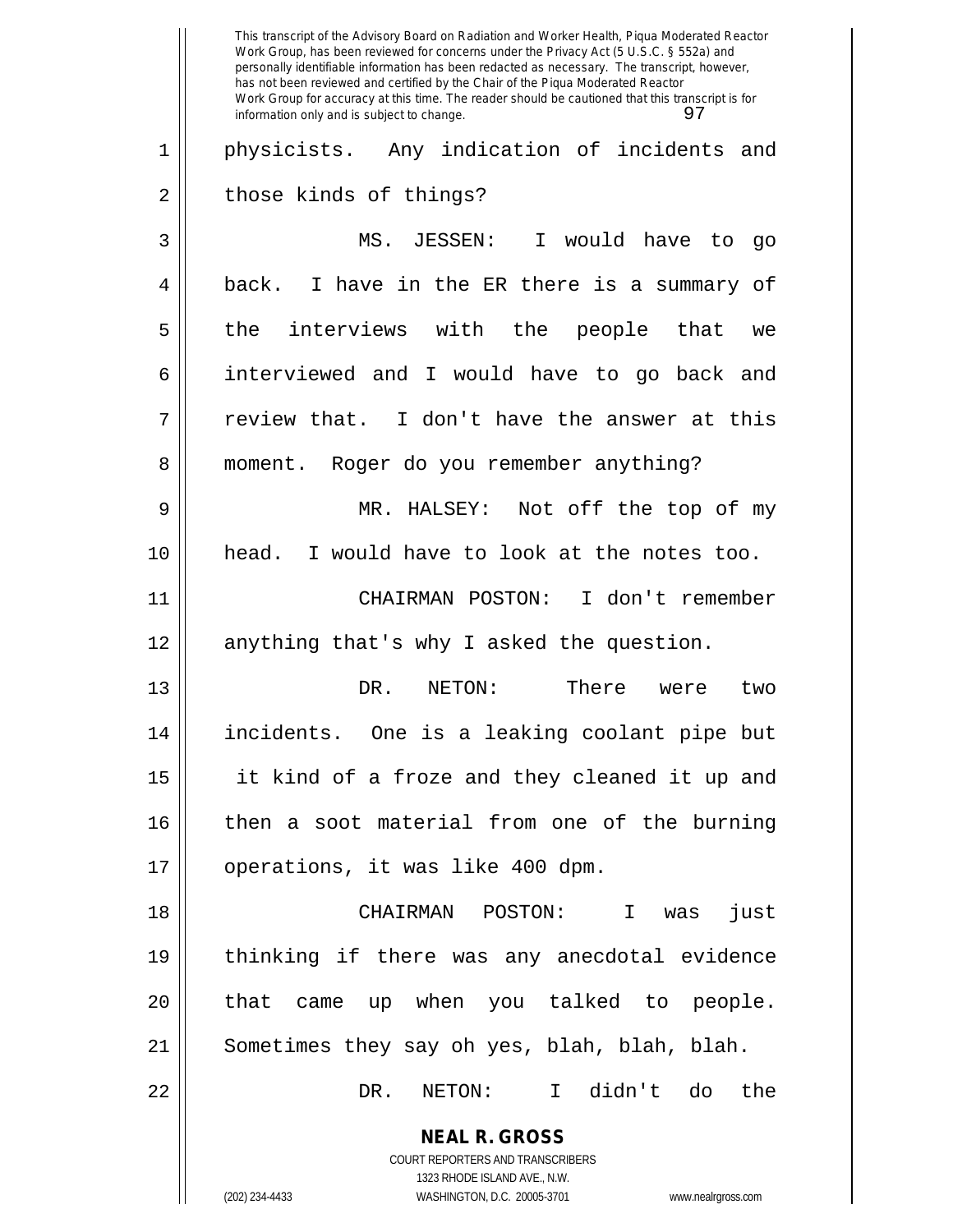**NEAL R. GROSS** COURT REPORTERS AND TRANSCRIBERS 1323 RHODE ISLAND AVE., N.W. This transcript of the Advisory Board on Radiation and Worker Health, Piqua Moderated Reactor Work Group, has been reviewed for concerns under the Privacy Act (5 U.S.C. § 552a) and personally identifiable information has been redacted as necessary. The transcript, however, has not been reviewed and certified by the Chair of the Piqua Moderated Reactor Work Group for accuracy at this time. The reader should be cautioned that this transcript is for information only and is subject to change. 98 1 interviews, most people indicated it was a 2 || fairly clean operation. Exposures were 3 minimal to non-existent. That is about all we 4 || have to go on. 5 MR. HALSEY: I do have my notes 6 from that coolant leak and I don't remember  $7 \parallel$  the job of the guy but he did say no one was 8 exposed. They cleaned it up with a shovel. 9 It solidified like wax. They just picked it 10 up and it set up like soap. 11 || DR. NETON: Like soap. 12 MS. JESSEN: And if you do look at 13 the end of the ER that has the summary of the 14 interviews, a couple of people do mention  $15$  || incidents and it is under the column that says 16 incidents. I just wrote down what the 17 || interviewee was stating about incidents. 18 MEMBER FIELD: I'm just curious do 19 you have this paper that was published in 1970 20 by Wheelock? It is called Retirement of the 21 || Piqua Nuclear Reactor or Power Facility? 22 MS. JESSEN: Well I looked at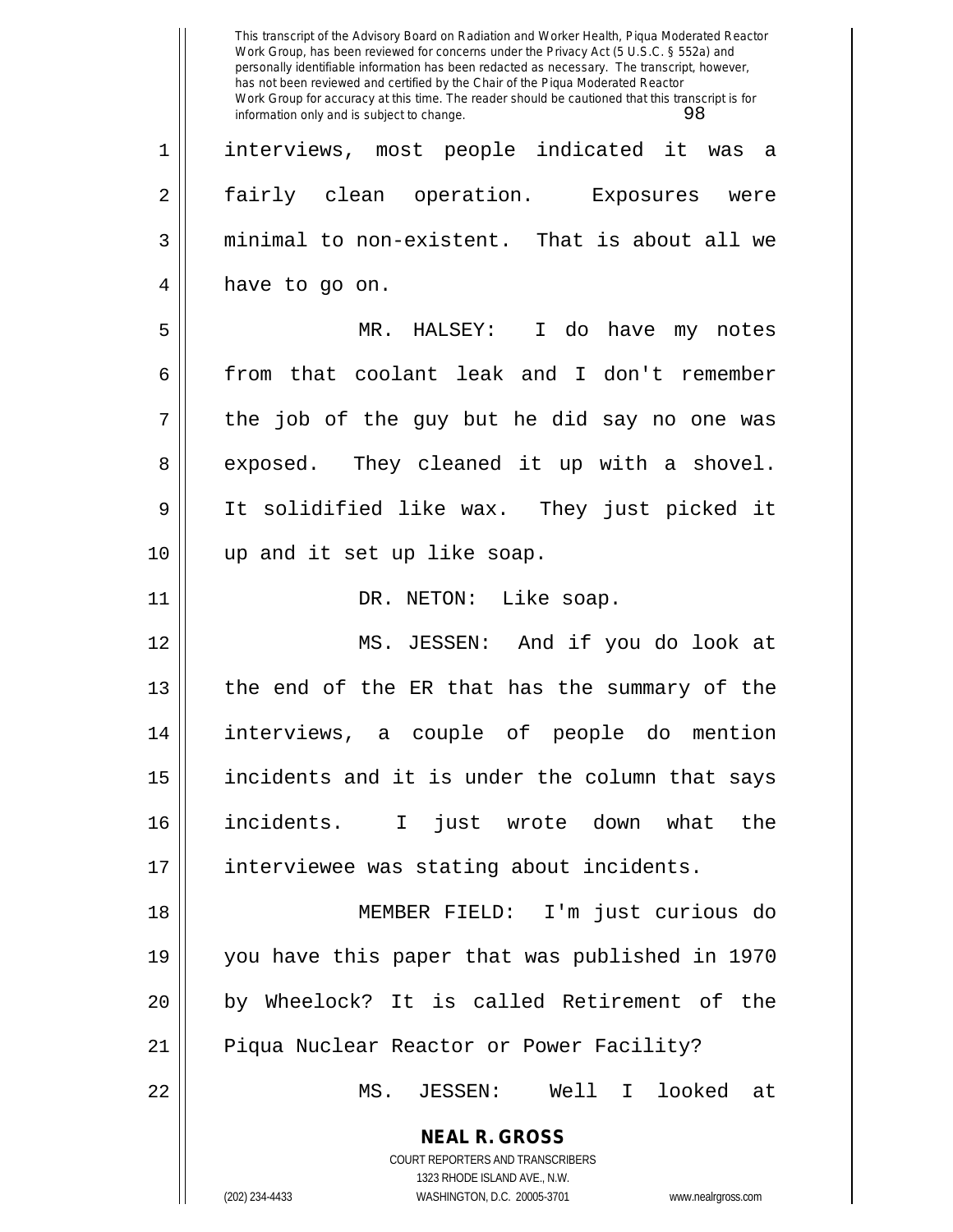|    | This transcript of the Advisory Board on Radiation and Worker Health, Piqua Moderated Reactor<br>Work Group, has been reviewed for concerns under the Privacy Act (5 U.S.C. § 552a) and<br>personally identifiable information has been redacted as necessary. The transcript, however,<br>has not been reviewed and certified by the Chair of the Piqua Moderated Reactor<br>Work Group for accuracy at this time. The reader should be cautioned that this transcript is for<br>99<br>information only and is subject to change. |
|----|------------------------------------------------------------------------------------------------------------------------------------------------------------------------------------------------------------------------------------------------------------------------------------------------------------------------------------------------------------------------------------------------------------------------------------------------------------------------------------------------------------------------------------|
| 1  | probably over 200 documents. I don't remember                                                                                                                                                                                                                                                                                                                                                                                                                                                                                      |
| 2  | that one in particular but if it's in the SRDB                                                                                                                                                                                                                                                                                                                                                                                                                                                                                     |
| 3  | I did look at it.                                                                                                                                                                                                                                                                                                                                                                                                                                                                                                                  |
| 4  | MEMBER FIELD:<br>I just looked up on                                                                                                                                                                                                                                                                                                                                                                                                                                                                                               |
| 5  | PubMed, Google Scholar and it is a technical                                                                                                                                                                                                                                                                                                                                                                                                                                                                                       |
| 6  | report. You would think this being a research                                                                                                                                                                                                                                                                                                                                                                                                                                                                                      |
| 7  | reactor there would be more published.                                                                                                                                                                                                                                                                                                                                                                                                                                                                                             |
| 8  | CHAIRMAN<br>POSTON:<br>that time<br>In                                                                                                                                                                                                                                                                                                                                                                                                                                                                                             |
| 9  | a lot of stuff.<br>period there was<br>But, you                                                                                                                                                                                                                                                                                                                                                                                                                                                                                    |
| 10 | know, I remember my early days at Babcock and                                                                                                                                                                                                                                                                                                                                                                                                                                                                                      |
| 11 | Wilcox it<br>never had an over<br>We<br>exposure.                                                                                                                                                                                                                                                                                                                                                                                                                                                                                  |
| 12 | never had an airborne release. We never had                                                                                                                                                                                                                                                                                                                                                                                                                                                                                        |
| 13 | anything.<br>Some of<br>these<br>operations<br>were                                                                                                                                                                                                                                                                                                                                                                                                                                                                                |
| 14 | pretty clean.                                                                                                                                                                                                                                                                                                                                                                                                                                                                                                                      |
| 15 | Okay let's see. The other things                                                                                                                                                                                                                                                                                                                                                                                                                                                                                                   |
| 16 | I had sort of a question about the radiolysis                                                                                                                                                                                                                                                                                                                                                                                                                                                                                      |
| 17 | of hydrocarbon coolant. I don't know how to                                                                                                                                                                                                                                                                                                                                                                                                                                                                                        |
| 18 | address that. It seems to me that we need to                                                                                                                                                                                                                                                                                                                                                                                                                                                                                       |
| 19 | understand that before we start postulating                                                                                                                                                                                                                                                                                                                                                                                                                                                                                        |
| 20 | carbon-14 or carbon dioxide or whatever. I                                                                                                                                                                                                                                                                                                                                                                                                                                                                                         |
| 21 | don't understand the mechanism. That's maybe                                                                                                                                                                                                                                                                                                                                                                                                                                                                                       |
| 22 | an academic endeavor. I don't know.                                                                                                                                                                                                                                                                                                                                                                                                                                                                                                |
|    | <b>NEAL R. GROSS</b><br>COURT REPORTERS AND TRANSCRIBERS                                                                                                                                                                                                                                                                                                                                                                                                                                                                           |

1323 RHODE ISLAND AVE., N.W.

 $\prod$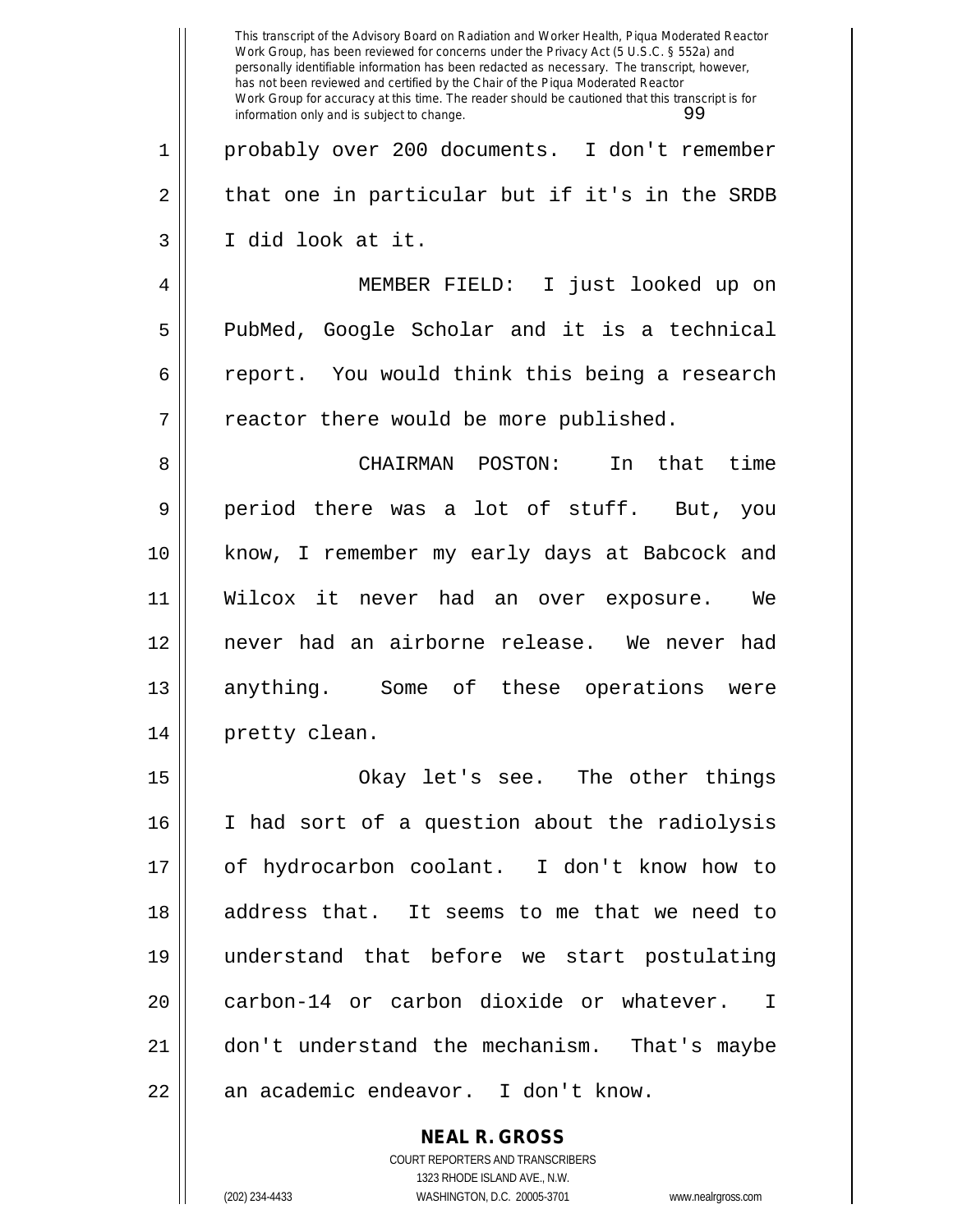This transcript of the Advisory Board on Radiation and Worker Health, Piqua Moderated Reactor Work Group, has been reviewed for concerns under the Privacy Act (5 U.S.C. § 552a) and personally identifiable information has been redacted as necessary. The transcript, however, has not been reviewed and certified by the Chair of the Piqua Moderated Reactor Work Group for accuracy at this time. The reader should be cautioned that this transcript is for information only and is subject to change.  $100$ 1 DR. NETON: Like I say if they 2 developed this coolant, they must have tested 3 || it and it was picked for a reason. 4 CHAIRMAN POSTON: Yes. 5 DR. NETON: I think it withstood  $6$  || the temperature. 7 CHAIRMAN POSTON: Because as you 8 || look at the half-life of the radionuclides 9 with the exception of cobalt-60 and tritium 10 and carbon-14, most of them were fairly short 11 lived. 12 DR. MAURO: Unfortunately though 13 || those samples and the gamma spec analysis and 14 the coolant samples, again no one had the 15 presence of mind let's take a look at the 16 || tritium concentration. They do them, sorry, 17 the tritium concentration. That was in the 18 coolant or in this waxy buildup. I wasn't 19 || sure when they reported the carbon-14 and they 20 || reported the tritium whether that was coolant 21 or some kind of special place where they were 22 || having a problem and they wanted to see what

## **NEAL R. GROSS**

COURT REPORTERS AND TRANSCRIBERS 1323 RHODE ISLAND AVE., N.W. (202) 234-4433 WASHINGTON, D.C. 20005-3701 www.nealrgross.com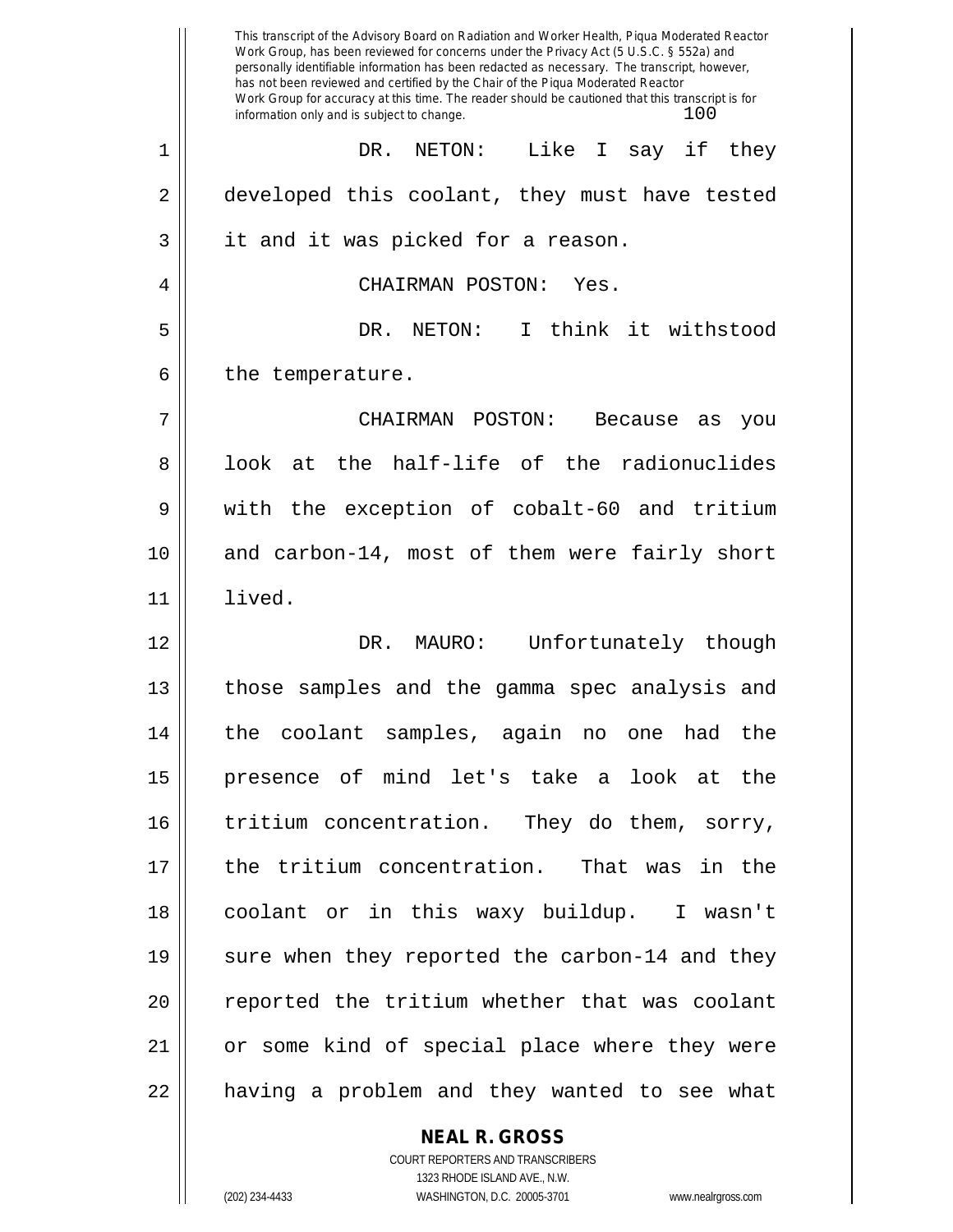**NEAL R. GROSS** COURT REPORTERS AND TRANSCRIBERS 1323 RHODE ISLAND AVE., N.W. (202) 234-4433 WASHINGTON, D.C. 20005-3701 www.nealrgross.com This transcript of the Advisory Board on Radiation and Worker Health, Piqua Moderated Reactor Work Group, has been reviewed for concerns under the Privacy Act (5 U.S.C. § 552a) and personally identifiable information has been redacted as necessary. The transcript, however, has not been reviewed and certified by the Chair of the Piqua Moderated Reactor Work Group for accuracy at this time. The reader should be cautioned that this transcript is for information only and is subject to change.  $101$  $1 \parallel$  the crust was made out of. There was coolant  $2 \parallel$  and the old coolant, they did have this 3 carbon-14 ten to the minus two microcuries per  $4 \parallel$  cc, number comes to mind. So obviously --5 DR. NETON: And if you take a  $6 \parallel$  sample of the coolant and it solidifies, you  $7$  | are trying to measure carbon-14. 8 DR. MAURO: Did someone get into a 9 || liquid simulation detection? In other words - $10$ 11 || DR. NETON: Dissolved it. 12 DR. MAURO: The cocktail is an 13 || organic. Maybe it just dissolves. I think is 14 it in the cocktail? 15 DR. NETON: Yes, the cocktail. I 16 || don't know that you would dissolve this. 17 DR. MAURO: This stuff, yes, I 18 don't know. We're guessing, that is what we  $19 \parallel$  are doing. 20 CHAIRMAN POSTON: And the only 21 || other thing I had was some question about can 22 || we learn anything from the Idaho reactor?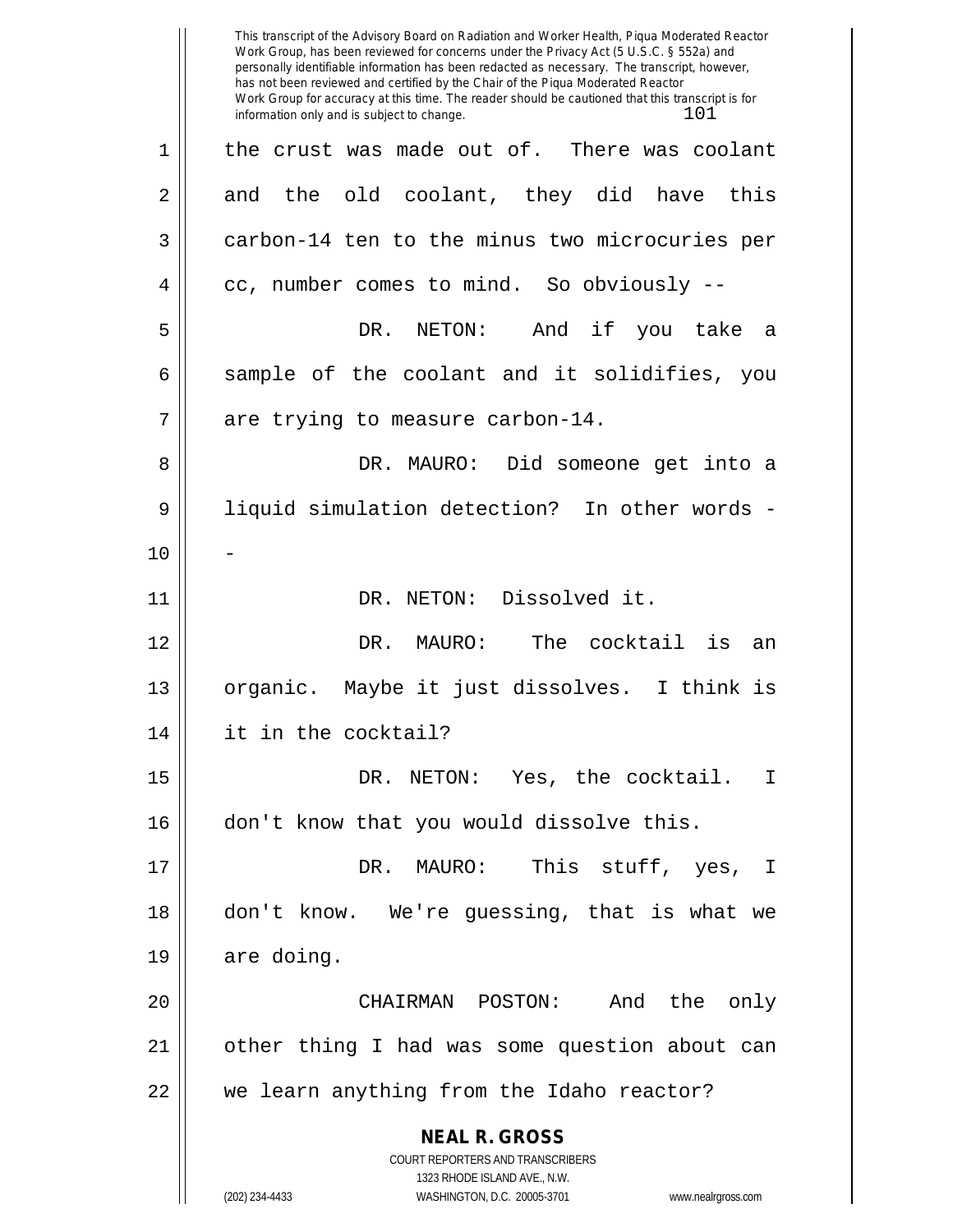**NEAL R. GROSS** COURT REPORTERS AND TRANSCRIBERS 1323 RHODE ISLAND AVE., N.W. (202) 234-4433 WASHINGTON, D.C. 20005-3701 www.nealrgross.com This transcript of the Advisory Board on Radiation and Worker Health, Piqua Moderated Reactor Work Group, has been reviewed for concerns under the Privacy Act (5 U.S.C. § 552a) and personally identifiable information has been redacted as necessary. The transcript, however, has not been reviewed and certified by the Chair of the Piqua Moderated Reactor Work Group for accuracy at this time. The reader should be cautioned that this transcript is for information only and is subject to change.  $102$ 1 DR. NETON: Right. That's on my 2 || list. That's probably one of our best hopes  $3 \parallel$  at this point in my opinion. 4 CHAIRMAN POSTON: Did you have 5 || anything else Ted on your list? 6 MR. KATZ: I don't. 7 MR. HINNEFELD: Some of the design 8 || information that is a question. Did we for 9 Karin, when Jeff said they had design 10 information but no individual information. 11 Did we go look at that? Did we go try to 12 | capture what they had? 13 MR. HALSEY: This is Roger. I'm 14 || afraid Karin had to step away to the restroom 15 | for a second. 16 MR. HINNEFELD: All right. 17 MR. HALSEY: I'll take the note 18 || for her. 19 MR. HINNEFELD: I was just curious 20 because one of the questions we've talked 21 about is potential exposure and filter changes  $22$  || and things like that and the design might be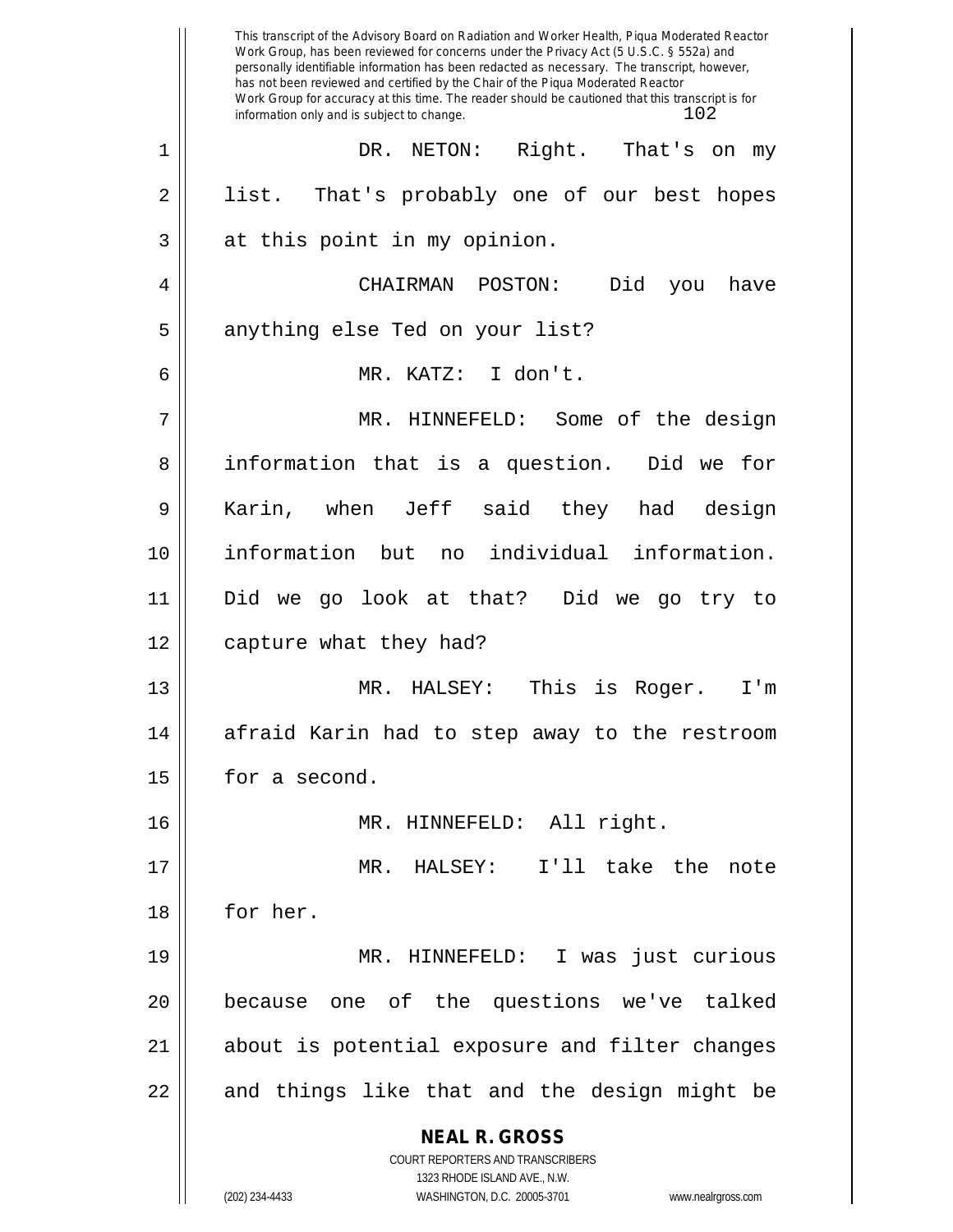**NEAL R. GROSS** COURT REPORTERS AND TRANSCRIBERS 1323 RHODE ISLAND AVE., N.W. (202) 234-4433 WASHINGTON, D.C. 20005-3701 www.nealrgross.com This transcript of the Advisory Board on Radiation and Worker Health, Piqua Moderated Reactor Work Group, has been reviewed for concerns under the Privacy Act (5 U.S.C. § 552a) and personally identifiable information has been redacted as necessary. The transcript, however, has not been reviewed and certified by the Chair of the Piqua Moderated Reactor Work Group for accuracy at this time. The reader should be cautioned that this transcript is for information only and is subject to change. 103 1 relying on that, you know. We wouldn't be  $2 \parallel$  able to look for individual information -- or 3 do we already know? 4 DR. NETON: I think we knew a lot 5 | about the design. 6 MR. HINNEFELD: We may have  $7 \parallel$  enough. 8 DR. MAURO: How did they measure  $9 \parallel$  the tritium and the carbon-14 in the coolant? 10 It would be interesting to know what they 11 did, the procedure they followed to see what  $12 \parallel$  they did. 13 MR. POTTER: This is Gene Potter. 14 I believe we have from the final safeguard  $15$  | summary  $-$ 16 MR. KATZ: I'm sorry, Gene. Can 17 you start over just because we have a phone 18 | going. 19 CHAIRMAN POSTON: We're all 20 dancing right now Gene. We'll sit down in a 21 minute. 22 MR. KATZ: Okay, thank you.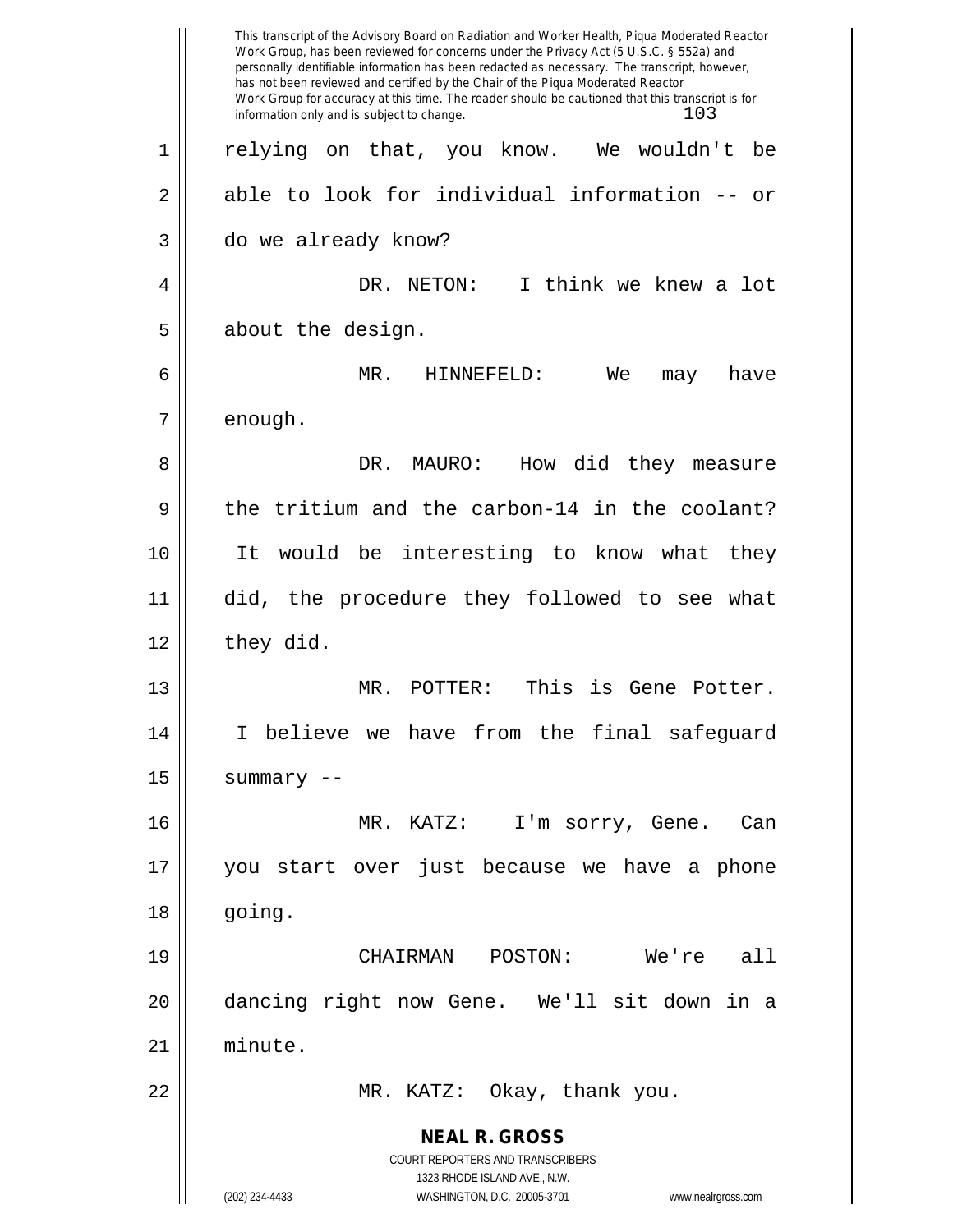This transcript of the Advisory Board on Radiation and Worker Health, Piqua Moderated Reactor Work Group, has been reviewed for concerns under the Privacy Act (5 U.S.C. § 552a) and personally identifiable information has been redacted as necessary. The transcript, however, has not been reviewed and certified by the Chair of the Piqua Moderated Reactor Work Group for accuracy at this time. The reader should be cautioned that this transcript is for information only and is subject to change.  $104$ 

| 1  | MR. POTTER: Okay, from the final                                                         |
|----|------------------------------------------------------------------------------------------|
| 2  | safeguard summary report which is I think what                                           |
| 3  | the question came up about that report by                                                |
| 4  | probably a different name nowadays. There are                                            |
| 5  | figures what they anticipated to be in the                                               |
| 6  | coolant for tritium and carbon-14 0.21                                                   |
| 7  | microcuries per cc and 1.4 times ten to the                                              |
| 8  | minus four microcuries per cc respectively.                                              |
| 9  | That is a prospective analysis. I assume it                                              |
| 10 | would have been safe cited. But it shows that                                            |
| 11 | they were considering the production of those                                            |
| 12 | elements or those isotopes in the design of                                              |
| 13 | the reactor.                                                                             |
| 14 | MR. HINNEFELD: Which document was                                                        |
| 15 | that again Gene?                                                                         |
| 16 | That's the final<br>MR. POTTER:                                                          |
| 17 | safeguard summary report for the Piqua Nuclear                                           |
| 18 | Power Facility. It's in, this is discussed in                                            |
| 19 | the ER in sections 7.2.1.1. Those levels are                                             |
| 20 | in that section of the ER.                                                               |
| 21 | MEMBER FIELD: Jim, in these cases                                                        |
| 22 | how often did you get the dosimetry data from                                            |
|    | <b>NEAL R. GROSS</b><br>COURT REPORTERS AND TRANSCRIBERS<br>1323 RHODE ISLAND AVE., N.W. |

 $\mathbb{I}$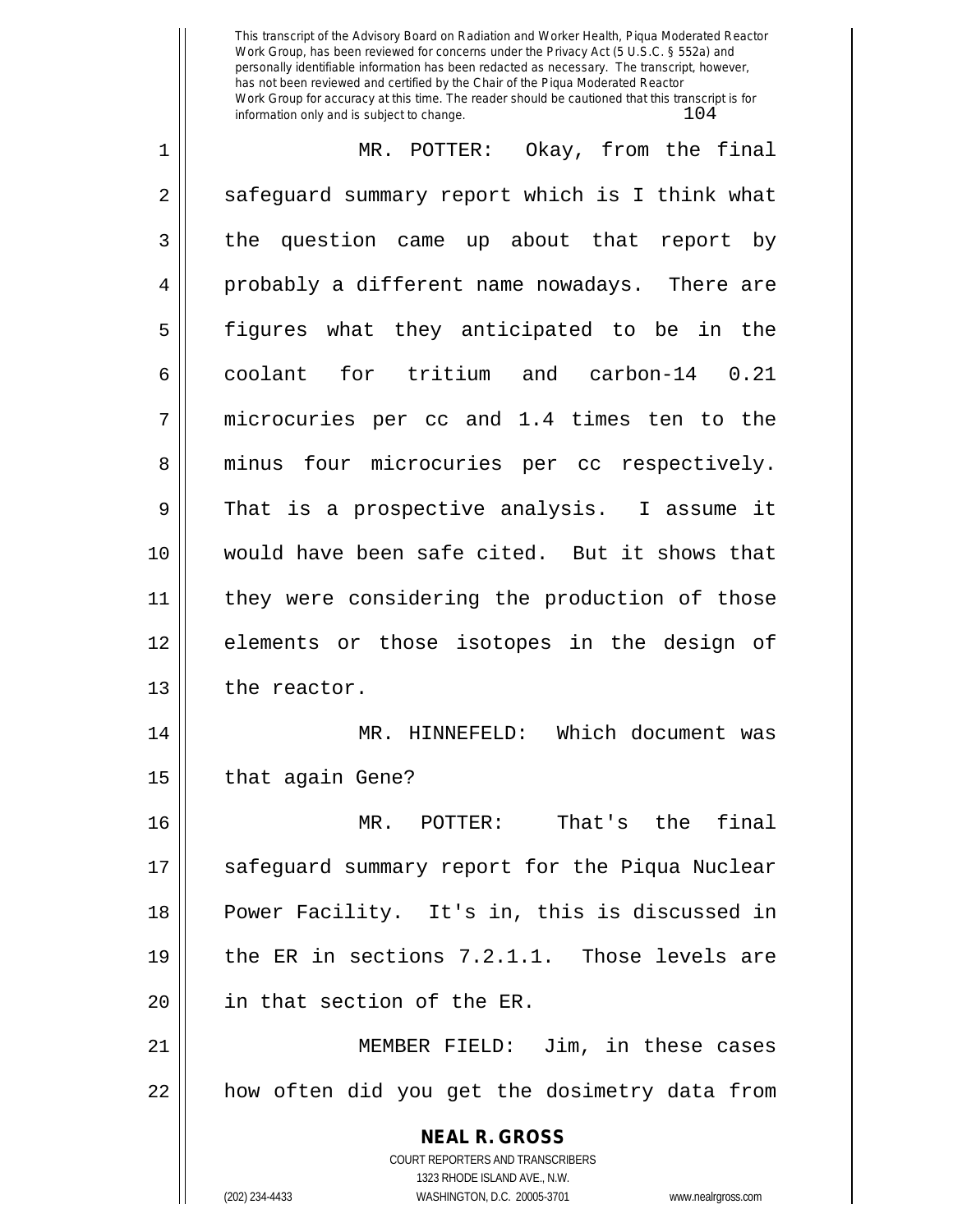**NEAL R. GROSS** COURT REPORTERS AND TRANSCRIBERS 1323 RHODE ISLAND AVE., N.W. (202) 234-4433 WASHINGTON, D.C. 20005-3701 www.nealrgross.com This transcript of the Advisory Board on Radiation and Worker Health, Piqua Moderated Reactor Work Group, has been reviewed for concerns under the Privacy Act (5 U.S.C. § 552a) and personally identifiable information has been redacted as necessary. The transcript, however, has not been reviewed and certified by the Chair of the Piqua Moderated Reactor Work Group for accuracy at this time. The reader should be cautioned that this transcript is for information only and is subject to change.  $105$ 1 Landauer? For a lot of sites you just can't  $2 \parallel$  get it? 3 DR. NETON: Pretty rarely. I mean 4 I think we got some information from Landauer 5 for GSI and that's about the only one I can 6 think of where we actually got it. Other than 7 Landauer data that was already in the files 8 for some reason. 9 MR. HINNEFELD: I think we got 10 || something just recently. 11 DR. NETON: It's not a very high 12 probability of success when you go to Landauer 13 || looking for medical records. 14 MEMBER FIELD: Yes, they search by 15  $\parallel$  that contract number. That's the key. 16 DR. NETON: Yes if you don't know 17 what the contract, if they changed names, who 18 || the contract was actually -- the formal name 19 | of the contract. 20 MEMBER FIELD: Usually there's a 21 number associated with it. 22 DR. NETON: Yes.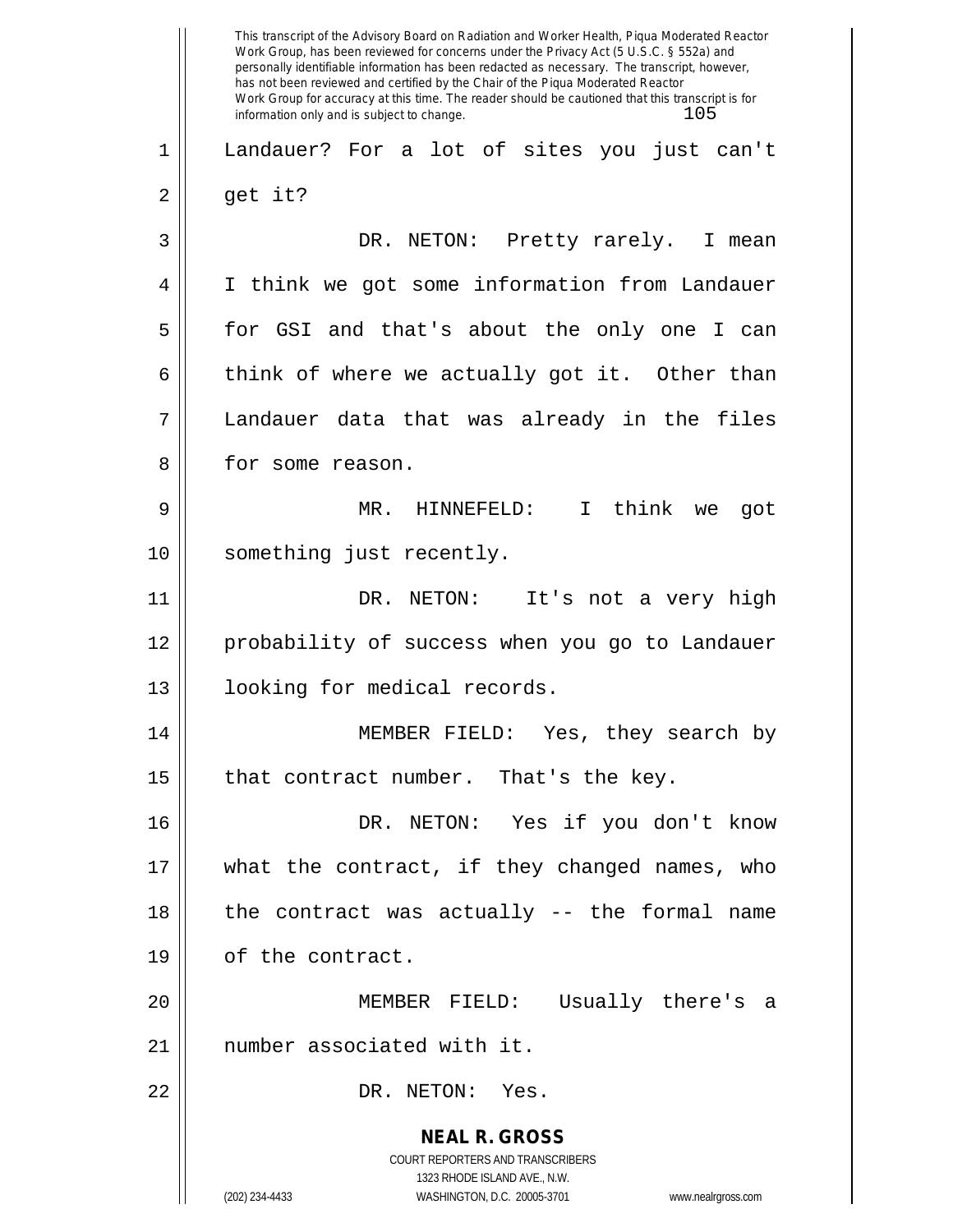**NEAL R. GROSS** COURT REPORTERS AND TRANSCRIBERS 1323 RHODE ISLAND AVE., N.W. (202) 234-4433 WASHINGTON, D.C. 20005-3701 www.nealrgross.com This transcript of the Advisory Board on Radiation and Worker Health, Piqua Moderated Reactor Work Group, has been reviewed for concerns under the Privacy Act (5 U.S.C. § 552a) and personally identifiable information has been redacted as necessary. The transcript, however, has not been reviewed and certified by the Chair of the Piqua Moderated Reactor Work Group for accuracy at this time. The reader should be cautioned that this transcript is for information only and is subject to change.  $106$ 1 MEMBER FIELD: And that stays the  $2 \parallel$  same. 3 MR. HINNEFELD: Yes, if you can 4 find a number they can generally find it. 5 || Brookhaven, we got a bunch -- we got some 6 | things from Brookhaven and actually they sent 7 us the microfiche. 8 DR. NETON: Just a few instances 9 || that I can think of where we actually got 10 Landauer data. 11 CHAIRMAN POSTON: Does Landauer 12 keep the film? I mean this would be film  $13 \parallel$  time. 14 MR. HINNEFELD: To my knowledge, 15  $\parallel$  they don't keep the film. What I think they 16 || keep is a copy of the report that they send to 17 the customer. That is generally what we get 18 to see. 19 || DR. NETON: Yes. 20 DR. MAURO: That was too early. 21 (Simultaneous speaking.) 22 DR. NETON: They may save it for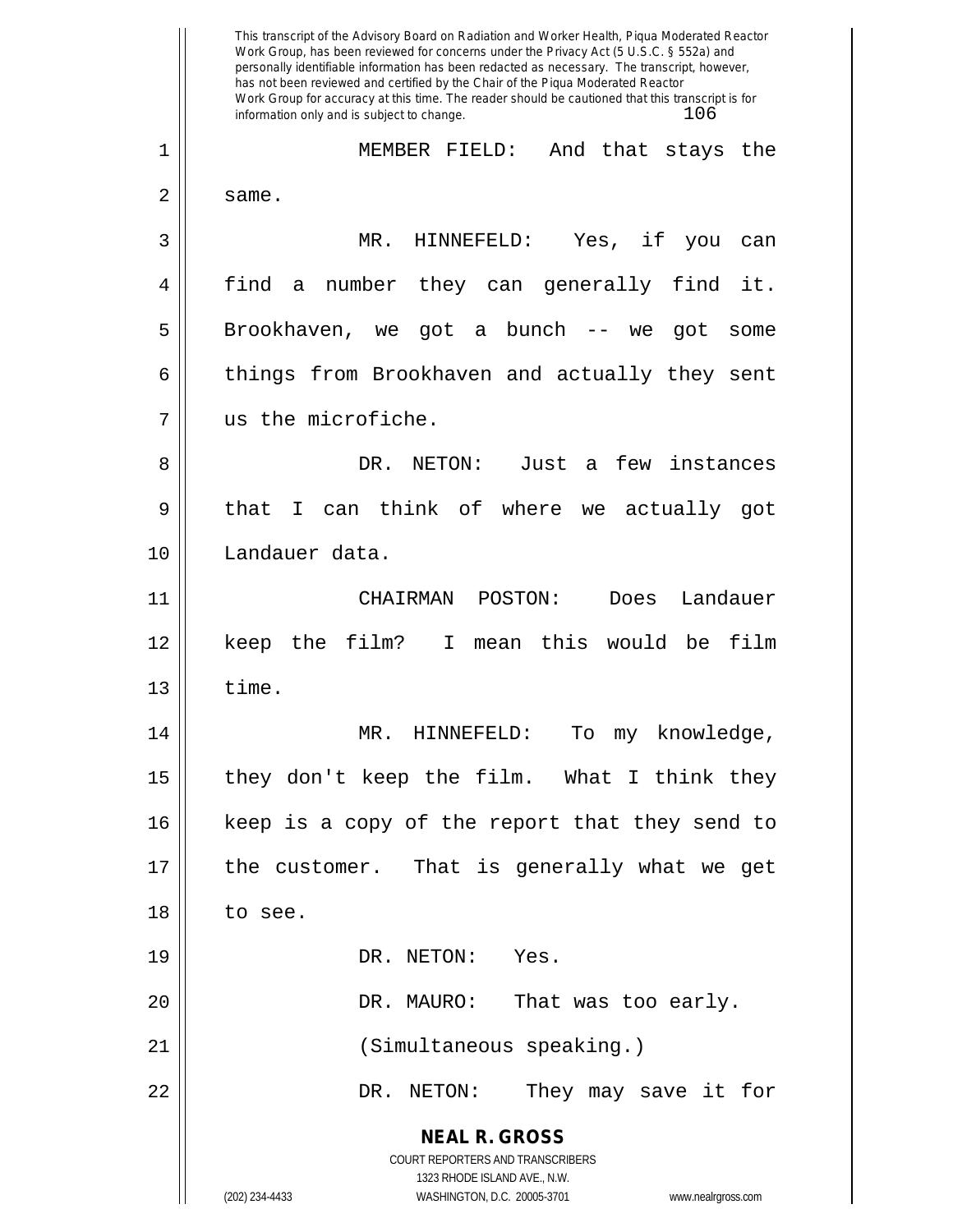|    | This transcript of the Advisory Board on Radiation and Worker Health, Piqua Moderated Reactor<br>Work Group, has been reviewed for concerns under the Privacy Act (5 U.S.C. § 552a) and<br>personally identifiable information has been redacted as necessary. The transcript, however,<br>has not been reviewed and certified by the Chair of the Piqua Moderated Reactor<br>Work Group for accuracy at this time. The reader should be cautioned that this transcript is for<br>107<br>information only and is subject to change. |
|----|-------------------------------------------------------------------------------------------------------------------------------------------------------------------------------------------------------------------------------------------------------------------------------------------------------------------------------------------------------------------------------------------------------------------------------------------------------------------------------------------------------------------------------------|
| 1  | a period of time.                                                                                                                                                                                                                                                                                                                                                                                                                                                                                                                   |
| 2  | CHAIRMAN<br>POSTON:<br>Because<br>at<br>one                                                                                                                                                                                                                                                                                                                                                                                                                                                                                         |
| 3  | time people did save them.                                                                                                                                                                                                                                                                                                                                                                                                                                                                                                          |
| 4  | MR. HINNEFELD:<br>Nevada Test Site                                                                                                                                                                                                                                                                                                                                                                                                                                                                                                  |
| 5  | still has theirs.                                                                                                                                                                                                                                                                                                                                                                                                                                                                                                                   |
| 6  | DR. NETON:<br>film<br>That<br>bad<br>goes                                                                                                                                                                                                                                                                                                                                                                                                                                                                                           |
| 7  | over time. Acetic acid<br>kind of<br>or some<br>a                                                                                                                                                                                                                                                                                                                                                                                                                                                                                   |
| 8  | weird reaction.                                                                                                                                                                                                                                                                                                                                                                                                                                                                                                                     |
| 9  | So DCAS has the action<br>MR. KATZ:                                                                                                                                                                                                                                                                                                                                                                                                                                                                                                 |
| 10 | list.<br>Does SC&A have anything?                                                                                                                                                                                                                                                                                                                                                                                                                                                                                                   |
| 11 | CHAIRMAN<br>POSTON:<br>Well<br>T'm<br>not                                                                                                                                                                                                                                                                                                                                                                                                                                                                                           |
| 12 | sure at this point.                                                                                                                                                                                                                                                                                                                                                                                                                                                                                                                 |
| 13 | MR. KATZ: At this point, yes.                                                                                                                                                                                                                                                                                                                                                                                                                                                                                                       |
| 14 | DR. MAURO: My thoughts are, under                                                                                                                                                                                                                                                                                                                                                                                                                                                                                                   |
| 15 | normal circumstances, you know, we are doing a                                                                                                                                                                                                                                                                                                                                                                                                                                                                                      |
| 16 | review of a SEC. We would go into the site                                                                                                                                                                                                                                                                                                                                                                                                                                                                                          |
| 17 | query database, check all the numbers, confirm                                                                                                                                                                                                                                                                                                                                                                                                                                                                                      |
| 18 | everything. Maybe we actually do a site data                                                                                                                                                                                                                                                                                                                                                                                                                                                                                        |
| 19 | capture, make a site visit. That is our                                                                                                                                                                                                                                                                                                                                                                                                                                                                                             |
| 20 | standard protocol. We do interviews. We do                                                                                                                                                                                                                                                                                                                                                                                                                                                                                          |
| 21 | the kinds of things you folks have done and                                                                                                                                                                                                                                                                                                                                                                                                                                                                                         |
| 22 | see if we can uncover. However, I think that                                                                                                                                                                                                                                                                                                                                                                                                                                                                                        |
|    | <b>NEAL R. GROSS</b>                                                                                                                                                                                                                                                                                                                                                                                                                                                                                                                |

COURT REPORTERS AND TRANSCRIBERS 1323 RHODE ISLAND AVE., N.W.

 $\mathsf{II}$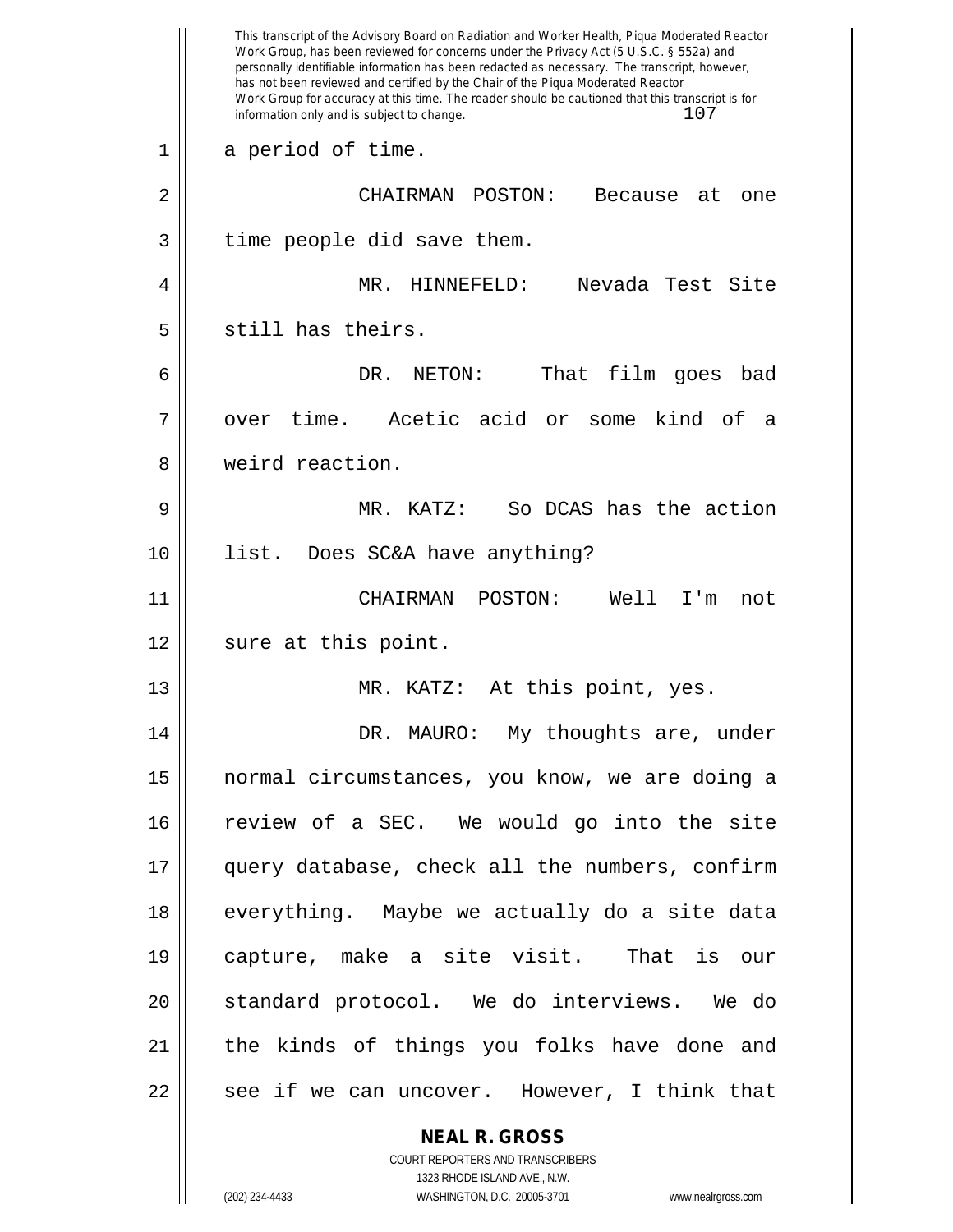This transcript of the Advisory Board on Radiation and Worker Health, Piqua Moderated Reactor Work Group, has been reviewed for concerns under the Privacy Act (5 U.S.C. § 552a) and personally identifiable information has been redacted as necessary. The transcript, however, has not been reviewed and certified by the Chair of the Piqua Moderated Reactor Work Group for accuracy at this time. The reader should be cautioned that this transcript is for information only and is subject to change.  $108$ 

**NEAL R. GROSS** 1 might be premature at this time. I think  $2 \parallel$  there are things that you folks would like to  $3 \parallel$  do first. It is at that point, then, I think 4 we will make a determination whether you want 5 us to prepare a separate report. You have 6 | nothing from us right now, except what you 7 | have heard. 8 DR. NETON: But I think we need to  $9 \parallel$  evaluate these soft areas and come back. Who 10 || knows what our conclusion will be after we go 11 through all of this. And then we will provide 12 || our White Paper and ask SC&A to review it and 13 || dig deeper. 14 CHAIRMAN POSTON: That makes sense 15 to me. I think that's what -- I agree. We 16 || need to let you guys do your job. 17 DR. NETON: The last question is, 18 how soon are we going to produce this, I 19 suppose. I really can't comment until I sit 20 down. We'll get something out on this to you  $21$  || in a time line. I need to talk to the folks 22 || on the phone and figure out what their late

> COURT REPORTERS AND TRANSCRIBERS 1323 RHODE ISLAND AVE., N.W.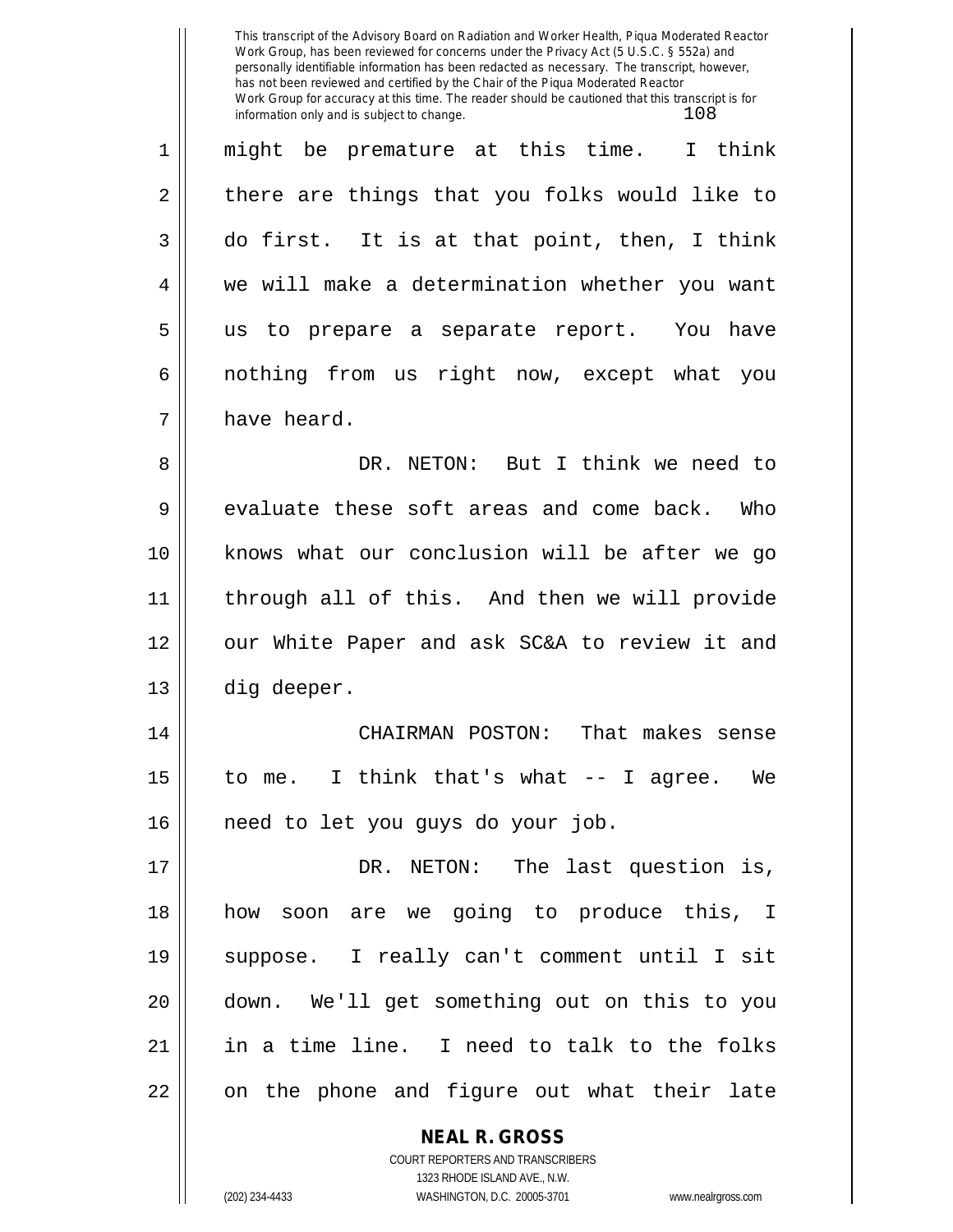**NEAL R. GROSS** This transcript of the Advisory Board on Radiation and Worker Health, Piqua Moderated Reactor Work Group, has been reviewed for concerns under the Privacy Act (5 U.S.C. § 552a) and personally identifiable information has been redacted as necessary. The transcript, however, has not been reviewed and certified by the Chair of the Piqua Moderated Reactor Work Group for accuracy at this time. The reader should be cautioned that this transcript is for information only and is subject to change.  $109$ 1 schedule looks like. 2 CHAIRMAN POSTON: Well, I mean, 3 || some of these folks have already been 4 || compensated. Is that correct? 5 MR. HINNEFELD: Four out of five. 6 CHAIRMAN POSTON: So we're doing a 7 | retrospective, then? 8 MR. KATZ: There could be other 9 || claimants in the future. 10 CHAIRMAN POSTON: Well, what I am 11 looking at is one has not been compensated, 12 the other four have been compensated. So  $13$  || that's everybody that's --14 MR. HINNEFELD: Who has claimed. 15 CHAIRMAN POSTON: So this is, in 16 || terms of priority, where does this fit in? I 17 guess that is something that we have to talk 18 || about. There are things I think needed to be 19 done. We have elucidated those that need to 20 be done and I think we've heard general 21 || agreement that those are the things that need  $22 \parallel$  to be done. The question is not only, what is

> COURT REPORTERS AND TRANSCRIBERS 1323 RHODE ISLAND AVE., N.W.

(202) 234-4433 WASHINGTON, D.C. 20005-3701 www.nealrgross.com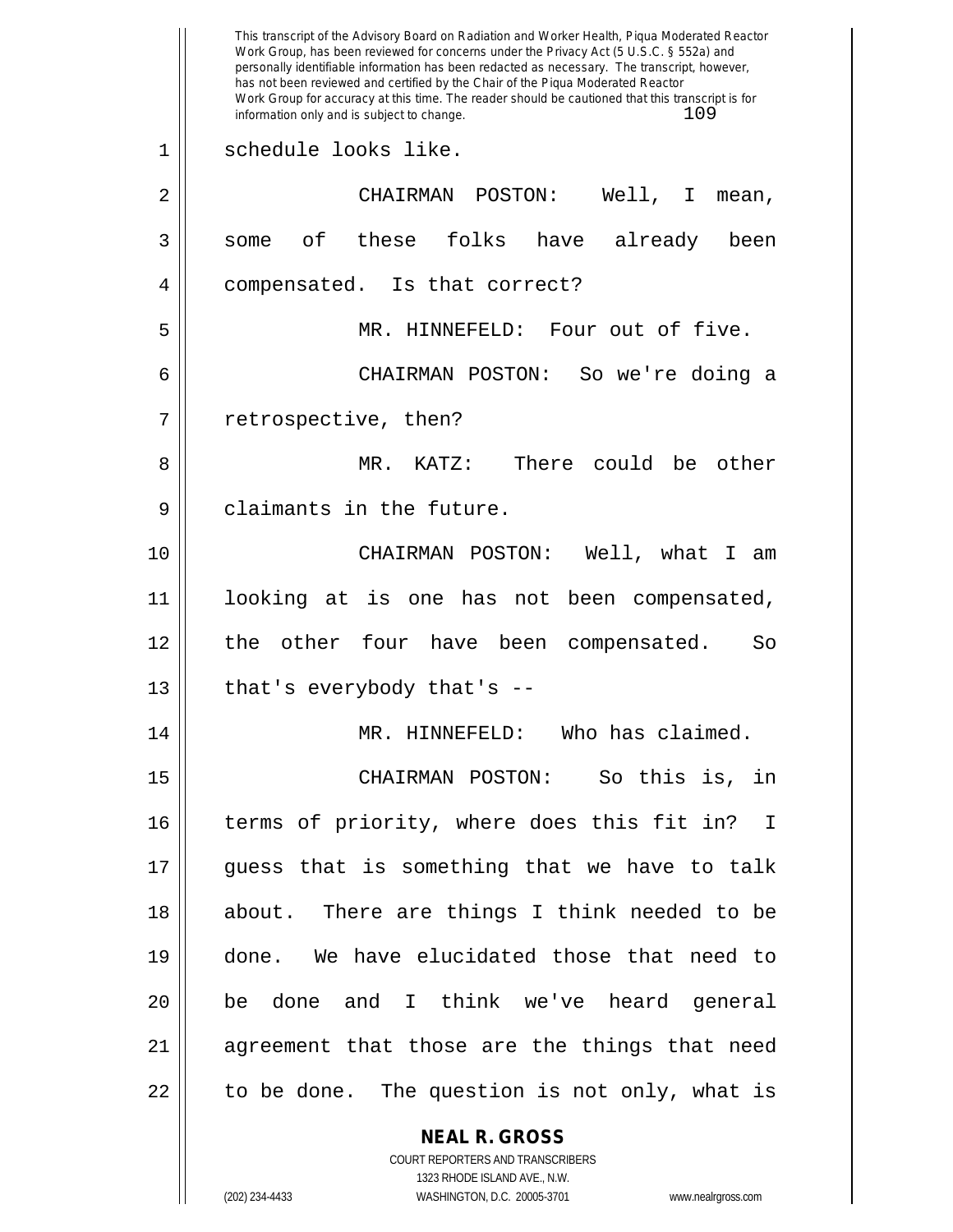This transcript of the Advisory Board on Radiation and Worker Health, Piqua Moderated Reactor Work Group, has been reviewed for concerns under the Privacy Act (5 U.S.C. § 552a) and personally identifiable information has been redacted as necessary. The transcript, however, has not been reviewed and certified by the Chair of the Piqua Moderated Reactor Work Group for accuracy at this time. The reader should be cautioned that this transcript is for information only and is subject to change.  $110$ 

1 || your staff already doing, what's on their  $2 \parallel$  plate but whether -- how fast does this need 3 || to be done. Should we put it on the back 4 burner for a while?

5 MR. HINNEFELD: It may be useful 6 to have some sort of Board discussion because  $7 \parallel$  the Board has a lot of activity. It has a lot 8 || of things going on that we have to try and  $9 \parallel$  support them all, as John -- we are trying to 10 support them all. So it may be worthwhile to 11 have some sort of discussion with the Board 12 about here's the universe of things that are 13 hanging or work that is going on. How do you 14 want to handle it in terms of what order?  $15$  Because we can essentially adjust these kinds 16 || of work, this kind of work, we can adjust this 17 as the Board wants us to adjust it unless we 18 get some exterior problem like getting the 19 classified information or something. But as 20 general, we can arrange our priorities in 21 || whatever way we see fit here. Now we've made 22 || our one-year objective in terms of claims

## **NEAL R. GROSS** COURT REPORTERS AND TRANSCRIBERS

1323 RHODE ISLAND AVE., N.W. (202) 234-4433 WASHINGTON, D.C. 20005-3701 www.nealrgross.com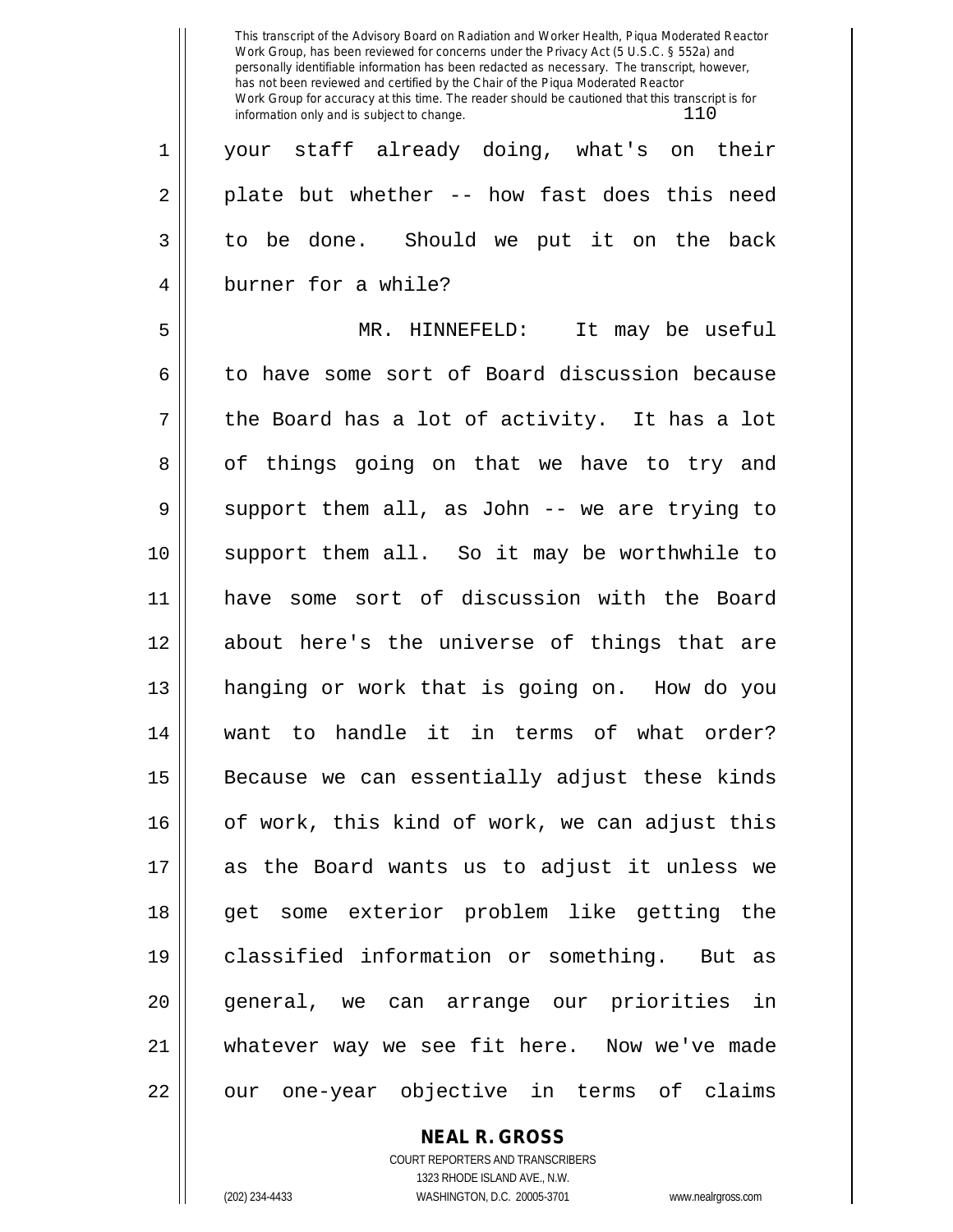This transcript of the Advisory Board on Radiation and Worker Health, Piqua Moderated Reactor Work Group, has been reviewed for concerns under the Privacy Act (5 U.S.C. § 552a) and personally identifiable information has been redacted as necessary. The transcript, however, has not been reviewed and certified by the Chair of the Piqua Moderated Reactor Work Group for accuracy at this time. The reader should be cautioned that this transcript is for information only and is subject to change.  $111$ 

1 || within a year. We will probably be trying to  $2 \parallel$  shorten that so that there will be some things  $3 \parallel$  we will have to, some we will have to divert 4 || to that. But in terms of available for Board  $5 \parallel$  activities, we can work in any order that the 6 | Board prefers.

7 MR. KATZ: Stu, you were going to 8 Jim -- Dr. Melius and I and you had discussed 9 || getting sort of a compendium of status.

10 MR. HINNEFELD: Yes, we are 11 compiling it. I've had guys out on HPS 12 meeting and then on leave and travel. That's 13 || where we are.

14 MR. KATZ: But this is just for 15 John and -- this is -- they are working on 16 || sort of a compendium of what's the status of 17 activities related to a variety of things SC&A 18 has reviewed that are on the Board's plate and 19 so on. Where is DCAS with these different 20 items, and I think that this really fits in  $21$  || that conversation that, once we have that, if  $22$   $\parallel$  there can be an ordering of priorities so that

## **NEAL R. GROSS**

COURT REPORTERS AND TRANSCRIBERS 1323 RHODE ISLAND AVE., N.W. (202) 234-4433 WASHINGTON, D.C. 20005-3701 www.nealrgross.com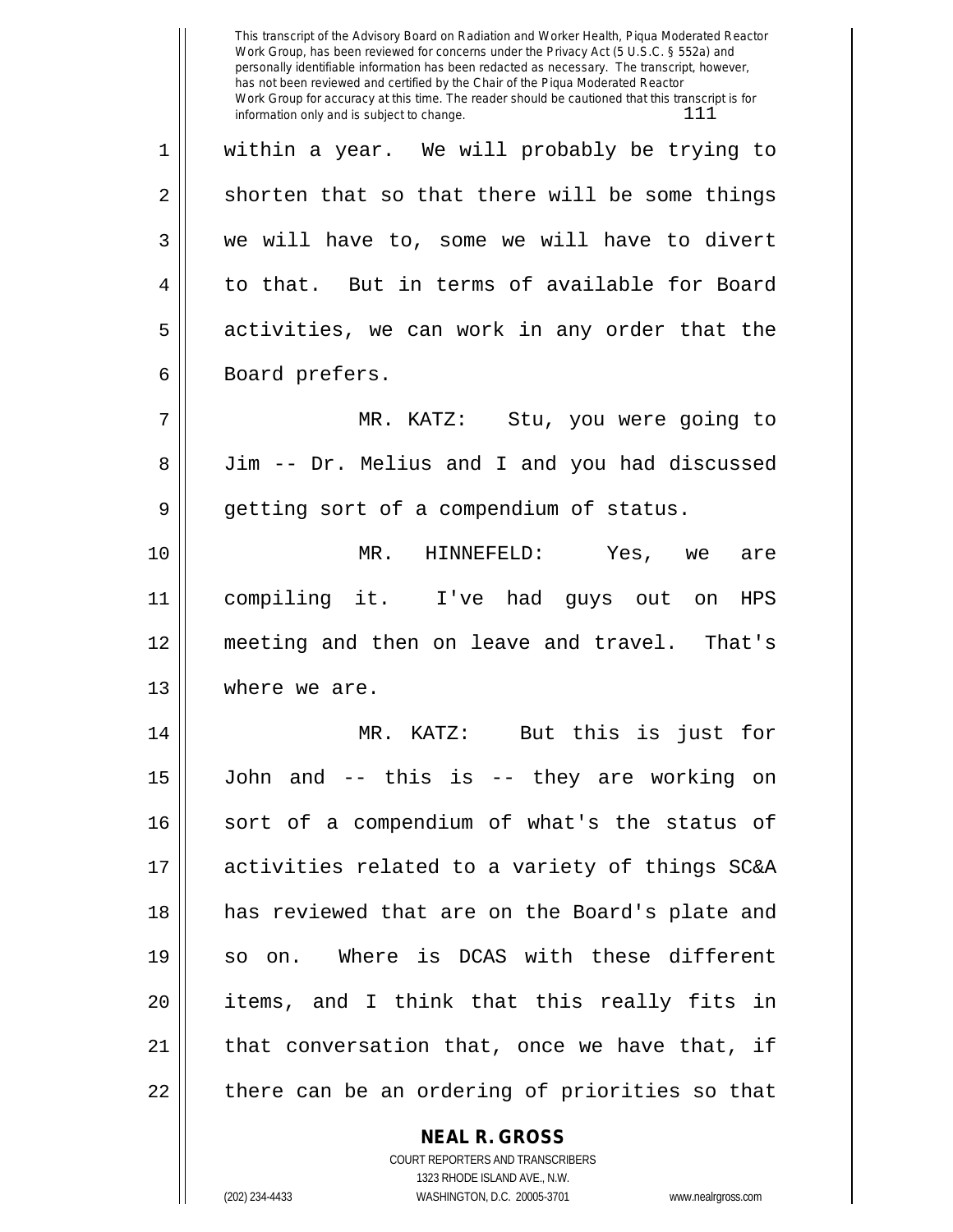**NEAL R. GROSS** COURT REPORTERS AND TRANSCRIBERS 1323 RHODE ISLAND AVE., N.W. This transcript of the Advisory Board on Radiation and Worker Health, Piqua Moderated Reactor Work Group, has been reviewed for concerns under the Privacy Act (5 U.S.C. § 552a) and personally identifiable information has been redacted as necessary. The transcript, however, has not been reviewed and certified by the Chair of the Piqua Moderated Reactor Work Group for accuracy at this time. The reader should be cautioned that this transcript is for information only and is subject to change.  $112$ 1 || the Board can be helpful to DCAS in setting 2 || its priorities related to Board support. 3 MR. HINNEFELD: Right, and at 4 || least we all will be working with the same set  $5 \parallel$  of expectations in terms of what are things we  $6 \parallel$  really want to try to make progress on. 7 || MR. KATZ: Right. 8 CHAIRMAN POSTON: Well, two 9 || things. We have a telephone conference coming 10 up, right, and we have a Board meeting coming 11 up. I guess the question is, what do I report 12 in terms of the progress that we have met, 13 we've looked at the report, the ER and we have 14 some soft issues that you guys are dealing  $15$  | with. 16 DR. NETON: I would say it is 17 unlikely we will have a White Paper out before 18 | the Board meeting. 19 CHAIRMAN POSTON: As always seems 20 || to happen, they sold this Working Group to me 21 || saying, well, this is an easy one. Why don't 22 you take it?

(202) 234-4433 WASHINGTON, D.C. 20005-3701 www.nealrgross.com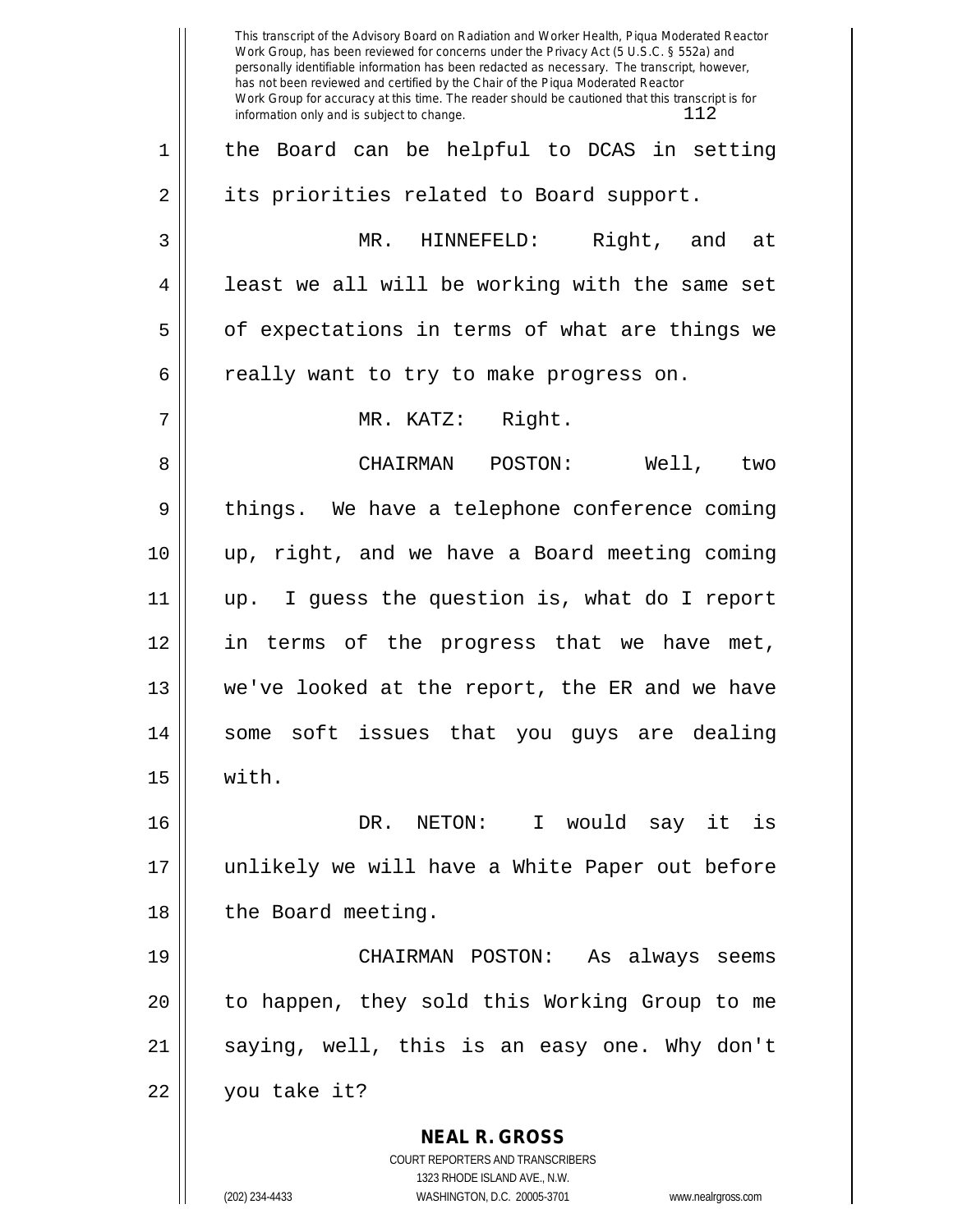|    | This transcript of the Advisory Board on Radiation and Worker Health, Piqua Moderated Reactor<br>Work Group, has been reviewed for concerns under the Privacy Act (5 U.S.C. § 552a) and<br>personally identifiable information has been redacted as necessary. The transcript, however,<br>has not been reviewed and certified by the Chair of the Piqua Moderated Reactor<br>Work Group for accuracy at this time. The reader should be cautioned that this transcript is for<br>113<br>information only and is subject to change. |
|----|-------------------------------------------------------------------------------------------------------------------------------------------------------------------------------------------------------------------------------------------------------------------------------------------------------------------------------------------------------------------------------------------------------------------------------------------------------------------------------------------------------------------------------------|
| 1  | MR. HINNEFELD:<br>It's never as<br>easy                                                                                                                                                                                                                                                                                                                                                                                                                                                                                             |
| 2  | as it sounds.                                                                                                                                                                                                                                                                                                                                                                                                                                                                                                                       |
| 3  | CHAIRMAN POSTON:<br>It's<br>never<br>as                                                                                                                                                                                                                                                                                                                                                                                                                                                                                             |
| 4  | it sounds because there are<br>always<br>easy as                                                                                                                                                                                                                                                                                                                                                                                                                                                                                    |
| 5  | questions.                                                                                                                                                                                                                                                                                                                                                                                                                                                                                                                          |
| 6  | MR. KATZ:<br>I actually recall that                                                                                                                                                                                                                                                                                                                                                                                                                                                                                                 |
| 7  | you enthusiastically volunteered, John.                                                                                                                                                                                                                                                                                                                                                                                                                                                                                             |
| 8  | POSTON:<br>didn't show<br>CHAIRMAN<br>T.                                                                                                                                                                                                                                                                                                                                                                                                                                                                                            |
| 9  | you the bruises that occurred before that.                                                                                                                                                                                                                                                                                                                                                                                                                                                                                          |
| 10 | MR. KATZ:<br>Someone trying to speak                                                                                                                                                                                                                                                                                                                                                                                                                                                                                                |
| 11 | on the phone?                                                                                                                                                                                                                                                                                                                                                                                                                                                                                                                       |
| 12 | Yes, this is Richard<br>DECKER:<br>$MR$ .                                                                                                                                                                                                                                                                                                                                                                                                                                                                                           |
| 13 | Decker again.<br>I just wanted you know, based                                                                                                                                                                                                                                                                                                                                                                                                                                                                                      |
| 14 | on what you were saying and I know the Board                                                                                                                                                                                                                                                                                                                                                                                                                                                                                        |
| 15 | is busy, I wanted to give you a petitioner's                                                                                                                                                                                                                                                                                                                                                                                                                                                                                        |
| 16 | side of the story of what's more important.                                                                                                                                                                                                                                                                                                                                                                                                                                                                                         |
| 17 | In my case and my family's case we battled                                                                                                                                                                                                                                                                                                                                                                                                                                                                                          |
| 18 | this for nine years before we got the Board's                                                                                                                                                                                                                                                                                                                                                                                                                                                                                       |
| 19 | recommendation up in Port Jefferson that                                                                                                                                                                                                                                                                                                                                                                                                                                                                                            |
| 20 | helped us out. And I'm on the phone because I                                                                                                                                                                                                                                                                                                                                                                                                                                                                                       |
| 21 | want to help anybody that has went through                                                                                                                                                                                                                                                                                                                                                                                                                                                                                          |
| 22 | this. Just keep in mind that when you are                                                                                                                                                                                                                                                                                                                                                                                                                                                                                           |

**NEAL R. GROSS** COURT REPORTERS AND TRANSCRIBERS

1323 RHODE ISLAND AVE., N.W.

(202) 234-4433 WASHINGTON, D.C. 20005-3701 www.nealrgross.com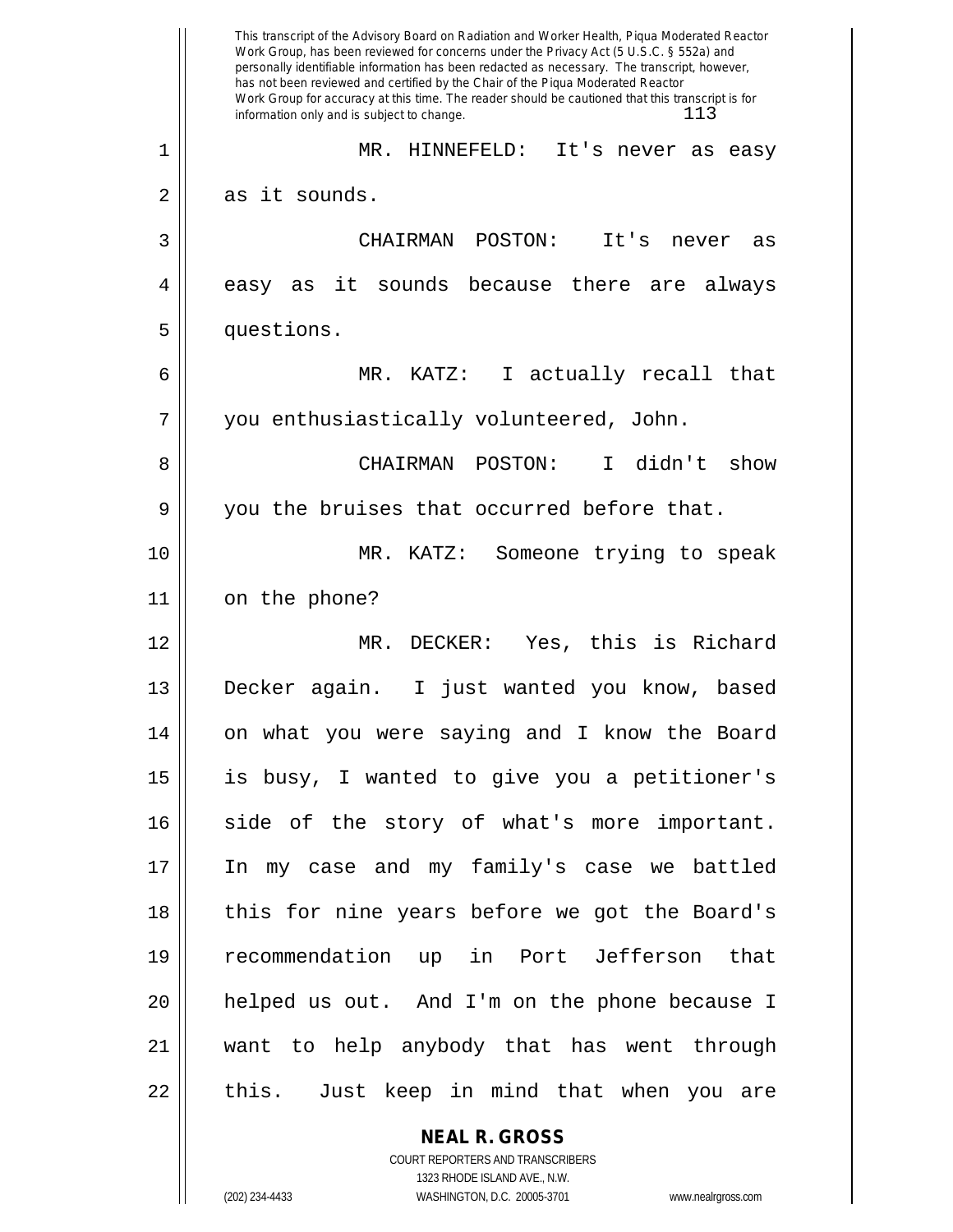This transcript of the Advisory Board on Radiation and Worker Health, Piqua Moderated Reactor Work Group, has been reviewed for concerns under the Privacy Act (5 U.S.C. § 552a) and personally identifiable information has been redacted as necessary. The transcript, however, has not been reviewed and certified by the Chair of the Piqua Moderated Reactor Work Group for accuracy at this time. The reader should be cautioned that this transcript is for information only and is subject to change.  $114$ 

| $\mathbf 1$ | setting your priorities and I understand       |
|-------------|------------------------------------------------|
| 2           | everybody is busy, that some of us out here    |
| 3           | have been battling this for, like, up to nine  |
| 4           | years for our family. So I would just keep     |
| 5           | that in mind when you are trying to prioritize |
| 6           | the Board's decisions on what to do next and   |
| 7           | when to do it and that's all. Thanks.          |
| 8           | MR. KATZ: Thank you, Mr. Decker.               |
| 9           | I think that is always important to keep in    |
| 10          | mind and that's what makes it really tough for |
| 11          | the Board because we have all these host of    |
| 12          | sites with people in situations like yours.    |
| 13          | So we would hear the same concern from all the |
| 14          | various sites that are on the Board's plate at |
| 15          | a given time. That's what makes it tough.      |
| 16          | And I didn't<br>CHAIRMAN POSTON:               |
| 17          | want to sound callous but I'm trying to        |
| 18          | understand, are there people that need         |
| 19          | attention and what I heard was that at this    |
| 20          | point there are no additional petitioners. Is  |
| 21          | that right? Claimants?                         |
| 22          | There's one claimant,<br>MR. KATZ:             |

**NEAL R. GROSS** COURT REPORTERS AND TRANSCRIBERS 1323 RHODE ISLAND AVE., N.W. (202) 234-4433 WASHINGTON, D.C. 20005-3701 www.nealrgross.com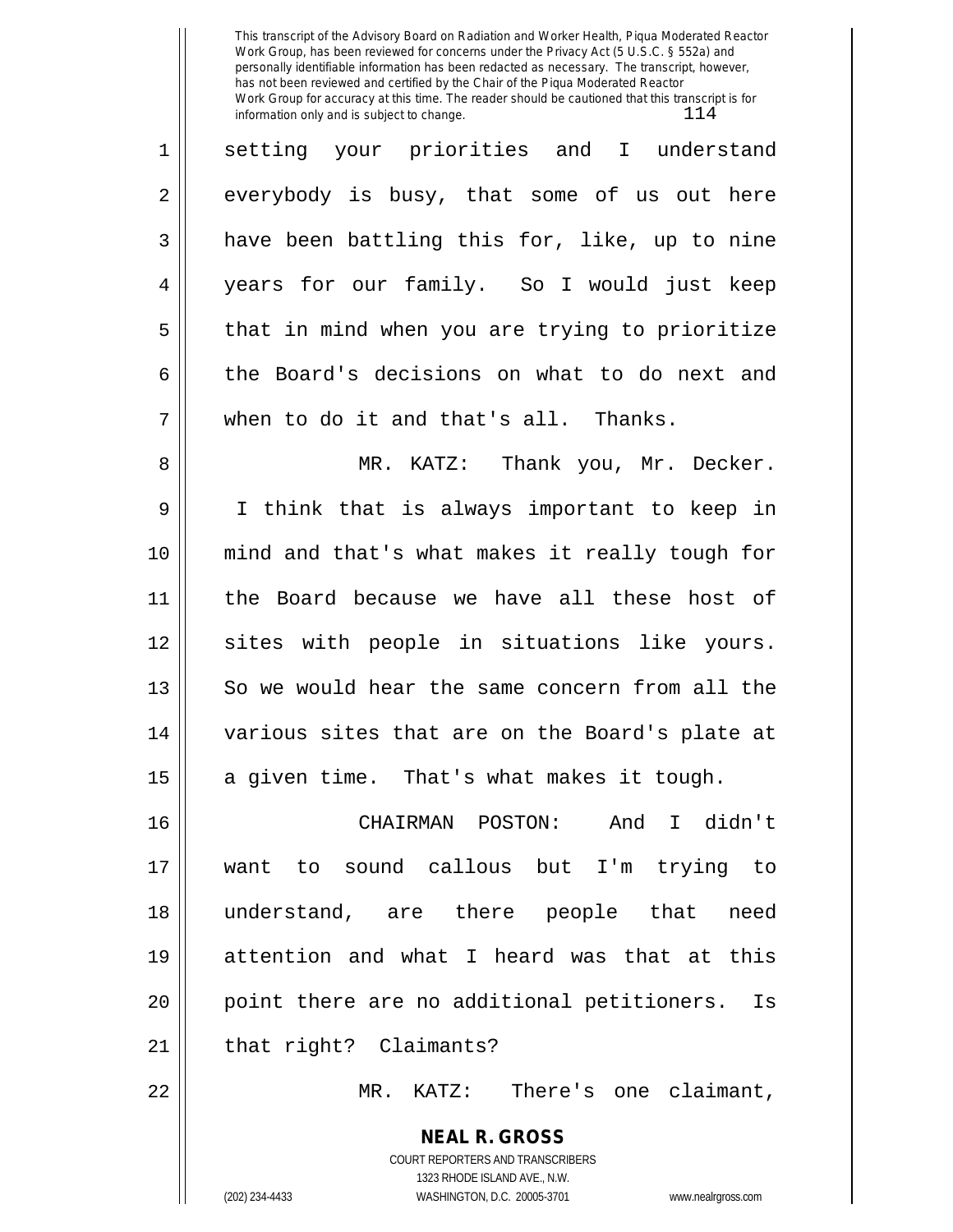|    | This transcript of the Advisory Board on Radiation and Worker Health, Piqua Moderated Reactor<br>Work Group, has been reviewed for concerns under the Privacy Act (5 U.S.C. § 552a) and<br>personally identifiable information has been redacted as necessary. The transcript, however,<br>has not been reviewed and certified by the Chair of the Piqua Moderated Reactor<br>Work Group for accuracy at this time. The reader should be cautioned that this transcript is for<br>115<br>information only and is subject to change. |
|----|-------------------------------------------------------------------------------------------------------------------------------------------------------------------------------------------------------------------------------------------------------------------------------------------------------------------------------------------------------------------------------------------------------------------------------------------------------------------------------------------------------------------------------------|
| 1  | in other words, who has been denied, right?                                                                                                                                                                                                                                                                                                                                                                                                                                                                                         |
| 2  | Denied on a dose reconstruction, so this would                                                                                                                                                                                                                                                                                                                                                                                                                                                                                      |
| 3  | be important if a Class was added. So it is                                                                                                                                                                                                                                                                                                                                                                                                                                                                                         |
| 4  | important to at least one claimant right now.                                                                                                                                                                                                                                                                                                                                                                                                                                                                                       |
| 5  | DR. MAURO: But for the point of                                                                                                                                                                                                                                                                                                                                                                                                                                                                                                     |
| 6  | view of the granting the SEC status to the D&D                                                                                                                                                                                                                                                                                                                                                                                                                                                                                      |
| 7  | period, that certainly could move forward.                                                                                                                                                                                                                                                                                                                                                                                                                                                                                          |
| 8  | MR. KATZ: That's already done.                                                                                                                                                                                                                                                                                                                                                                                                                                                                                                      |
| 9  | DR. MAURO:<br>Oh, that's a done                                                                                                                                                                                                                                                                                                                                                                                                                                                                                                     |
| 10 | deal?                                                                                                                                                                                                                                                                                                                                                                                                                                                                                                                               |
| 11 | $MR$ .<br>No, that's done.<br>The<br>KATZ:                                                                                                                                                                                                                                                                                                                                                                                                                                                                                          |
| 12 | Board recommended --                                                                                                                                                                                                                                                                                                                                                                                                                                                                                                                |
| 13 | Oh, okay.<br>DR. MAURO:                                                                                                                                                                                                                                                                                                                                                                                                                                                                                                             |
| 14 | MR. KATZ: That was already added.                                                                                                                                                                                                                                                                                                                                                                                                                                                                                                   |
| 15 | DR. MAURO: Okay.                                                                                                                                                                                                                                                                                                                                                                                                                                                                                                                    |
| 16 | DR. NETON: I'm not sure that one                                                                                                                                                                                                                                                                                                                                                                                                                                                                                                    |
| 17 | claim -- I don't know how we can figure this                                                                                                                                                                                                                                                                                                                                                                                                                                                                                        |
| 18 | out -- has 250 days.                                                                                                                                                                                                                                                                                                                                                                                                                                                                                                                |
| 19 | MR. HINNEFELD: Yes, it does.                                                                                                                                                                                                                                                                                                                                                                                                                                                                                                        |
| 20 | DR. NETON: It does?                                                                                                                                                                                                                                                                                                                                                                                                                                                                                                                 |
| 21 | MR. HINNEFELD: I was checking                                                                                                                                                                                                                                                                                                                                                                                                                                                                                                       |
| 22 | that. It also has a listed cancers.                                                                                                                                                                                                                                                                                                                                                                                                                                                                                                 |
|    | <b>NEAL R. GROSS</b><br>COURT REPORTERS AND TRANSCRIBERS                                                                                                                                                                                                                                                                                                                                                                                                                                                                            |
|    | 1323 RHODE ISLAND AVE., N.W.<br>(202) 234-4433<br>WASHINGTON, D.C. 20005-3701<br>www.nealrgross.com                                                                                                                                                                                                                                                                                                                                                                                                                                 |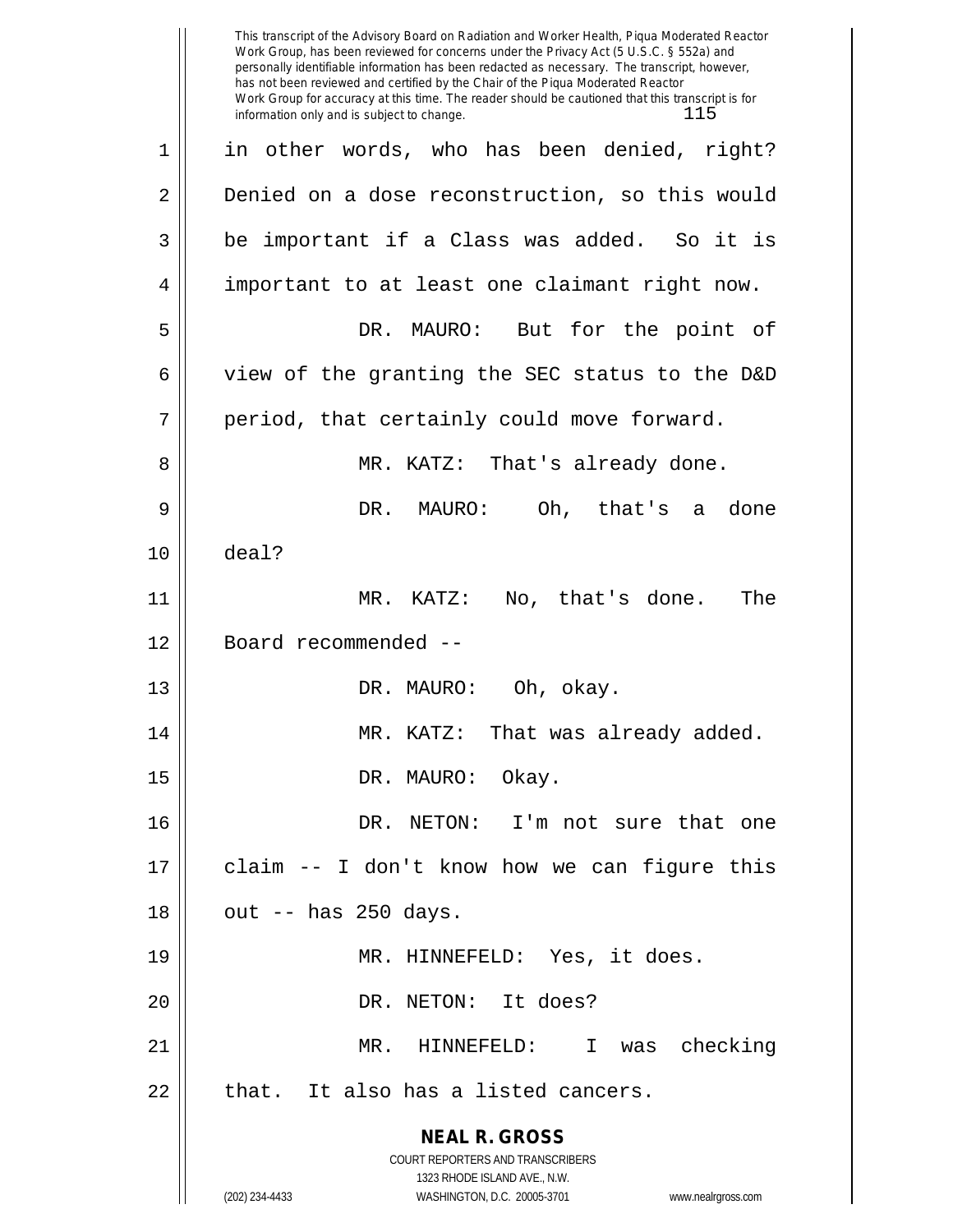|    | This transcript of the Advisory Board on Radiation and Worker Health, Piqua Moderated Reactor<br>Work Group, has been reviewed for concerns under the Privacy Act (5 U.S.C. § 552a) and<br>personally identifiable information has been redacted as necessary. The transcript, however,<br>has not been reviewed and certified by the Chair of the Piqua Moderated Reactor<br>Work Group for accuracy at this time. The reader should be cautioned that this transcript is for<br>116<br>information only and is subject to change. |
|----|-------------------------------------------------------------------------------------------------------------------------------------------------------------------------------------------------------------------------------------------------------------------------------------------------------------------------------------------------------------------------------------------------------------------------------------------------------------------------------------------------------------------------------------|
| 1  | So it's a claimant that<br>MR. KATZ:                                                                                                                                                                                                                                                                                                                                                                                                                                                                                                |
| 2  | would be affected by this decision?                                                                                                                                                                                                                                                                                                                                                                                                                                                                                                 |
| 3  | NETON: Two-hundred and fifty<br>DR.                                                                                                                                                                                                                                                                                                                                                                                                                                                                                                 |
| 4  | days at the Piqua reactor or 250 days --                                                                                                                                                                                                                                                                                                                                                                                                                                                                                            |
| 5  | According to<br>MR.<br>HINNEFELD:<br>his                                                                                                                                                                                                                                                                                                                                                                                                                                                                                            |
| 6  | employment on the cover page of his claim, he                                                                                                                                                                                                                                                                                                                                                                                                                                                                                       |
| 7  | has about two years of employment. Well,<br>it                                                                                                                                                                                                                                                                                                                                                                                                                                                                                      |
| 8  | from somewhere in '61 to somewhere<br>in<br>goes                                                                                                                                                                                                                                                                                                                                                                                                                                                                                    |
| 9  | '63. So he's got more than 250 days. He also                                                                                                                                                                                                                                                                                                                                                                                                                                                                                        |
| 10 | has 20 years of employment at Idaho.                                                                                                                                                                                                                                                                                                                                                                                                                                                                                                |
| 11 | At Idaho. So this is<br>MR. KATZ:                                                                                                                                                                                                                                                                                                                                                                                                                                                                                                   |
| 12 | person, anyway, in Mr. Decker's shoes<br>in<br>а                                                                                                                                                                                                                                                                                                                                                                                                                                                                                    |
| 13 | effect.                                                                                                                                                                                                                                                                                                                                                                                                                                                                                                                             |
| 14 | DR.<br>NETON:<br>Even if there<br>were                                                                                                                                                                                                                                                                                                                                                                                                                                                                                              |
| 15 | zero, we could get a claim in tomorrow.                                                                                                                                                                                                                                                                                                                                                                                                                                                                                             |
| 16 | MR. KATZ: Right, right, right.                                                                                                                                                                                                                                                                                                                                                                                                                                                                                                      |
| 17 | CHAIRMAN POSTON:<br>Okay. So, we                                                                                                                                                                                                                                                                                                                                                                                                                                                                                                    |
| 18 | are going to put together an overall plan.                                                                                                                                                                                                                                                                                                                                                                                                                                                                                          |
| 19 | MR.<br>HINNEFELD:<br>We're putting                                                                                                                                                                                                                                                                                                                                                                                                                                                                                                  |
| 20 | together a list of stuff and here are the                                                                                                                                                                                                                                                                                                                                                                                                                                                                                           |
| 21 | things we know we have to work on and let's                                                                                                                                                                                                                                                                                                                                                                                                                                                                                         |
| 22 | sort out what order we want to do these in                                                                                                                                                                                                                                                                                                                                                                                                                                                                                          |
|    | <b>NEAL R. GROSS</b><br>COURT REPORTERS AND TRANSCRIBERS                                                                                                                                                                                                                                                                                                                                                                                                                                                                            |
|    | 1323 RHODE ISLAND AVE., N.W.                                                                                                                                                                                                                                                                                                                                                                                                                                                                                                        |
|    | (202) 234-4433<br>WASHINGTON, D.C. 20005-3701<br>www.nealrgross.com                                                                                                                                                                                                                                                                                                                                                                                                                                                                 |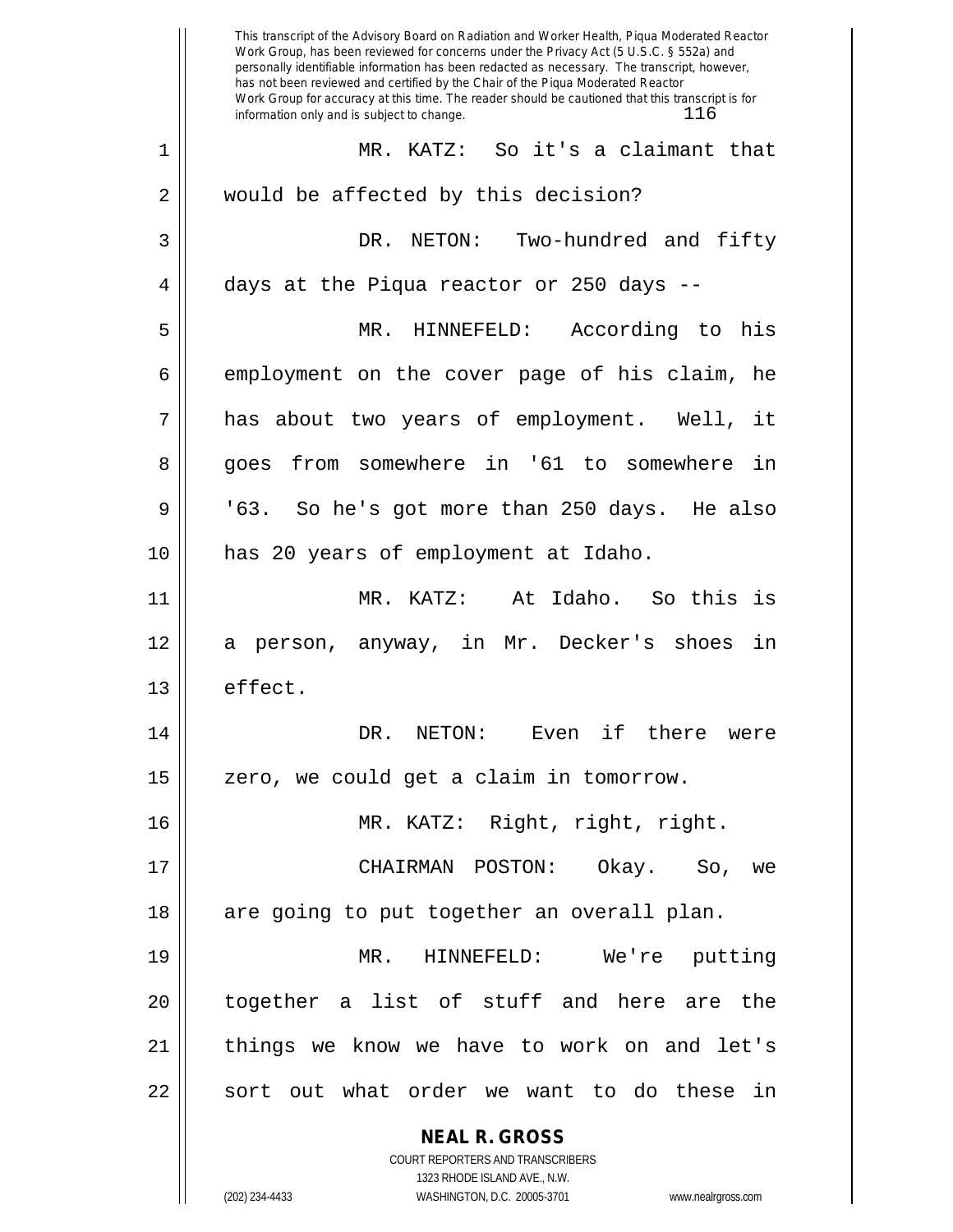**NEAL R. GROSS** COURT REPORTERS AND TRANSCRIBERS 1323 RHODE ISLAND AVE., N.W. (202) 234-4433 WASHINGTON, D.C. 20005-3701 www.nealrgross.com This transcript of the Advisory Board on Radiation and Worker Health, Piqua Moderated Reactor Work Group, has been reviewed for concerns under the Privacy Act (5 U.S.C. § 552a) and personally identifiable information has been redacted as necessary. The transcript, however, has not been reviewed and certified by the Chair of the Piqua Moderated Reactor Work Group for accuracy at this time. The reader should be cautioned that this transcript is for information only and is subject to change.  $117$ 1 now. It might be better to do it at the Board 2 | meeting as opposed to a phone call. 3 MR. KATZ: I don't think, well  $4 \parallel$  since we haven't even seen that yet, I'm 5 || assuming that will be more likely ready for 6 the Board's working time during the Idaho 7 meeting. I will actually list it there under 8 || the detailed items for the Board working time 9 || so we don't lose that. 10 CHAIRMAN POSTON: Well, I don't 11 have anything else unless we are -- 12 MR. KATZ: No. 13 CHAIRMAN POSTON: I would hope 14 || that we could meet by telephone next time. I 15 was advised that we should always have a face-16 || to-face meeting first, which we've had. Even 17 though it's been basically two hours, it's 18 || still been useful. I appreciate everybody 19 coming. Anything else we need to talk about? 20 Jim? 21 DR. NETON: Not here. 22 CHAIRMAN POSTON: Anybody? Bill?